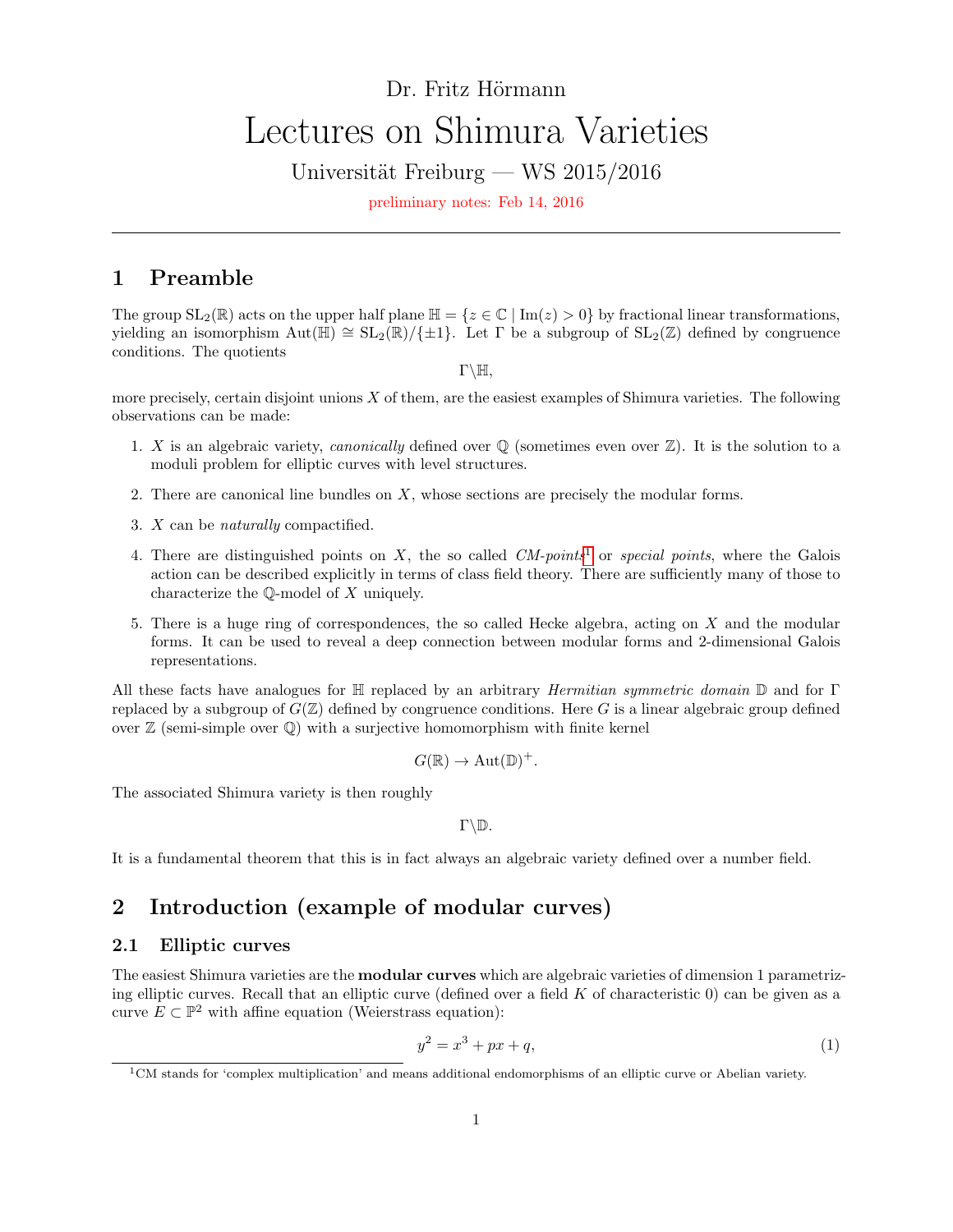where p, q are elements of K<sup>[2](#page-1-0)</sup>. During the introduction K will always be a subfield of C. For each field L containing  $K$  we define the set of  $L$ -valued points of  $E$  as

$$
E(L) := \text{Hom}(\text{spec}(L), E) = \{ (x, y) \in L^2 \mid y^2 = x^3 + px + q \} \cup \{ \infty \}.
$$

A fundamental fact about elliptic curves is that  $E(L)$  is an Abelian group for all fields  $L \supset K$ . For example if  $K ⊂ \mathbb{R}$ , the affine part of  $E(\mathbb{R})$  looks like the following curve:



and  $E(\mathbb{C})$  has the structure of a complex torus:



In other words, there is a 2-dimensional lattice  $L \subset \mathbb{C}$  such that  $E(\mathbb{C}) \cong \mathbb{C}/L$  as analytic manifolds. In fact we have

<span id="page-1-1"></span>Theorem 2.1. There is a bijection

{elliptic curves defined over  $\mathbb{C}$ }<sub>/Iso.</sub>  $\cong$  {rank 2 lattices  $L \subset \mathbb{C}$ }<sub>/∼</sub>.

Here for two lattices  $L \sim L'$  if and only if there exists an  $\alpha \in \mathbb{C}^*$  such that  $L = \alpha L'$ .

<span id="page-1-0"></span><sup>&</sup>lt;sup>2</sup>Equivalently: an elliptic curve, defined over K, is a smooth projective curve of genus 1 over spec(K) together with a distingushed K-rational point.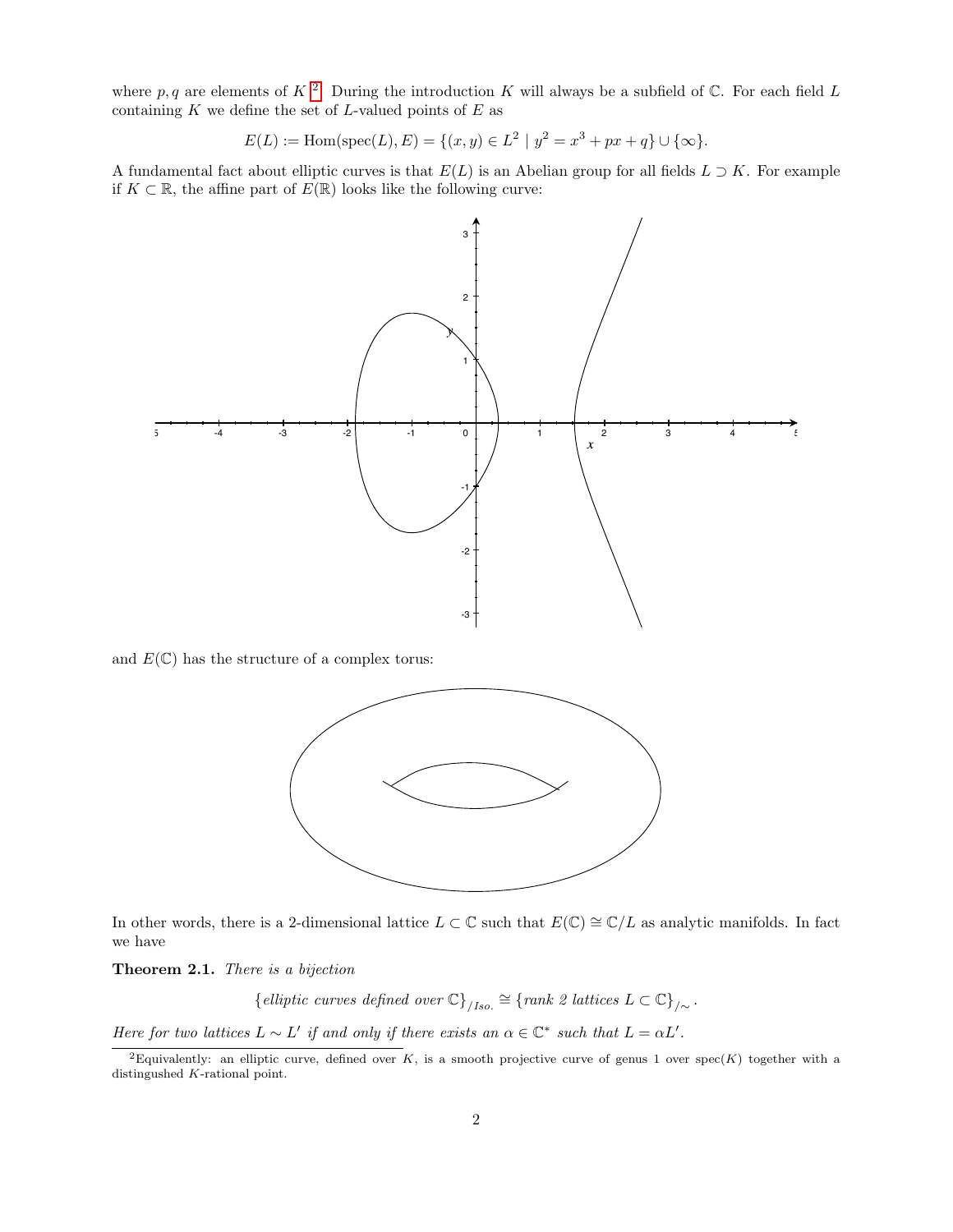*Proof (Sketch)*. With a rank 2 lattice  $L \subset \mathbb{C}$  we can associate the complex manifold  $\mathbb{C}/L$  and there is an explicit biholomorphic map

$$
\mathbb{C}/L \rightarrow E_L(\mathbb{C}) = \{(x, y) \in \mathbb{C}^2 \mid y^2 = x^3 + px + q\} \cup \{\infty\}
$$
  

$$
z \mapsto (\wp(z), \frac{1}{2}\wp'(z))
$$

where  $\wp$  is the Weierstrass  $\wp$ -function associated with L:

$$
\wp(z) = \frac{1}{z^2} + \sum_{\lambda \in L \setminus \{0\}} \frac{1}{(z - \lambda)^2} - \frac{1}{\lambda^2}
$$

and we have

$$
p = -15 \sum_{\lambda \in L \setminus \{0\}} \frac{1}{\lambda^4}, \qquad q = -35 \sum_{\lambda \in L \setminus \{0\}} \frac{1}{\lambda^6}.
$$

Conversely, let E be an elliptic curve defined over  $\mathbb C$ . Then one can show that  $E(\mathbb C)$  is a commutative complex Lie group which is connected and compact. Since it is a commutative complex Lie group, the exponential map

$$
\exp : \mathbb{C} \cong T_e(E(\mathbb{C})) \to E(\mathbb{C})
$$

is an analytic group homomorphism with the property that a neighborhood of 0 is mapped biholomorphically onto a neighborhood of  $e = \infty$ . Hence the image has to be an open subgroup and therefore also closed. Therefore the map is surjective because  $E(\mathbb{C})$  is connected. Its kernel is a discrete subgroup, hence a lattice  $L \subset \mathbb{C}$ . If it would not have rank 2 the quotient  $E(\mathbb{C}) \cong \mathbb{C}/L$  would not be compact.  $\Box$ 

**Remark 2.2.** The theorem should be formulated more accurately by saying: There is an equivalence of categories

{elliptic curves defined over 
$$
\mathbb{C}
$$
}  $\xrightarrow{\sim}$  {rank 2 lattices  $L \subset \mathbb{C}$ }

where the right hand side has morphism sets

$$
Hom(L, L') = \{ \alpha \in \mathbb{C}^* \mid \alpha L \subset L' \}.
$$

### <span id="page-2-0"></span>2.2 Analytic parameter space

Using Theorem [2.1,](#page-1-1) the analytic classification of elliptic curves defined over  $\mathbb C$  is easy. We have

Proposition 2.3. There is a bijection:

{rank 2 lattices 
$$
L \subset \mathbb{C}
$$
}<sub>/\sim</sub>  $\cong$  SL<sub>2</sub>( $\mathbb{Z}$ )\ $\setminus$   $\mathbb{H}$ .

Here  $SL_2(\mathbb{Z})$  (or even  $SL_2(\mathbb{R})$ ) acts on  $\mathbb{H}$  via fractional linear transformations

$$
\begin{pmatrix} a & b \\ c & d \end{pmatrix} \circ \tau = \frac{a\tau + b}{c\tau + d}.
$$

Proof. A complex number  $\tau \in \mathbb{H}$  is sent to the lattice  $\mathbb{Z} + \tau \mathbb{Z} \subset \mathbb{C}$ , and a lattice  $\alpha \mathbb{Z} + \beta \mathbb{Z} \subset \mathbb{C}$  (where the basis is chosen compatible with the standard orientation of  $\mathbb{C}$ ) is sent to  $\frac{\beta}{\alpha} \in \mathbb{H}$ . A different oriented basis  $\alpha', \beta'$  differs by a transformation  $\begin{pmatrix} a & b \\ c & d \end{pmatrix} \in SL_2(\mathbb{Z})$ , i.e.  $\beta' = a\beta + b\alpha$  and  $\alpha' = c\beta + d\alpha$ . It is sent to β  $\frac{\beta'}{\alpha'}=\frac{a\beta+b\alpha}{c\beta+d\alpha}=\frac{a\frac{\beta}{\alpha}+b}{c\frac{\beta}{\alpha}+d}$  $\frac{a\frac{\alpha}{\alpha}+b}{c\frac{\beta}{\alpha}+d}$ , hence to the corresponding  $SL_2(\mathbb{Z})$ -translate of  $\frac{\beta}{\alpha}$ .  $\Box$ 

We may try to extend the classification to families, which would have the advantage that also the complex structure on the parameter space is determined uniquely by this. Given an analytic manifold (or even analytic space)  $V$ , by a **family of elliptic curves over**  $V$  we intend a proper holomorphic submersion

$$
p:E\to V
$$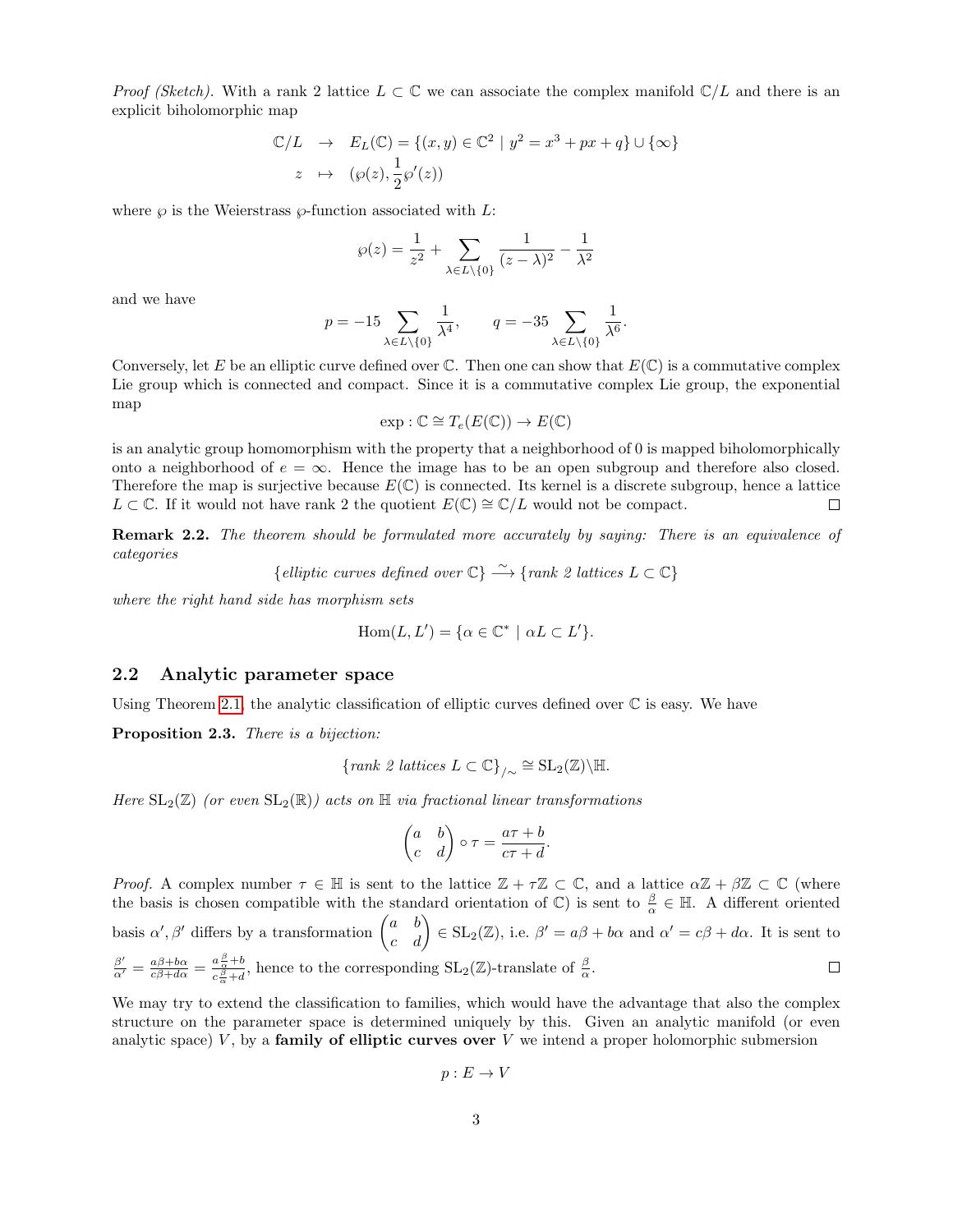whose fibers are complex tori of (complex) dimension 1. Then we may consider the moduli problem, or moduli functor:

$$
F(V) := \{ \text{ families of elliptic curves over } V \}_{/\text{Iso.}}
$$

and ask whether it is representable, i.e. whether there is an analytic manifold M together with isomorphisms

<span id="page-3-0"></span>
$$
F(V) \cong \text{Hom}(V, M) \tag{2}
$$

which are functorial in  $V$ . This would imply that  $M$  is uniquely determined (up to unique isomorphism) together with a universal family of elliptic curves  $E_{\text{univ}} \to M$  which would correspond to  $\mathrm{id}_M$  on the right hand side of [\(2\)](#page-3-0). However, on  $SL_2(\mathbb{Z})\backslash\mathbb{H}$  such a universal family does not exist. One reason is that such a space could not distinguish between different *isotrivial*<sup>[3](#page-3-1)</sup> elliptic curves over a base V with  $\pi_1(V) \neq \{1\}$ . Isotrivial elliptic curves exist because elliptic curves have non-trivial automorphisms. Another fact in which this problem is reflected is the following. Consider the canonical family of complex tori which does exist over H:

$$
\mathbb{Z}^2 \backslash (\mathbb{H} \times \mathbb{C}) \to \mathbb{H}.
$$

Here  $\mathbb{Z}^2$  acts by  $\begin{pmatrix} a & b \\ c & d \end{pmatrix}$ b  $(\tau, z) = (\tau, z + a + b\tau)$ . This means: the fiber over  $\tau \in \mathbb{H}$  is the elliptic curve  $\mathbb{C}/(\mathbb{Z}+\tau\mathbb{Z})$ . On this canonical family  $SL_2(\mathbb{Z})$  acts by

$$
\begin{pmatrix} a & b \\ c & d \end{pmatrix} (\tau, z) = \left( \frac{a \tau + b}{c \tau + d}, (c \tau + d)^{-1} z \right).
$$

When we divide out this action, however, the elliptic curves in the fibers get divided by their automorphism  $\sqrt{ }$ group. The only non-trivial automorphism is for almost all  $\tau$  the multiplication by  $-1$  induced by the matrix −1 0  $0 -1$ ), and for those  $\tau$  which are in the orbit of i or  $\omega = \exp(\frac{2\pi i}{6})$  there are more.

These problems get solved by introducing level structures. We will explain this now in the algebraic context.

### <span id="page-3-3"></span>2.3 Algebraic parameter space

Recall that for an elliptic curve with affine equation  $y^2 = x^3 + px + q$ , the *j*-invariant is defined as

$$
j(E) = j(p, q) = 1728 \frac{(4p)^3}{\Delta(p, q)},
$$

where  $\Delta(p,q) = -16(4p^3 + 27q^2)$  is the discriminant of the polynomial  $x^3 + px + q$ .

<span id="page-3-2"></span>**Theorem 2.4.** For any algebraically closed field  $K$ ,  $j$  induces a bijection

{ elliptic curves defined over K }<sub>/Iso.</sub>  $\cong$  K.

**Remark 2.5.** In particular for  $K = \mathbb{C}$ , we get a bijection  $SL_2(\mathbb{Z})\backslash\mathbb{H} \to \mathbb{C}$  which is even holomorphic and induced by the famous analytic j-function

$$
j(\tau) = \frac{1}{q} + 744 + 196884q + \cdots
$$

with  $q = \exp(2\pi i \tau)$ .

Trying to extend the parametrization of Theorem [2.4](#page-3-2) to families, we run into similar problems as in the analytic picture: First for a variety  $V$  (or even any scheme) we define a **family of elliptic curves** over  $V$ as a smooth morphism of varieties

 $p: E \to V$ 

such that  $p^{-1}(v)$  is an elliptic curve for all  $v \in V$  (and which has a section  $s: V \to E$ ).

<span id="page-3-1"></span><sup>3</sup> 'Isotrivial' means that all fibers are isomorphic to each other.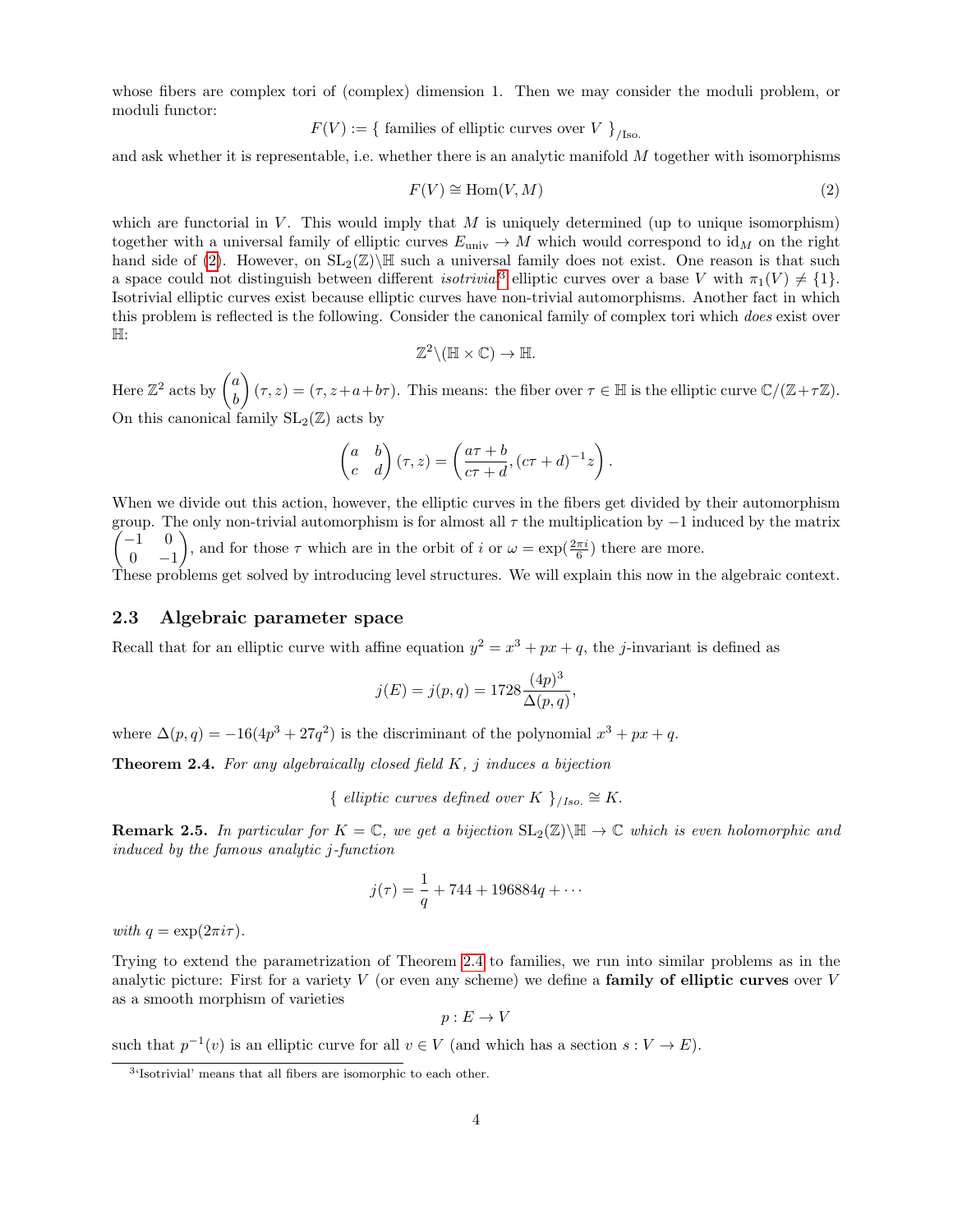For example, the Weierstrass equation [\(1\)](#page-0-1) for elliptic curves gives a family of elliptic curves over  $\mathbb{A}^2$  $V(\Delta(p,q))$ 

$$
E_{p,q} \to \mathbb{A}^2 \setminus V(\Delta(p,q)).
$$

Again we consider the functor (moduli problem):

 $F(V) = \{$  families of elliptic curves over V  $\}_{/Iso}$ .

For similar reasons as in the analytic picture  $F$  is not representable. For example there is no Cartesian square

$$
E_{p,q} \longrightarrow E_{\text{univ}}
$$
  
\n
$$
\downarrow
$$
  
\n
$$
\downarrow
$$
  
\n
$$
\downarrow
$$
  
\n
$$
\downarrow
$$
  
\n
$$
\downarrow
$$
  
\n
$$
\downarrow
$$
  
\n
$$
\downarrow
$$
  
\n
$$
\downarrow
$$
  
\n
$$
\downarrow
$$
  
\n
$$
\downarrow
$$
  
\n
$$
\downarrow
$$
  
\n
$$
\downarrow
$$
  
\n
$$
\downarrow
$$
  
\n
$$
\downarrow
$$
  
\n
$$
\downarrow
$$
  
\n
$$
\downarrow
$$
  
\n
$$
\downarrow
$$
  
\n
$$
\downarrow
$$
  
\n
$$
\downarrow
$$
  
\n
$$
\downarrow
$$
  
\n
$$
\downarrow
$$
  
\n
$$
\downarrow
$$
  
\n
$$
\downarrow
$$
  
\n
$$
\downarrow
$$
  
\n
$$
\downarrow
$$
  
\n
$$
\downarrow
$$
  
\n
$$
\downarrow
$$
  
\n
$$
\downarrow
$$
  
\n
$$
\downarrow
$$
  
\n
$$
\downarrow
$$
  
\n
$$
\downarrow
$$
  
\n
$$
\downarrow
$$
  
\n
$$
\downarrow
$$
  
\n
$$
\downarrow
$$
  
\n
$$
\downarrow
$$

although  $j$  is a well-defined morphism of varieties.

This is remedied by eliminating the automorphisms of the objects in the moduli problem. Instead of considering bare elliptic curve, we equip them with a level- $N$ -structure (for any fixed integer  $N$ ). The non-representability is not the only reason; the resulting moduli spaces are also arithmetically much more interesting. A level-N-structure on an elliptic curve, or more generally on a family of elliptic curves  $E \to V$ is a rigidification of the N-torsion points, i.e. an isomorphism of group varieties:

$$
(\mathbb{Z}/N\mathbb{Z})_V^2 \cong E[N]
$$

Here  $E[N]$  for a single elliptic curve E is the variety of points P on E such that

A

$$
N \cdot P := \underbrace{P + \dots + P}_{N \text{ times}} = 0.
$$

Even though those points may not be defined over K, if E is defined over K, the 0-dimensional variety  $E[N]$ is. This is because the group structure on  $E$  is defined by polynomials with coefficients in  $K$ , hence the equation  $N \cdot P = 0$  is described by polynomials with coefficients in K. Over  $\mathbb{C}$ , writing  $E(\mathbb{C}) = \mathbb{C}/L$ , we immediately see that  $E[N](\mathbb{C}) = \frac{1}{N}L/L \cong (\mathbb{Z}/N\mathbb{Z})^2$ . This holds true more generally:

**Theorem 2.6.** For an arbitrary algebraically closed field  $K$  of characteristic 0 and an elliptic curve  $E$ , defined over  $K$ , we have a group isomorphism

$$
E[N](K) \cong (\mathbb{Z}/N\mathbb{Z})^2.
$$

For a family of elliptic curves  $E \to V$ , the variety  $E[N]$  is obtained by taking the N-torsion points in each fiber. It is a group variety over V with 0-dimensional fibers.  $(\mathbb{Z}/N\mathbb{Z})_V^2$  is the constant group variety over V with group  $(\mathbb{Z}/N\mathbb{Z})^2$ .

This definitions allow us to modify the moduli problem F and define

$$
F_N(V) = \left\{ \begin{array}{c} \text{families of elliptic curves } E \to V \\ \text{with a level-}N\text{-structure } \xi : (\mathbb{Z}/N\mathbb{Z})_V^2 \cong E[N] \end{array} \right\}_{/\text{Iso.}}
$$

Now we have:

<span id="page-4-1"></span>**Theorem 2.7.** If  $N > 3$ ,  $F_N$  is representable by a smooth curve  $M_N$  defined over  $\mathbb{Q}$ .

Note that this implies that  $M_N$  is uniquely determined up to a unique isomorphism. Note also that  $F_N$  and hence  $M_N$  carry a natural action of the group  $GL_2(\mathbb{Z}/N\mathbb{Z})$  on the right.

These  $M_N$  are called **modular curves**. Also analytically one can introduce level-structures in the same way and obtains a  $GL_2(\mathbb{Z}/N\mathbb{Z})$ -equivariant isomorphism of Riemann surfaces

<span id="page-4-0"></span>
$$
M_N(\mathbb{C}) \cong \mathrm{GL}_2(\mathbb{Z}) \backslash (\mathbb{H}^{\pm} \times \mathrm{GL}_2(\mathbb{Z}/N\mathbb{Z})).
$$
\n(3)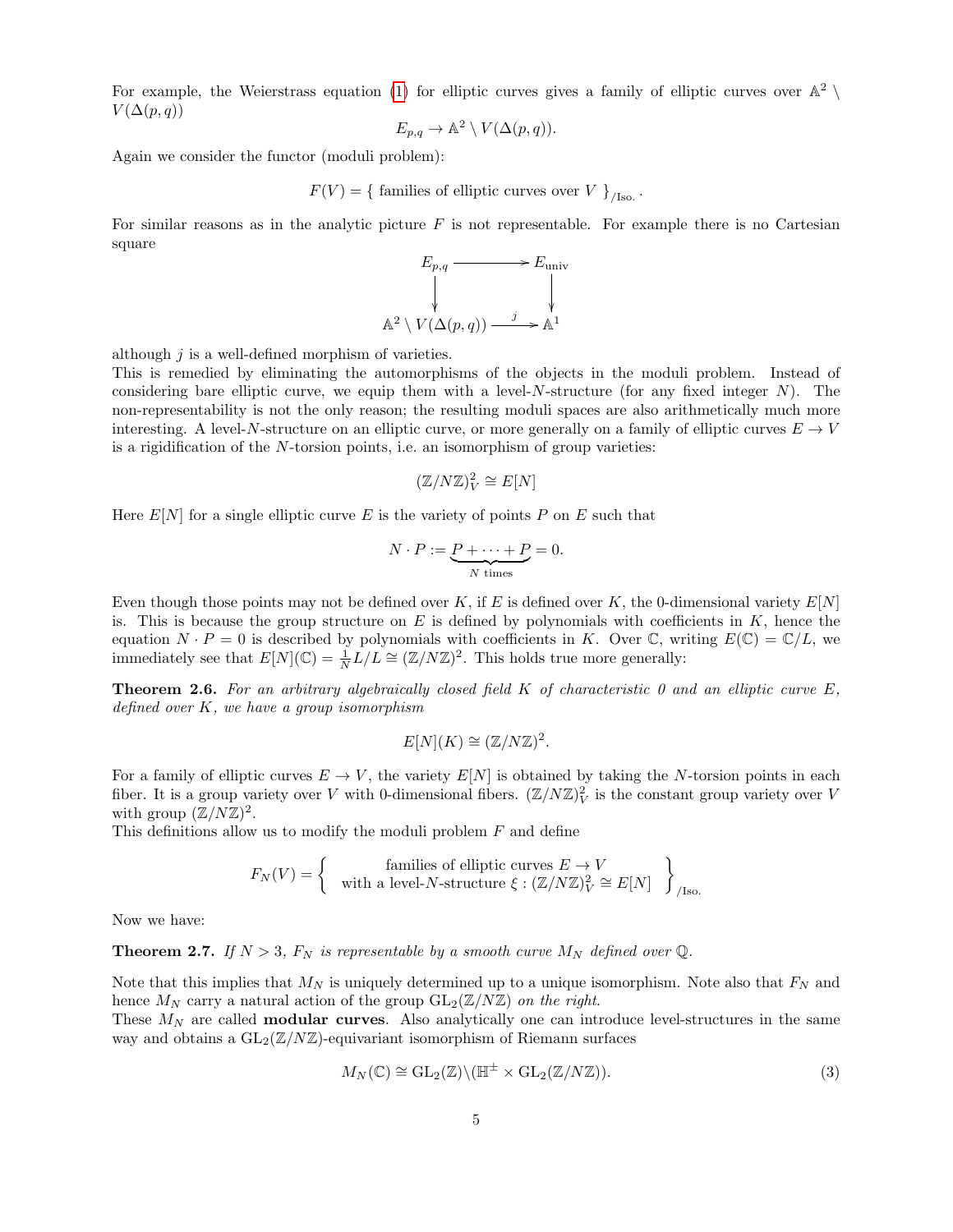Here we switched from  $SL_2$  to  $GL_2$  because otherwise we would have to explain what 'determinant 1', i.e. 'symplectic', means for a level-N-structure. This can be done using the Weil pairing, but is somewhat unnatural anyway (it would force the natural field of definition of  $M_N$  to be  $\mathbb{Q}(\zeta_N)$ ). The right hand side of [\(3\)](#page-4-0) can be rewritten as

$$
\operatorname{GL}_2(\mathbb{Z})\backslash \mathbb{H}^\pm \times \operatorname{GL}_2(\mathbb{Z}/N\mathbb{Z}) = \bigcup_{\alpha \in (\mathbb{Z}/N\mathbb{Z})^*} \Gamma(N) \backslash \mathbb{H}
$$

where

$$
\Gamma(N) = \{ X \in SL_2(\mathbb{Z}) \mid X \equiv \begin{pmatrix} 1 & 0 \\ 0 & 1 \end{pmatrix} \pmod{N} \}.
$$

Note that the isomorphism [\(3\)](#page-4-0) does not characterize the structure of  $M_N$  as a variety over  $\mathbb{Q}!$  To understand the problem consider the following two curves over R:

$$
X^2 + Y^2 = 1 \qquad X^2 - Y^2 = 1
$$

They are certainly not isomorphic over  $\mathbb R$  (for example the R-points of the first are connected whereas those of the second are not) but become isomorphic over C. For the modular curves Theorem [2.7](#page-4-1) characterized a meaningful Q-rational model. When we generalize the picture to higher dimensions, analogous moduli problems do not exist anymore (or, at least, only conjecturally). Therefore we have to find another characterization for the 'right' models, defined over a number field. We will now discuss, how the  $M_N$ 's can be characterized without using the moduli problem.

### <span id="page-5-0"></span>2.4 Characterization of the Q-rational structure of  $M_N$

Recall that for two elliptic curves over  $\mathbb{C}$ , we have

$$
Hom(\mathbb{C}/L,\mathbb{C}/L') = \{ \alpha \in \mathbb{C} \mid \alpha L \subseteq L' \}.
$$

From this follows that there are two possibilities for the ring of endomorphisms

$$
\operatorname{End}({\mathbb C}/L) = \begin{cases} {\mathbb Z} \\ R \subseteq {\mathcal O}_K & K = {\mathbb Q}(\sqrt{-D}) \end{cases}
$$

In the second case R is an order in the ring of integers  $\mathcal{O}_K$ , and we say E has **complex multiplication**  $(CM)$  by R.

Example 2.8. Let  $\mathfrak{a} \subset \mathcal{O}_K$  be an ideal. Then

$$
E_{\mathfrak{a}}:=\mathbb{C}/\mathfrak{a}
$$

is an elliptic curve with CM by  $\mathcal{O}_K$ .

In fact, we have the following:

**Theorem 2.9.** The function  $\mathfrak{a} \mapsto E_{\mathfrak{a}}$  induces a bijection

 $Cl(K) \cong \{ \text{ elliptic curves over } \mathbb{C} \text{ with } CM \text{ by } \mathcal{O}_K \}_{/Iso}$ ,

where  $Cl(K)$  is the class group of K.

Since the endomorphisms of elliptic curves are morphisms of algebraic varieties, all Galois conjugates of an elliptic curve with CM by  $\mathcal{O}_K$  have also CM by  $\mathcal{O}_K$ . The theorem implies therefore (together with the representability of some  $M_N$ ) that all those elliptic curves are defined over number fields. For level  $N = 1$ we get an embedding  $\iota_1 : \mathrm{Cl}(K) \hookrightarrow M_1(\overline{\mathbb{Q}}) = \overline{\mathbb{Q}}$ . In fact, we can also describe (part of) the preimage of  $Cl(K)$  under the projections from the various  $M_N$  to  $M_1$ :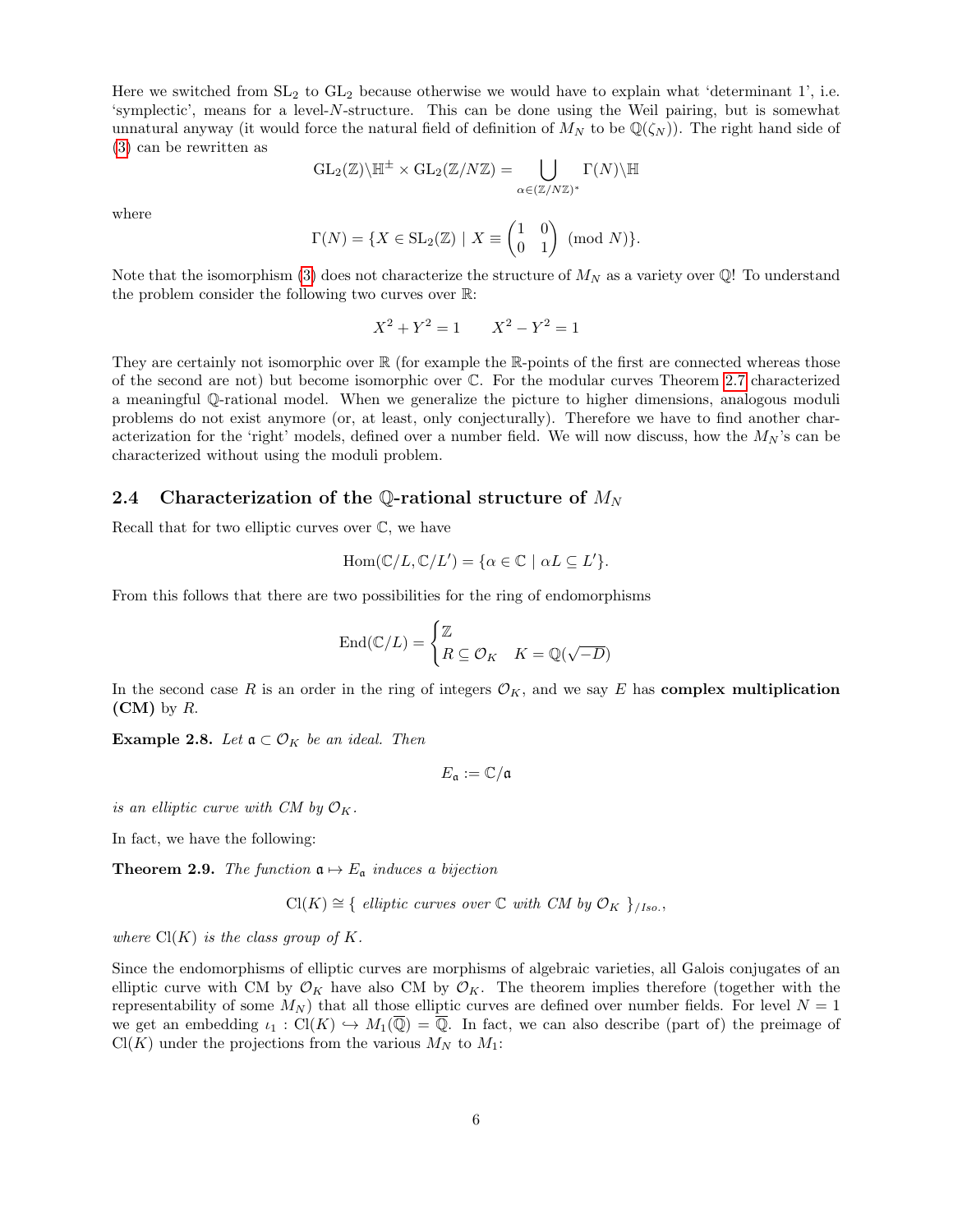$$
\begin{CD} \mathrm{Cl}_N(K)^{\underbrace{\smash{\leftarrow_{N}^{\mathbb{L}_N}}}\!\!} \rightarrow M_N(\overline{\mathbb{Q}})}\\ \Downarrow\\ \mathrm{Cl}(K)^{\underbrace{\smash{\leftarrow_{\smash{\scriptscriptstyle{L_1}^{\mathbb{L}_1}}}}}\!\!} \rightarrow M_1(\overline{\mathbb{Q}})} \end{CD}
$$

Here  $\text{Cl}_N(K)$  is an Abelian group which sits naturally in an exact sequence

$$
1 \longrightarrow (\mathcal{O}_K/N\mathcal{O}_K)^* \longrightarrow \mathrm{Cl}_N(K) \longrightarrow \mathrm{Cl}(K) \longrightarrow 1
$$

We will not give its definition here, it can best be described adelically. Class field theory states that there is a natural field extension  $K_N/K$ , such that there is a natural isomorphism

$$
rec: Cl_N(K) \cong Gal(K_N/K).
$$

 $K_N$  is called the ray class field of level N. The main theorem of complex multiplication, which we will discuss later in broader generality, implies that the points in the image of  $\iota_N$  are defined over  $K_N$ , and the Galois action is given simply by

<span id="page-6-0"></span>
$$
\sigma_{l}(\mathfrak{[a]}) = \iota_N(\text{rec}^{-1}(\sigma) \cdot [\mathfrak{a}]) \tag{4}
$$

for all  $\sigma \in \text{Gal}(K_N/K)$ .

The importance of the theory of complex multiplication for the characterization of models of Shimura varieties comes from the following:

<span id="page-6-1"></span>**Theorem 2.10.** The system  $\{M_N\}_N$  is the unique system of Q-rational algebraic models of the Riemann surfaces  $\{GL_2(\mathbb{Z})\setminus (\mathbb{H} \times GL_2(\mathbb{Z}/N\mathbb{Z}))\}\$ <sub>N</sub> that satisfy [\(4\)](#page-6-0) for all imaginary quadratic fields K.

A condition like [\(4\)](#page-6-0) will be formulated for all Shimura varieties, and will again uniquely characterize a system of models. However, without a modular interpretation, it is a different and more difficult question, whether such a system does exist or not. The possibility of characterizing meaningful arithmetic models of locally symmetric varieties this way had been discovered by Shimura.

### <span id="page-6-2"></span>2.5 The Hermitian symmetric domain  $\mathbb H$  and generalizations

The upper half plane  $\mathbb H$  has the following properties:

1. We have a isomorphism of real manifolds

$$
\begin{array}{ccc}\n\mathbb{H} & \stackrel{\sim}{\longleftarrow} & \text{SL}_2(\mathbb{R})/K \\
\frac{ai+b}{ci+d} & \leftarrow & \begin{pmatrix} a & b \\ c & d \end{pmatrix}\n\end{array}
$$

where  $K = \text{Stab}(i)$  the following maximal compact subgroup of  $SL_2(\mathbb{R})$ :

$$
K = U_1 = \{ \begin{pmatrix} a & b \\ -b & a \end{pmatrix} \mid a^2 + b^2 = 1 \}.
$$

- 2. For each  $\tau \in \mathbb{H}$ , there is a morphism  $u_{\tau}: U_1 \to \text{Aut}(\mathbb{H}) = SL_2(\mathbb{R})/\{\pm 1\}$  fixing  $\tau$  and such that  $z \mapsto u_{\tau}(z)$  defines the complex structure on the tangent space  $T_{\tau}(\mathbb{H})$ .
- 3. H carries a  $SL_2(\mathbb{R})$ -invariant Hermitian metric w.r.t. the complex structure on H.

Actually 3. follows from 1. and 2. because  $K$  is a compact group, and so by averaging over  $K$  any Hermitian metric on  $T_i(\mathbb{H})$ , and then translating, we produce an invariant Hermitian metric. The morphism  $u_i$  from 2. is not the obvious one (that one acts by multiplication with  $z^2$  on the tangent space) but its square root. The generalization of this is the definition of a **Hermitian symmetric domain**  $\mathbb{D}$ :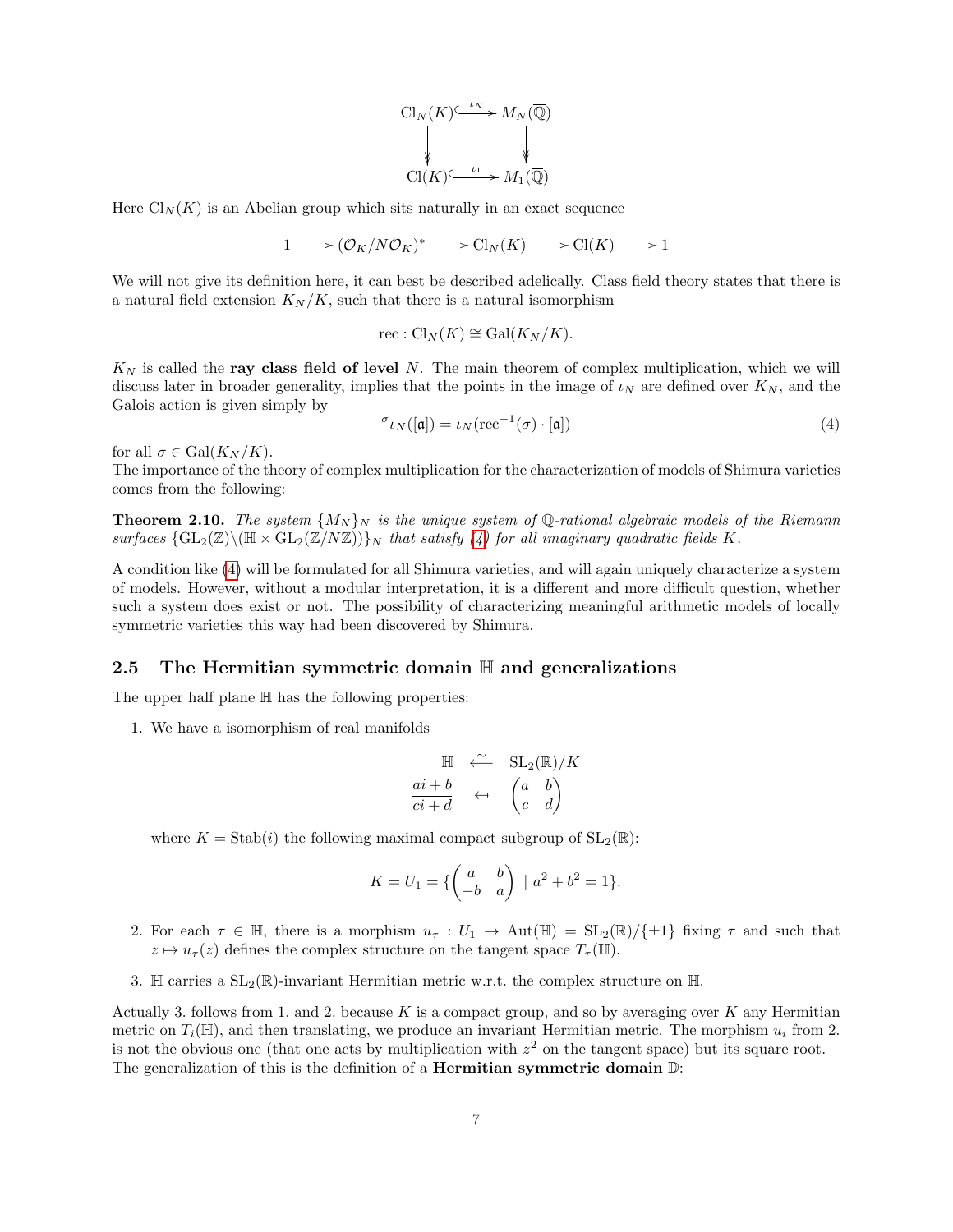1. There is an isomorphism of real manifolds

$$
\mathbb{D} \quad \xleftarrow{\sim} \quad G/K
$$

where G is a real semi-simple Lie group and K is a maximal compact subgroup of  $G$ .

- 2. For each  $\tau \in \mathbb{D}$ , there is a morphism  $u_{\tau}: U_1 \to \text{Aut}(\mathbb{D}) = G^{\text{ad}}$  fixing  $\tau$  and such that  $z \mapsto u_{\tau}(z)$  defines a complex structure on the tangent space  $T_{\tau}(\mathbb{D})$ .
- 3. D carries a G-invariant Hermitian metric w.r.t. the (almost) complex structure from 2. on  $\mathbb{D}$ .

Again 3. follows from 1. and 2. It also follows that  $\mathbb D$  is an honest complex manifold (i.e. the almost complex structure is integrable). We will see other, equivalent ways of defining a Hermitian symmetric domain in the course of this lecture.

#### Example 2.11.

$$
\mathbb{H}_g = \{ X \in M_{g \times g}(\mathbb{C}) \mid {}^t X = X, \text{ Im}(X) \text{ positive definite } \}
$$

is called Siegel's upper half space of genus (dimension) g and we have

$$
\mathbb{H}_g = \mathrm{Sp}_{2g}(\mathbb{R})/U_g,
$$

where  $Sp_{2g}$  is the symplectic group in dimension 2g and  $U_g$  is the unitary group in complex dimension g.

The questions are

- 1. Do appropriate quotients  $\Gamma\backslash\mathbb{D}$  have a model over  $\mathbb{Q}$  (or at least over a number field)?
- 2. How can these models be characterized?

The group  $\Gamma$  in Question 1. will be any **congruence subgroup**, i.e. a subgroup defined by congruence conditions in the group of integral matrices in a realization of  $G$  as a matrix group defined over  $\mathbb Q$ . It is not easy at all to see that  $\Gamma\backslash\mathbb{D}$  has an algebraic model even only over  $\mathbb{C}$ . This is, however, true by the famous Theorem of Baily-Borel that we will discuss during the lecture. Those algebraic models are the Shimura varieties. We will also discuss how one can obtain their sought-for models over number fields in many cases. Question 2. will be answered by a generalization of Theorem [2.10.](#page-6-1) A modular description, in general, exists only conjecturally in terms of motives. We will discuss it briefly in the end of the lecture.

### <span id="page-7-0"></span>2.6 The Langlands program

For every  $N'|N$  we have a projection map  $M_N \to M_{N'}$  and in addition every  $X_N$  carries an action of the group  $GL_2(\mathbb{Z}/N\mathbb{Z})$ . We will see that on the projective limit of this system, we have even an action of  $GL_2(\mathbb{A}_f)$ , where  $\mathbb{A}_f$  is the ring of finite adeles of  $\mathbb{Q}$ , hence in particular an action of  $GL_2(\mathbb{Q})$ . Those actions are not apparent at all on the individual  $M_N$ . On those we get at most an action by correspondences, i.e. multi-valued maps. These correspondences are called Hecke correspondences and are the more classical description.

Example 2.12. Consider a prime p and the group

$$
\Gamma_0(p) = \{ X \in SL_2(\mathbb{Z}) \mid X \equiv \begin{pmatrix} * & * \\ & * \end{pmatrix} \pmod{p} \}.
$$

We have the equation

$$
\begin{pmatrix} p \\ & 1 \end{pmatrix} \Gamma_0(p) \begin{pmatrix} p^{-1} \\ & 1 \end{pmatrix} \subset \text{SL}_2(\mathbb{Z})
$$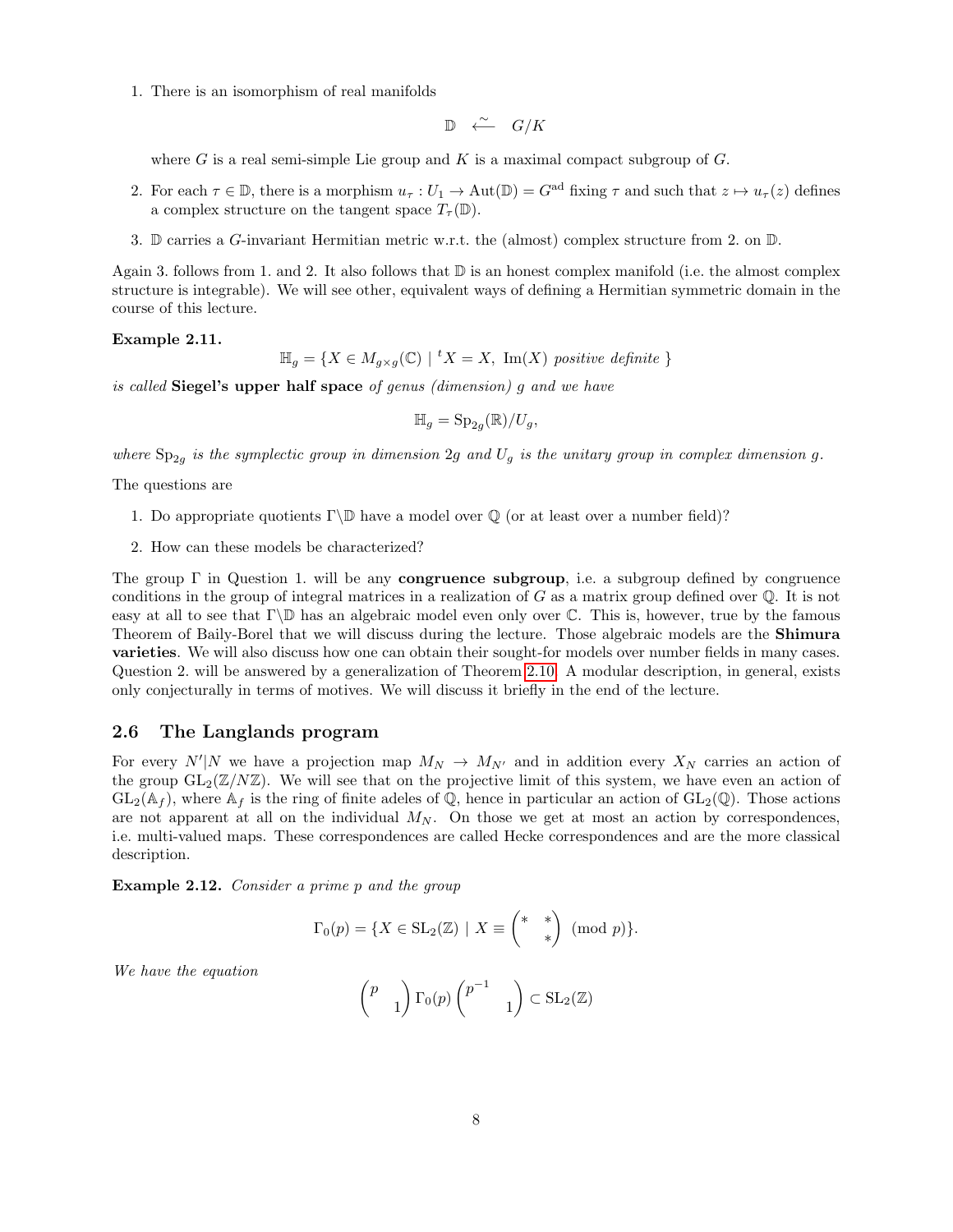hence the multiplication by the matrix  $\int^p$ 1 induces a well-defined morphism  $\Gamma_0(p)\backslash \mathbb{H} \to \mathrm{SL}_2(\mathbb{Z})\backslash \mathbb{H}$ . Together with projection induced by the identity, we get the diagram



This diagram has the following modular interpretation:



 $\{ \textit{elliptic curves over} \widehat{\mathbb{C}} \}_{\textit{1-to}}$ 

Here an isogeny  $\rho: E \to E'$  of degree p of elliptic curves is a homomorphism with finite kernel of cardinality p. The correspondence (or multi-valued map) represented by this diagram is called the **Hecke correspondence**  $T_p$ .

The algebra (of correspondences of  $SL_2(\mathbb{Z})\backslash\mathbb{H}$ ) generated by the  $T_p$  is actually commutative

$$
\mathcal{H}=\mathbb{C}[T_2,T_3,T_5,\dots]
$$

and called the Hecke algebra.

Let q be a prime. Also the Riemann surface  $\Gamma_0(q)$  H has a rational model

$$
M_{0,q}:=M_q/\left(\begin{smallmatrix} *&*\\&*\end{smallmatrix}\right)
$$

and a similar algebra  $\mathcal{H}_q$  acts on it by correspondences (basically only the operator  $T_q$  has to be changed). The model  $M_{0,q}$  is a smooth curve which can be compactified in a unique way to a projective curve:

$$
M_{0,q} \hookrightarrow M_{0,q},
$$

which is still defined over  $\mathbb{O}$ . The complement is a zero dimensional variety, i.e. over the algebraic closure of Q it contains a finite number of points, the cusps of the curve. Consider the cohomology group

 $H^1(\overline{M_{0,q}}(\mathbb{C}),\mathbb{Z}).$ 

By tensoring with  $\mathbb{Q}, \mathbb{C}$  and  $\mathbb{Z}/N\mathbb{Z}$ , respectively, we get

$$
H_B := H^1(\overline{M_{0,q}}(\mathbb{C}), \mathbb{Q}),
$$
  
\n
$$
H_{dR} := H^1(\overline{M_{0,q}}(\mathbb{C}), \mathbb{C}),
$$
  
\n
$$
H_N := H^1(\overline{M_{0,q}}(\mathbb{C}), \mathbb{Z}/N\mathbb{Z}).
$$

These all carry a compatible action of the Hecke algebra which is selfadjoint w.r.t. a certain scalar product, hence all three spaces decompose into a direct sum of irreducible modules for the Hecke algebra:

$$
H_B := \bigoplus_i H_B^{(i)}
$$
  

$$
H_{dR} := \bigoplus_i H_{dR}^{(i)}
$$
  

$$
H_N := \bigoplus_i H_N^{(i)}
$$

The important point is, that  $H_{dR}$  and  $H_N$  carry additional structures, the first being of "modular nature" tied to the representation theory of  $SL<sub>2</sub>$  and the second of "arithmetic nature".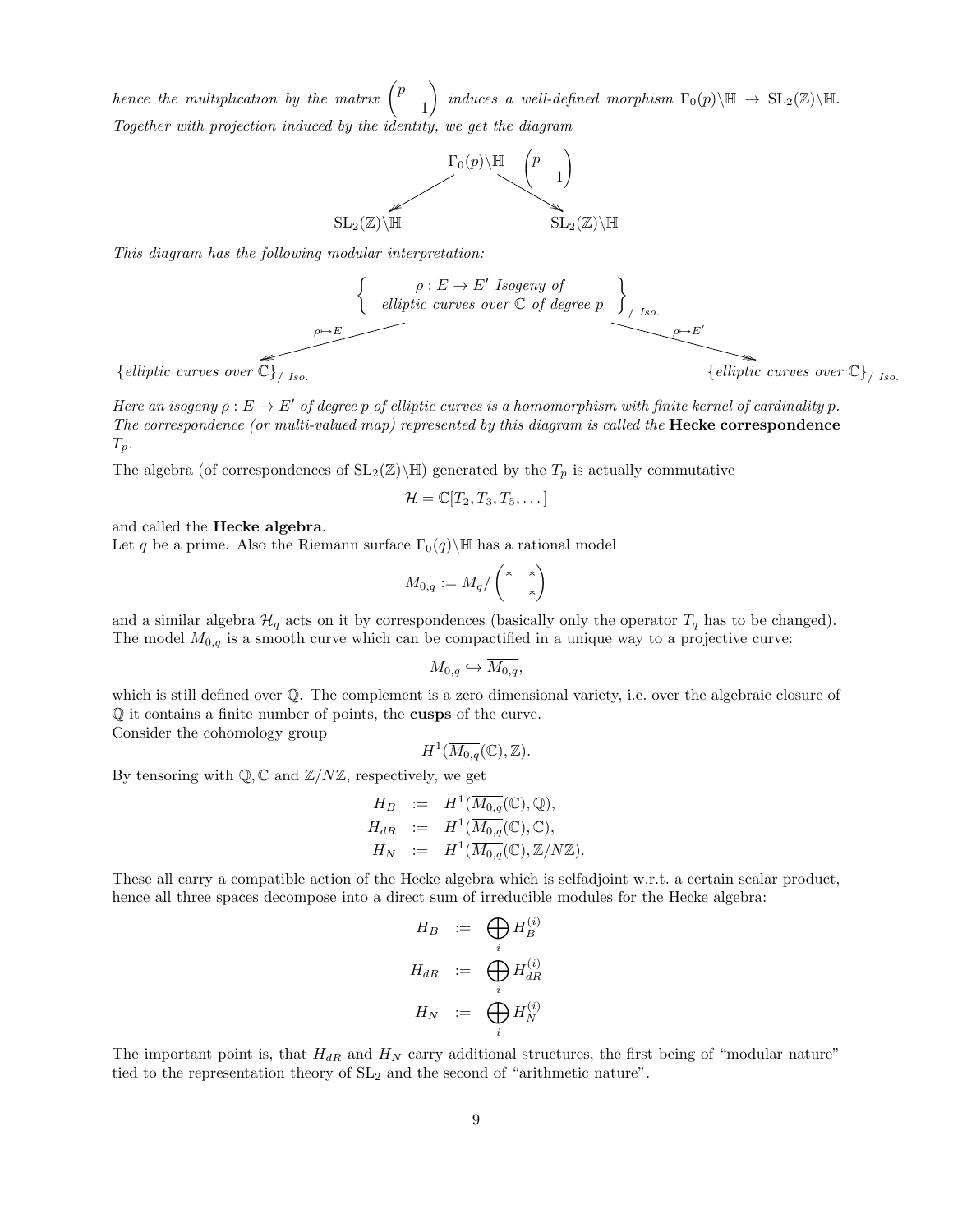1. We have a decomposition, which is compatible with the action of the Hecke algebra:

$$
H_{dR} = S_2 \oplus \overline{S_2}
$$

where

$$
S_2 = H^0(\overline{M_{0,q}}(\mathbb{C}), \Omega^1).
$$

This is equivalently the space of holomorphic modular forms of weight 2 which vanish at all cusps (cusp forms), i.e. functions

$$
f:\mathbb{H}\to\mathbb{C}
$$

which transform according to

$$
f\left(\frac{a\tau+b}{c\tau+d}\right) = (c\tau+d)^2 f(\tau)
$$

for all  $\begin{pmatrix} a & b \\ c & d \end{pmatrix} \in SL_2(\mathbb{Z})$  such that in the Fourier expansion

$$
f(\tau) = \sum_{n=0}^{\infty} a_n q^n \qquad q(\tau) = \exp(2\pi i \tau)
$$

the first coefficient  $a_0$  vanishes (and similarly for the other cusps  $\neq \infty$ ).

2. The space  $H_N$  carries an (Hecke invariant) action of the Galois group. Note that we have

$$
H^1(\overline{M_{0,q}}(\mathbb{C}), \mathbb{Z}/N\mathbb{Z}) = \left\{ \begin{array}{c} \text{Galois covers } X \to \overline{M_{0,q}}(\mathbb{C}) \text{ together with} \\ \text{an injective homomorphism } \text{Gal}(X/\overline{M_{0,q}}(\mathbb{C})) \hookrightarrow \mathbb{Z}/N\mathbb{Z} \end{array} \right\}
$$

Let  $X \to M_{0,q,\mathbb{C}}$  be such a Galois cover, considered as a morphism of algebraic varieties. For each automorphism  $\sigma \in \text{Aut}(\mathbb{C})$  the morphism  $\sigma X \to \sigma \overline{M_{0,q,\mathbb{C}}} = \overline{M_{0,q,\mathbb{C}}}$  is again a Galois cover and  $\sigma$  induces an isomorphism

$$
\sigma: \mathrm{Gal}(X: \overline{M_{0,q}}(\mathbb{C})) \cong \mathrm{Gal}(\sigma X: \overline{M_{0,q}}(\mathbb{C})).
$$

This defines an action of Aut(C) on this group. Alternatively one can see  $H^1(\overline{M_{0,q}}(\mathbb{C}), \mathbb{Z}/N\mathbb{Z})$  as the first etale cohomology group of  $\overline{M_{0,q,\mathbb{C}}}$  with values in  $\mathbb{Z}/N\mathbb{Z}$  or as (the dual of) the group of N-torsion points of the Jacobian of  $M_{0,q}$ .

Because these structures are Hecke equivariant, we have similar structures on the  $H^{(i)}$ . The easiest case occurs when  $H_{dR}^{(i)}$  has dimension 2. In this case one can show that we have

$$
H_B^{(i)} := H^1(E(\mathbb{C}), \mathbb{Q})
$$
  
\n
$$
H_{dR}^{(i)} := H^1(E(\mathbb{C}), \mathbb{C}) = S_2^{(i)} \oplus \overline{S_2^{(i)}}
$$
  
\n
$$
H_N^{(i)} := H^1(E(\mathbb{C}), \mathbb{Z}/N\mathbb{Z}) = E[N]^*
$$

for an elliptic curve  $E$ , defined over  $\mathbb Q$ . Elliptic curves occurring this way are called **modular**. In this case  $S_2^{(i)}$  is one dimensional, and hence it is generated by a cusp form

$$
f_E(\tau) = \sum_{n \ge 1} a_n q^n \qquad q = \exp(2\pi i \tau)
$$

which is an eigenform of all the Hecke operators. One can show that if f is normalized, i.e.  $a_1 = 1$ , then  $a_p$ is the eigenvalue of  $T_p$  and is an integer for all primes p.

For  $p \neq q$  there exists a model of E, defined over Z, such that  $E_{\mathbb{F}_p}$  is again an elliptic curve. By analyzing the action of  $T_p$  on this reduction, one obtains the surprising interpretation (Eicher-Shimura congruence relation):

$$
\text{tr}(\sigma_p|H_N^{(i)}) \equiv a_p
$$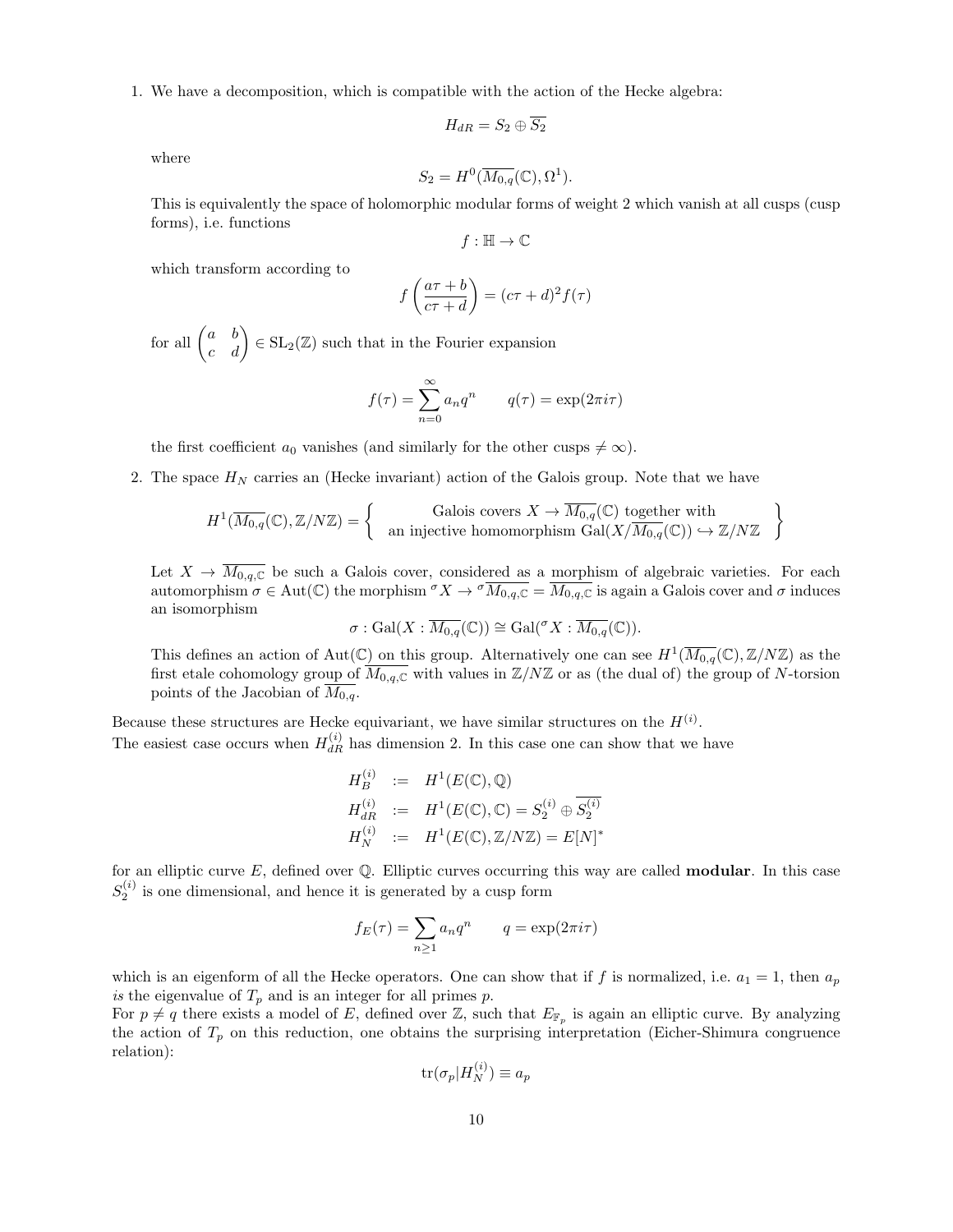where  $\sigma_p$  is the inverse of any Frobenius element of Gal( $\overline{Q}/Q$ ) at p. By the Lefschetz fixed-point-formula (which in the case of elliptic curves is elementary) we therefore have:

$$
\#E(\mathbb{F}_p) = 1 + p - a_p.
$$

From this one can deduce that the  $L$ -series of  $E$  can be written as

$$
L(E, s) = L_q(E, s) \prod_{p \neq q} \frac{1}{1 - a_p p^{-s} + p^{-2s+1}}
$$

and coincides with the  $L$ -series of  $f$ 

$$
L(f,s) = \sum_{n} \frac{a_n}{n^s},
$$

which satisfies the functional equation  $\Lambda(f, s) = \pm \Lambda(f, 2 - s)$  where

$$
\Lambda(f,s)=q^{\frac{s}{2}}(2\pi)^{-s}\Gamma(s)L(E,s)
$$

is the complete L-series of f. One does not know of a different proof of the functional equation for  $L(E, s)$ , which does not use the modularity of E.

**Example 2.13.** For example for  $q = 11$ , the curve  $\overline{M_{0,q}}$  is itself an elliptic curve E with equation

$$
E: y^2 = -44x^3 + 56x^2 - 20x + 1
$$

and the associated Hecke eigenform can be described as

$$
f_E(\tau) = \eta^2(\tau)\eta^2(11\tau),
$$

where

$$
\eta(\tau) = \exp(\frac{2\pi i}{24}) \prod_{n=1}^{\infty} (1 - q^n) \qquad q = \exp(2\pi i \tau).
$$

In the end we mention the following seminal theorem, which was formerly called the conjecture of Taniyama, Shimura and Weil.

Theorem 2.14 (Wiles, Taylor, Breuil, Conrad, Diamond). Every elliptic curve, defined over Q, is modular, *i.e.* it is associated with some 2-dimensional Hecke invariant piece  $H^{(i)}_B \subseteq H^1(\overline{M_{0,N}}(\mathbb{C}), \mathbb{Q})$ .

More generally the Langlands program predicts a correspondence between modular forms associated with an arbitrary reductive group  $G$  and Galois representations (of type  $G$ ). All concrete realizations of such correspondences, that have been constructed so far, occurred in the cohomology of Shimura varieties similar to the way described in this section. The matching of properties of the Galois representation on the one hand side, and the corresponding modular form on the other hand side, become much more involved, however, and beyond the scope of these lectures.

### <span id="page-10-0"></span>2.7 Outlook

2.15. In section [2.5](#page-6-2) we explained that the natural generalizations of the modular curves are varieties of the form Γ $\mathbb{D}$  where  $\mathbb D$  is a Hermitian symmetric domain and Γ is a congruence subgroup defined by some semi-simple Q-algebraic group G such that  $\mathbb D$  is a quotient of  $G(\mathbb R)$ .

The datum  $(G, \mathbb{D})$  is however slightly inconvenient to get a nice theory and also the description  $\Gamma \backslash \mathbb{D}$  of the Shimura variety is slightly naive for arithmetic questions (e.g. to obtain a characterization of the model over number fields). Deligne [\[3,](#page-70-0) [4\]](#page-70-1), in his synopsis of Shimura's work, gave an ingenious axiomatization of Shimura varieties which avoids these problems. The main goal of the lecture will be to understand all ideas behind his definition. We state the rough definition here for the purpose of illustration. All terms and the ideas behind the definition will be explained in detail during the lectures.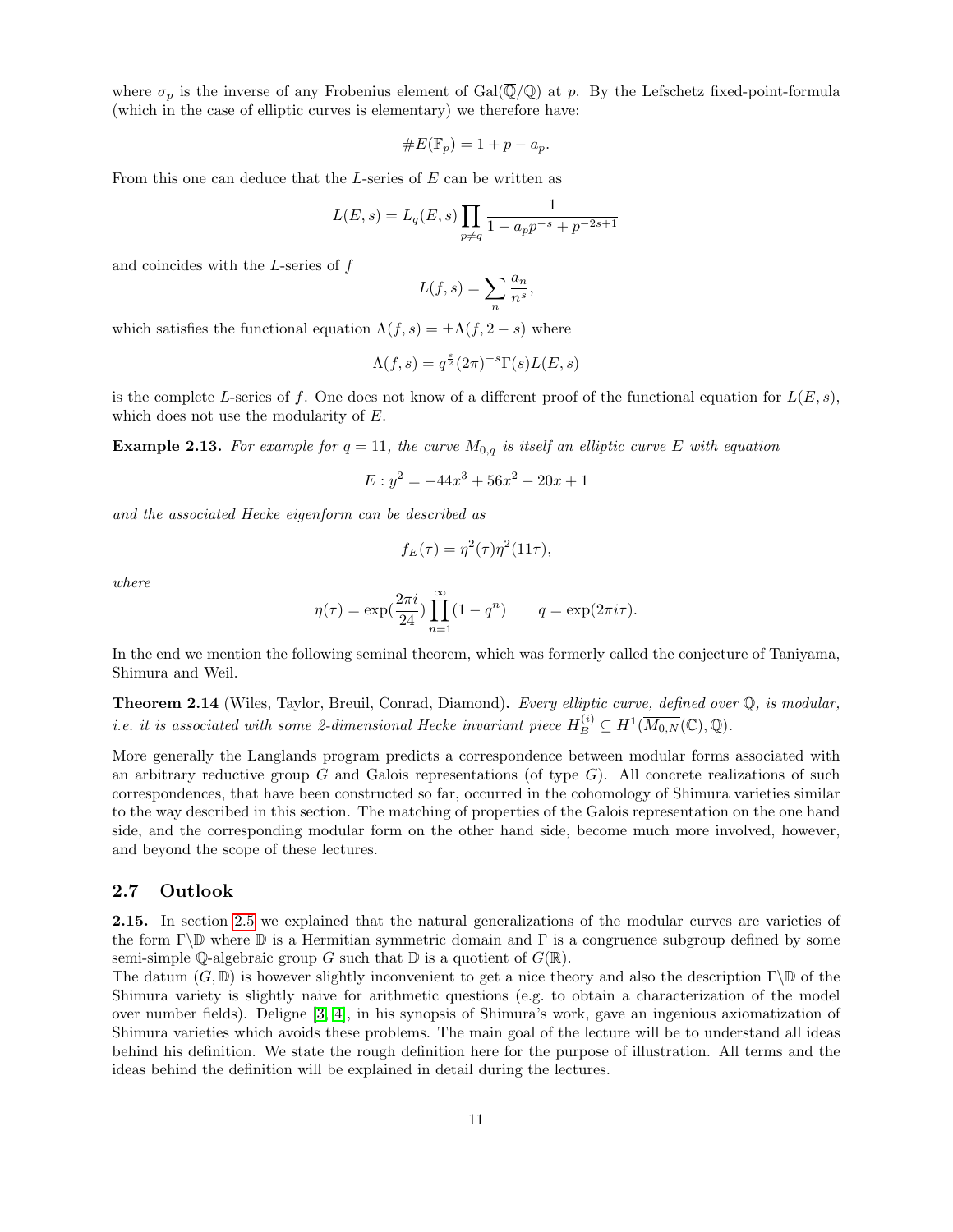**2.16.** Deligne defines a **Shimura datum** as a pair consisting of a reductive algebraic group  $\widetilde{G}$  (no longer semi-simple) defined over Q and a conjugacy class of morphisms

$$
\widetilde{\mathbb{D}} \subset \text{Hom}(\mathbb{S}, \widetilde{G}_{\mathbb{R}})
$$

where S is the Deligne torus (the algebraic group over  $\mathbb R$  with  $\mathbb S(\mathbb R)=\mathbb C^*$ ) subject to the following conditions:

- (SV1) Ad ∘ h induces a representation of S on Lie( $\tilde{G}_{\mathbb{C}}$ ) with the weights (-1, 1), (0, 0) and (1, -1) for some (hence all)  $h \in \mathbb{D}$ ;
- (SV2) int(h(i)) is a Cartan involution of  $\tilde{G}_{\mathbb{R}}^{\text{ad}}$  for some (hence all)  $h \in \mathbb{D}$ ;
- (SV3)  $\widetilde{G}^{\text{ad}}$  has no factor H such that the projection of some (hence any)  $h \in \mathbb{D}$  on  $H_{\mathbb{R}}$  is trivial.

Under these conditions Deligne defines the **Shimura variety** associated with the datum  $(\tilde{G}, \tilde{D})$  and a compact open subgroup  $K \subset \tilde{G}(\mathbb{A}_f)$  ( $\mathbb{A}_f :=$  finite adeles of  $\mathbb{Q}$ ) as the set of double cosets

$$
\mathrm{Sh}_K(\widetilde{G},\widetilde{\mathbb{D}}):=\widetilde{G}(\mathbb{Q})\backslash\widetilde{\mathbb{D}}\times\widetilde{G}(\mathbb{A}_f)/K.
$$

Actually under the conditions (SV1–2),  $\widetilde{\mathbb{D}}$  is a (bunch of copies of a) Hermitian symmetric domain and  $\operatorname{Sh}_K(\widetilde{G}, \widetilde{\mathbb{D}})$  is a finite union of quotients  $\Gamma \backslash \mathbb{D}$  considered before. Deligne saw, however, that this description (and the datum of the more general group  $\tilde{G}$ ) is necessary and sufficient to have a neat theory of *canonical* models over number fields. His version (and extension) of Shimura's theorems is:

**Theorem 2.17.** There is a unique family of **models**  $M_K(\widetilde{G}, \widetilde{\mathbb{D}})$  defined over the various reflex fields  $E(\widetilde{G}, \widetilde{\mathbb{D}})$ (an explicit number field determined by the datum) which is canonical in the following sense:

- 1. All "Hecke operators", i.e. morphisms induced by multiplication with an adele from the right or change of the group K are defined over  $E(\tilde{G}, \tilde{\mathbb{D}})$ .
- 2. For each morphism of Shimura data  $(\widetilde{G}_1, \widetilde{\mathbb{D}}_1) \to (\widetilde{G}_2, \widetilde{\mathbb{D}}_2)$  the corresponding morphism

$$
\mathrm{Sh}_{K\cap \widetilde{G}_1(\mathbb{A}_f)}(\widetilde{G}_1,\widetilde{\mathbb{D}}_1)\to \mathrm{Sh}_K(\widetilde{G}_2,\widetilde{\mathbb{D}}_2)
$$

is defined over  $E(\widetilde{G}_1, \widetilde{\mathbb{D}}_1)E(\widetilde{G}_2, \widetilde{\mathbb{D}}_2)$  w.r.t. the models  $M_{K\cap \widetilde{G}_1(\mathbb{A}_f)}(\widetilde{G}_1, \widetilde{\mathbb{D}}_1)$  and  $M_K(\widetilde{G}_2, \widetilde{\mathbb{D}}_2)$ .

3. If T is a Q-torus and  $h : \mathbb{S} \to T_{\mathbb{R}}$  a homomorphism, the associated Shimura variety

 $T(\mathbb{Q})\backslash\{h\}\times T(\mathbb{A}_f)/K$ 

is a finite set. Call  $E = E(T, h)$ . To give a model of the Shimura variety over E it suffices to describe the action of the Galois group  $Gal(\overline{\mathbb{Q}}/E)$  on those points. There is a certain group homomorphism of tori (reflex norm)

$$
N: \mathrm{Res}_{E|\mathbb{Q}}(\mathbb{G}_m) \to T
$$

which describes this Galois action as the composition

$$
\mathrm{Gal}(\overline{\mathbb{Q}}/E) \longrightarrow \mathrm{Gal}(\overline{\mathbb{Q}}/E)^{\mathrm{ab}} \longrightarrow \pi_0(E^*\backslash \mathbb{A}_E^*) \longrightarrow \pi_0(T(\mathbb{Q})\backslash T(\mathbb{A})) \longrightarrow T(\mathbb{Q})\backslash \{h\} \times T(\mathbb{A}_f)/K
$$

+ multiplication. Here the isomorphism Gal $(\overline{Q}/E)^{ab} \cong \pi_0(E^*\backslash \mathbb{A}_E^*)$  is the inverse of the reciprocity isomorphism of class field theory.

# <span id="page-11-0"></span>3 Abelian varieties

### <span id="page-11-1"></span>3.1 Motivation

Jacobians analytically Different description of E by giving a complex structure on a  $\mathbb{R}^2$  or a Hodge structure of weight 1.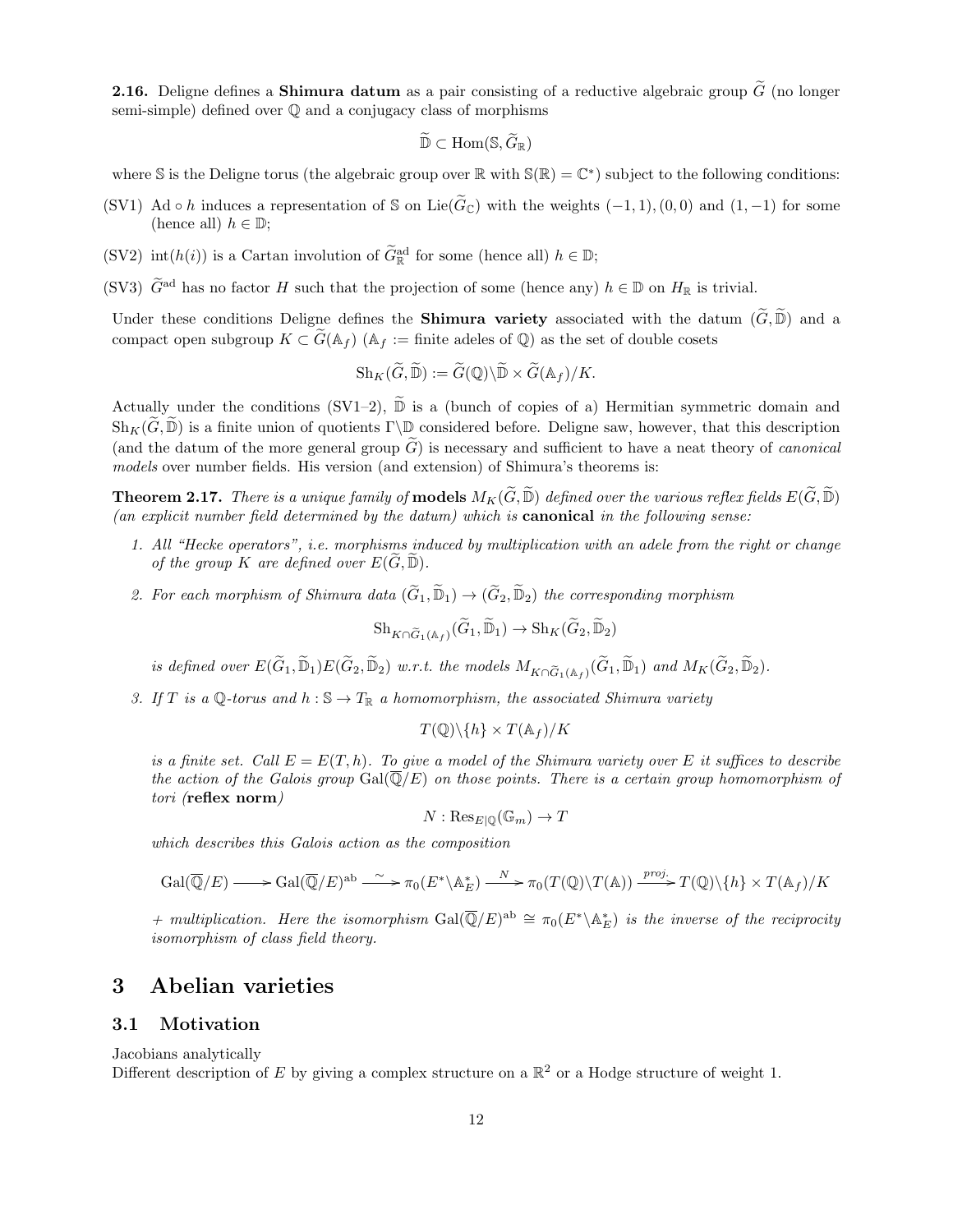### <span id="page-12-3"></span>3.2 Analytic theory

### <span id="page-12-4"></span>3.2.1 Complex tori

<span id="page-12-1"></span>Theorem 3.1. There is an equivalence of categories

$$
\left\{\begin{array}{c} \textit{compact connected} \\ \textit{complex Lie groups } X \\ \textit{(complex tori)} \\ \textit{A} \setminus V \\ \end{array}\right\} \begin{array}{c} \begin{array}{c} \textit{Objects: } \Lambda \cong \mathbb{Z}^{2g} \textit{ a lattice with} \\ \textit{complex structure } J \textit{ on } V := \Lambda \otimes_{\mathbb{Z}} \mathbb{R} \\ \textit{Morphisms: } \alpha : \Lambda \to \Lambda' \textit{ s.t.} \\ \textit{such that } \alpha_{\mathbb{R}} : V \to V' \textit{ is complex linear.} \end{array}\right\}
$$

Note that a **complex structure** on a real vector space  $V$  may be equivalently given by:

- 1. An automorphism  $J: V \to V$  such that  $J^2 = -1$ .
- 2. An action of  $\mathbb C$  on V (i.e. a ring homomorphism  $\mathbb C \to \mathrm{End}(V)$ ) coinciding on  $\mathbb R$  with scalar multiplication.
- 3. A decomposition

$$
V_{\mathbb{C}} = V^{-1,0} \oplus V^{0,-1}
$$

such that  $\overline{V^{-1,0}} = V^{0,-1}$  (a **Hodge structure of weight -1**)<sup>[4](#page-12-0)</sup>.

**3.2.** Let X be a compact complex Lie group, and denote  $V := T_e(X)$  its Lie algebra. From the theory of Lie groups we get a unique holomorphic map

$$
\exp: V \to X
$$

with the properties

- 1.  $exp((\alpha + \beta)v) = exp(\alpha v) \circ exp(\beta v)$ , for all  $\alpha, \beta \in \mathbb{C}$  and  $v \in X$ ,
- 2.  $exp(0) = e$ ,
- 3.  $d(exp)_0 = id_V$ .

<span id="page-12-2"></span>**Lemma 3.3.** Let  $\phi: X_1 \to X_2$  be a homomorphism of complex Lie groups with Lie algebras  $V_1$ , and  $V_2$ respectively, then the following diagram is commutative

$$
V_1 \xrightarrow{(d\phi)_e} V_2
$$
  
\n
$$
\exp \downarrow \qquad \qquad \downarrow \exp
$$
  
\n
$$
X_1 \xrightarrow{\phi} X_2
$$

Proof (Sketch) of theorem [3.1.](#page-12-1) We prove the essential surjectivity of the functor given in the statement of the theorem (thereby establishing that compact connected complex Lie groups are indeed commutative). Let  $X$  be compact complex connected Lie group of dimension  $g$ . Define

$$
C_x: X \rightarrow X,
$$
  

$$
y \mapsto xyx^{-1}.
$$

Note that  $(dC_x)_e : V \to V$  is an automorphism of the Lie algebra. We obtain a holomorphic map

$$
X \rightarrow \text{Aut}(V)
$$
  

$$
x \rightarrow (\text{d}C_x)_e
$$

<span id="page-12-0"></span><sup>&</sup>lt;sup>4</sup>We take weight  $-1$  instead of +1 because we imagine V as  $H_1(X,\mathbb{R})$ , and want to adopt the convention the the weights of the Hodge structures on cohomology are positive.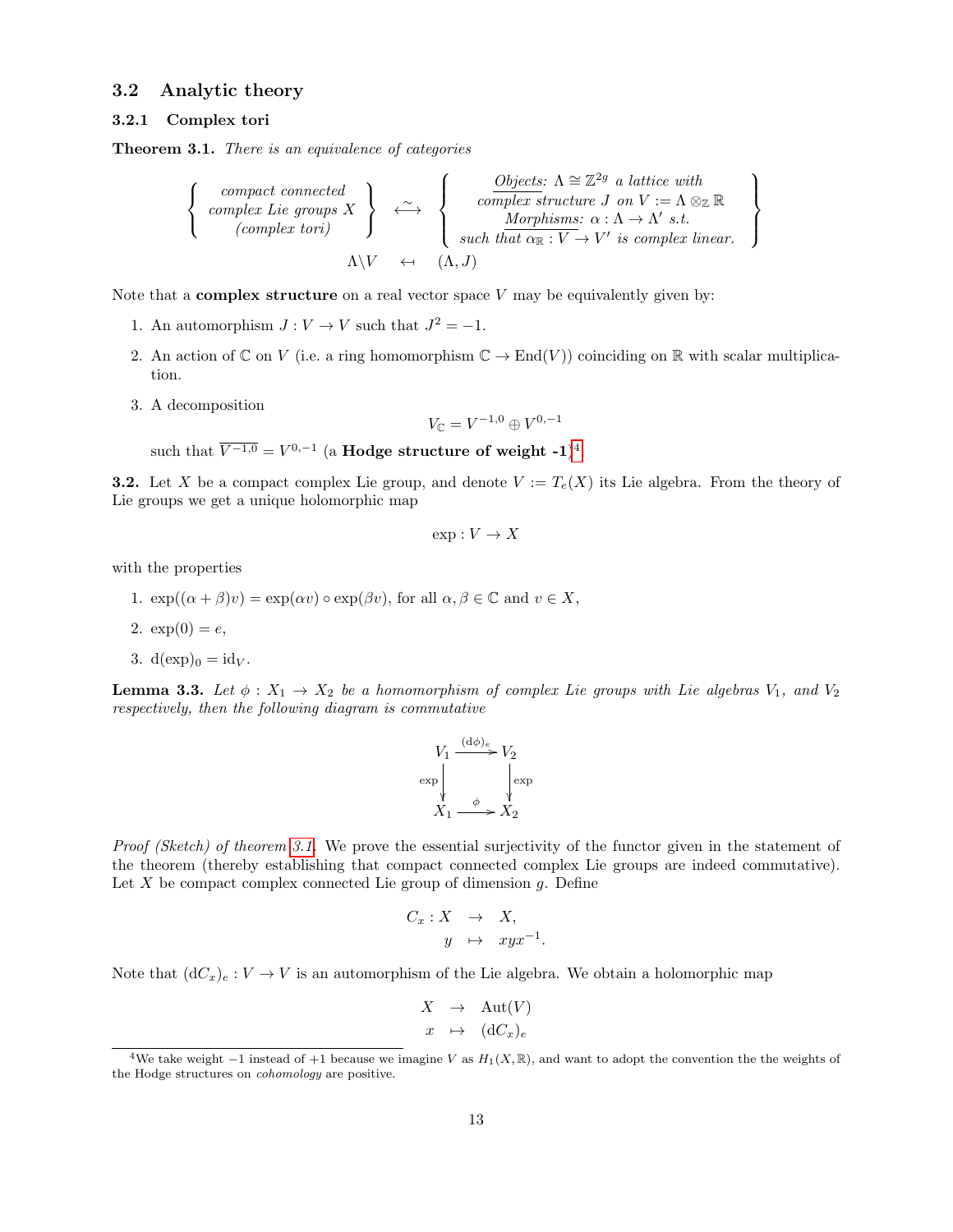By the maximum modulus principle this map has to be constant because  $X$  is compact. Therefore

$$
(\mathrm{d}C_x)_e = \mathrm{id}_V \quad \text{ for all } x.
$$

Applying the Lemma we get that

$$
C_x(\exp(y)) = \exp((dC_x)_e y) = \exp(y).
$$

Therefore the image of  $\exp$  lies in the center of X. Therefore  $\exp$  is a group homomorphism (e.g. using the Baker-Campbell-Hausdorff formula). The image of exp is therefore open because  $(d \exp)_0$  has maximal rank, therefore also closed (cosets of the image are open, too). Therefore it has to be surjective, and the kernel is a lattice of rank  $2g$  in  $V$ :

$$
X \cong \Lambda \backslash V.
$$

In particular  $V \cong \Lambda \otimes_{\mathbb{Z}} \mathbb{R}$ , hence, by choosing a basis of  $\Lambda$ , we arrive at the description given in the theorem. Fully faithfulness of the functor follows from Lemma [3.3.](#page-12-2)  $\Box$ 

### <span id="page-13-0"></span>3.2.2 Cohomology

**Theorem 3.4.** Let  $X = \Lambda \backslash V$  be a complex torus. Then

- 1.  $\pi_1(X, e) = \Lambda$ , canonically.
- 2.  $H^1(X,\mathbb{Z}) = \text{Hom}(\Lambda,\mathbb{Z})$ 
	- $H^1(X,\mathbb{C}) = \text{Hom}(\Lambda,\mathbb{C}) = \text{Hom}_{\mathbb{C}}(V,\mathbb{C}) \oplus \overline{\text{Hom}_{\mathbb{C}}(V,\mathbb{C})}.$

Here Hom<sub>C</sub>(V, C) is the space of complex linear maps  $V \to \mathbb{C}$  and is also isomorphic to  $H^0(X, \Omega^1)$ (space of global homomorphic 1-forms) and  $\overline{\text{Hom}_{\mathbb{C}}(V,\mathbb{C})}$  is the space of complex anti-linear maps  $V \to \mathbb{C}$ and is also isomorphic to  $H^1(X, \mathcal{O})$ .

3.  $H^i(X,\mathbb{Z}) = \wedge^i H^1(X,\mathbb{Z})$  as Hodge structures,

in particular

$$
H^i(X, \Omega^j) \cong \wedge^i \operatorname{Hom}(V, \mathbb{C}) \otimes \wedge^j \overline{\operatorname{Hom}(V, \mathbb{C})}.
$$

Proof. We have obviously  $\pi_1(X, e) = \Lambda$ , and therefore  $H^1(X, \mathbb{Z}) = \text{Hom}(\pi_1(X), \mathbb{Z}) = \text{Hom}(\Lambda, \mathbb{Z})$ . Consider the map

$$
\wedge^r(H^1(X,\mathbb{Z})) \to H^r(X,\mathbb{Z})
$$

given by the cup-product. From the Künneth formula follows that if this is an isomorphism for all  $r$  for spaces  $X_1$  and  $X_2$  then also for all r and for  $X = X_1 \times X_2$ . Since our X is topologically isomorphic to  $(S^1)^{2g}$ , the statement 2. follows.

Now consider the sequence

 $0 \longrightarrow \mathbb{C} \longrightarrow \mathcal{O} \longrightarrow \Omega_c^1 \longrightarrow 0$ 

where  $\Omega_c^1$  is the sheaf of *closed* holomorphic 1-forms. It induces a long exact sequence in cohomology:

$$
H^0(X, \Omega^1) \cong H^0(X, \Omega^1_c) \longrightarrow H^1(X, \mathbb{C}) \longrightarrow H^1(X, \mathcal{O}) \longrightarrow H^1(X, \Omega^1_c)
$$

A rather difficult analysis shows that the map  $H^1(X, \mathcal{O}) \to H^1(X, \Omega_c^1)$  is zero, and therefore we get a decomposition (the Hodge decomposition):

$$
H^1(X, \mathbb{C}) = H^0(X, \Omega^1) \oplus H^1(X, \mathcal{O}).
$$

 $H^0(X, \Omega^1)$  coincides with the space of *invariant* holomorphic 1-forms, which are automatically closed, and which are determined by its value at e and can therefore be seen as elements in Hom $(V, \mathbb{C})$ .  $\Box$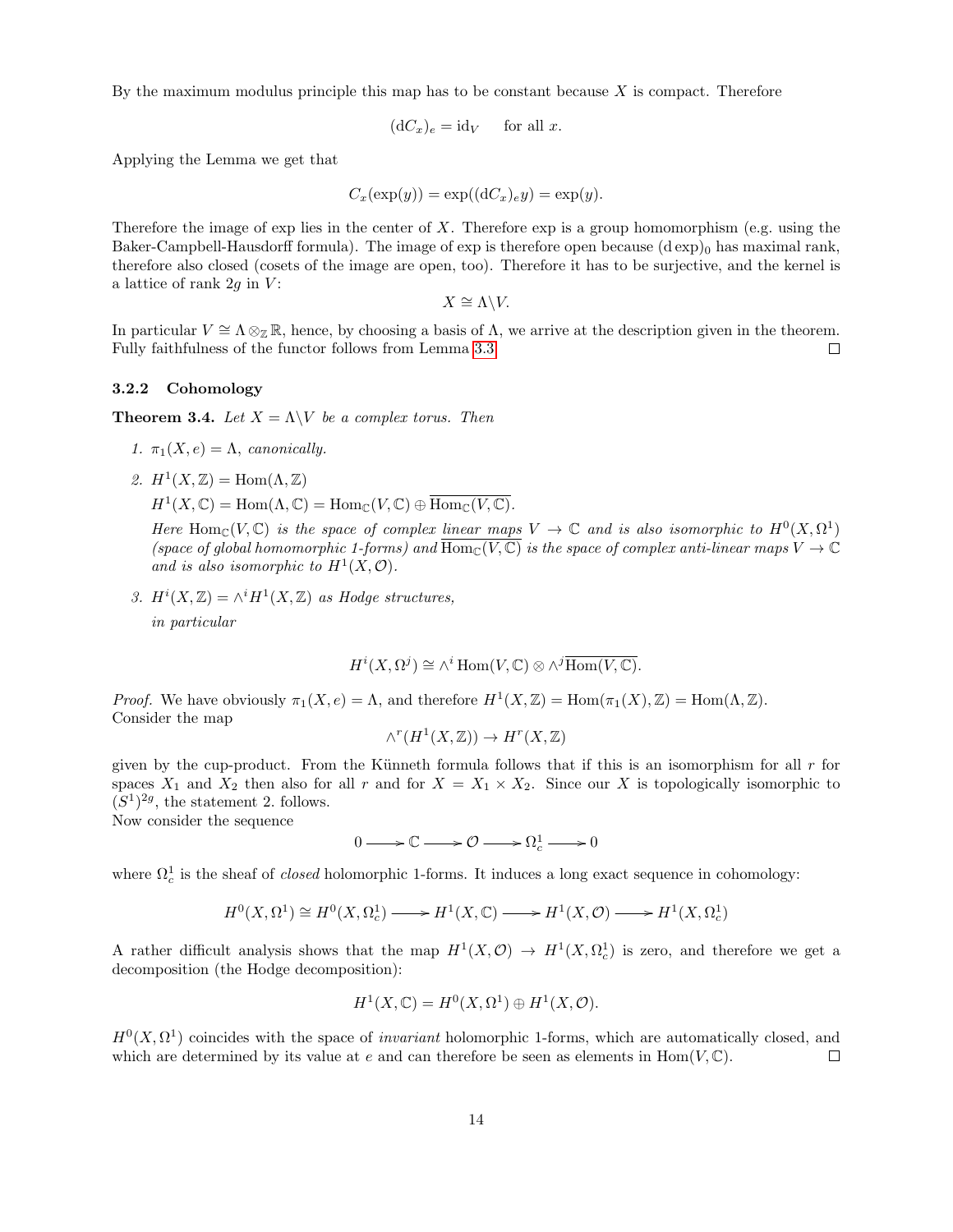### <span id="page-14-2"></span>3.2.3 Line bundles

Recall that not all complex analytic manifolds have algebraic models. In particular not all complex tori will have algebraic models. If they do have a model which is a projective variety then there must be necessarily line bundles with sufficiently many sections to construct an embedding into a projective space. In this section we classify line bundles on a complex torus.

For a quotient like  $X = \Lambda \backslash V$  there is a strong relation between the cohomology on V and the group cohomology of the group  $\Lambda$ .

We begin by briefly reviewing group cohomology. Let  $M$  be a  $\Lambda$ -module.

Define the complex of  $\Lambda$ -cocycles with values in M to be the complex

<span id="page-14-0"></span>
$$
0 \longrightarrow C^{0}(\Lambda, M) \xrightarrow{d} C^{1}(\Lambda, M) \xrightarrow{d} C^{2}(\Lambda, M) \xrightarrow{d} \cdots
$$
\n(5)

where

$$
C^p(\Lambda, M) := \{ p : \Lambda^p \to M \}
$$

and

$$
df(\sigma_0,\ldots,\sigma_p)=\sigma_0\cdot f(\sigma_1,\ldots,\sigma_p)+\sum_{i=0}^p(-1)^if(\sigma_0,\ldots,\sigma_i\sigma_{i+1},\ldots,\sigma_p)+(-1)^{p+1}f(\sigma_0,\ldots,\sigma_{p-1}).
$$

**Definition 3.5.** The cohomology groups  $H^p(\Lambda, M) = Z^p(\Lambda, M)/d(C^{p-1}(\Lambda, M))$  of the complex [\(5\)](#page-14-0) are called the group cohomology of the module M.

They coincide with the right derived functors of the functor

$$
M \mapsto M^{\Lambda} = \{ m \in M \mid \lambda m = m \,\,\forall \lambda \in \Lambda \}.
$$

For a bilinear pairing:

$$
\langle,\rangle: M\times N\to P
$$

we can define a cup-product

$$
\cup: H^p(\Lambda, M) \times H^q(\Lambda, N) \to H^{p+q}(\Lambda, P)
$$

given explicitly by

$$
(f \cup g)(\sigma_1, \ldots, \sigma_{p+q}) = \langle f(\sigma_1, \ldots, \sigma_p), g(\sigma_{p+1}, \ldots, \sigma_{p+q}) \rangle.
$$

**3.6.** Let V be a manifold on which a group  $\Lambda$  acts freely and discontinously (i.e. the action is proper for the discrete topology on  $\Lambda$ ). Let

$$
\pi: V \to \Lambda \backslash V
$$

be the projection onto the quotient.

<span id="page-14-1"></span>**Proposition 3.7.** For every sheaf of abelian groups  $\mathcal F$  on  $X$  and every p there exists a natural map

$$
\phi_p: H^p(\Lambda, \Gamma(V, \pi^* \mathcal{F})) \to H^p(X, \mathcal{F})
$$

with the properties:

- 1. compatibility with long exact sequences
- 2. compatibility with cup products
- 3. If  $H^i(V, \pi^* \mathcal{F}) = 0$  for all  $i \geq 1$  then  $\phi_p$  is an isomorphism.

*Proof idea:* There exists a covering  $\{V_i\}$  of X such that

- 1.  $\pi^{-1}(V_i) = \bigcup_{\sigma \in \Lambda} \sigma(U_i)$   $U_i \subset V$  open, s.t.  $\pi : U_i \xrightarrow{\sim} V_i$ ,
- 2.  $\forall i, j \exists$  at most one  $\sigma$  s.t.  $U_j \cap \sigma(U_i) \neq \emptyset$ .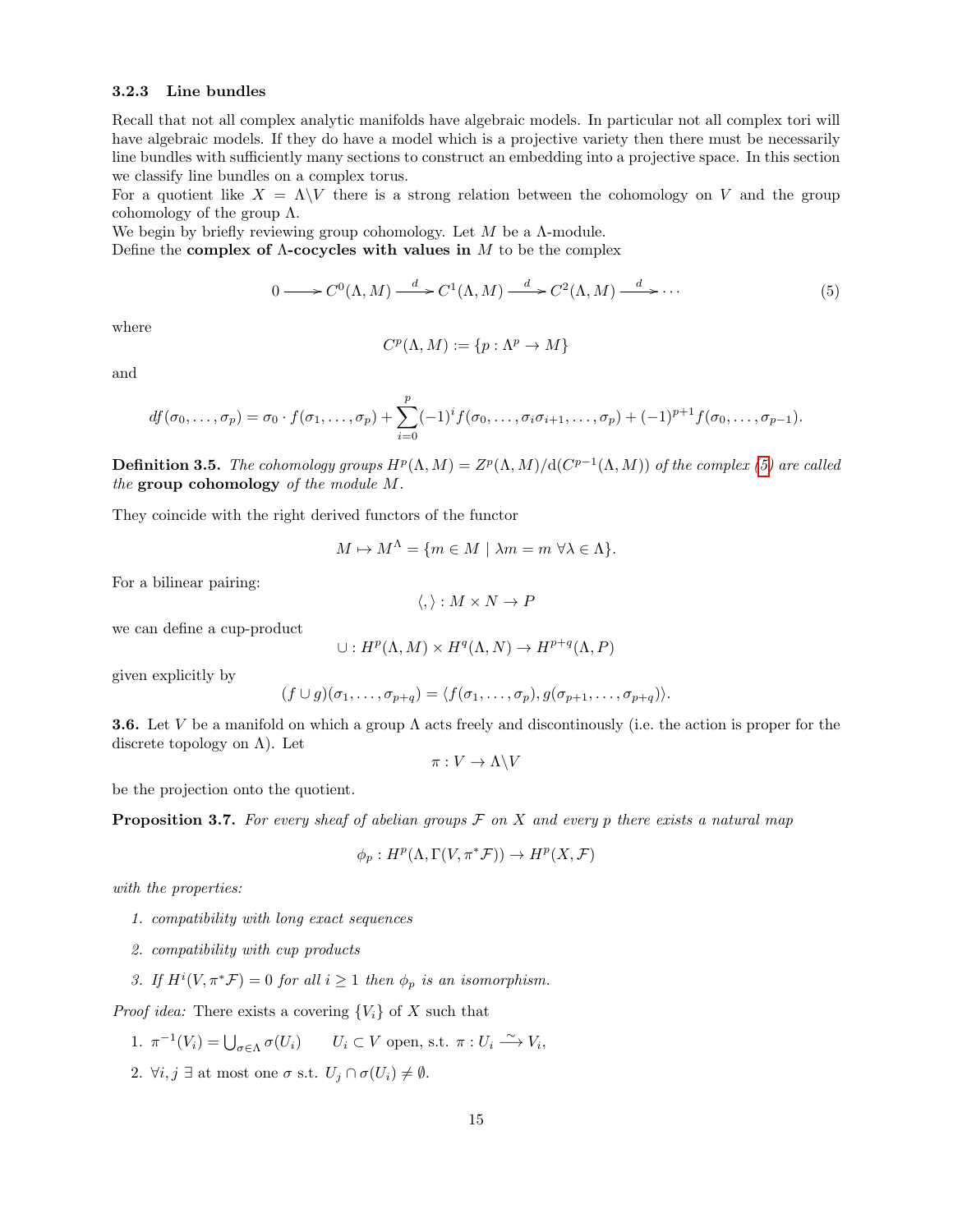Let  $\sigma_{i,j}$  denote the  $\sigma$  of property 2., if it exists. Define a map

$$
\phi_p: C^p(\Lambda, \Gamma(\pi^* \mathcal{F})) \to C^p(\{V_i\}, \mathcal{F}),
$$
  

$$
(\phi_p f)_{i_0, \dots, i_p} = f(\sigma_{i_0, i_1}, \dots, \sigma_{i_{p-1}, i_p}) \underset{U_{i_0} \cap \dots \cap U_{i_p}}{\text{restricted to}}
$$

One checks that this defines a morphism of complexes and can elementarily check the properties 1.–3. In more fancy terms we are looking at the Leray spectral sequence for the following composition of morphisms of (Artin) stacks:



where we have

 $R^i p_{V,*}$  = sheaf cohomology on V, with its  $\Lambda$ -action,  $R^i p_{X,*}$  = sheaf cohomology on X,  $R^i \pi_*$  = group cohomology of  $\Lambda$ .

Note that

$$
H^1(V, \mathcal{O}^*) \quad \text{and} \quad H^1(X, \mathcal{O}^*)
$$

classify line bundles on V, and on X, respectively. It is a classical fact that  $H^1(V, \mathcal{O}^*) = \{1\}$ . A refinement of Proposition [3.7](#page-14-1) shows that therefore that the top horizontal homomorphism in the following diagram is an isomorphism:

<span id="page-15-0"></span>
$$
H^{1}(\Lambda, \mathcal{O}^{*}(V)) \longrightarrow H^{1}(X, \mathcal{O}^{*})
$$
  
\n
$$
\begin{array}{c} \boxed{2} \\ \boxed{\sim} \\ \boxed{\sim} \\ \boxed{\text{The -equivalent} \\ \text{line-bundles on } V} \end{array}
$$
  
\n
$$
\begin{array}{c} \boxed{3} \\ \boxed{\sim} \\ \boxed{\text{line bundles on } X} \end{array}
$$
  
\n(6)

We can also describe the other maps in the diagram explicitly:

 $(1)$  This map associates with a A-equivariant line bundle  $\tilde{\mathcal{L}} \to V$  the line bundle on X given by

$$
\Lambda \backslash \widetilde{\mathcal{L}} \to \Lambda \backslash V = X.
$$

2 Choose a trivialization  $\widetilde{\mathcal{L}} \cong \mathbb{C} \times V$  as line bundle (not equivariantly). It yields a Λ-action on  $\mathbb{C} \times V$ . Any such Λ-action may be described by

$$
\sigma(z,v) = (f_{\sigma}(v) \cdot z, \sigma(v))
$$

where  $f_{\sigma} \in H^0(V, \mathcal{O}^*(V))$  satsifying

$$
f_{\tau}(\sigma(v))f_{\sigma}(v) = f_{\tau\sigma}(v)
$$

or equivalently

$$
f \in C^1(\Lambda, \mathcal{O}^*(V)) \qquad \text{d}f = 0.
$$

Boundaries in  $C^1(\Lambda, \mathcal{O}^*(V))$  give isomorphic  $\Lambda$ -equivariant bundles, hence we established an isomorphism  $(2)$ .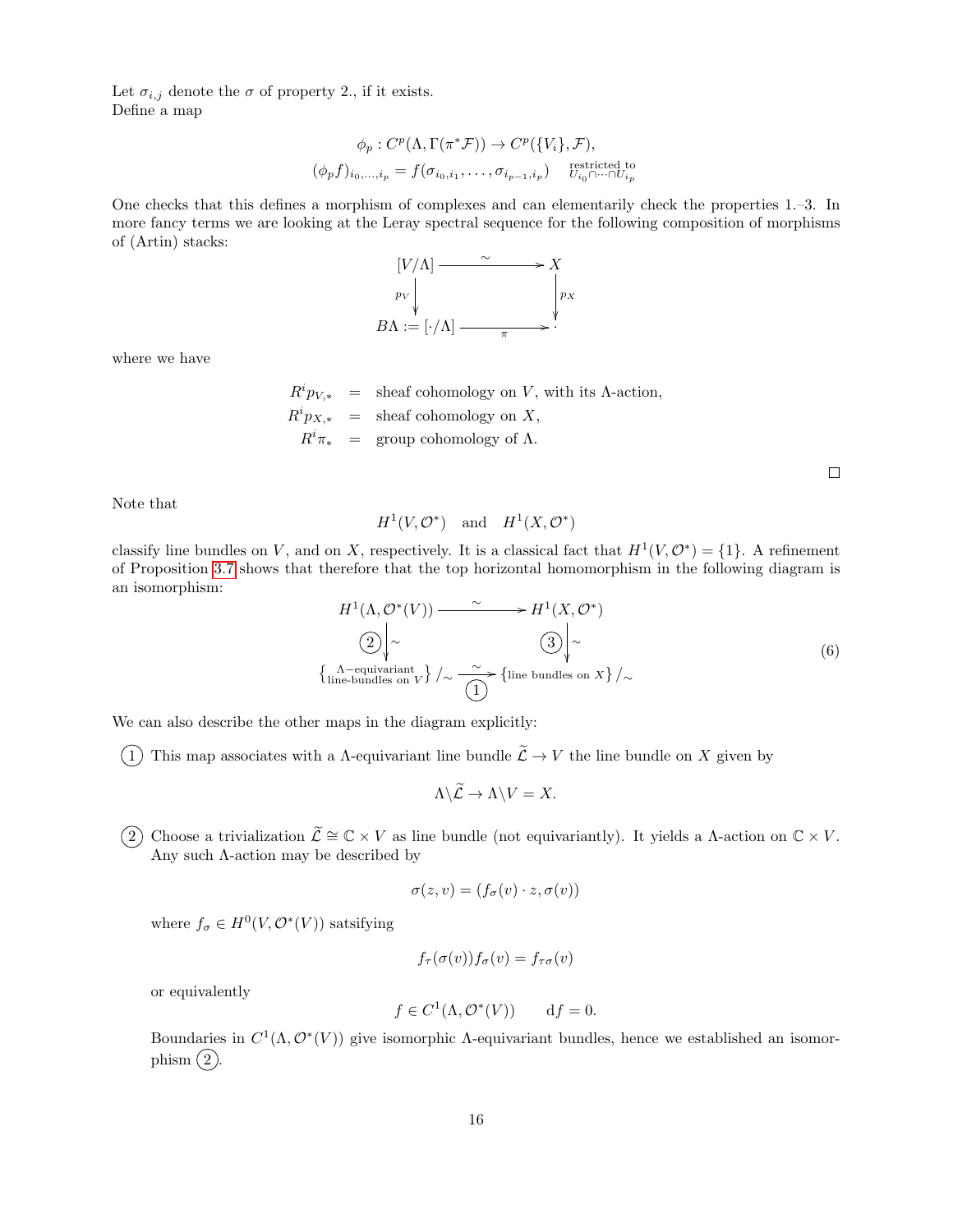

$$
\alpha_i : \mathcal{L}|_{U_i} \cong \mathbb{C} \times U_i
$$

gives a cocycle

$$
\{\alpha_i \alpha_j^{-1}\}_{i,j} \in H^1(\{U_i\}, \mathcal{O}^*) \cong H^1(X, \mathcal{O}^*).
$$

Exercise 3.8. Show that the diagram [\(6\)](#page-15-0) is commutative.

Let now V be a complex vector space and  $L \subset V$  a lattice of full rank. Consider the exponential sequence of sheaves of Abelian groups on  $X = \Lambda \backslash V$ :

$$
0 \longrightarrow \mathbb{Z}(1) \longrightarrow \mathcal{O} \xrightarrow{\exp} \mathcal{O}^* \longrightarrow 1
$$

Here we denote  $\mathbb{Z}(1) = 2\pi i \mathbb{Z} \subset \mathbb{C}$ . We have

$$
H^i(V, \mathbb{Z}(1)) = 0 \qquad H^i(V, \mathcal{O}) = 0 \quad \forall \ i \ge 1
$$

hence by Proposition [3.7](#page-14-1) we can identifiy the two associated long exact sequences

$$
0 \longrightarrow H^{1}(\Lambda, \mathbb{Z}(1)) \longrightarrow H^{1}(\Lambda, \mathcal{O}(V)) \longrightarrow H^{1}(\Lambda, \mathcal{O}^{*}(V)) \longrightarrow H^{2}(\Lambda, \mathbb{Z}(1)) \longrightarrow H^{2}(\Lambda, \mathcal{O}(V))
$$
\n
$$
\downarrow \sim \qquad \qquad \downarrow \sim \qquad \qquad \downarrow \sim \qquad \qquad \downarrow \sim \qquad \qquad \downarrow \sim \qquad \qquad \downarrow \sim \qquad \qquad \downarrow \sim \qquad \qquad \downarrow \sim \qquad \qquad \downarrow \sim \qquad \qquad \downarrow \sim \qquad \qquad \downarrow \sim \qquad \qquad \downarrow \sim \qquad \qquad \downarrow \sim \qquad \qquad \downarrow \sim \qquad \qquad \downarrow \sim \qquad \qquad \downarrow \sim \qquad \qquad \downarrow \sim \qquad \qquad \downarrow \sim \qquad \qquad \downarrow \sim \qquad \qquad \downarrow \sim \qquad \qquad \downarrow \sim \qquad \qquad \downarrow \sim \qquad \qquad \downarrow \sim \qquad \qquad \downarrow \sim \qquad \qquad \downarrow \sim \qquad \qquad \downarrow \sim \qquad \qquad \downarrow \sim \qquad \qquad \downarrow \sim \qquad \qquad \downarrow \sim \qquad \qquad \downarrow \sim \qquad \qquad \downarrow \sim \qquad \qquad \downarrow \sim \qquad \qquad \downarrow \sim \qquad \qquad \downarrow \sim \qquad \qquad \downarrow \sim \qquad \qquad \downarrow \sim \qquad \qquad \downarrow \sim \qquad \qquad \downarrow \sim \qquad \qquad \downarrow \sim \qquad \qquad \downarrow \sim \qquad \qquad \downarrow \sim \qquad \qquad \downarrow \sim \qquad \qquad \downarrow \sim \qquad \qquad \downarrow \sim \qquad \qquad \downarrow \sim \qquad \qquad \downarrow \sim \qquad \qquad \downarrow \sim \qquad \qquad \downarrow \sim \qquad \qquad \downarrow \sim \qquad \qquad \downarrow \sim \qquad \qquad \downarrow \sim \qquad \qquad \downarrow \sim \qquad \qquad \downarrow \sim \qquad \qquad \downarrow \sim \qquad \qquad \downarrow \sim \qquad \qquad \downarrow \sim \qquad \qquad \downarrow \sim \qquad \qquad \downarrow \sim \qquad \qquad \downarrow \sim \qquad \qquad \downarrow \sim \qquad \qquad \
$$

We have to understand the right hand side of this diagram in more detail: Let L be a line bundle given by  $f \in Z^1(\Lambda, \mathcal{O}^*(V))$ . Then there are  $g_{\sigma} \in \mathcal{O}(V)$  such that

$$
f_{\sigma} = \exp g_{\sigma}
$$

and by definition

$$
\delta(f)_{\sigma,\tau} = g_{\sigma+\tau}(z) - g_{\tau}(z+\sigma) - g_{\sigma}(z).
$$

Furthermore, one can show that the long vertical composition is given as follows:

$$
Z^2(\Lambda, \mathbb{Z}(1)) \rightarrow \text{Hom}(\Lambda^2 \Lambda, \mathbb{Z})
$$
  

$$
f \rightarrow \{\sigma, \tau \mapsto f_{\sigma, \tau} - f_{\tau, \sigma}\}\
$$

We know from the diagram that is is surjective with kernel  $d(Z^1(\Lambda, \mathbb{Z}(1)))$ . It is an exercise to verify this elementarily.

Furthermore

$$
\wedge^2(\mathrm{Hom}(\Lambda,\mathbb{C}))=\wedge^2(\mathrm{Hom}(V,\mathbb{C}))\oplus\mathrm{Hom}(V,\mathbb{C})\otimes\overline{\mathrm{Hom}(V,\mathbb{C})}\oplus\wedge^2(\overline{\mathrm{Hom}(V,\mathbb{C})})
$$

is a Hodge structure of weight 2. For elements in  $\wedge^2(\text{Hom}(\Lambda, \mathbb{Z}(1)))$  whose  $(0, 2)$ -component vanishes, the  $(2,0)$ -component automatically also vanishes because they are real. Hence the image of  $\delta$  lies in the subspace

$$
NS(X) := \wedge^2(\text{Hom}(\Lambda, \mathbb{Z}(1))) \cap \text{Hom}(V, \mathbb{C}) \otimes \overline{\text{Hom}(V, \mathbb{C})}.
$$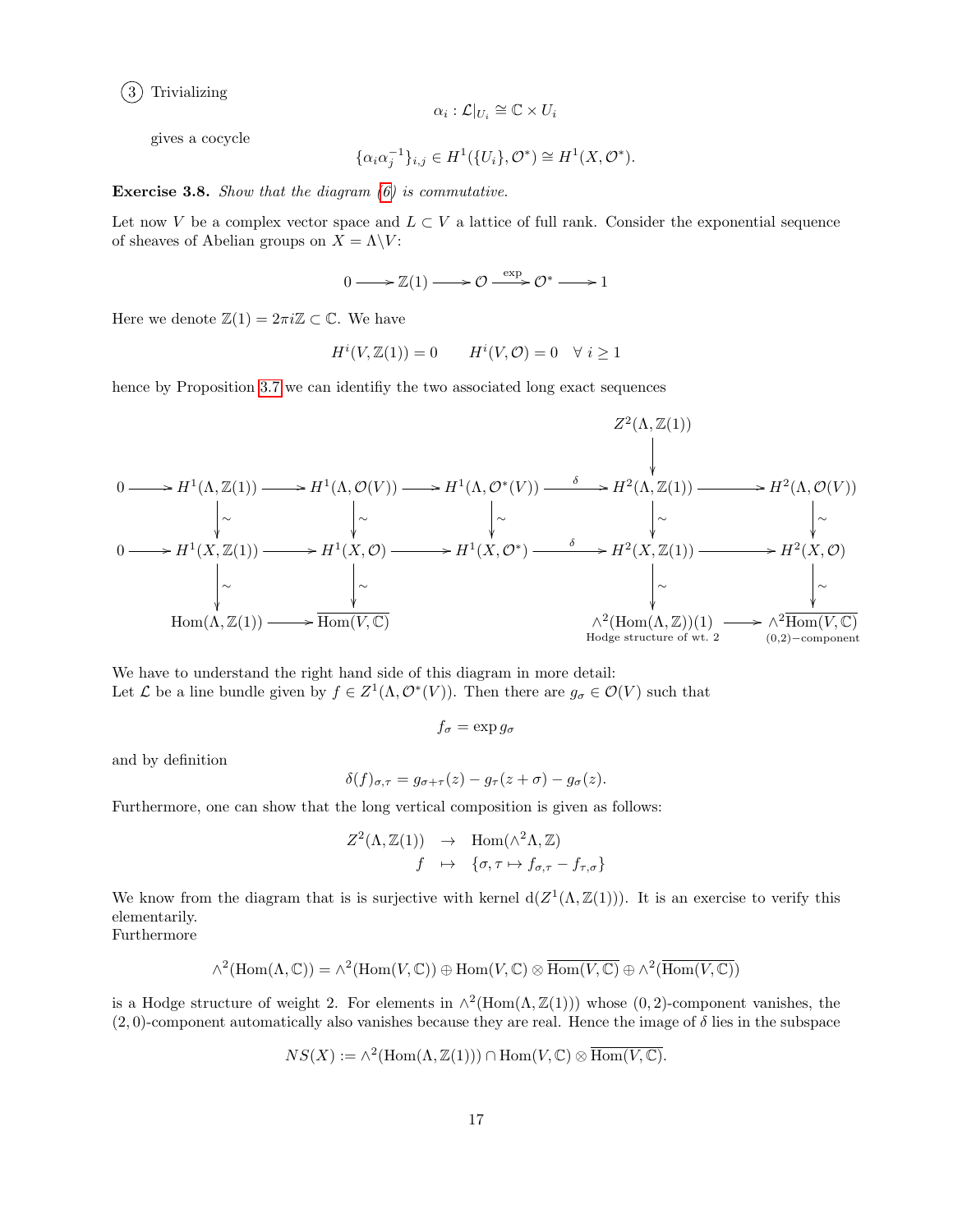**Lemma 3.9.** If we consider elements in  $\wedge^2(\text{Hom}(\Lambda, \mathbb{Z}))(1) = \text{Hom}(\wedge^2 \Lambda, \mathbb{Z}(1))$  as alternating forms on  $\Lambda$ , then the condition  $E \in \text{NS}(X)$  can be stated as

$$
E(iv, iw) = E(v, w)
$$

where E has been extended linearly to  $V = \Lambda \otimes \mathbb{R}$  and multiplication by i refers to the given complex structure.

*Proof.* The Hodge decomposition is compatible with considering elements as alternating functions on  $\Lambda \otimes \mathbb{R}$ , i.e. an element  $f \wedge g \in \wedge^2 \text{Hom}(V, \mathbb{C})$  (resp.  $\in \text{Hom}(V, \mathbb{C}) \otimes \text{Hom}(V, \mathbb{C})$ , resp.  $\in \wedge^2 \text{Hom}(V, \mathbb{C})$ ) is send to the function on  $\wedge^2 \Lambda \otimes \mathbb{R}$  given by:

$$
v \wedge w \mapsto f(v)g(w) - f(w)g(v).
$$

The tensors in the  $(0, 2)$ - and  $(2, 0)$ -component therefore satisfy the equation

$$
E(iv, iw) = -E(v, w)
$$

and the tensors in the  $(1, 1)$ -component satisfy

$$
E(iv, iw) = E(v, w)
$$

 $\Box$ 

Hence  $\delta$  is a surjective map:

$$
H^{1}(\Lambda, \mathcal{O}^{*}(V)) \xrightarrow{\delta} \text{NS}(X) = \left\{ E \in \text{Hom}(\wedge^{2} \Lambda, \mathbb{Z}(1)) \mid E(i\sigma, i\tau) = E(\sigma, \tau) \right\}
$$

$$
\left\{ f_{\sigma} \right\} \xrightarrow{\mapsto} \left\{ \sigma, \tau \mapsto g_{\sigma}(z + \tau) - g_{\tau}(z + \sigma) + g_{\tau}(z) - g_{\sigma}(z) \right\}
$$

The condition  $E(i\sigma, i\tau) = E(\sigma, \tau)$  is equivalent to the property that  $\frac{1}{2\pi i}E$  is the imaginary part of a Hermitian bilinear form, which may be reconstructed as

$$
H(v, w) := \frac{1}{2\pi i} (E(v, iw) + iE(v, w)).
$$

The quotient

$$
\mathrm{Hom}(\Lambda,\mathbb{Z}(1))\backslash\overline{\mathrm{Hom}(V,\mathbb{C})}
$$

is itself a complex torus which we call  $X^{\vee}$ , the dual of X. An element  $\alpha \in \overline{Hom(V, \mathbb{C})}$  is send to the cocycle

 $\tau \mapsto \exp(\alpha(\tau))$ 

in  $H^1(\Lambda, \mathcal{O}^*(V))$  (it has values even in constant functions). Because  $\alpha$  is complex anti-linear, this is in general not a trivial cocycle.

The remaining task is to explicitly represent cocycles which are not in the image of this map. After constant functions, the next try is to insert functions which are exponentials of linear functions:

$$
f_{\sigma} := \exp(l_{\sigma} \cdot z + a_{\sigma}).
$$

The cocycle condition

$$
f_{\sigma+\tau}(z)f_{\sigma}(z+\tau)^{-1}f_{\tau}(z)^{-1} \equiv 1
$$

hence boils down to

$$
l_{\sigma+\tau}z + a_{\sigma+\tau} - l_{\sigma}(z+\tau) - a_{\sigma} - l_{\tau}(z) - a_{\tau} \in \mathbb{Z}(1)
$$

or

$$
l_{\sigma+\tau} - l_{\sigma} - l_{\tau} = 0
$$
 and  $a_{\sigma+\tau} - a_{\sigma} - a_{\tau} \equiv l_{\sigma}\tau \mod \mathbb{Z}(1)$ .

We get

$$
(\delta f)_{\sigma,\tau} = l_{\sigma}(z+\tau) - l_{\tau}(z+\sigma) + l_{\tau}z - l_{\sigma}z
$$
  
= 
$$
l_{\sigma}\tau - l_{\tau}\sigma.
$$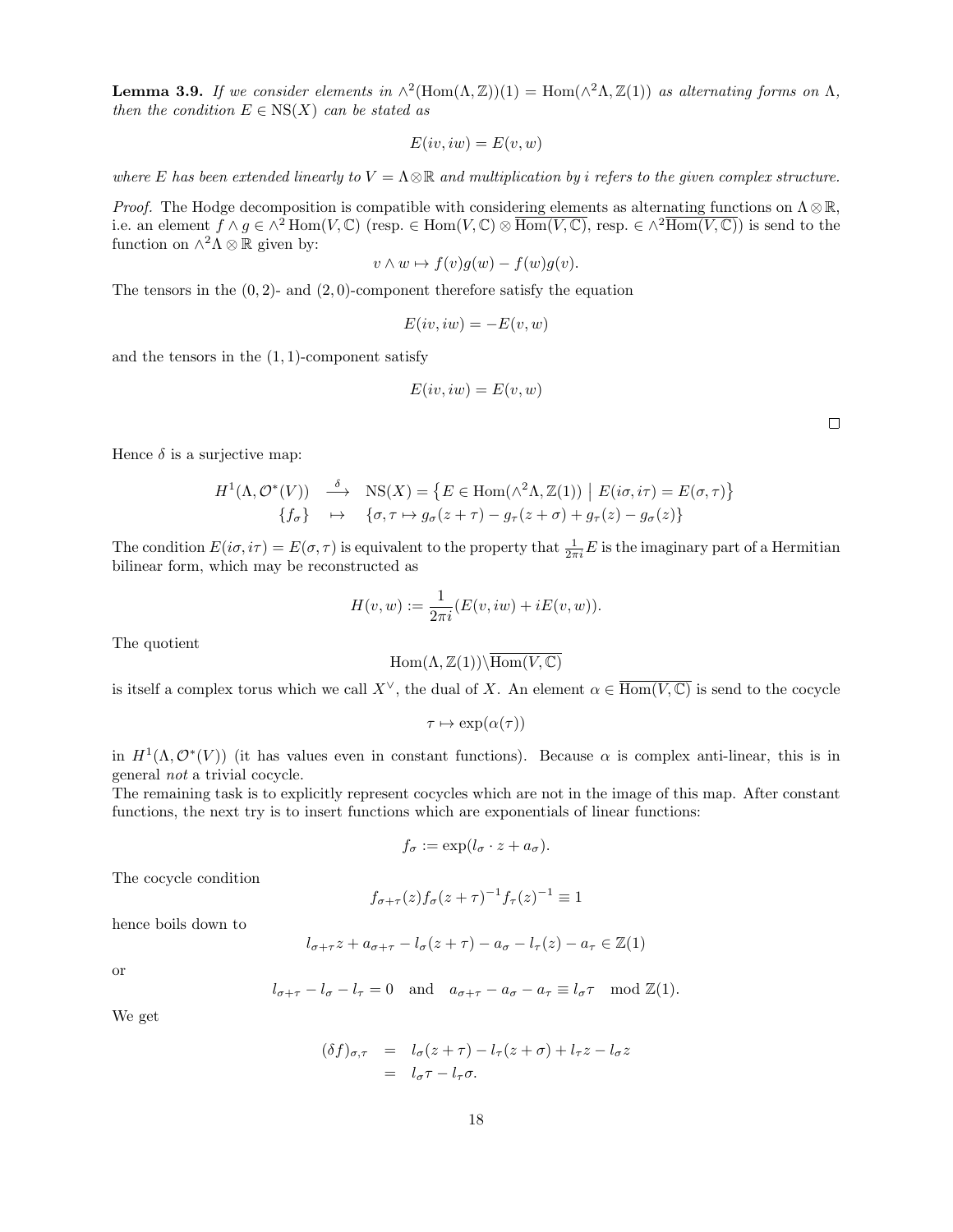Hence, to get a preimage for  $E$ , we are looking for a linear function

 $l : \Lambda \to \mathbb{C}$ 

such that

$$
E(\sigma,\tau) = l(\sigma)\tau - l(\tau)\sigma.
$$

Such a function is given by the linear function determined by:

$$
l(\sigma)z = \pi H(z, \sigma)
$$

because

$$
l(\sigma)\tau - l(\tau)\sigma = \pi(H(\tau,\sigma) - H(\sigma,\tau)) = E(\sigma,\tau).
$$

To see that these exponentials of linear functions are sufficient, we have to verify that the equation

$$
a_{\sigma+\tau} - a_{\sigma} - a_{\tau} \equiv \pi H(\tau, \sigma) \mod \mathbb{Z}(1)
$$

can always be solved. Trick: Define  $\tilde{\alpha}_{\sigma} := a_{\sigma} - 2\pi H(\sigma, \sigma)$ . We have then

$$
\widetilde{a}_{\sigma+\tau} - \widetilde{a}_{\sigma} - \widetilde{a}_{\tau} + 2\pi H(\sigma + \tau, \sigma + \tau) - 2\pi H(\sigma, \sigma) - 2\pi H(\tau, \tau) \equiv 2\pi H(\tau, \sigma) \mod \mathbb{Z}(1)
$$

$$
\widetilde{a}_{\sigma+\tau} - \widetilde{a}_{\sigma} - \widetilde{a}_{\tau} + 2\pi (H(\sigma, \tau) - H(\tau, \sigma)) \equiv 0 \mod \mathbb{Z}(1)
$$

$$
\widetilde{a}_{\sigma+\tau} - \widetilde{a}_{\sigma} - \widetilde{a}_{\tau} + \frac{1}{2}E(\sigma, \tau) \equiv 0 \mod \mathbb{Z}(1)
$$

The term  $\frac{1}{2}E(\sigma,\tau)$  vanishes in this congruence if E is even. If E is not even the equation can be solved, too. We summarize everything by

<span id="page-18-0"></span>Proposition 3.10 (Appel-Humbert). We have a commutative diagram

$$
0 \longrightarrow X^{\vee} \longrightarrow H^{1}(X, \mathcal{O}^{*}) \longrightarrow \text{NS}(X) \longrightarrow 0
$$
  
\n
$$
\downarrow \sim \qquad \qquad \downarrow \sim \qquad \qquad \downarrow \sim \qquad \qquad \downarrow \sim
$$
  
\n
$$
0 \longrightarrow \left\{ \tilde{\alpha} \in \text{Hom}(\Lambda, \mathbb{Z}(1)) \setminus \overline{\text{Hom}(V, \mathbb{C})} \right\} \longrightarrow \left\{ \underset{\frac{1}{2}E(\sigma, \tau) + \tilde{\alpha}_{\sigma + \tau} - \tilde{\alpha}_{\sigma} - \tilde{\alpha}_{\tau} \in \mathbb{Z}(1)}{(E, \tilde{\alpha})} \right\}_{/\sim} \longrightarrow \left\{ E \in \text{Hom}(\Lambda^{2} \Lambda, \mathbb{Z}(1)) \right\} \longrightarrow 0
$$

whose rows are exact sequences.

Here the maps in the second line are given by

$$
\widetilde{\alpha} \mapsto (0, \widetilde{\alpha}) \quad \text{and} \quad (E, \widetilde{\alpha}) \mapsto E,
$$

respectively.

 $\tilde{\alpha}$  in the middle set is a function  $\Lambda \to \mathbb{C}$  that satisfies the relation given. There is an equivalence relation on the  $\tilde{\alpha}$  which has to be divided out; we will not make this explicit.

<span id="page-18-1"></span>**3.11.** We denote the line bundle determined by a pair  $(E, \tilde{\alpha})$  by  $\mathcal{L}(E, \tilde{\alpha})$ . By the calculations above, it is given by the cocycle

$$
f_{\sigma} := \exp\left(\pi H(z + \frac{1}{2}\sigma, \sigma) + \widetilde{\alpha}(\sigma)\right).
$$

Observer also that, up to inverting 2, the map  $\delta$  has a canonical section  $\frac{1}{2}s$ , where

$$
s(E) = \mathcal{L}(2E, 0).
$$

From the diagram [\(6\)](#page-15-0) we may infer that we have

$$
H^{0}(X, \mathcal{L}(E, \widetilde{\alpha})) = \left\{ \begin{array}{c} f : V \to \mathbb{C} \text{ holomorphic} \\ \text{s.t.} \ f(z + \sigma) = f_{\sigma} f(z) \end{array} \right\}
$$

for the function  $f_{\sigma}$  above. These function are called **theta functions**.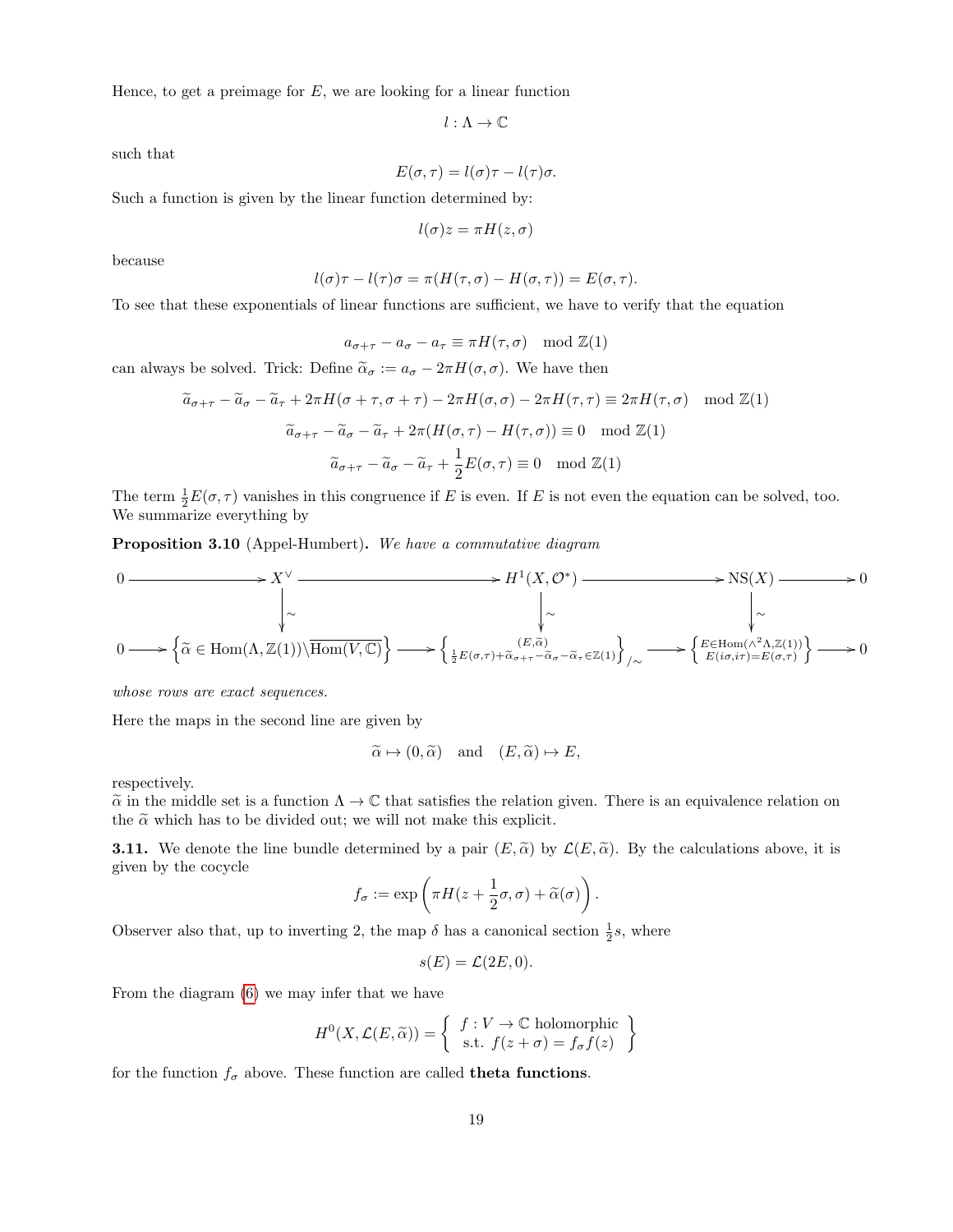More difficult is the following theorem of Riemann whose proof we won't discuss.

<span id="page-19-0"></span>**Theorem 3.12.** If  $H$  is positive definite then

- 1. dim  $H^0(X, \mathcal{L}(E, \widetilde{\alpha})) = \sqrt{\det(E)},$
- 2.  $\mathcal{L}(E, \widetilde{\alpha})^{\otimes 3}$  defines an embedding  $X \hookrightarrow \mathbb{P}^N(\mathbb{C})$  for some N.

By Chow's theorem we have therefore:

**Corollary 3.13.** X is a complex projective algebraic variety if and only if there exists an  $E \in \text{NS}(X)$  such that that the corresponding Hermitian form H is positive definite.

The "only if" part follows because one can show that for any projective embedding  $\varphi : X \hookrightarrow \mathbb{P}^N$  the associated ample line bundle  $\varphi^{-1}O(1)$  has a non-zero class  $E \in NS(X)$  such that that the corresponding Hermitian form  $H$  is positive definite.

If V has complex dimension 1, then there are 2 generators  $E^{\pm}$  of Hom( $\wedge^2 \Lambda$ ,  $\mathbb{Z}(1)$ ) which are automatically in  $NS(X)$ , and for one of them,  $E^+$  say, the associated Hermitian form will be positive definite. This reproves that all complex tori of dimension 1 are algebraic. The functions in  $H^0(X, \mathcal{L}(E^+, \tilde{\alpha}))$  are the classical<br>Piemann that functions Riemann theta functions.

### <span id="page-19-2"></span>3.2.4 Moduli

Riemann's theorem [3.12](#page-19-0) motivates the following definition:

**Definition 3.14.** Let X be a complex torus. A symplectic form  $E \in \text{NS}(X)$  s.t. the corresponding Hermitian form  $H$  is (positive of negative) definite is called a **polarization** of  $X$ .

As for elliptic curves, we are interested in a moduli space for Abelian varieties (= polarizable complex tori). It turns out that the naive moduli problem is not well behaved, for example, due to the fact that even with level structures of arbitrarily high degree, there still exist automorphisms. The situation is much better when we try to classify Abelian varieties *together with one of their polarizations*, which in view of Riemann's theorem is almost the same as considering X together with (a  $PGL(N)$ -orbit) of a fixed embedding into some  $\mathbb{P}^N$ . (Strictly speaking, this is only true, if the polarizations are sufficiently divisible, e.g. by 3). It is also convenient to group the moduli problems according to invariants of symplectic forms on lattices. Recall that for a non-degenerate symplectic form E on a lattice  $\Lambda \cong \mathbb{Z}^{2g}$  there exists a basis of  $\Lambda$  such that the form has the matrix  $\overline{\phantom{0}}$ 

<span id="page-19-1"></span>
$$
\phi_d := \begin{pmatrix} d_1 & & & \\ & \ddots & & \\ -d_1 & & & \\ & \ddots & & \\ & & -d_g & \end{pmatrix}
$$
 (7)

where  $d_i \in \mathbb{Z}_{>0}$  and  $d_1|d_2|\cdots|d_g$ . The  $d_i$ 's are uniquely determined by E. We will call  $d=(d_1,\ldots,d_g)$  the type of E.

**3.15.** For a type  $d = (d_1, \ldots, d_g)$  consider the set

$$
\mathcal{A}_{g,d} := \left\{ \begin{array}{c} X \text{ complex torus of } \text{dim } g \\ E \in \text{NS}(X) \text{ a polarization of type } d \end{array} \right\}_{/ \text{ Iso.}}
$$

Since  $\Lambda$  is canonically isomorphic to  $H_1(X,\mathbb{Z})$  we may choose an isomorphism

$$
\beta: H_1(X, \mathbb{Z}) \to \mathbb{Z}^{2g}
$$

such that β transports the symplectic form E on the left hand side to the form given by  $\pm 2\pi i$  times the matrix [\(7\)](#page-19-1) on the right hand side, i.e.  $\beta$  is an (integral) symplectic similitude. Any two such isomorphisms differ by an element of the symplectic similitude group  $GSp(2g, \mathbb{Z})$  (acting by pre-composition).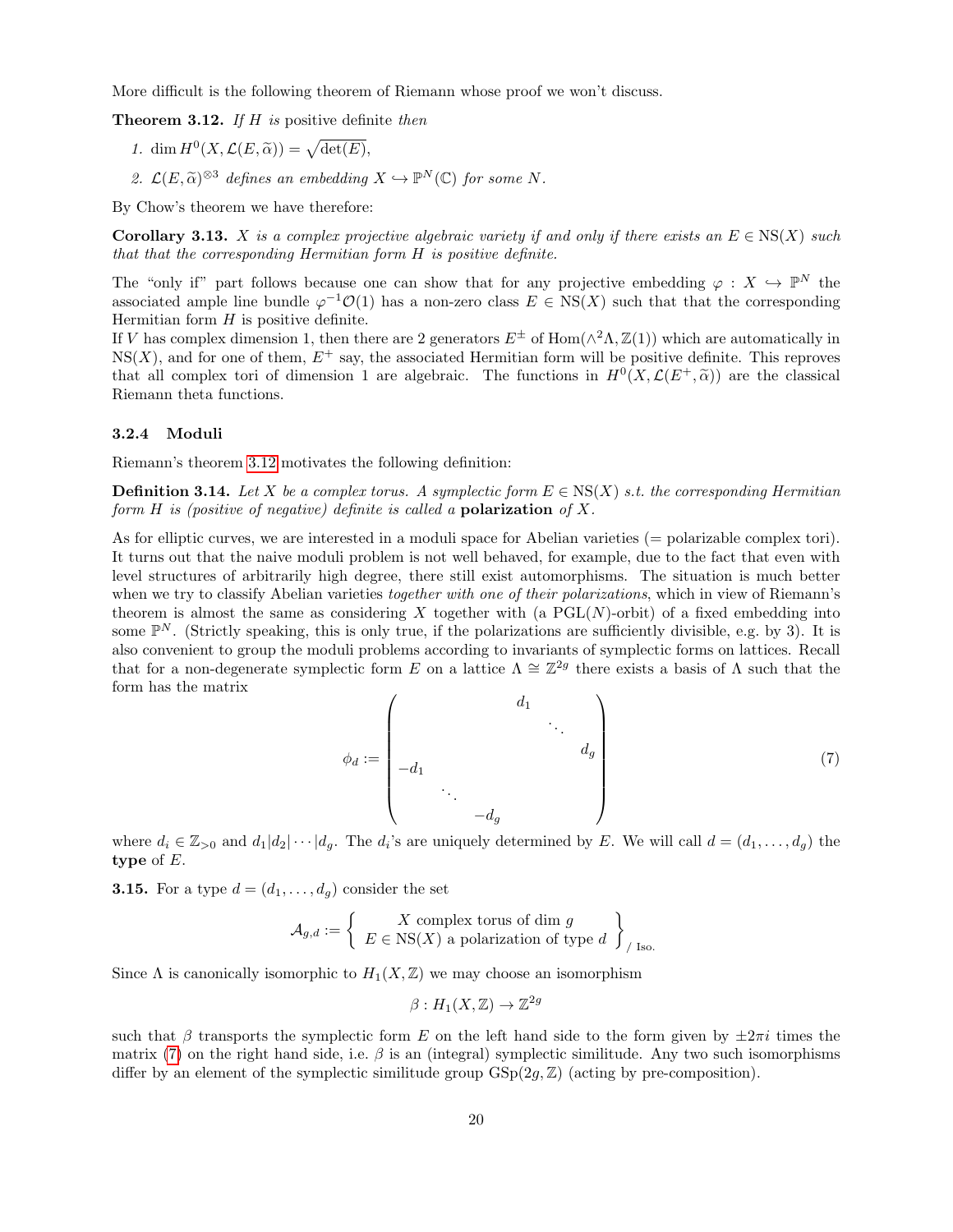It follows that  $\mathcal{A}_{q,d}$  is the quotient modulo  $\mathrm{GSp}(2g,\mathbb{Z})$  of the following set:

$$
\mathbb{H}_g^{\pm} := \left\{ \begin{array}{c} X \text{ complex torus of } \text{dim } g \\ E \in \text{NS}(X) \text{ a polarization of type } d \\ \beta: H_1(X, \mathbb{Z}) \to \mathbb{Z}^{2g} \end{array} \right\}_{/ \text{ Iso.}}
$$

We will see that  $\mathbb{H}_g^{\pm}$  is nothing but Siegel's upper (and lower) half space mentioned in the introduction. For  $g = 1$  we get back the upper and lower half planes  $\mathbb{H}^{\pm} \subset \mathbb{C}$ . Using Theorem [3.1](#page-12-1) we can translate this into

$$
\mathbb{H}_g^{\pm} = \left\{ \begin{array}{c} \text{complex structure on } V = \mathbb{R}^{2g} \\ \text{s.t. } \mathbb{Z}^{2g} \backslash V \text{ is polarized via } \pm 2\pi i \phi_d \end{array} \right\}
$$

where  $\phi_d$  was defined in [\(7\)](#page-19-1).

*Proof.* A complex torus is (up to isomorphism) given by a lattice  $\Lambda$  together with a Hodge structure on  $V = \Lambda_{\mathbb{R}}$ . The polarization is an element of  $\Lambda^2 \Lambda(1)$ . The given  $\beta$  translates this into the standard lattice such that the polarization becomes  $\phi_d$ . By transport of structure along  $\beta$ , we get a complex structure on  $\mathbb{R}^{2g}$ . Conversely given a complex structure on  $V = \mathbb{R}^{2g}$  such that  $\phi_d$  is a polarization for  $\mathbb{Z}^{2g}\setminus V$  there exists the canonical  $\beta: H_1(X, \mathbb{Z}) \to \mathbb{Z}^{2g}$  given by the identity.  $\Box$ 

We start by investigating the condition  $\phi_d(iv, iw) = \phi_d(v, w)$  from the viewpoint of the complex structure. For the purpose of later generalizations, we make a little digression on more general Hodge structures. We already saw that it is equivalent to the condition  $\phi_d \in (V^* \otimes V^*)^{1,1}$  w.r.t. the natural Hodge structure induces by the complex structure on  $V = \mathbb{R}^{2g}$ .

**3.16.** Recall that a complex structure on V is the same as a Hodge structure<sup>[5](#page-20-0)</sup> of weight  $-1$ , i.e. a decomposition

$$
V_{\mathbb C}=V^{-1,0}\oplus V^{0,-1}
$$

such that  $\overline{V^{-1,0}} = V^{0,-1}$ . Such a decomposition is also the same as a certain representation of the algebraic group (torus)  $\mathbb{S} = \text{Res}_{\mathbb{R}}^{\mathbb{C}}(\mathbb{G}_m)$ . This latter group may be described as the algebraic group  $\mathbb{S} \subset \text{GL}_{2,\mathbb{R}}$  given by matrices of the form

$$
\begin{pmatrix} a & b \\ -b & a \end{pmatrix}
$$

.

 $\mathbb{S}_{\mathbb{C}}$  is isomorphic to  $\mathbb{G}_{m,\mathbb{C}}^2$  by virtue of

$$
\begin{pmatrix} 1 & 1 \ i & -i \end{pmatrix}^{-1} \begin{pmatrix} a & b \ -b & a \end{pmatrix} \begin{pmatrix} 1 & 1 \ i & -i \end{pmatrix} = \begin{pmatrix} a+bi & 0 \ 0 & a-bi \end{pmatrix}
$$

An algebraic representation of  $\mathbb{G}_{m,\mathbb{C}}^2$  on  $V_{\mathbb{C}}$  is the same as giving a bigrading

<span id="page-20-2"></span>
$$
V_{\mathbb{C}} = \bigoplus_{p,q} V^{p,q} \tag{8}
$$

.

by virtue of  $V^{p,q} = \{v \in V_{\mathbb{C}} \mid (z_1, z_2)v = z_1^pz_2^qv\}.$  If we identify  $\mathbb{S}(\mathbb{R}) = \mathbb{C}^*$  by means of  $\begin{pmatrix} a & b \\ -b & a \end{pmatrix} \mapsto z := a+bi$ then we have

$$
V^{p,q} = \{ v \in V_{\mathbb{C}} \mid \begin{pmatrix} a & b \\ -b & a \end{pmatrix} v = z^p \overline{z}^q v \}.
$$

From this, it follows that any algebraic representation of  $S$  on a real vector space V is equivalent to a decomposition  $(8)$  of  $V_{\mathbb{C}}$  with the additional property

$$
V^{p,q}=\overline{V^{q,p}}.
$$

<span id="page-20-0"></span><sup>&</sup>lt;sup>5</sup>More precisely: a Hodge structure of type  $(-1,0)$ ,  $(0,-1)$ .

<span id="page-20-1"></span><sup>&</sup>lt;sup>6</sup>More generally, all tori over an algebraically closed field are isomorphic to a power of  $\mathbb{G}_m$ .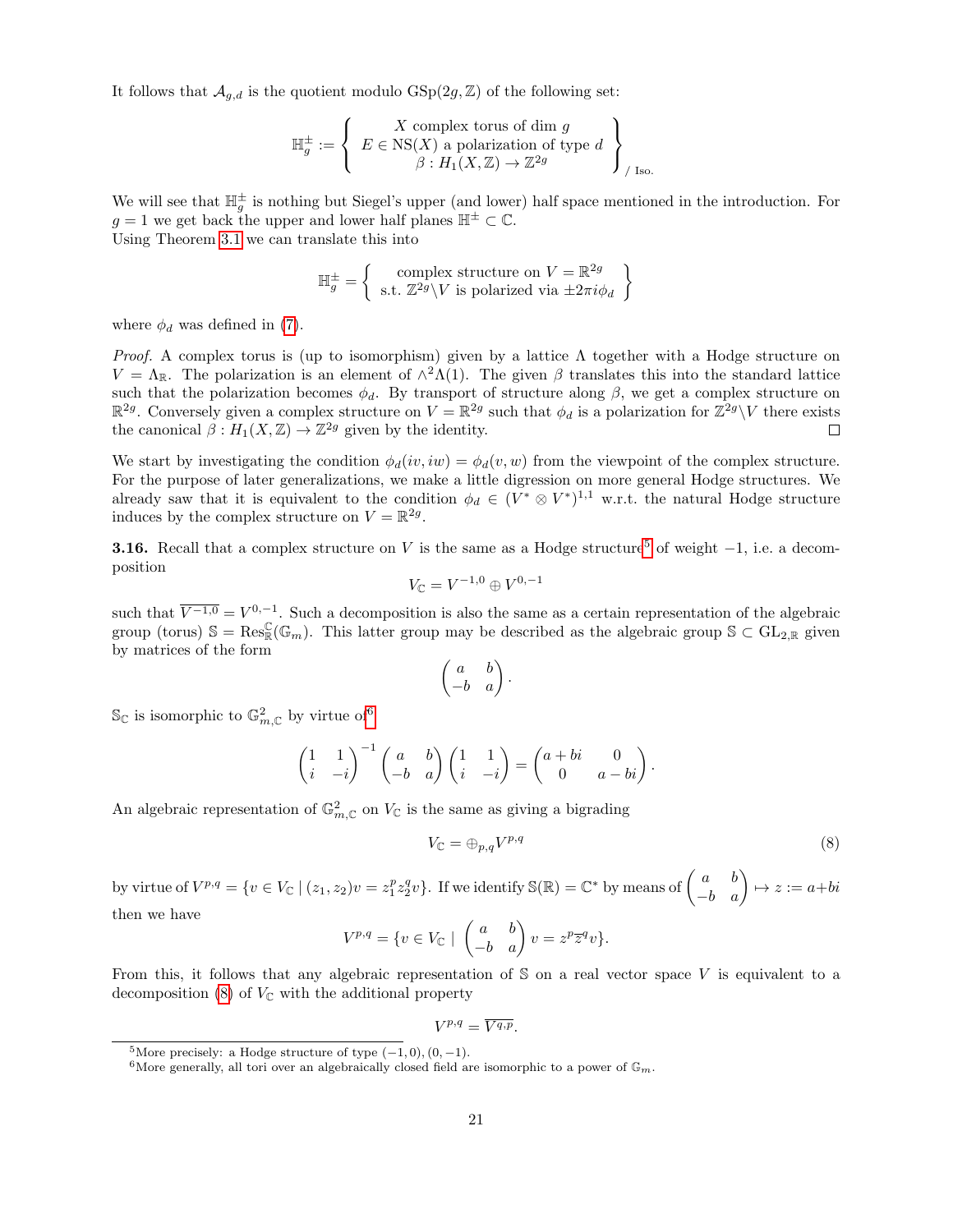In other words, we have an equivalence of categories

{real Hodge structures} ∼= {f.d. algebraic representations of S} .

We will say that an object on either side is of type  $(p_1, q_1), \ldots, (p_n, q_n)$  if  $V^{p_1, q_1}, \ldots, V^{p_n, q_n}$  are the only nonzero spaces in the decomposition [\(8\)](#page-20-2). Thus, for instance, a complex structure is the same as a representation of  $\Im$  of type  $(-1, 0), (0, -1)$ .

<span id="page-21-0"></span>**Lemma 3.17.** Let  $(V, \phi)$ , where  $V = \mathbb{R}^{2g}$  and  $\phi = \phi_d$  be our standard real symplectic vector space of type d. For a complex structure on V given by a representation  $h : \mathbb{S} \to GL(V)$ , or equivalently by the endomorphism  $J = h(-i)$ , or equivalently by a decomposition  $V_{\mathbb{C}} = V^{-1,0} \oplus V^{0,-1}$ , the following are equivalent:

- 1.  $\phi \in (V^* \otimes V^*)^{1,1}$  (or  $\phi(Jv, Jw) = \phi(v, w)$  on  $\mathbb{R}^{2g}$ , where J is the complex structure),
- 2.  $V^{-1,0}$  is isotropic (via the complex linear extension of  $\phi$  to  $\mathbb{C}^{2g}$ ).
- 3. h factors through  $GSp(\phi)$ .

If there is a basis of  $V^{-1,0}$  of the form

$$
\begin{pmatrix} 1_g \\ D^{-1}M \end{pmatrix}
$$

where D is the diagonal matrix with entries  $d_1, \ldots, d_q$ , and where  $M \in M_{q \times q}(\mathbb{C})$  is some matrix, then the condition is furthermore equivalent to:

 $\lambda$ .  $^tM = M$ .

Proof. 1.  $\Rightarrow$  2. We have  $\phi(Jv, Jw) = \phi(v, w)$ , hence this holds also for the complex linear extension. Let  $v, w \in V^{-1,0}$ . We have

$$
\phi(v, w) = \phi(Jv, Jw) = \phi(iv, iw) = i^2 \phi(v, w).
$$

Hence this quantity is 0.

2. ⇒ 3. We have  $V_{\mathbb{C}} = V^{-1,0} \oplus V^{0,-1}$  a decomposition into 2 isotropic subspaces. Hence the symplectic form is of the form

$$
\phi((a, b), (c, d)) = \phi(a, d) + \phi(b, c)
$$

We have

$$
\phi((z_1a, z_2b), (z_1c, z_2d)) = z_1^{-1}z_2^{-1}(\phi(a, d) + \phi(b, c))
$$

This shows that the corresponding representation of S leaves the symplectic form invariant up to scalar. 3. ⇒ 1. Consider the induced representation of S on  $V^* \otimes V^*$  which is of type  $(0, 2), (1, 1), (2, 0)$ . Because h factors through GSp, the form  $\phi_d$  is multiplied by a scalar by the action of S, hence must lie in the  $(1, 1)$ -component.

4. ⇔ 2. Assume that  $V^{-1,0}$  is given by the basis  $\begin{pmatrix} 1_g \\ D-1_g \end{pmatrix}$  $D^{-1}M$ . Its isotropy is then equivalent to

$$
\begin{pmatrix} 1_g & D^{-1}M \end{pmatrix} \begin{pmatrix} D \\ -D \end{pmatrix} \begin{pmatrix} 1_g \\ D^{-1}M \end{pmatrix} = 0
$$

hence to

$$
{}^tM=M.
$$

 $\Box$ 

If the conditions of the Lemma hold, we say that the complex structure is compatible with the symplectic structure.

<span id="page-21-1"></span>**Lemma 3.18.** Let  $(V, \phi)$ , where  $V = \mathbb{R}^{2g}$  and  $\phi = \phi_d$  be our standard real symplectic vector space of type d. Assume we have a complex structure (given by  $V_{\mathbb{C}} = V^{-1,0} \oplus V^{0,-1}$ , or by some h) that is compatible with the symplectic structure, i.e. such that the equivalent conditions of the previous lemma hold. Then the following are equivalent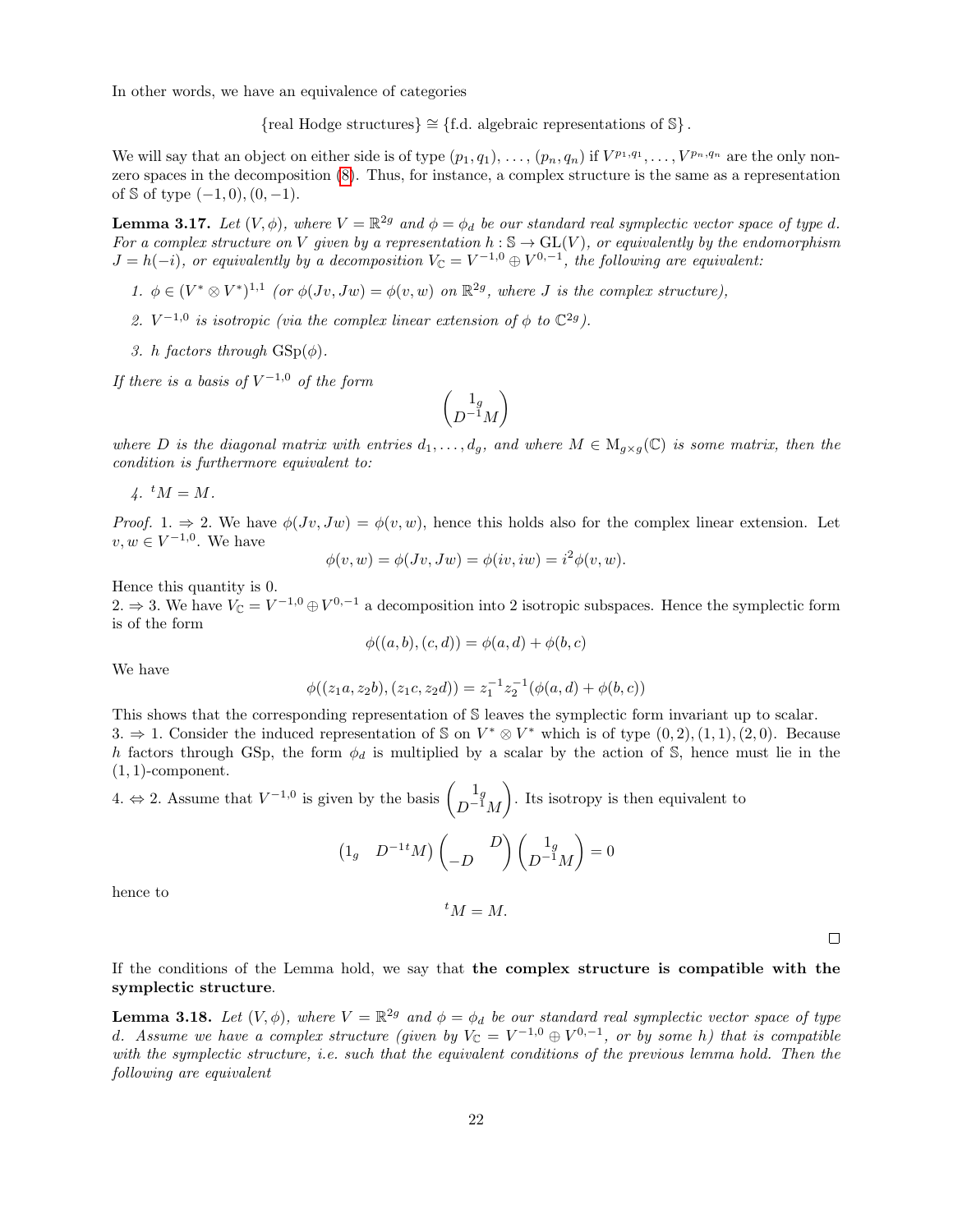1.  $\pm 2\pi i \phi_d$  is a polarization, i.e. the corresponding Hermitian form H is positive definite, or equivalently: The (now symmetric) form

$$
v, w \mapsto \phi(v, h(i)w)
$$

is positive or negative definite.

2. There is a basis of  $V^{-1,0}$  of the form

$$
\begin{pmatrix} 1_g \\ D^{-1}M \end{pmatrix}
$$

such that  ${}^tM = M$  and such that the imaginary part of M is (positive or negative) definite.

3. The stabilizer of the complex structure under translation by  $Sp(\mathbb{R}^{2g}, \phi_d)$  is maximal compact in the latter group.

*Proof.* 1.  $\Leftrightarrow$  2. We first choose a basis for  $V^{-1,0}$  of the form  $\begin{pmatrix} M_1 \\ D-1 \end{pmatrix}$  $D^{-1}M_2$ where  $M_1, M_2$  are in  $M_{g \times g}(\mathbb{C})$ . Isotropy implies that

$$
\begin{pmatrix}^t M_1 & D^{-1} M_2 \end{pmatrix} \begin{pmatrix} D \\ -D \end{pmatrix} \begin{pmatrix} M_1 \\ D^{-1} M_2 \end{pmatrix} = 0.
$$

Hence

$$
^tM_2M_1={}^tM_1M_2.
$$

The condition from 1. implies for any  $z \in V^{-1,0}$ ,

$$
\phi_d(z+\overline{z},h(i)(z+\overline{z}))=2i\phi_d(z,\overline{z})>0.
$$

(or always  $< 0$ ). Hence the matrix

$$
2i \left( {}^{t}M_{1} \quad D^{-1} {}^{t}M_{2} \right) \begin{pmatrix} D \\ -D \end{pmatrix} \begin{pmatrix} \overline{M_{1}} \\ D^{-1} \overline{M_{2}} \end{pmatrix} = 2i \left( {}^{t}M_{2} \overline{M_{1}} - {}^{t}M_{1} \overline{M_{2}} \right)
$$

is (positive or negative) definite. Hence  $M_1$  is invertible, because for  $z \in \mathbb{C}^g$ ,  $M_1z = 0$  implies  ${}^t z^t M_1 =$  $\overline{M_1\overline{z}}=0$  and therefore

$$
2i({}^t z({}^t M_2 \overline{M_1} - {}^t M_1 \overline{M_2}) \overline{z}) = 0
$$

and therefore  $z = 0$ . Therefore multiplying with  $M_1^{-1}$  from the right, we see that  $V^{-1,0}$  has a basis of the form:

$$
\begin{pmatrix} 1_g \\ D^{-1}M \end{pmatrix} = 0
$$

and the equation reduces to  $2i(\overline{M_1} - M_1)$  positive or negative definite.

The converse follows by the same calculation.

1.  $\Leftrightarrow$  3. The stabilizer of the complex structure in Sp<sub>2g</sub>(ℝ) is precisely the unitary group of the associated Hermitian form. It is maximal compact in  $Sp_{2g}(\mathbb{R})$  if the Hermitian form is positive or negative definite. For the converse, not that the unitary group of an indefinite Hermitian form H cannot be compact: Each isotropic vector v defines unipotent elements in the real algebraic group  $U_g(H)$ .  $\Box$ 

### <span id="page-22-1"></span>Corollary 3.19.

<span id="page-22-0"></span>
$$
\mathbb{H}_g^{\pm} \cong \{ M \in M_{g \times g}(\mathbb{C}) \mid {}^t M = M, \ \Im(M) \ \text{definite} \} \tag{9}
$$

$$
\cong \quad \text{GSp}(\mathbb{R})/\text{Stab}(h) \qquad \text{where } \text{Stab}(h) \text{ is maximal compact modulo the center} \tag{10}
$$

$$
\mathcal{A}_{g,d} \quad \cong \quad \text{GSp}(\phi_d, \mathbb{Z}) \backslash \mathbb{H}_g^{\pm} \tag{11}
$$

 $\mathbb{H}_g^{\pm} \quad \hookrightarrow \quad \{V^{-1,0} \subset \mathbb{C}^{2g}\}$ open embedding into a complex projective variety $(12)$ 

In the second line h is given by the choice of any reference complex structure which satisfies the conditions of the Lemmas [3.17–](#page-21-0)[3.18.](#page-21-1)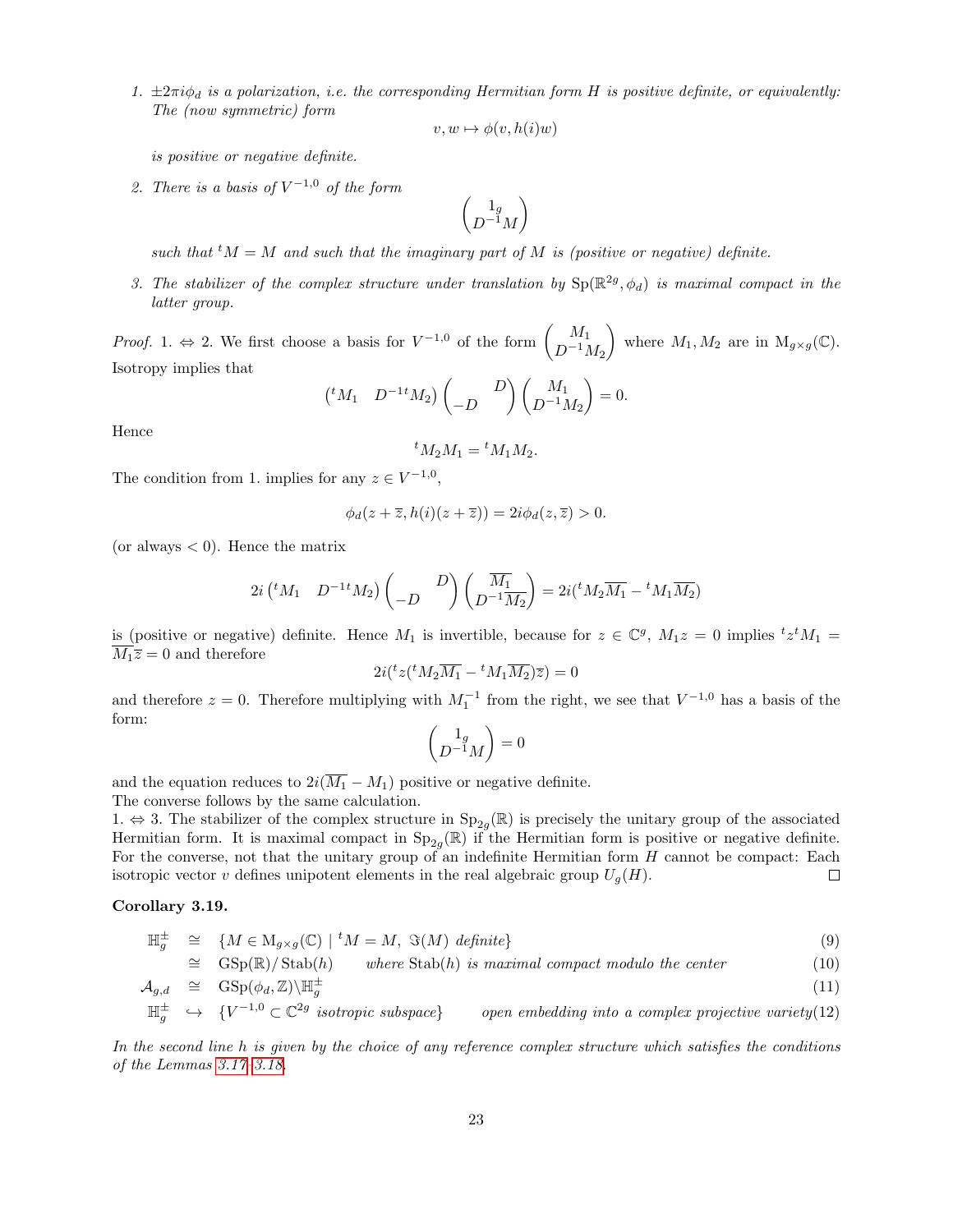*Proof.* The identification [\(9\)](#page-22-0) exists because we have seen that complex structures on  $\mathbb{R}^{2g}$  which satisfy the conditions of Lemmas [3.17–](#page-21-0)[3.18](#page-21-1) are given by matrices M satisfying the conditions  ${}^tM = M$  and  $\Im(M)$ definite.

The identification [\(10\)](#page-22-0) exists if  $GSp(\mathbb{R})$  (or even  $Sp(\mathbb{R})$ ) acts transitively on the set of complex structures. which satisfy the conditions of Lemmas [3.17–](#page-21-0)[3.18.](#page-21-1) This follows from the fact that the stabilizer is maximal compact and any two maximal compact subgroups are conjugated in  $Sp(\mathbb{R})$ . Alternatively one can show transitivity by an elementary calculation using the explicit description as Siegel upper half space [\(9\)](#page-22-0). We have seen the identification [\(11\)](#page-22-0) before.

The embedding [\(12\)](#page-22-0) is given by associating a complex structure, which satisfies the conditions of Lem-mas [3.17](#page-21-0)[–3.18,](#page-21-1) to its  $V^{-1,0}$ , which is an isotropic subspace. This is an embedding because the subspace  $V^{-1,0}$  determines the complex structure and the image is open because the conditions that, (a) there exists a basis of the form  $\begin{pmatrix} 1_g \\ M \end{pmatrix}$ M ), and (b)  $M$ , which is automatically symmetric, has definite imaginary part, are

both open conditions.

- **Remark 3.20.** It follows that  $\mathbb{H}_g^{\pm}$  is a Hermitian symmetric domain according to the definition given in section [2.5.](#page-6-2) The definition will be discussed later in more detail. The embedding  $\mathbb{H}_g^{\pm} \hookrightarrow \{V^{-1,0} \subset$  $\mathbb{C}^{2g}$  isotropic subspace) is a special case of the Borel embedding which exist for all Hermitian symmetric domains. We will later see the general construction.
	- The complex structures induced on  $\mathbb{H}^{\pm}_{g}$  by [\(9\)](#page-22-0), and by the Borel embedding [\(12\)](#page-22-0), respectively, agree. The structure is also determined by studying a moduli problem for families of complex tori. We will discuss this in the next section.
	- $GSp(\phi_d, \mathbb{Z})$  acts on  $\mathbb{H}^{\pm}_g$  with finite stabilizer groups. These finite groups are precisely the groups of automorphisms of the corresponding polarized complex torus.

3.21. As in the introduction, to get a moduli functor which is representable one is forced to introduce level structures. Let N be a positive integer coprime to all  $d_i$ . For a complex torus  $X = \Lambda \backslash V$  one has obviously like for elliptic curves:

$$
X[N] = \{x \in X \mid N \cdot x = 0\} \cong \Lambda \backslash \frac{1}{N} \Lambda \cong (\mathbb{Z}/N\mathbb{Z})^{2g}.
$$

Define

$$
\mathcal{A}_{g,d,N} := \left\{ \begin{array}{c} X,E \text{ as before} \\ \xi: (\mathbb{Z}/N\mathbb{Z})^{2g} \stackrel{\sim}{\longrightarrow} X[N] \text{ symplectic similtude} \end{array} \right\}_{/ \text{ Iso.}}
$$

On  $\mathbb{Z}/N\mathbb{Z}$ -modules we consider symplectic forms multiplicatively, for example, we have

<span id="page-23-0"></span>
$$
(\mathbb{Z}/N\mathbb{Z})^{2g} \times (\mathbb{Z}/N\mathbb{Z})^{2g} \rightarrow \mathbb{C}^*
$$
  

$$
v, w \mapsto \exp\left(\frac{2\pi i \phi_d(v, w)}{N}\right)
$$
 (13)

 $\Box$ 

and on

<span id="page-23-1"></span>
$$
X[N] \times X[N] = \Lambda \setminus \frac{1}{N} \Lambda \times \Lambda \setminus \frac{1}{N} \Lambda \rightarrow \mathbb{C}^*
$$
  

$$
v, w \mapsto \exp(N \cdot E(v, w))
$$
 (14)

where  $E$  is the polarization. This form is important and is called the **Weil pairing.** 

 $\xi$  is supposed to be a symplectic similtude w.r.t. the forms [\(13\)](#page-23-0) and [\(14\)](#page-23-1). This condition is not necessary to have a good moduli problem but gives a finer information that will turn out to be convenient.

Note that if N is coprime to the  $d_i$  then these pairings are both perfect in the sense that they determine isomorphisms

$$
(\mathbb{Z}/N\mathbb{Z})^{2g} \xrightarrow{\sim} \text{Hom}((\mathbb{Z}/N\mathbb{Z})^{2g}, \mathbb{C}^*) \qquad X[N] \xrightarrow{\sim} \text{Hom}(X[N], \mathbb{C}^*)
$$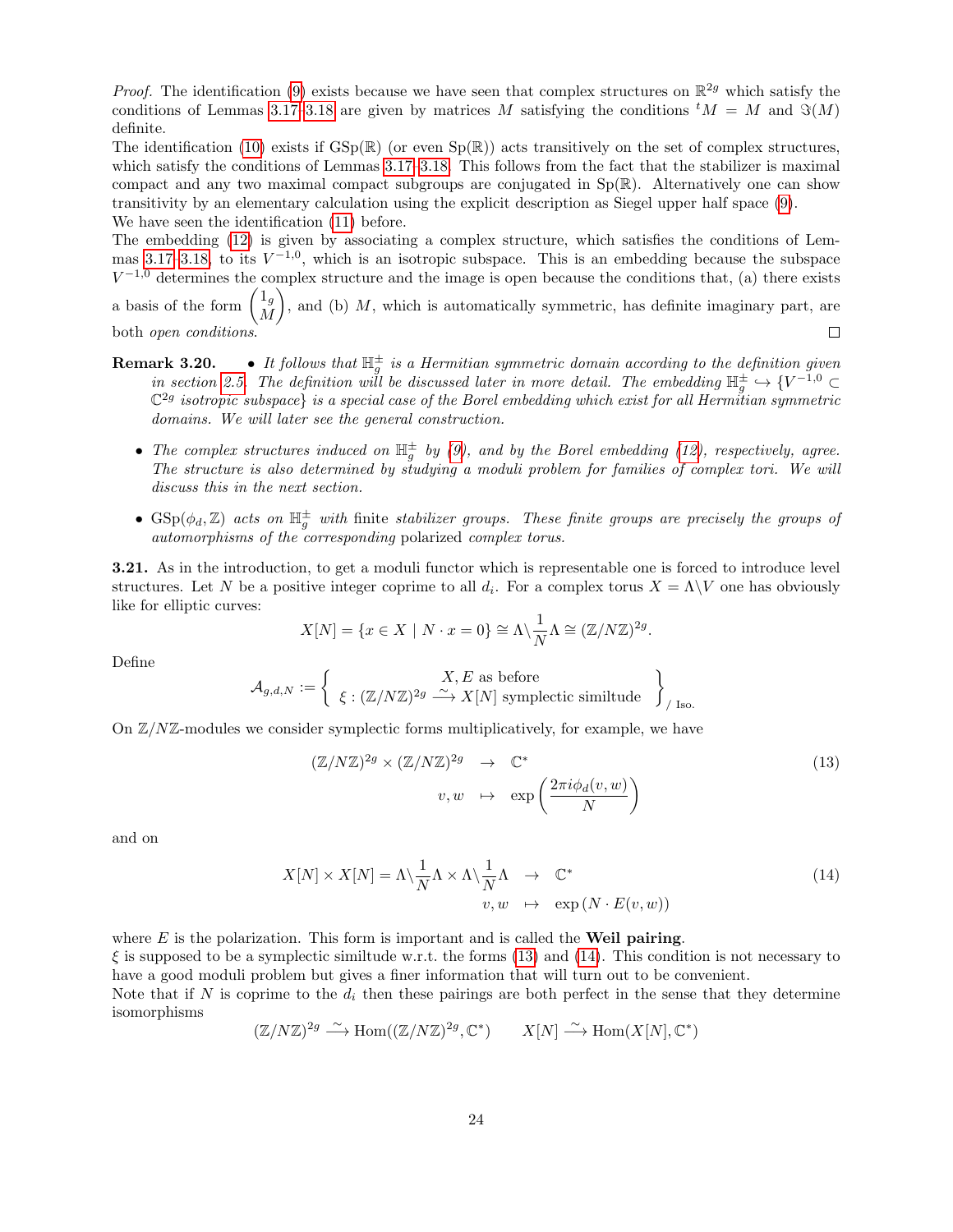**3.22.** Adding the trivialization  $\beta : \phi : H_1(X, \mathbb{Z}) \to \mathbb{Z}^{2g}$  (symplectic similitude) to the datum, we again get a simpler description:

$$
\mathbb{H}_{g,N}^{\pm} := \left\{ \begin{array}{c} X \text{ complex torus of dim } g \\ E \in \operatorname{NS}(X) \text{ a polarization of type } d \\ \phi: H_1(X, \mathbb{Z}) \to \mathbb{Z}^{2g} \\ \xi: (\mathbb{Z}/N\mathbb{Z})^{2g} \xrightarrow{\sim} X[N] \text{ symplectic similtude} \end{array} \right\}_{/ \text{ Iso.}
$$
  
\n
$$
\cong \left\{ \begin{array}{c} \text{complex structure on } V = \mathbb{R}^{2g} \\ \text{s.t. } \mathbb{Z}^{2g} \backslash V \text{ is polarized via } \phi_d \\ \xi: (\mathbb{Z}/N\mathbb{Z})^{2g} \xrightarrow{\sim} (\mathbb{Z}/N\mathbb{Z})^{2g} \text{ symplectic similtude} \end{array} \right\}
$$
  
\n
$$
\cong \mathbb{H}_g^{\pm} \times \operatorname{GSp}(\phi_d, \mathbb{Z}/N\mathbb{Z})
$$

and we have

$$
\mathcal{A}_{g,d,N}=\operatorname{GSp}(\phi_d,\mathbb{Z})\backslash\left(\mathbb{H}_g^\pm\times\operatorname{GSp}(\phi_d,\mathbb{Z}/N\mathbb{Z})\right)
$$

where  $\text{GSp}(\phi_d, \mathbb{Z})$  now acts on both factors from the left.

**Lemma 3.23.** If  $N \geq 3$  then  $GSp(\phi_d, \mathbb{Z}/N\mathbb{Z})$  is torsion free and acts freely and properly discontinuously on  $\mathbb{H}^{\pm}_g \times \mathrm{GSp}(\phi_d, \mathbb{Z}/N\mathbb{Z})$ 

It follows that  $\mathcal{A}_{g,d,N}$  is a manifold w.r.t. the complex structure on  $\mathbb{H}_g^{\pm}$  given by the descriptions [\(9\)](#page-22-0) and [\(12\)](#page-22-0). Now this structure is also determined because  $\mathcal{A}_{g,d,N}$  does represent a moduli problem if  $N \geq 3$ :

**Theorem 3.24.** If  $N \geq 3$  and  $(N, d_i) = 1$  then we have functorially in analytic manifolds S an isomorphism

$$
\text{Hom}(S, \mathcal{A}_{g,d,N}) \cong \left\{ \begin{array}{c} \pi: X \to S \text{ family of complex tori of } \text{dim } g \\ E \in R^2 \pi_* \mathbb{Z}(1) \text{ which is fibrewise a polarization of type } d \\ \xi: (\mathbb{Z}/N\mathbb{Z})_S^{2g} \xrightarrow{\sim} X[N] \text{ symplectic similtude of } \mathbb{Z}/N\mathbb{Z}\text{-local systems over } S \end{array} \right\}_{/Iso.}
$$

Here, by a **family of complex tori** we understand a proper holomorphic submersion  $X \rightarrow S$  of complex manifolds whose fibers are complex tori. We assume that their neutral elements assemble into a holomorphic section  $e : S \to X$  or, equivalently, that  $X \to S$  is a group object in the category of morphisms of complex manifolds  $X \to S$ .

Proof (Sketch). Given a family on the right hand side we get a classifying map

$$
\varphi: S \to \mathcal{A}_{g,d,N}
$$

by definition. The point is:

Why is  $\varphi$  holomorphic?

First note that locally on  $U \subset B$ , say, we get a lift of this map

$$
\widetilde{\varphi}: U \to \mathbb{H}_g^{\pm} \times \mathrm{GL}_2(\mathbb{Z}/N\mathbb{Z})
$$

by choosing a trivialization of local systems (symplectic similitude)  $\tilde{\beta}: R^1\pi_*\mathbb{Z}|_U \xrightarrow{\sim} \mathbb{Z}_U^{2g}$  (point-wise is gives the  $\beta$  of before).

The holomorphy of this map is best explained if we imagine the complex structure on  $\mathbb{H}_g^{\pm}$  to be induced by the embedding [\(12\)](#page-22-0)

$$
\mathbb H_g^\pm \hookrightarrow M^\vee := \{ V^{-1,0} \subset \mathbb C^{2g} \ | \ \text{isotropic subspace of dim } g \},
$$

(isotropic, as usual, w.r.t. the form  $\phi_d$ ). The right hand side also represents a moduli problem (which determines its complex structure):

$$
\text{Hom}(S, M^{\vee}) = \left\{ \begin{array}{c} \text{Holomorphic subbundels } \mathcal{V}^{-1,0} \text{ of } (\mathcal{O}_S)^{2g} \\ \text{which are of dimension } g \text{ and (point-wise) isotropic} \end{array} \right\}_{/ \text{ Iso.}}
$$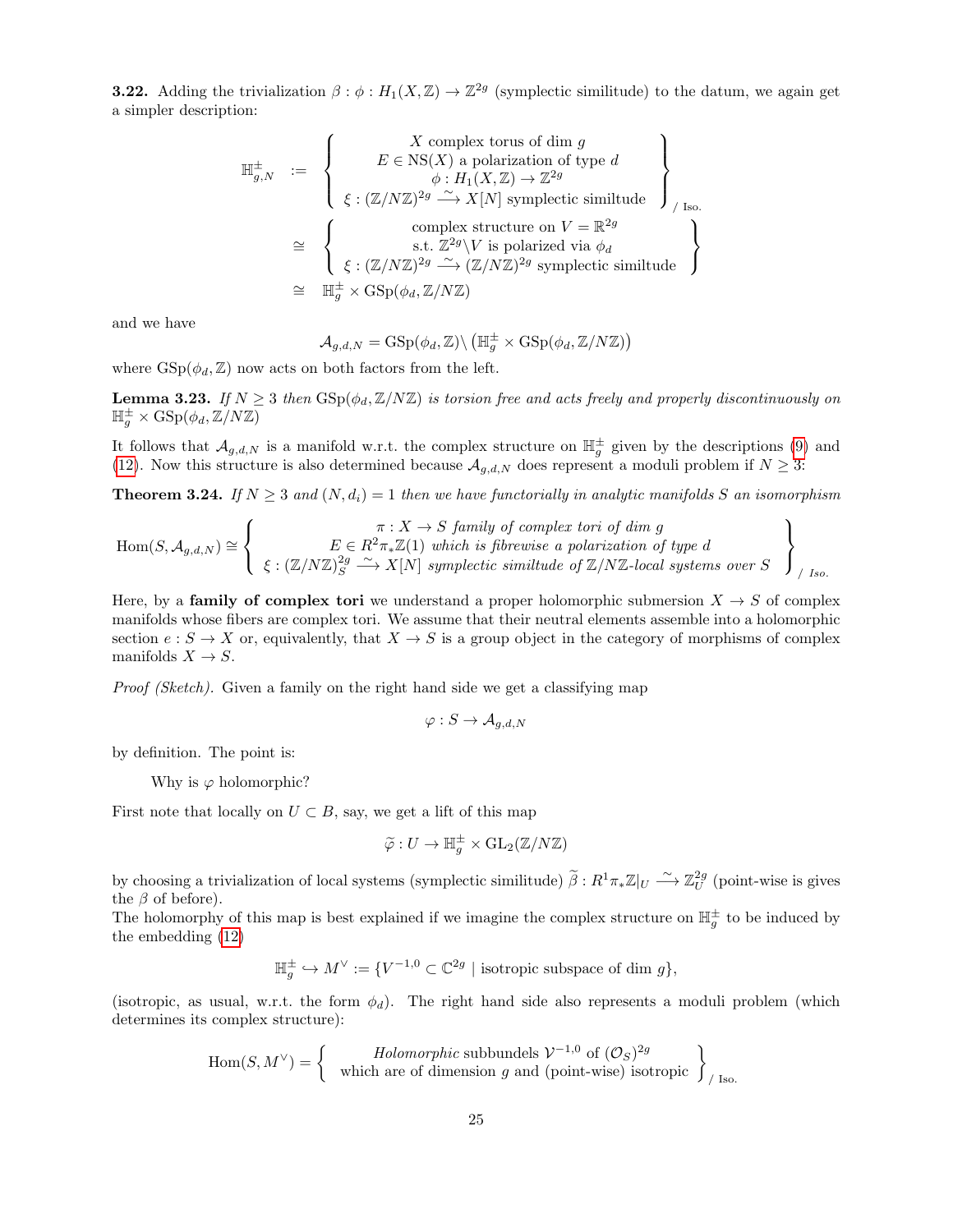Therefore the holomorphy of our map expresses the fact that the collection of the  $V_b^{-1,0}$  for the various complex tori  $X_b := \pi^{-1}(b)$  form a *homomorphic* subbundle of  $\mathbb{C}_U^{2g}$ . The space  $V_b^{-1,0}$  is however the image under  $\widetilde{\beta}_b$  of the subspace

$$
H^0(X_b,\Omega^1_{X_b})\subset H^1(X_b,\mathbb{C})
$$

We claim that this comes from an embedding of holomorphic vector bundles

$$
R^0\pi_*\Omega^1_{X/U} \hookrightarrow R^1\pi_*\mathbb{C}_X \otimes \mathcal{O}_U
$$

where  $\Omega^1_{X/U}$  is the sheaf of relative holomorphic differential form of degree 1. But for the right hand side we have the isomorphism of sheaves of Abelian groups (projection formula):

$$
(R^1\pi_*\mathbb{C}_X)\otimes\mathcal{O}_U\cong R^1\pi_*\pi^{-1}\mathcal{O}_U
$$

and we have the exact sequence of sheaves of Abelian groups

$$
0 \longrightarrow \pi^{-1} \mathcal{O}_B \longrightarrow \mathcal{O}_X \xrightarrow{d} \Omega_{X|B}^{1,c} \longrightarrow 0
$$

hence a map

$$
R^0 \pi_* \Omega^1_{X/U} = R^0 \pi_* \Omega^{1,c}_{X/U} \to R^1 \pi_* \pi^{-1} \mathcal{O}_U.
$$

This defines a holomorphic subbundle<sup>[7](#page-25-0)</sup> because point-wise this map gives the embedding  $H^0(X_b, \Omega^1_{X_b}) \subset$  $H^1(X_b, \mathbb{C}).$ 

### <span id="page-25-2"></span>3.2.5 More on polarizations

Let  $X = \Lambda \backslash V$  be a complex torus. Recall that a subgroup of  $H^1(X, \mathcal{O}_X^*)$  was given by

$$
X^{\vee} = \text{Hom}(\Lambda, \mathbb{Z}(1)) \backslash H^1(X, \mathcal{O}).
$$

This group is itself a complex torus. How can its analytic structure be characterized? Since  $H^1(X, \mathcal{O}_X^*)$  sits in the exact sequence of Proposition [3.10](#page-18-0) it gets a complex analytic structure by taking an infinite number of copies of  $X^{\vee}$ . We define  $Pic(X) := H^{1}(X, \mathcal{O}_{X}^{*})$  with the so formed analytic structure.

<span id="page-25-3"></span>Proposition 3.25. We have functorially in analytic manifolds

$$
Hom(S, Pic(X)) = \left\{ \begin{array}{c} \mathcal{L} \text{ line bundle on } X \times S \\ + \text{ trivialization } \beta : (0, id)^* \mathcal{L} \xrightarrow{\sim} \mathcal{O}_S \end{array} \right\}_{/Iso.}
$$

*Proof.* We content ourselves by giving the universal line bundle on  $X \times X^{\vee}$  (corresponding to the embedding  $X^{\vee} \hookrightarrow Pic(X)$  of the connected component of 1 on the left hand side). To describe it, we have to give a cocycle in

$$
H^1(X\times X^{\vee}, \mathcal{O}_X^*)\cong H^1(\Lambda\oplus \mathrm{Hom}(\Lambda,\mathbb{Z}(1)),\mathcal{O}^*(V\oplus V^{\vee})).
$$

where  $V^{\vee} = H^{1}(X, \mathcal{O}) = \text{Hom}(\Lambda, \mathbb{Z}(1)) \otimes \mathbb{R} = \overline{\text{Hom}(V, \mathbb{C})}$ . This can be explicitly described by the canonical cocycle

<span id="page-25-1"></span>
$$
\Lambda \oplus \text{Hom}(\Lambda, \mathbb{Z}(1)) \rightarrow \mathcal{O}^*(V \oplus V^{\vee})
$$
  
\n
$$
(\sigma, f) \mapsto \exp(z^{\vee}(\sigma) - f(z))
$$
\n(15)

 $\delta$  of it is *twice* the canonical symplectic form

$$
\Lambda \oplus \text{Hom}(\Lambda, \mathbb{Z}(1)) \times \Lambda \oplus \text{Hom}(\Lambda, \mathbb{Z}(1)) \to \mathbb{Z}(1)
$$

$$
(\lambda_1, f_1), (\lambda_2, f_2) \mapsto f_2(\lambda_1) - f_1(\lambda_2)
$$

It is called the Poincaré line bundle.

 $\Box$ 

<span id="page-25-0"></span><sup>7</sup>Note that, in general, a holomorphic subsheaf of a locally free subsheaf need not to define an embedding of bundles.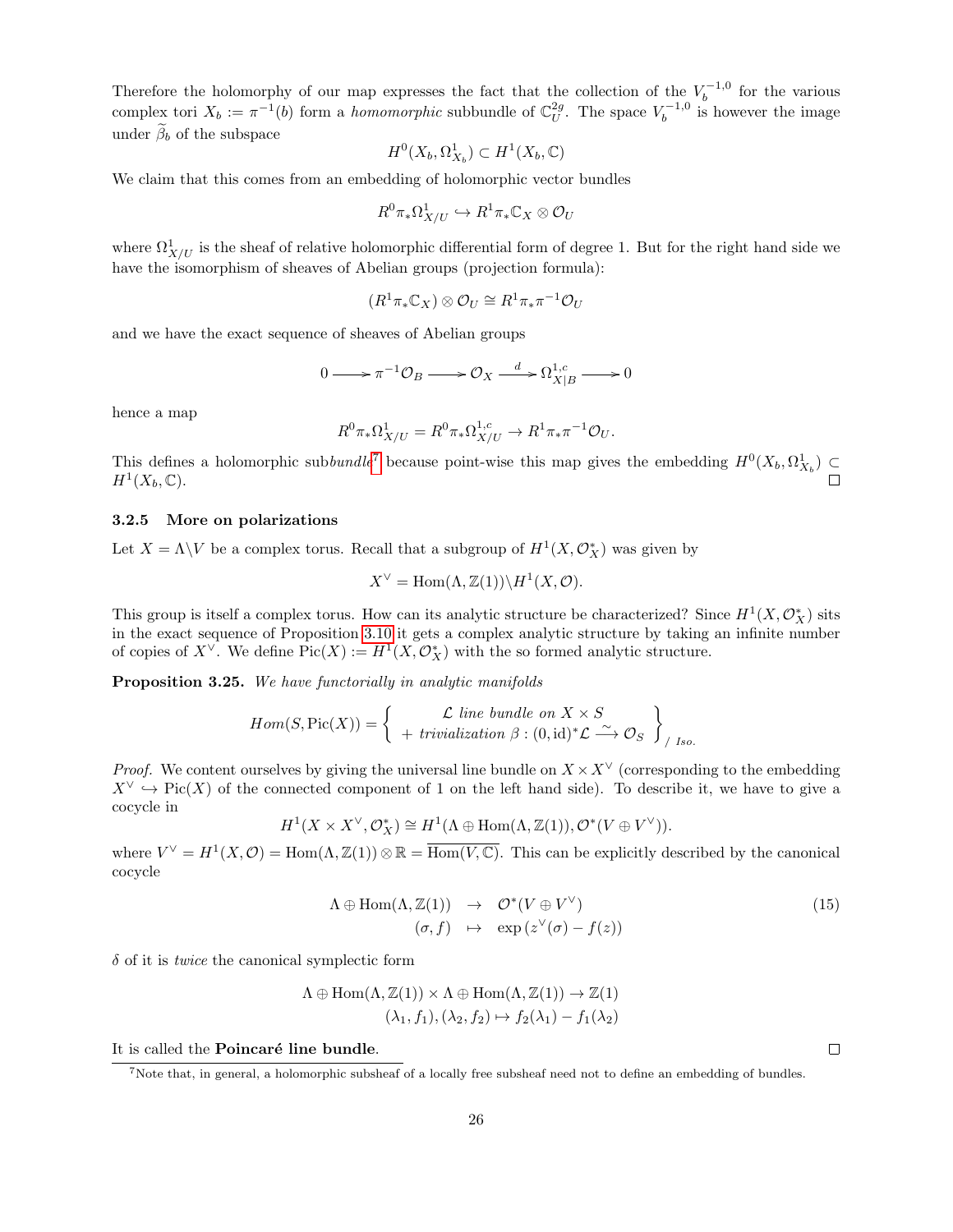The Poincaré bundle P on  $X \times X^{\vee}$  has the property that there is also a canonical trivialization

$$
\beta':(\mathrm{id},0)^*\mathcal{L}\stackrel{\sim}{\longrightarrow}\mathcal{O}_{X^\vee}
$$

Interchanging the rôles of X and  $X^{\vee}$  we therefore get a canonical morphism

can. 
$$
\in \text{Hom}(X, (X^{\vee})^{\vee}).
$$

Note also that  $X \mapsto X^{\vee}$  is a contravariant endo-functor of the category of complex tori. Because of this is makes sense to speak about symmetric morphisms  $\rho: X \to X^{\vee}$ , i.e. those where  $\rho^{\vee} = \rho$ , i.e. such that the diagram



commutes.

### Lemma 3.26.

$$
NS(X) = \{ \rho : \text{Hom}(X, X^{\vee}) \mid \rho^{\vee} = \rho \},
$$

where the Hom has to be taken in the category of complex tori.

*Proof.* We have seen in the very beginning (cf. [3.1\)](#page-12-1) that a morphism  $\rho: X \to X^{\vee}$  corresponds to a morphism

$$
\Lambda \to \mathrm{Hom}(\Lambda,\mathbb{Z}(1))
$$

which respects the corresponding complex structures, i.e. Hodge structures of weight -1 on these spaces. The Hodge structure on  $\Lambda$  is the one describing the complex torus as  $X = \Lambda \backslash V$ , where  $V = \Lambda \otimes \mathbb{R}$ . The Hodge structure on Hom $(\Lambda, \mathbb{Z}(1))$  is the one coming from the embedding  $\text{Hom}(\Lambda, \mathbb{Z}(1)) \hookrightarrow H^1(X, \mathcal{O})$ . The corresponding Hodge decomposition of the latter is

$$
Hom(\Lambda, \mathbb{Z}(1)) \otimes \mathbb{C} = Hom(\Lambda, \mathbb{C}) \cong H^1(X, \mathbb{C}) \cong H^1(X, \mathcal{O}) \oplus H^0(X, \Omega)
$$

which was dual to the one on Λ, except that the weight has to be -1 instead of 1. This is elegantly resolved by defining a Hodge structure on  $\mathbb{Z}(1)$  of weight -2 setting  $\mathbb{C}^{-1,-1} = \mathbb{C}(1) = \mathbb{C}^{8}$  $\mathbb{C}^{-1,-1} = \mathbb{C}(1) = \mathbb{C}^{8}$  $\mathbb{C}^{-1,-1} = \mathbb{C}(1) = \mathbb{C}^{8}$ . Then the complex structure on  $\text{Hom}(\Lambda, \mathbb{Z}(1))$  is described by the Hodge structure (now of weight -1)

$$
\mathrm{Hom}(\Lambda,\mathbb{Z})\otimes_{\mathbb{Z}}\mathbb{Z}(1)
$$

where all operations Hom, ⊗, etc. are understood to be operations of Hodge structures. We get identifications of Hodge structures:

$$
\operatorname{Hom}(\Lambda \otimes \Lambda, \mathbb{Z})^{1,1} = \operatorname{Hom}(\Lambda \otimes \Lambda, \mathbb{Z}(1))^{0,0} = \operatorname{Hom}(\Lambda, \operatorname{Hom}(\Lambda, \mathbb{Z}(1)))^{0,0}
$$

where the last group is precisely the group of morphisms of Hodge structures. Hence we have

<span id="page-26-1"></span>
$$
Hom(\Lambda \otimes \Lambda, \mathbb{Z})^{1,1} \cong Hom(X, X^{\vee}).
$$
\n(16)

Because of the minus sign in [\(15\)](#page-25-1) the morphism can. :  $X \to (X^{\vee})^{\vee}$  is given on the level of lattices by minus the canonical morphism

$$
\Lambda \to \text{Hom}(\text{Hom}(\Lambda, \mathbb{Z}(1)), \mathbb{Z}(1)).
$$

Hence in [\(16\)](#page-26-1) skew symmetric forms correspond to symmetric morphisms.

 $\Box$ 

<span id="page-26-0"></span><sup>&</sup>lt;sup>8</sup>This also could be achieved by the defining  $\mathbb{Z}(1) = H_2(\mathbb{P}^2(\mathbb{C}), \mathbb{Z})$ . Note that orientations of  $\mathbb{P}^2(\mathbb{C})$  also correspond naturally This also could be achieved by the defining  $\mathbb{Z}(1) = H_2(\mathbb{F}^{-1}(\mathbb{C}), \mathbb{Z})$ .<br>to choices of  $\sqrt{-1}$  in  $\mathbb{C}$ , thus  $H_2(\mathbb{P}^2(\mathbb{C}), \mathbb{Z}) \cong 2\pi i \mathbb{Z}$  as Abelian group.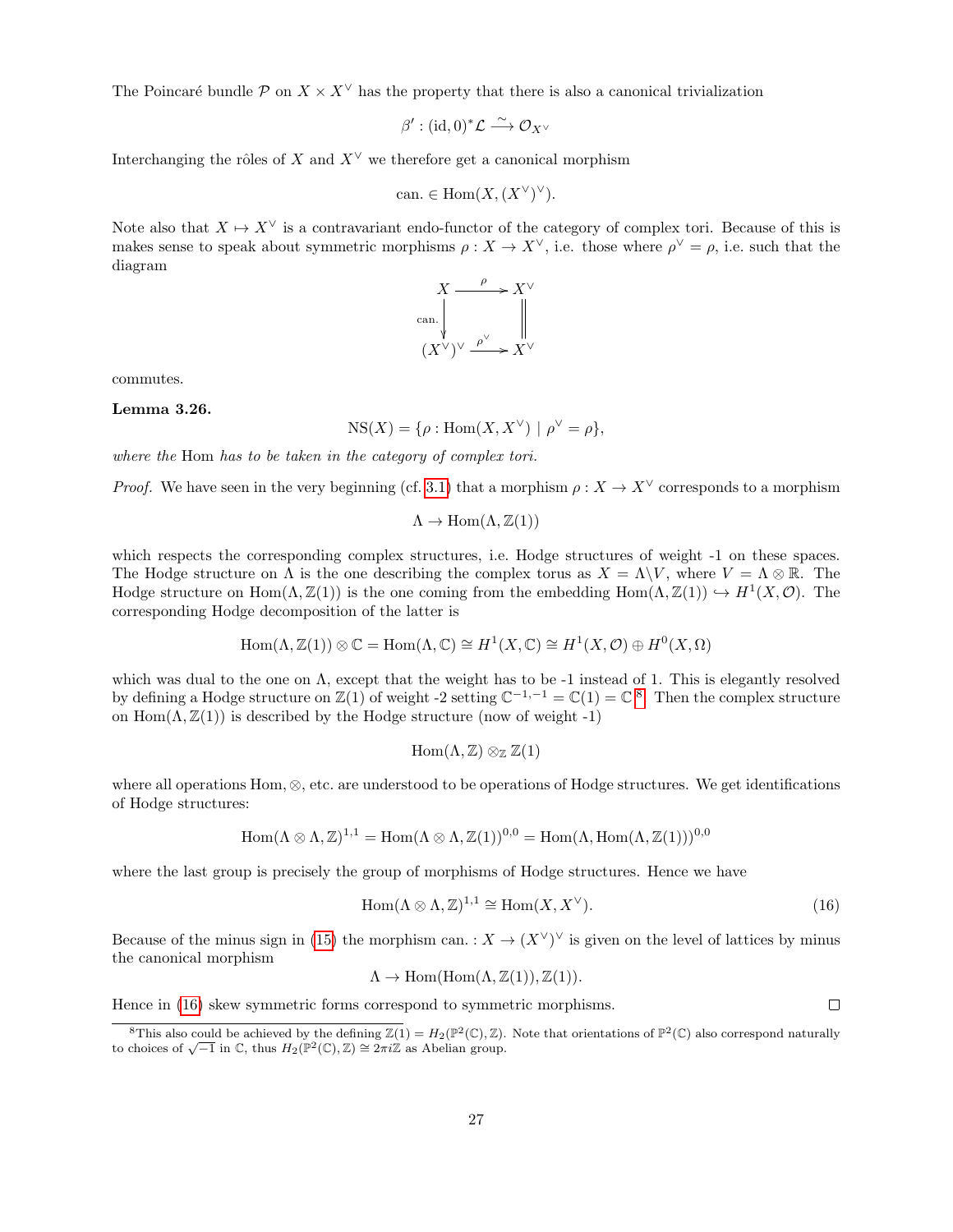### <span id="page-27-1"></span>3.3 Algebraic theory

### <span id="page-27-2"></span>3.3.1 Abelian varieties

Let  $\overline{k}$  be an algebraically closed field. In analogy with the analytic definition of a complex torus, we define:

**Definition 3.27.** An Abelian variety  $\pi : A \rightarrow S$  of dimension g is a connected proper group variety, defined over k, of dimension g.

In analogy with the complex theory, we have:

**Proposition 3.28.** 1. An Abelian variety is smooth and commutative.

2. Let A, B be Abelian varieties. Any morphism of varieties (not group varieties)  $A \rightarrow B$  is of the form

 $x \mapsto h(x) + a$ 

for a point  $a \in A(\overline{k})$  and a homomorphism of group varieties  $h : A \to B$ .

If  $\overline{k}$  is a subfield of  $\mathbb{C}$ , we can speak about the  $\mathbb{C}$ -valued points  $A(\mathbb{C})$  of an Abelian variety A. It is a compact connected complex Lie group, i.e. a complex torus.

We will also need Abelian varieties that are defined over a field k which is not algebraically closed, and also families of Abelian varieties parametrized by varieties.

To understand this technically precisely one should learn about schemes. We will avoid talking about schemes for pedagogical reasons to the disadvantage that all statements will remain a bit vague. More or less everything should be literally true if one understands:

"variety defined over a field  $k =$  reduced scheme of finite type over spec $(k)$ ".

Let S be a variety defined over some field  $k$ .

**Definition 3.29.** A family of Abelian varieties  $\pi$  : A  $\rightarrow$  S of relative dimension q is a family of group varieties<sup>[9](#page-27-0)</sup> over  $S$ , s.t.

- 1.  $\pi$  is proper and smooth,
- 2. for all points  $p \in S(K)$ , where K is an algebraically closed field containing k, the fiber  $X_p$  (which is defined over  $K$ ) is connected of dimension g.

If k is a subfield of  $\mathbb C$  and S is itself smooth, then  $A(\mathbb C) \to S(\mathbb C)$  is a family of complex tori in the sense of the previous section.

#### <span id="page-27-3"></span>3.3.2 Line bundles and polarizations

Our goal is an algebraic description of the moduli problem represented by  $A_{q,d,N}$  thus producing an algebraic model of it. The definition of  $\mathcal{A}_{q,d,N}$  involved the notion of polarization. How can it be described algebraically? Let A be an Abelian variety defined over C. Recall that polarization on the complex torus  $X := A(\mathbb{C})$  was defined as an element of NS(X) satisfying some kind of positivity. We obtained the space  $NS(X)$  as a quotient of  $H^1(X, \mathcal{O}^*)$ , the group parametrizing line bundles on X. Now we have the following two facts:

- 1. Every complex vector bundle on  $X = A(\mathbb{C})$  is automatically algebraic.
- 2. Let  $\mathcal L$  be a complex (equivalently: algebraic) line bundle on A. Then  $\mathcal L$  is ample if and only if  $\delta(|\mathcal{L}|) \in \text{NS}(X)$  is a polarization.

<span id="page-27-0"></span><sup>&</sup>lt;sup>9</sup>i.e. a group object in the category of morphisms of varieties  $X \to S$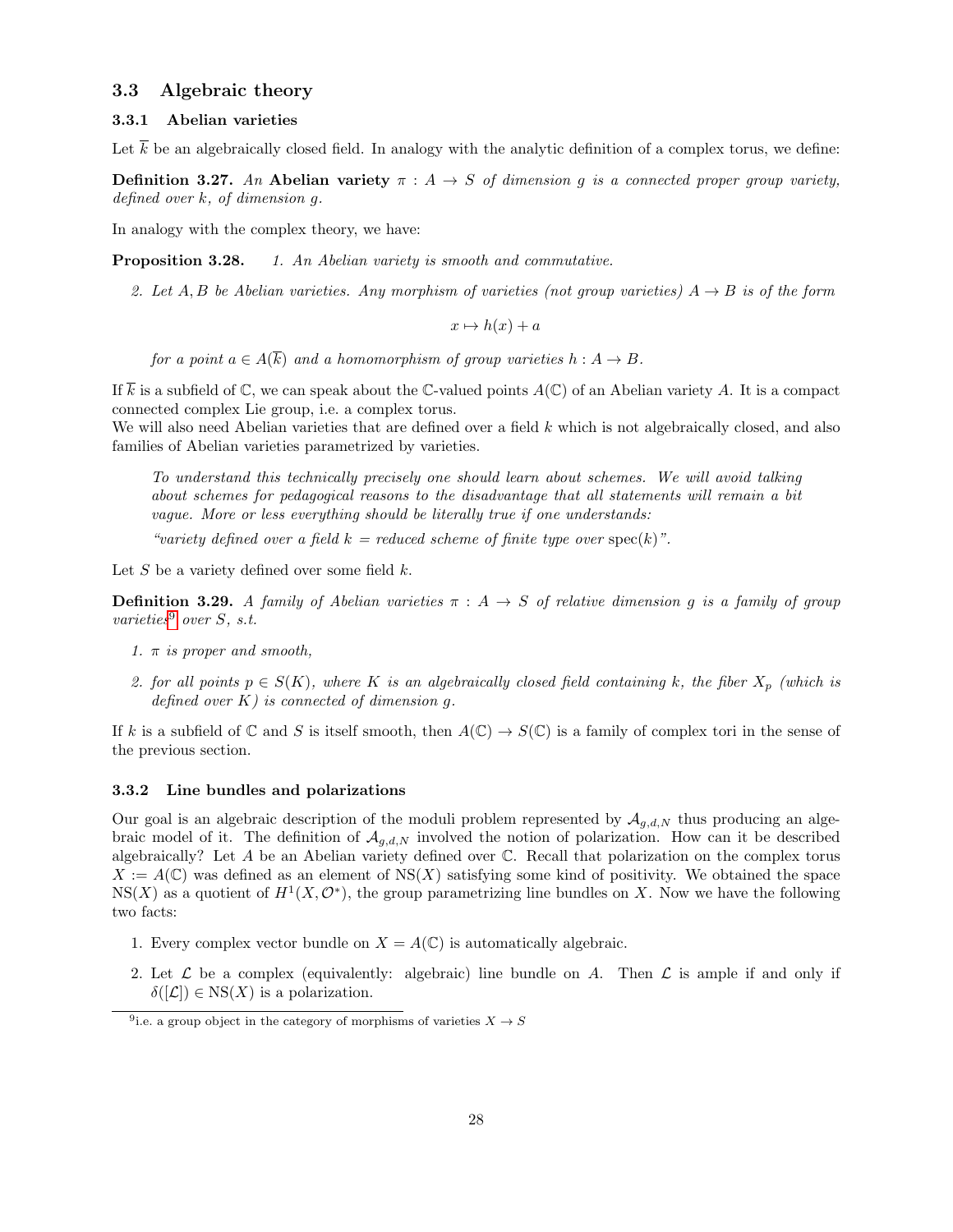Fact 2. is just Riemann's theorem [3.12.](#page-19-0) A reason for fact 1. will be explained later. It means in particular that the group of isomorphism classes of algebraic, resp. of analytic line bundles are isomorphic (the former group is called the Picard group of the variety):

$$
Pic(A) := H^1_{\text{Zar}}(A, \mathcal{O}_A^*) \cong H^1(X, \mathcal{O}_X^*).
$$

Analytically we had the exact sequence

$$
0 \longrightarrow X^{\vee} \longrightarrow H^{1}(X, \mathcal{O}_{X}^{*}) \longrightarrow NS(X) \longrightarrow 0.
$$

It was mentioned already that  $A^{\vee} = \text{Hom}(\Lambda, \mathbb{Z}(1))/H^1(X, \mathcal{O})$  is again a complex torus hence it is reasonable to expect that the condition for a line bundle L to be in  $X^{\vee}$  has an algebraic description such that  $X^{\vee}$  =  $A<sup>∨</sup>(**C**)$  for some complex torus that represents a moduli problem for them. This is indeed the case, and the corresponding subgroup will be called  $Pic^0(A)$ . We hence get our algebraic description:

**Definition 3.30.** Let A be an Abelian variety defined over  $\overline{k}$ . Then we define

$$
NS(A) := Pic(A)/ Pic^0(A).
$$

A polarization is a class  $[\mathcal{L}]$  in NS(A) such that  $[\mathcal{L}]^{\otimes \pm 1}$  consists of ample line bundles.

3.31. For families of Abelian varieties, or Abelian varieties defined over an arbitrary field, this description is not completely appropriate. One would have to give meaning to the field of definition of a class  $[\mathcal{L}]$  or to a corresponding notion in families. This can be done but it is easier to mimic the description that we got in section [3.2.5:](#page-25-2)

$$
NS(X) = \{ \rho : \text{Hom}(X, X^{\vee}) \mid \rho^{\vee} = \rho \}.
$$

If we are able to describe the complex torus  $X^{\vee}$  algebraically then we obtain a different description where it makes sense to speak about a field of definition of the objects, for example.

We get analogously to Proposition [3.25:](#page-25-3)

**Theorem 3.32.** Let  $\pi : A \to S$  be a family of Abelian varieties. There exists a group variety Pic( $A/S$ ) s.t.

$$
Hom_S(T, \text{Pic}(A/S)) = \left\{ \begin{array}{c} \mathcal{L} \text{ line bundle on } X \times_S T \\ + \text{ trivialization } \beta : (0, \text{id})^* \mathcal{L} \xrightarrow{\sim} \mathcal{O}_T \end{array} \right\}_{/Iso.}
$$

and a closed subgroup variety  $Pic^0(A/S)$  over S, s.t. for  $S = \{p\}$  a point over an algebraically closed fields:

$$
\mathrm{Pic}^0(A_p)(\overline{k}) = \left\{ \begin{array}{c} [\mathcal{L}] \in \mathrm{Pic}(A_p)(\overline{k}) \\ s.t. \ \mathcal{L} \ \text{is algebraically equivalent to } 0 \end{array} \right\}.
$$

The morphism  $Pic^0(A/S) \to S$  is a family of Abelian varieties, denoted  $A^{\vee}$ .

Two line bundles  $\mathcal{L}_1,\mathcal{L}_2$  on a variety X, defined over  $\overline{k}$ , are called **algebraically equivalent** if there exists a connected variety V, defined over  $\overline{k}$ , points  $v_1, v_2 \in V(\overline{k})$ , and a line bundle  $\mathcal L$  on  $X \times V$  such that  $(v_1, id)^* \mathcal{L} \cong \mathcal{L}_1$  and  $(v_2, id)^* \mathcal{L} \cong \mathcal{L}_2$ .

For an Abelian variety A, defined over  $\mathbb C$ , we have by definition that  $Pic^0(A/\mathbb C)$  is the connected component of zero in Pic $(A/\mathbb{C})$ . Since algebraic and analytic line bundles are the same, Pic<sup>0</sup> $(A/\mathbb{C})$  is actually the connected component and isomorphic to  $A(\mathbb{C})^{\vee}$ . Let

$$
m:A\times_S A\to A
$$

be the group law and let  $\mathcal L$  be a line bundle on  $A$ . Then

$$
m^*(\mathcal L)\otimes\operatorname{pr}_1^*(\mathcal L)^{-1}\otimes\operatorname{pr}_2^*(\mathcal L)^{-1}
$$

defines a line bundle on  $A \times_S A$  and therefore determines a morphism

$$
\Lambda(\mathcal{L}): A \to A^{\vee}
$$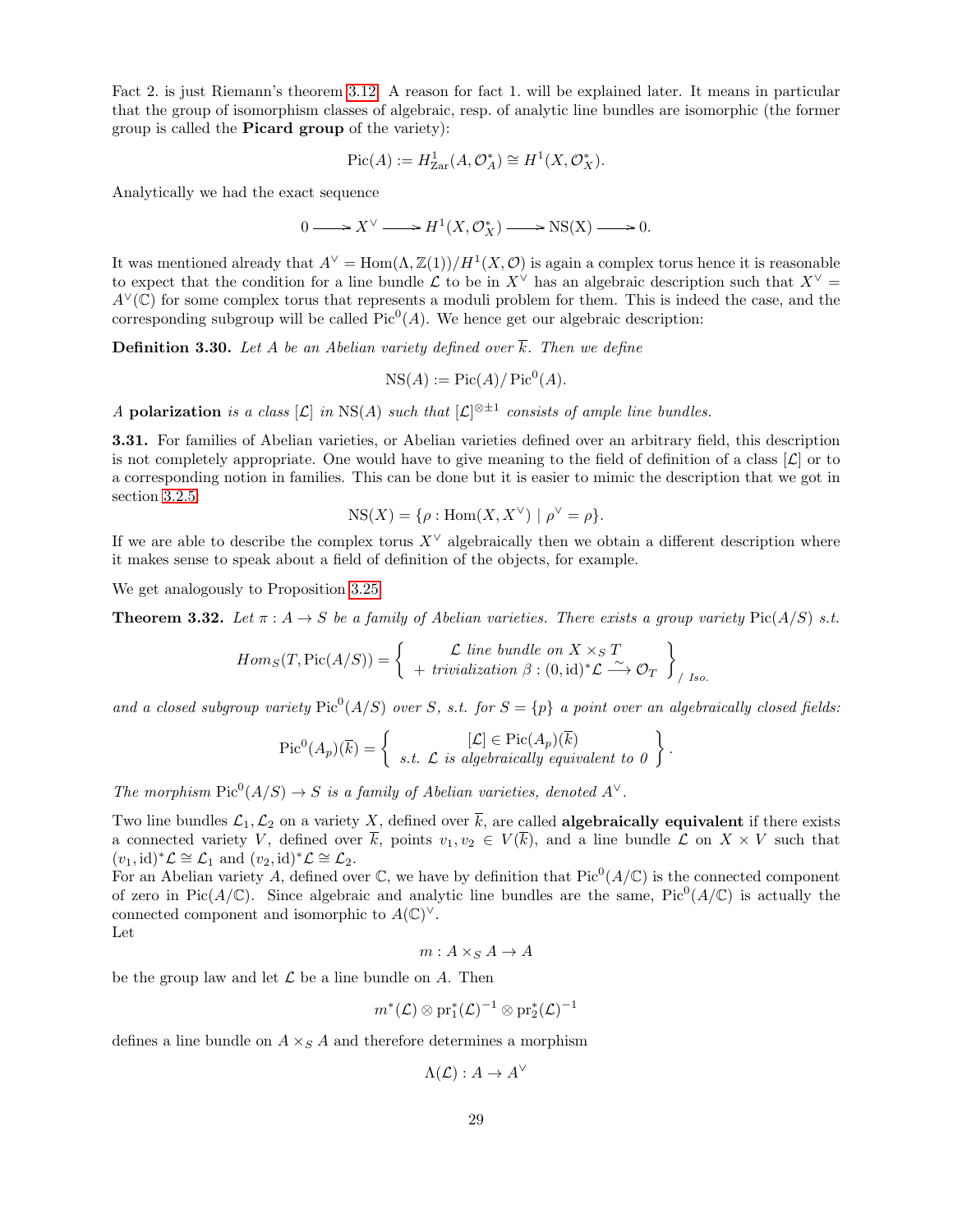If A is defined over an algebraically closed field  $\overline{k}$  then on  $\overline{k}$ -points this map is given by

<span id="page-29-0"></span>
$$
\Lambda(\mathcal{L})(\overline{k}) : A(\overline{k}) \rightarrow A^{\vee}(\overline{k})
$$
  
\n
$$
a \rightarrow T_a^* \mathcal{L} \otimes \mathcal{L}^{\otimes -1}
$$
\n(17)

where  $T_a: A \to A$  is the map 'translation by a'.

Idea of construction of Pic $(A/S)$ : Prove that  $\Lambda(\mathcal{L})(\overline{k})$  is a group homomorphism (which is clear, once we know that  $A^{\vee} = Pic^{0}(A/S)$  exists as an Abelian variety) with some finite kernel K and define  $A^{\vee} := A/K$ as the quotient of group varieties. The fact that this is a group homomorphism is called the theorem of the square and is a consequence of the following general

**Theorem 3.33** (Theorem of the cube). Let  $X, Y, Z$  be complete connected varieties over a field with choosen base points  $x_0, y_0$ , and  $z_0$ . If  $\mathcal{L}$  is a line bundle on  $X \times Y \times Z$  whose restriction to the subvarieties

$$
\{x_0\} \times Y \times Z \qquad X \times \{y_0\} \times Z \qquad X \times Y \times \{z_0\}
$$

is trivial then also  $\mathcal L$  is trivial.

Corollary 3.34 (Theorem of the square). We have

$$
T_{a+b}^* \mathcal{L} \otimes \mathcal{L}^{\otimes -1} \cong T_a^* \mathcal{L} \otimes \mathcal{L}^{\otimes -1} \otimes T_b^* \mathcal{L} \otimes \mathcal{L}^{\otimes -1}.
$$

In particular, the map  $(17)$  is a group homomorphism.

Proof. Apply the theorem of the cube to the line bundle

<span id="page-29-1"></span>
$$
m_{123}^*\mathcal{L}\otimes (m_{12}^*\mathcal{L})^{\otimes -1}\otimes (m_{23}^*\mathcal{L})^{\otimes -1}\otimes (m_{31}^*\mathcal{L})^{\otimes -1}\otimes p_1^*\mathcal{L}\otimes p_2^*\mathcal{L}\otimes p_3^*\mathcal{L}
$$
\n(18)

on  $A^3$ . Here  $m_{ij} = p_i + p_j$  and  $m_{123} = p_1 + p_2 + p_3$ . Then pull-back this bundle, which is thus trivial, along the map  $A \to \overline{A}^3$  given by  $x \mapsto (x, a, b)$ . П

<span id="page-29-2"></span>**Corollary 3.35.** Let  $n \in \mathbb{Z}$  and let  $[n]: A \rightarrow A$  be the multiplication by n map. We have

$$
[n]^*\mathcal{L}\cong \mathcal{L}^{\otimes \frac{n^2+n}{2}}\otimes([-1]^*\mathcal{L})^{\otimes \frac{n^2-n}{2}}.
$$

*Proof.* The formula is obviously true for  $n = -1, 0, 1$ . Consider the line bundle [\(18\)](#page-29-1) again, pull it back via the map  $A \to A^3$  given by  $x \mapsto (n+1)x, x, -x$  and use induction by n (in both directions).  $\Box$ 

In particular for **symmetric** line bundles, i.e. those with  $[-1]^*\mathcal{L} \cong \mathcal{L}$ , we have that  $[n]^*\mathcal{L} \cong \mathcal{L}^{\otimes n^2}$  and for skew-symmetric line bundles, i.e. those with  $[-1]^*\mathcal{L} \cong \mathcal{L}^{\otimes -1}$  we have that  $[n]^*\mathcal{L} \cong \mathcal{L}^{\otimes n}$ . Because of the equation

$$
\mathcal{L}^{\otimes 2} \cong \underbrace{(\mathcal{L} \otimes [-1]^*\mathcal{L})}_{\mathrm{symmetric}} \otimes \underbrace{(\mathcal{L} \otimes ([-1]^*\mathcal{L})^{\otimes -1})}_{\mathrm{skew-symmetric}}
$$

we see that up to inverting 2 we get a decompositon of line-bundles into a symmetric and skew-symmetric one. This reflects the analytic fact that  $\delta: H^1(X, \mathcal{O}_X^*) \to NS(X)$  had a canonical section  $\frac{1}{2}s$  (cf. [3.11\)](#page-18-1) after inverting 2, in the following way:

The map  $\Lambda(\mathcal{L})$  is equal to the analytic map  $\delta$ , i.e. for  $k = \mathbb{C}$  there is a map of exact sequences

$$
0 \longrightarrow X^{\vee} \longrightarrow H^{1}(X, \mathcal{O}_{X}^{*}) \xrightarrow{\delta} \text{NS}(X) \longrightarrow 0
$$
  
\n
$$
\downarrow \sim \qquad \qquad \downarrow \sim \qquad \qquad \downarrow \sim \qquad \qquad \downarrow \qquad \downarrow
$$
  
\n
$$
0 \longrightarrow A^{\vee}(\mathbb{C}) \longrightarrow \text{Pic}(A)(\mathbb{C}) \xrightarrow{\Lambda} \text{Hom}(A, A^{\vee})
$$

The algebraic section s is given by the map

$$
\rho \mapsto (\mathrm{id}, \rho)^* \mathcal{P}
$$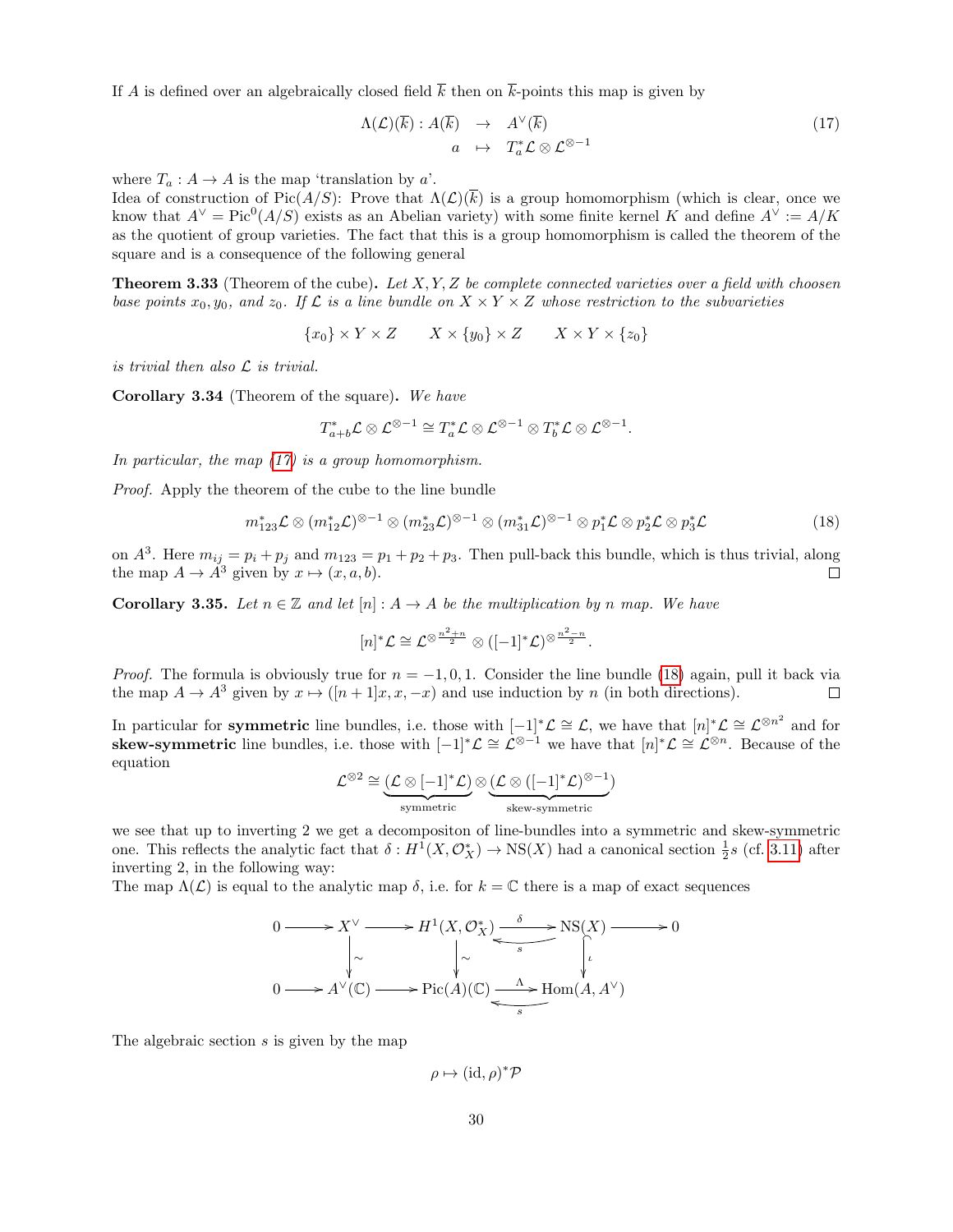where P is the universal line bundle on  $A \times A^{\vee}$ . One can show that  $(id, \rho)^*$ P is automatically symmetric. To make sense of this, we have to establish algebraically that  $(A^{\vee})^{\vee} \cong A$ , see [3.36](#page-30-0) below. Furthermore an application of the definitions and Corollary [3.35](#page-29-2) shows that

$$
s(\Lambda(\mathcal{L})) = \mathcal{L} \otimes [-1]^* \mathcal{L} \qquad \Lambda(s(E)) = E + E^{\vee} = 2E \text{ if } E \text{ is symmetric}.
$$

Because Hom(A, A<sup> $\vee$ </sup>) is torsion-free, s is injective and in particular, L is skew-symmetric if and only if  $\Lambda(\mathcal{L})=0.$ 

We can summarize by saying that the following are equivalent conditions for a line bundle  $\mathcal L$  on A:

- 1. skew-symmetric,
- 2. translation-invariant,
- 3.  $\Lambda(\mathcal{L})$  is the zero-homomorphism,
- 4. algebraically equivalent to 0, i.e.  $\in Pic^0(A)$ .

<span id="page-30-0"></span>**3.36.** Let now A be an Abelian variety over any field k. Also in the algebraic situation the universal line bundle P on  $A^{\vee} \times A$  is trivial on  $A^{\vee} \times \{0\}$  (by definition of Pic) and trivial on  $\{0\} \times A$  (because this is the line bundle on A parametrized by the morphism  $0: {\{\cdot\}} \to A^{\vee}$ . Hence this gives a morphism

$$
A \to \text{Pic}(A^{\vee})
$$

which can be shown to induce an isomorphism

$$
A \to (A^{\vee})^{\vee}.
$$

It thus makes sense to define

**Definition 3.37.** A morphism  $\rho : A \to A^{\vee}$  is called **symmetric** if  $\rho^{\vee} = \rho$  via the identification above. We define

$$
NS(A) := \{ \rho \in \text{Hom}(A, A^{\vee}) \mid \rho^{\vee} = \rho \}.
$$

This even makes sense in a family  $A \to S$  insisting that  $\rho^{\vee} = \rho$  holds for any point of S defined over an algebraically closed field.

One can show purely algebraically that the image of the morphism  $\Lambda$  has values in symmetric morphisms.

**Definition 3.38.** A homomorphism  $\rho \in \text{NS}(A)$  is called a **polarization** if  $\pm \rho$  is of the form  $\Lambda(\mathcal{L})$  for an ample line bundle  $\mathcal L$  defined over an algebraically closed field. This again makes sense even in families.

To get an algebraic version of the moduli problem discussed in the analytic setting, we have to discuss level structures and an algebraic analogue of the Weil pairing. First we have

**Proposition 3.39.** For any isogeny  $\alpha : A \rightarrow B$  between Abelian varieties over S there exists a nondegenerate pairing

$$
\ker(\alpha) \times \ker(\alpha^{\vee}) \to \mathbb{G}_m.
$$

Here ker( $\alpha$ ), and ker( $\alpha^{\vee}$ ), respectively, are considered to be (families of) finite group varieties<sup>[10](#page-30-1)</sup>. If S is a point defined over an algebraically closed field of characteristic 0 this is the same as considering them as sets.

<span id="page-30-1"></span><sup>&</sup>lt;sup>10</sup>If S does not live in characteristic 0 then these group 'varieties' might not be reduced and so one really should work with schemes.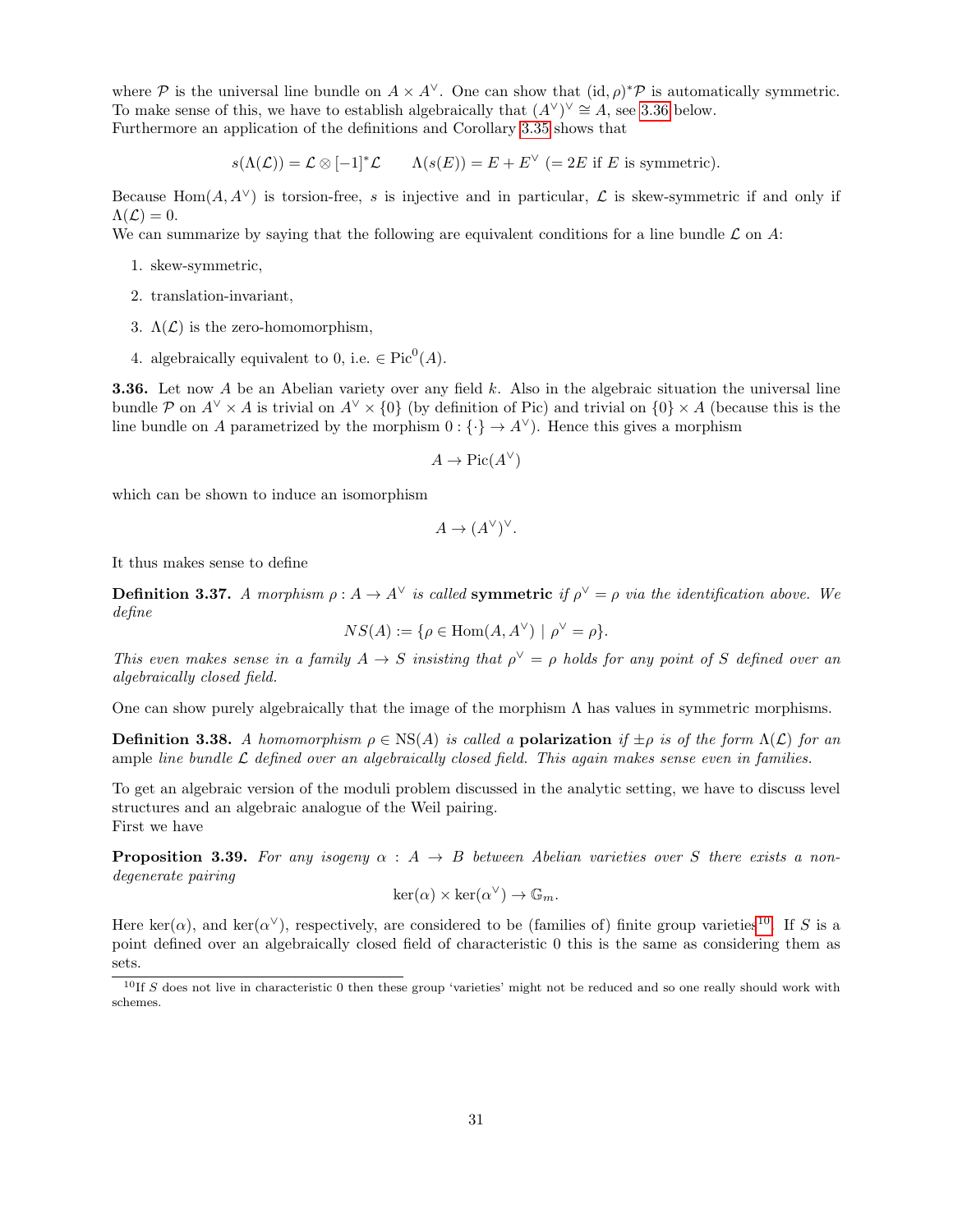Proof. We restrict to the case, where A is defined over an algebraically closed field (of characteristic zero). We have the following sequence of group varieties:

$$
0 \longrightarrow \ker(\alpha) \longrightarrow A \stackrel{\alpha}{\longrightarrow} B \longrightarrow 0
$$

and from it, we get a long exact sequence of Ext-groups associated with it:

<span id="page-31-0"></span>
$$
\text{Hom}(A, \mathbb{G}_m) \longrightarrow \text{Hom}(\text{ker}(\alpha), \mathbb{G}_m) \xrightarrow{\delta} \text{Ext}^1(B, \mathbb{G}_m) \longrightarrow \text{Ext}^1(A, \mathbb{G}_m)
$$
(19)

Instead of referring to any abstract theory here (one can do this by considering the sequence in the category of Abelian f.p.p.f. sheaves, for instance), we explicitly have:

$$
\operatorname{Ext}^1(A, \mathbb{G}_m) = \left\{ 1 \longrightarrow \mathbb{G}_m \longrightarrow \widetilde{A} \longrightarrow A \longrightarrow 1 \right\}_{/\text{Iso.}}
$$

where the sequences are extensions of group varieties. The connecting homomorphism  $\delta$  in the sequence [\(19\)](#page-31-0) is given by mapping a homorphism  $\beta : \text{ker}(\alpha) \to \mathbb{G}_m$  to the quotient of the trivial extension  $A \times \mathbb{G}_m$ , where  $\ker(\alpha)$  acts on A by translation and on  $\mathbb{G}_m$  via  $\beta$ . One can show that every extension  $\widetilde{A}$  in  $\mathrm{Ext}^1(A,\mathbb{G}_m)$ is always Zariski-locally trivial and this give rise to a line bundle on A by considering the same cocycle in  $H_{\text{Zar}}^1(A,\mathbb{G}_m) = H_{\text{Zar}}^1(A,\mathcal{O}_A^*)$ . This means more concretely that:

 $\widetilde{A}$  = total space of the line bundle with zero section removed.

Conversely for every line bundle  $\mathcal L$  in Pic<sup>0</sup>(A) with fixed trivialization of  $\mathcal L_0$ , the bundle

$$
m^*{\mathcal L}\otimes (p_1^*{\mathcal L})^{\otimes -1}\otimes (p_2^*{\mathcal L})^{\otimes -1}
$$

is trivial because it defines the morphism  $0 = \Lambda(\mathcal{L}) : A \to A^{\vee}$ . In particular, we have a canonical identification

$$
\mathcal{L}_a\otimes\mathcal{L}_b\cong\mathcal{L}_{a+b}
$$

which allows to define a group structure on the total space of the line bundle minus the zero section. The associativity of this group structure follows from a careful analysis of the proof of the theorem of the square. This gives an isomorphism

$$
Pic^0(A) \cong Ext^1(A, \mathbb{G}_m).
$$

Hence the statement of the Proposition follows from the exactness of sequence [\(19\)](#page-31-0). There is an alternative, more elementary description of the duality

$$
\ker(\alpha) \times \ker(\alpha^{\vee}) \to \mathbb{G}_m.
$$

as follows: Let  $\mathcal L$  be a line bundle in Pic<sup>0</sup>(B) with trivialization  $\beta : \mathcal L_0 \cong \overline{k}$ . Asume that there is an isomorphism  $\mu : \alpha^* \mathcal{L} \cong \mathcal{O}_A$  which we may choose compatible with  $\beta$ . But looking at the sequence

$$
0 \longrightarrow \ker(\alpha) \xrightarrow{\iota} A \xrightarrow{\alpha} B \longrightarrow 0
$$

we see that  $\alpha^* \mathcal{L}|_{\text{ker}(\alpha)}$  has a different trivialization namely the composition  $\tilde{\beta}$  of the canonical identification

$$
\iota^*\alpha^*\mathcal{L} = 0^*\mathcal{L} \otimes_k \mathcal{O}_{\ker(\alpha)}
$$

with β. The comparison  $\mu \circ \tilde{\beta}^{-1}$  is an element in  $\mathcal{O}_{\ker(\alpha)}^* = \text{Hom}(\ker(\alpha), \mathbb{G}_m)$ . One shows that this describes the same pairing as the abstract one.

**3.40.** Hence, given a polarization  $\rho$ , we can define a pairing

$$
\langle \cdot, \cdot \rangle_{\rho} : A[N] \times A[N] \rightarrow \mathbb{G}_m
$$
  

$$
x, y \mapsto \langle x, \rho(y) \rangle
$$

This pairing is called the Weil pairing. It is non-degenerate as soon as  $\rho$  induces an isomorphism  $A[N] \cong$  $A^{\vee}[N]$  which is the case if and only if the degree of  $\rho$  is coprime to N.

Exercise 3.41. Show that this pairing is skew-symmetric and coincides with the analytically defined Weil pairing for  $X = A(\mathbb{C})$  if A is defined over  $\mathbb{C}$ .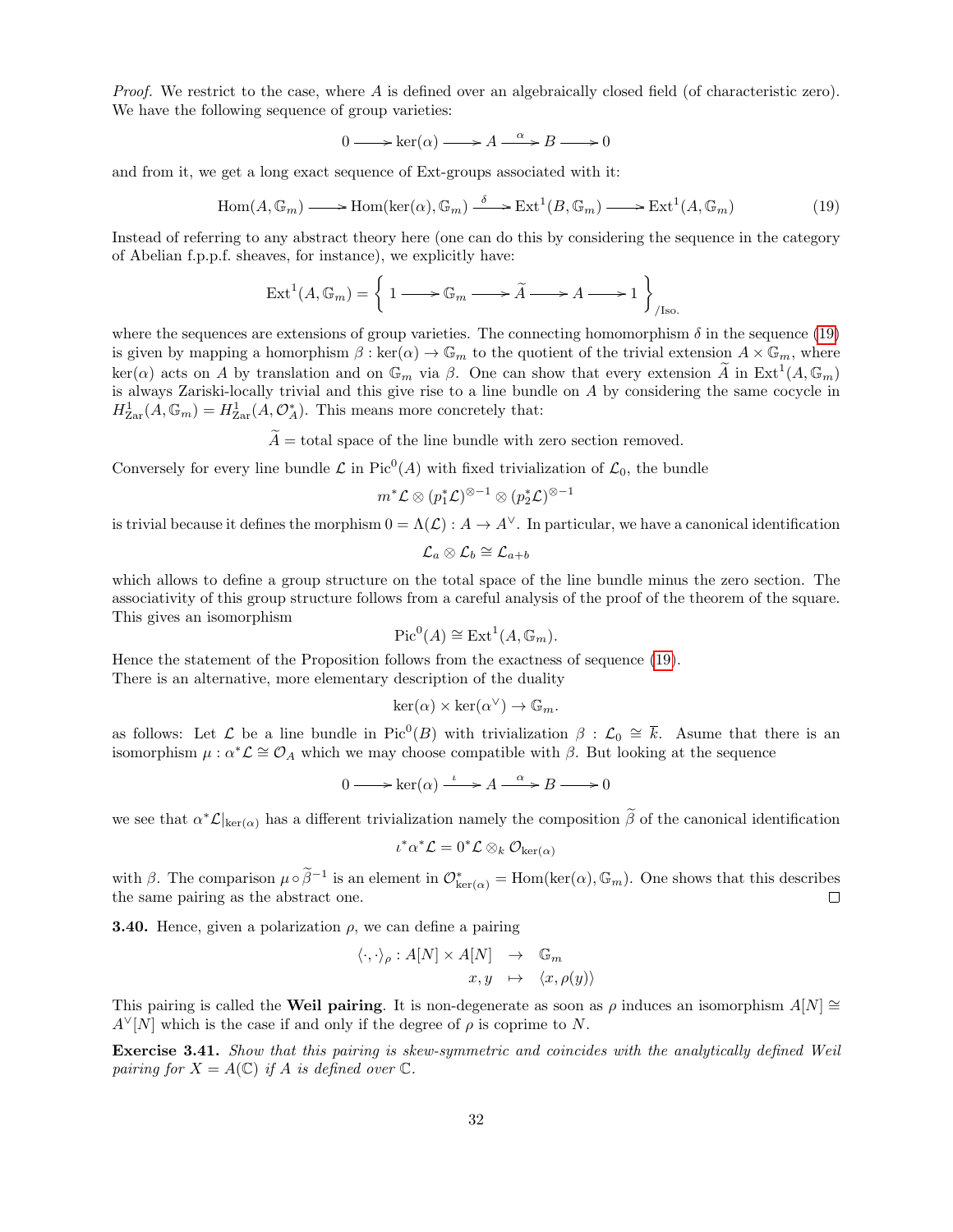### <span id="page-32-1"></span>3.3.3 The Tate module

<span id="page-32-0"></span>Theorem 3.42. If A is an Abelian variety defined over an algebraically closed field of characteristic prime to some  $N \in \mathbb{N}$  then

$$
A[N] \cong (\mathbb{Z}/N\mathbb{Z})^{2g}
$$

where g is the dimension of A.

**Corollary 3.43.** 1. If A is an Abelian variety defined over an algebraically closed field  $\overline{k}$  and If l is a prime not equal to the characteristic of K then

$$
T_l(A) := \lim_{\leftarrow n} A[l^n] \cong (\mathbb{Z}_l)^{2g}.
$$

If A is defined over a subfield  $k \subset k$  then  $T_l(A_{\overline{k}})$  carries a continuous action of the Galois group  $Gal(\overline{k}/k)$ . We have a perfect pairing

$$
T_l(A_{\overline{k}}) \times T_l(A^\vee_{\overline{k}}) \to T_l(\mathbb{G}_{m,\overline{k}}) =: \mathbb{Z}_l(1)
$$

of continuous  $Gal(\overline{k}/k)$ -modules.

2. If k is of characteristic zero, we define similarly

$$
T(A_{\overline{k}}):=\lim_{\leftarrow N}A_{\overline{k}}[N]\cong \widehat{\mathbb{Z}}^{2g}.
$$

3. A polarization E induces an alternating form

$$
T(A_{\overline{k}}) \times T(A_{\overline{k}}) \to T(\mathbb{G}_{m,\overline{k}})=:\mathbb{Z}(1),
$$

which is  $Gal(\overline{k}/k)$  equivariant, if E is defined over k as well.

4. (Snake lemma) For an exact sequence

$$
0 \longrightarrow \ker(\alpha) \xrightarrow{\iota} A \xrightarrow{\alpha} B \longrightarrow 0
$$

the sequence

$$
0 \longrightarrow T(A_{\overline{k}}) \xrightarrow{T(\alpha)} T(B_{\overline{k}}) \longrightarrow \ker(\alpha)(\overline{k}) \longrightarrow 0
$$

is exact.

5. For  $k = \mathbb{C}$  with  $\Lambda \backslash V = A(\mathbb{C})$  we have canonically  $\Lambda \otimes \widehat{\mathbb{Z}} \cong T(A)$  and for a polarization E we have get a commutative diagram

$$
E: \Lambda \otimes \widehat{\mathbb{Z}} \times \Lambda \otimes \widehat{\mathbb{Z}} \longrightarrow \mathbb{Z}(1) \otimes \widehat{\mathbb{Z}}
$$
  
\n
$$
\downarrow \sim \qquad \qquad \downarrow \sim \qquad \qquad \downarrow \sim
$$
  
\n
$$
\langle \cdot, \cdot \rangle_{\rho}: T(A) \times T(A) \longrightarrow \widehat{\mathbb{Z}}(1)
$$

where  $\rho$  is the algebraic polarization corresponding to E. Note that the exponential function induces a canonical isomorphism

$$
\exp: \mathbb{Z}(1) \otimes \widehat{\mathbb{Z}} \to \widehat{\mathbb{Z}}(1)
$$

In particular an analytic polarization is of type  $d = (d_1, \ldots, d_g)$  if and only if the corresponding alternating form  $\langle \cdot, \cdot \rangle_{\rho}$  on  $T(A)$  is of type  $d = (d_1, \ldots, d_g)$ . In view of 4. of the corollary this is also equivalent to  $\ker(\rho) \cong (\mathbb{Z}/d_1\mathbb{Z})^2 \times \cdots \times (\mathbb{Z}/d_g\mathbb{Z})^2$ . This motivates the definition: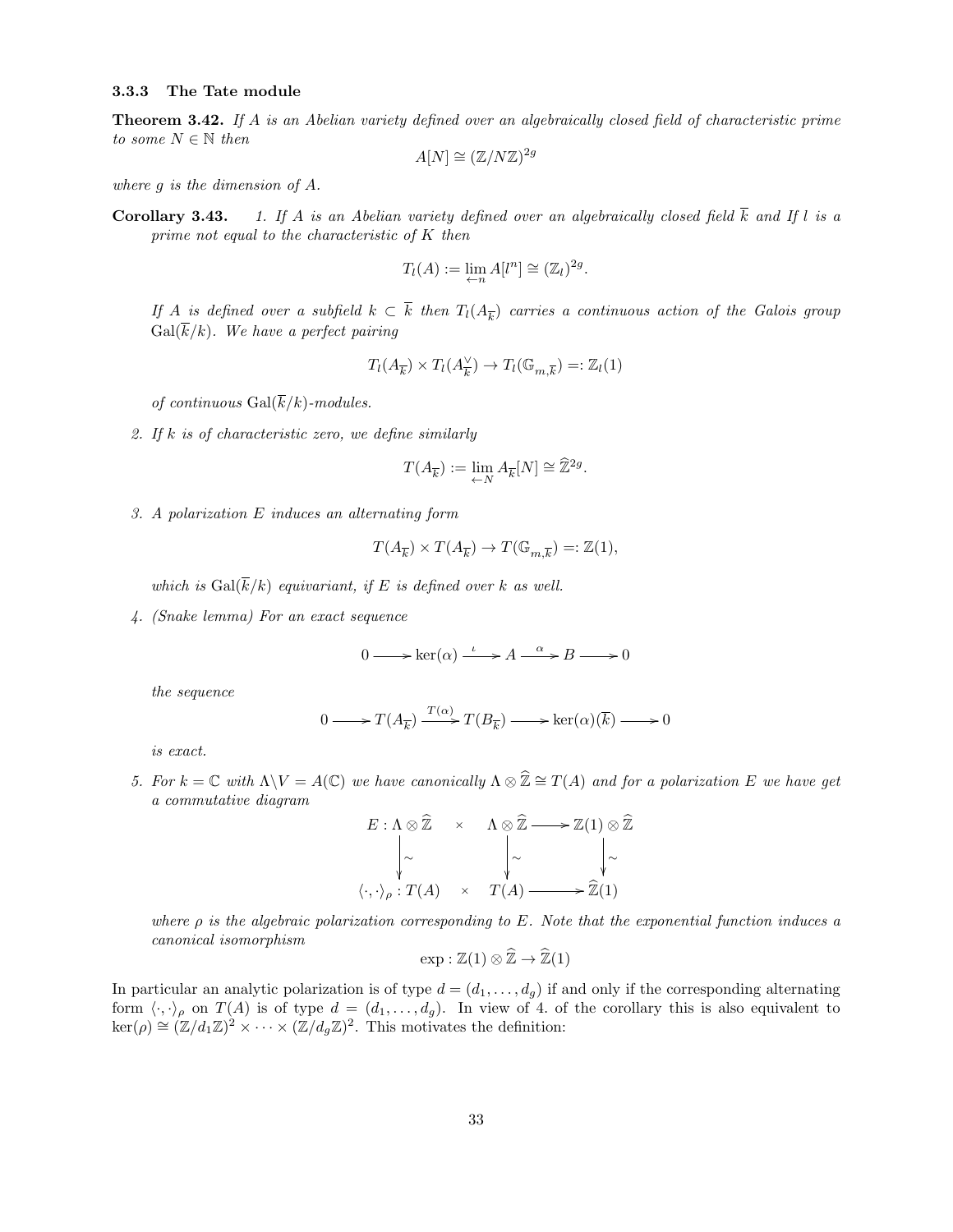**Definition 3.44.** Let A be an Abelian variety defined over a field k. A polarization  $\rho$  is called of type  $d = (d_1, \ldots, d_q)$  where  $d_i \in \mathbb{N}$  and  $d_1 | d_2 | \cdots | d_q$  if

$$
\ker(\rho) \cong (\mathbb{Z}/d_1\mathbb{Z})^2 \times \cdots \times (\mathbb{Z}/d_g\mathbb{Z})^2,
$$

or, equivalently, if the Weil pairing on  $T(A)$  is of type d.

This definition does only make sense if the characteristic of the field  $k$  is coprime to  $d$ . It can be extended to families  $A \rightarrow S$  requiring the property for all points of S defined over algebraically closed fields.

Proof (sketch) of Theorem [3.42.](#page-32-0) We sketch the proof of the Theorem using a bit of intersection theory. If  $D$  is an ample divisor on an algebraic variety  $V$ , then the degree of a finite map

$$
\varphi: V \to V'
$$

might be computed as

$$
\deg(\varphi) = \frac{(\varphi^* D)^{\dim(V)}}{D^{\dim(V)}}
$$

where  $D^{\dim(V)}$  refers to the highest intersection number. Now take  $V = A$  and let  $\mathcal L$  be an ample line bundle. Then  $\mathcal{L}\otimes([-1]^*\mathcal{L})$  is ample and symmetric, hence we may assume w.l.o.g. that  $\mathcal{L}$  is ample and symmetric. In this case we have seen (cf. [3.35\)](#page-29-2) that  $[N]^* \mathcal{L} \cong \mathcal{L}^{\otimes N^2}$ . From this we can infer that the kernel of  $[N]$  must be finite because a morphism which send a positive dimensional subvariety to a point cannot have the property of preserving ampleness of a line bundle. Therefore  $[N]$  is a finite morphism and for the divisor  $D$  associated with  $\mathcal{L}$ , we get  $[N]^*D \sim N^2D$  and hence

$$
\deg([N]) = N^{2g}.
$$

Since N does not divide the characteristic of  $\overline{k}$ , we can infer from this that

$$
\#\ker([N])(\overline{k}) = N^{2g}.
$$

This does not determine the structure of ker([N]) yet but since this holds for any N, a combinatorial argument together with

$$
\ker([M])(k) = \{ X \in \ker([N])(k) \mid M \cdot X = 0 \}
$$

$$
\ker([N])(\overline{k}) \cong (\mathbb{Z}/N\mathbb{Z})^{2g}.
$$

for  $M|N$ , shows that

There is also an algebraic analogue of Riemann's theorem which follows from the Theorem of Riemann-Roch, and Mumford vanishing, respectively.

**Theorem 3.45.** For  $\mathcal{L} = \mathcal{O}_A(D)$  a line bundle with associated divisor D we have

1. Riemann-Roch:

$$
\chi(\mathcal{L}) := \sum_{i} (-1)^i \dim H^i(A, \mathcal{L}) = \frac{D^g}{g!}
$$

.

2. Mumford vanishing: If  $\text{ker}(\Lambda(\mathcal{L}))$  is finite then there exists an integer  $i(\mathcal{L})$  with the property

$$
H^i(A, \mathcal{L}) = \{0\} \quad \text{for } i \neq i(\mathcal{L})
$$

and we have  $i(\mathcal{L}) = 0$  if and only if  $\mathcal L$  is ample.

Interestingly, in the analytic case,  $i(\mathcal{L}) = 0$  is precisely the signature of H, the Hermitian form associated with  $E = \delta(\mathcal{L})$ . Note that in this case  $\Lambda(\mathcal{L}) = E$  and so the assumption translated into: E non-degenerate on  $H_1(X,\mathbb{R})$ . From the theorem one can infer

<span id="page-33-0"></span>**Corollary 3.46.** Let  $\mathcal{L}$  be an ample line bundle on an Abelian variety A, then

- 1. dim  $H^0(X, \mathcal{L}) = \sqrt{\# \text{ker}(\Lambda(\mathcal{L}))},$
- 2.  $\mathcal{L}^{\otimes 3}$  is very ample.

 $\Box$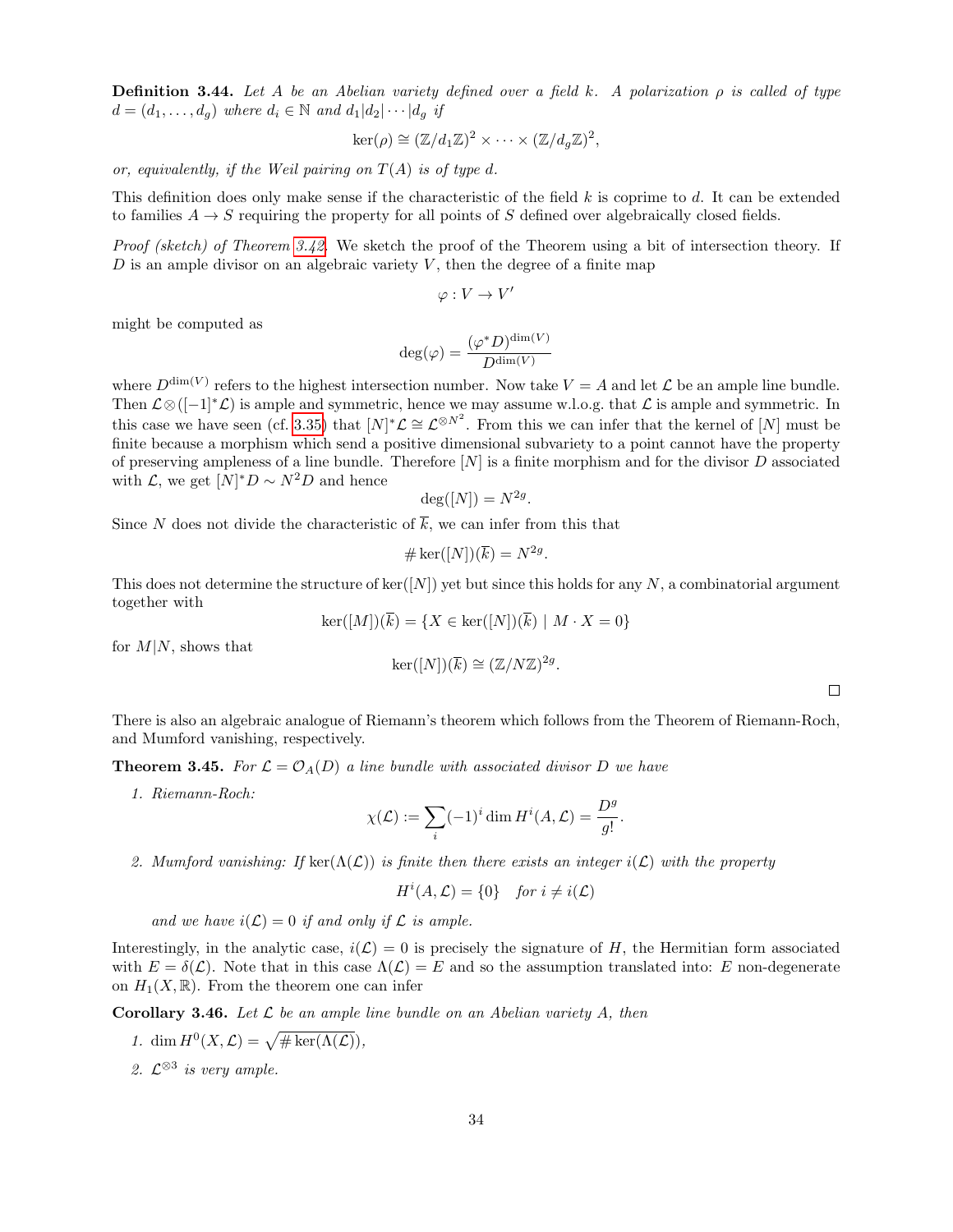### <span id="page-34-2"></span>3.3.4 Moduli

The purpose of this section is to explain the following main theorem. The ingredients of the statement have been discussed in detail in the previous sections.

<span id="page-34-1"></span>Main theorem 3.47 (Mumford). Let  $N \geq 3$  be an integer and  $d = (d_1, \ldots, d_g)$  a type, comprime to N. Then there exists a smooth quasi-projective variety  $A_{g,d,N}^{\text{alg}}$ , defined over Q, such that for each variety S, defined over Q,

$$
\text{Hom}(S, \mathcal{A}_{g,d,N}^{\text{alg}}) \cong \left\{ \begin{array}{c} A \text{ family of Abelian varieties over } S \text{ of dimension } g \\ E \in \text{NS}(A) \text{ a polarization of type } d \\ \xi : (\mathbb{Z}/N\mathbb{Z})_S^{2g} \xrightarrow{\sim} A[N] \text{ symplectic similitude} \end{array} \right\}_{/Iso.}
$$

Here, the isomorphisms have to respect the respective polarizations up to sign only.

<span id="page-34-0"></span>Corollary 3.48. There is a canonical biholomorphic isomorphism

$$
\mathcal A_{g,d,N}^{\operatorname{alg}}(\mathbb{C})\cong \mathcal A_{g,d,N}
$$

In particular the Shimura variety  $A_{g,d,N}$  has a natural model defined over Q. In the next section, we will investigate how this model can be characterized uniquely in a more group theoretical way using Deligne's notion of canonical model.

Proof of Corollary [3.48.](#page-34-0) The universal family of Abelian varieties

$$
A^{\text{univ}} \to \mathcal{A}_{g,d,N}^{\text{alg}}
$$

gives rise to a family of complex tori  $X := A^{\text{univ}}(\mathbb{C})$ 

$$
\pi: X \to \mathcal{A}_{g,d,N}^{\mathrm{alg}}(\mathbb{C}).
$$

It is equipped with a family of polarizations  $E \in \text{Hom}(A^{\text{univ}}, (A^{\text{univ}})^{\vee})$  which translates into an analytic family of polarizations  $E \in R^2 \pi_* \mathbb{Z}(1)$ . The level structure also translates and hence X is parametrized by a holomorphic morphism

$$
\mathcal{A}_{g,d,N}^{\mathrm{alg}}(\mathbb{C}) \to \mathcal{A}_{g,d,N}.
$$

Furthermore it is a bijection of sets because Abelian varieties and complex tori over C form equivalent categories and the notions of polarizations and level-structures correspond, as we have seen. A bijective holomorphic morphism between analytic manifolds is automatically a biholomorphic isomorphism.  $\Box$ 

Idea of proof of Theorem [3.47.](#page-34-1) In the sequel we write d, by abuse of notation, also for the product  $d_1 \cdots d_q$ . If  $E$  is a polarization, it is (at least point-wise over an algebraically closed field) by definition of the form  $\Lambda(\mathcal{L})$  for some ample line bundle  $\mathcal{L}$ . We have the section s of 2 $\Lambda$  defined by  $s(E) = (\text{id}, E)^* \mathcal{P}$ . We know that  $s(E) = s(\Lambda(\mathcal{L})) = \mathcal{L} \otimes [-1]^* \mathcal{L}$ . It follows that  $s(E)$  is ample as well. By Corollary [3.46](#page-33-0)  $s(E)^{\otimes 3}$  is a very ample line bundle, which by construction depends only on the polarization. By the corollary  $M_{A,E} := \pi_{*} s(E)^{\otimes 3}$  is a vector bundle of rank  $m + 1 := 6<sup>g</sup>d$  on S. Hence we can define a functor

$$
\mathcal{A}_{g,d,N}^{\text{rig}}(S) \cong \left\{ \begin{array}{c} A, E, \xi \text{ as before} \\ +\beta : \mathbb{P}(M_{A,E}) \stackrel{\sim}{\longrightarrow} \mathbb{P}_{S}^{m} \end{array} \right\}_{/ \text{ Iso.}}
$$

which is obviously a PGL<sub>m+1</sub>-torsor (principal bundle) over  $\mathcal{A}_{g,d,N}^{\text{alg}}$ .

This reduces to show that  $\mathcal{A}_{g,d,N}^{\text{rig}}$  is representable because Mumford showed in his work on geometric invariant theory that  $\mathcal{A}_{g,d,N}$  exists as a good geometric quotient of  $\mathcal{A}_{g,d,N}^{rig}$  modulo  $\mathrm{PGL}_{m+1}$ . It will be quasi-projective if  $\mathcal{A}_{g,d,N}^{\text{rig}}$  is quasi-projective.

Now each quadruple  $(A, E, \xi, \beta)$  defines an embedding  $\varphi : A \hookrightarrow \mathbb{P}_{S}^{m}$  of varieties over S. The image of  $\varphi$ has  $2g + 1$  marked points namely the images of 0, and a the images of a basis of  $(\mathbb{Z}/N\mathbb{Z})^{2g}$  under  $\xi$ . The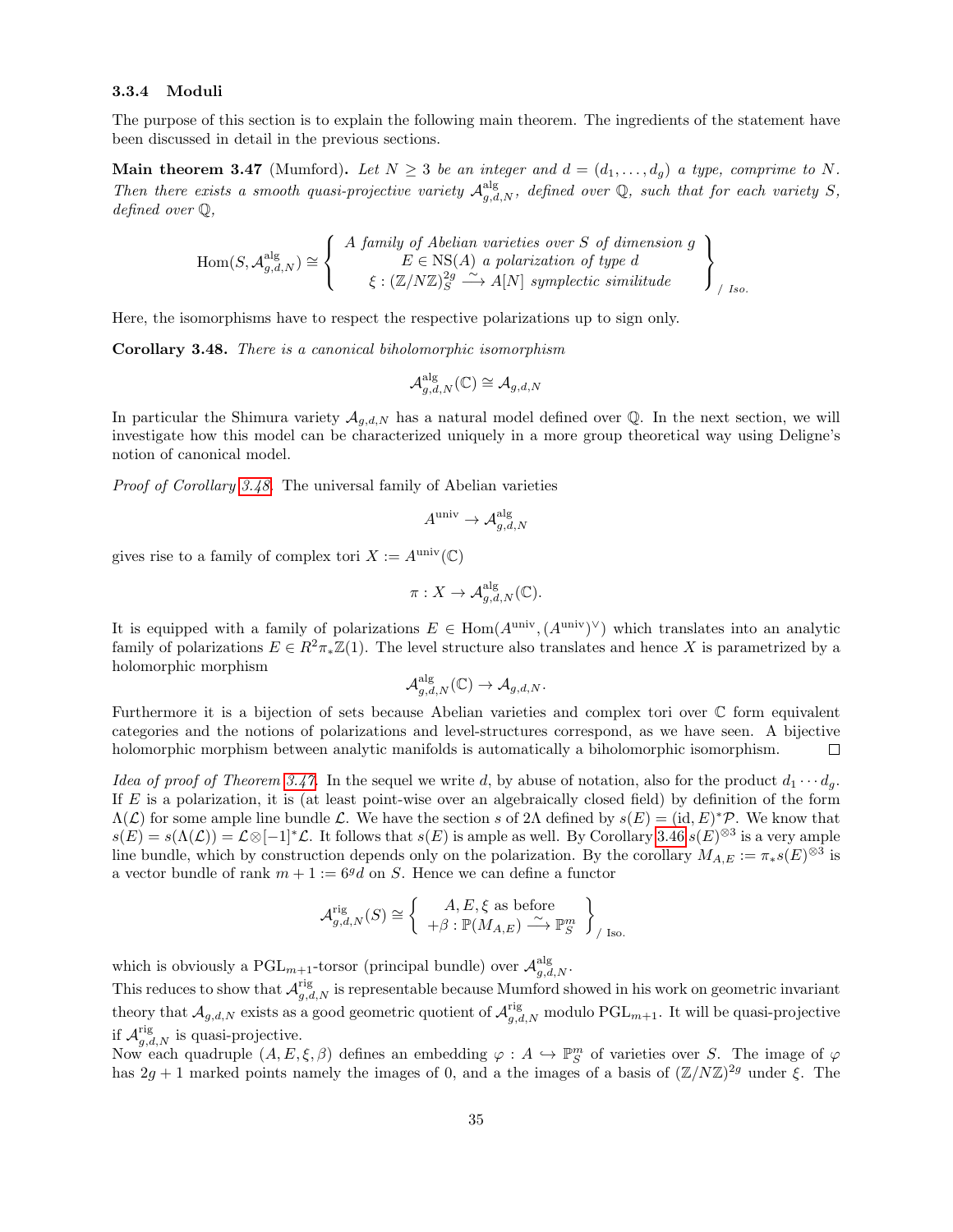polarization can be reconstructed from the image since  $\varphi^* \mathcal{O}(1) \cong s(E)^{\otimes 3}$  and  $\Lambda(s(E)) = 2E$ . This shows that we have an embedding of functors

<span id="page-35-0"></span>
$$
\mathcal{A}_{g,d,N}^{\text{rig}} \hookrightarrow \text{Hilb}^{2g+1}(\mathbb{P}^m) \tag{20}
$$

.

where

$$
\text{Hilb}^{2g+1}(\mathbb{P}^m)(S) = \left\{ \begin{array}{c} \text{subvarieties } V \text{ of } \mathbb{P}^m_S \\ + (2g+1) \text{ marked sections } S \to V \end{array} \right\}
$$

The functor Hilb<sup>2g+1</sup>( $\mathbb{P}^m$ ) is not nice enough as stated here, but one can fix also the Hilbert polynomial

$$
p: t \mapsto \chi(\mathcal{O}_V(t))
$$

of the subvarieties parametrized. Indeed, by Riemann-Roch we have

$$
\chi(\mathcal{O}_{\varphi(A)}(t)) = \chi(s(E)^{\otimes 3t}) = (6t)^{g}d
$$

hence  $p(t) = 6<sup>g</sup> d \cdot t<sup>g</sup>$ . Furthermore one should work with schemes to get a nice representable functor:

$$
\text{Hilb}^{6^gd \cdot t^g, 2g+1}(\mathbb{P}^m)(S) = \left\{ \begin{array}{c} \text{subschemes } V \text{ of } \mathbb{P}^m_S \\ \text{having point-wise the Hilbert-polynomial } t \mapsto 6^gdt^g \\ + (2g+1) \text{ marked sections } S \to V \end{array} \right\}
$$

This is indeed representable by a *projective* variety (of finite type) over Q. This leaves the following steps

- 1. Show that the embedding [\(20\)](#page-35-0) is open. This implies that  $\mathcal{A}_{g,d,N}^{\text{rig}}$  is representable as well and is a quasi-projective variety.
- 2. Show that  $A_{q,d,N}$  is smooth. This is the subject of deformation theory.

 $\Box$ 

# <span id="page-35-1"></span>3.4 The Shimura variety associated with  $(\text{GSp}_{2g}, \mathbb{H}_g^{\pm})$

### <span id="page-35-2"></span>3.4.1 Adelic motivation

**3.49.** By construction, we have an action of  $GSp(\phi_d, \mathbb{Z}/N\mathbb{Z})$  from the right on the individual

$$
\mathcal{A}_{g,d,N} \qquad \text{resp.} \quad \mathcal{A}_{g,d,N}^{\text{alg}}
$$

by pre-composing the level structure. This is also very much apparent using the analytic description

$$
\mathcal{A}_{g,d,N} \cong \operatorname{GSp}(\phi_d, \mathbb{Z}) \backslash \mathbb{H}_g^{\pm} \times \operatorname{GSp}(\phi_d, \mathbb{Z}/N\mathbb{Z}).
$$

Here this action is just given by multiplying the second component from the right. However, the moduli description shows that the corresponding morphism of varieties is defined over Q. Recall that the quotient above decomposes as a finite union

$$
\mathcal{A}_{g,d,N} = \bigcup_i \Gamma(N) \backslash \mathbb{H}_g^\pm
$$

where the  $\Gamma(N)$  is the principal congruence subgroup of level N in GSp( $\phi_d$ , Z). Considering all these quotients together, we even have an action of  $GSp(\phi_d, \mathbb{Q})$ : The action of  $GSp(\phi_d, \mathbb{R})$  on  $\mathbb{H}^{\pm}$  induces for each element  $\gamma \in \text{GSp}(\mathbb{Q})$  and for every congruence subgroup  $\Gamma \subset \text{GSp}(\mathbb{Q})$  a morphism

$$
\Gamma \backslash \mathbb{H}_g^{\pm} \rightarrow \gamma \Gamma \gamma^{-1} \backslash \mathbb{H}_g^{\pm}
$$

$$
\Gamma \tau \rightarrow (\gamma \Gamma \gamma^{-1})(\gamma \tau)
$$

For example, this induces an action of  $GSp(\phi_d, \mathbb{Q})$  on the projective limit of all quotients  $\Gamma\backslash \mathbb{H}_g^{\pm}$  where  $\Gamma$ runs through all congruence subgroups. This action boils down to the (inverse of the) previous action of  $\text{GSp}(\phi_d, \mathbb{Z}/N\mathbb{Z})$  if  $\gamma \in \text{GSp}(\phi_d, \mathbb{Z})$  and  $\Gamma = \Gamma(N)$ . However, what is the modular interpretation, if  $\gamma$  is more general? We have seen an example of this discussing Hecke operators in the introduction.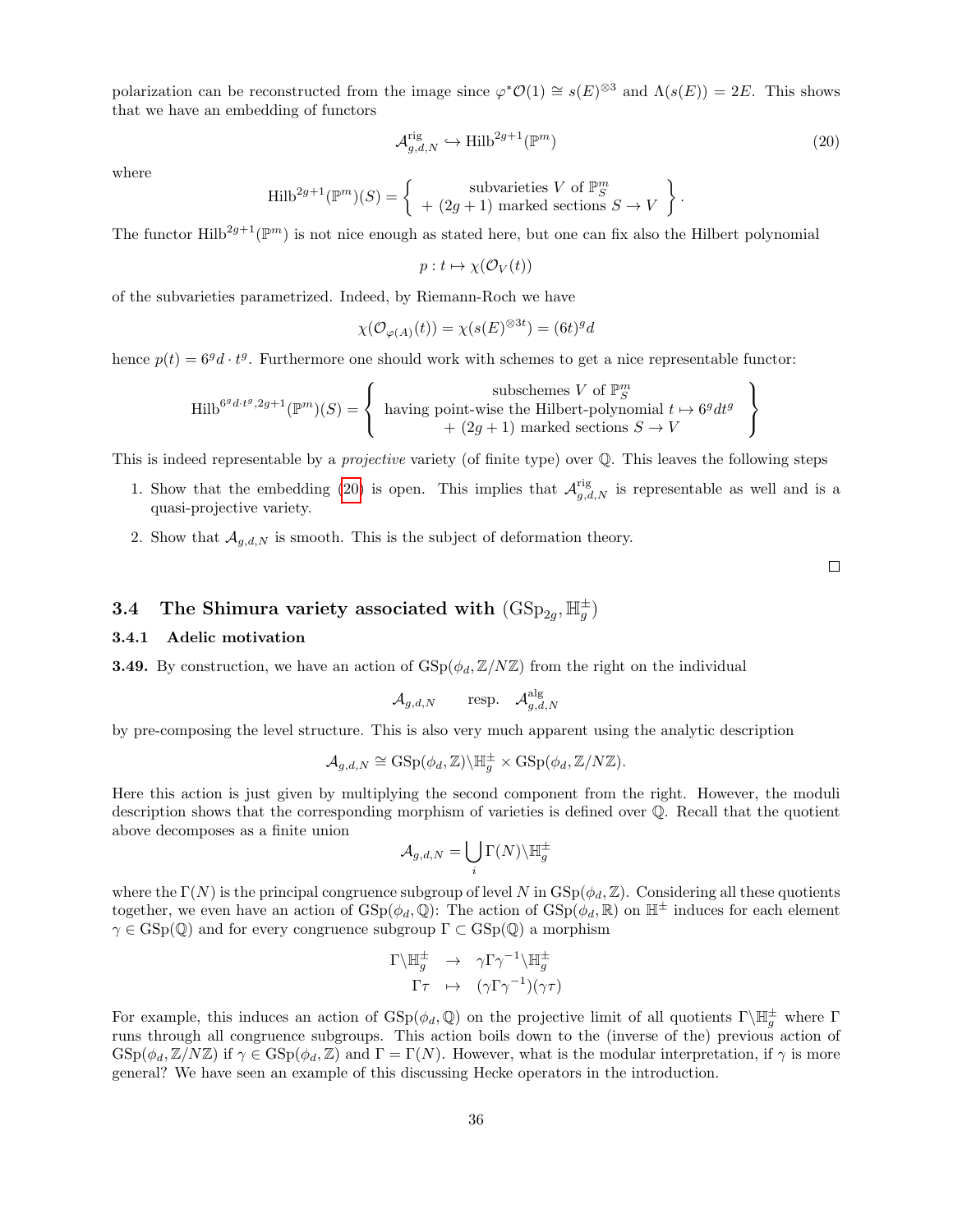**3.50.** We will now review this example setting  $g = 1$  and ignoring the polarizations, which are canonical if  $g = 1$ . Let p be a prime. We looked at the morphism

$$
\Gamma_0(p)\backslash \mathbb{H}_1^\pm \to \mathrm{GL}_2(\mathbb{Z})\backslash \mathbb{H}_1^\pm
$$

induced by the matrix  $\begin{pmatrix} p & 0 \\ 0 & 1 \end{pmatrix} \in GL_2(\mathbb{Z})$ . We can compose the morphism above with the projection to get a morphism

$$
\operatorname{GL}_2(\mathbb{Z})\backslash \mathbb{H}_1^\pm\times \operatorname{GL}_2(\mathbb{Z}/N\mathbb{Z})\to \operatorname{GL}_2(\mathbb{Z})\backslash \mathbb{H}_1^\pm
$$

i.e. a morphism

$$
\mathcal{A}_{1,p}\to \mathcal{A}_{1,1}
$$

(ignoring here the fact that  $N \geq 3$  does not hold for the second space). Its modular description is the map

<span id="page-36-0"></span>
$$
[E,\xi] \to [E/\text{span}(\xi(\binom{1}{0}))].\tag{21}
$$

This is seen as follows: The Riemann surface  $\Gamma_0(p)\backslash \mathbb{H}_1^{\pm}$  also has a modular interpretation. It parametrizes elliptic curves together with the choice of a order-p-subgroup  $\wp \subset E$ . The modular interpretation of the projection is the map  $(E, \xi) \mapsto (E, \text{span}(\xi)) \begin{pmatrix} 1 \\ 0 \end{pmatrix}$  $\boldsymbol{0}$ (i)). To see the effect of multiplication by  $\binom{p}{p}$ 1  $\Big)$  on  $\Gamma_0(p)\backslash\mathbb{H}^\pm$ we have to recall how a moduli point  $(E, \wp)$  is identified with a point in  $\Gamma_0(p)\backslash\mathbb{H}^{\pm}$ . For this we choose a trivialization of  $\Lambda = H_1(E, \mathbb{Z})$  such that we have a diagram:



which has the property  $\overline{\beta}(\wp) = \text{span}(\begin{pmatrix} 1 \\ 0 \end{pmatrix})$ 0 ). Such a  $\beta$  is determined up to multiplication with a matrix in  $\Gamma_0(p)$  and the complex structure on  $\Lambda_{\mathbb{R}}$  which determines E is transported to a complex structure on  $\mathbb{R}^2$ parametrized by a point in  $\mathbb{H}^{\pm}$ . Hence  $E$  is isomorphic to

 $(\mathbb{R}^2, \tau)/\mathbb{Z}^2$ 

where  $\tau$  is a complex structure  $\tau \in \mathbb{H}^{\pm}$  and the translated point corresponds to the elliptic curve

$$
(\mathbb{R}^2, \begin{pmatrix} p \\ & 1 \end{pmatrix} \tau)/\mathbb{Z}^2 \cong (\mathbb{R}^2, \tau) / \begin{pmatrix} p^{-1} \\ & 1 \end{pmatrix} \mathbb{Z}^2
$$

Observe that there is an isogeny (induced by the identity)

$$
(\mathbb{R}^2,\tau)/\mathbb{Z}^2 \to (\mathbb{R}^2,\tau)/\begin{pmatrix} p^{-1} & \\ & 1 \end{pmatrix}\mathbb{Z}
$$

whose kernel is precisely the subgroup span( $\begin{pmatrix} 1 \\ 0 \end{pmatrix}$ 0 ) corresponding to  $\wp$  under the isomorphism  $\beta$ . The map [\(21\)](#page-36-0)

- 1. changes the isomorphism class of E (as opposed to the action of  $GL_2(\mathbb{Z}/N\mathbb{Z})$  considered before), however within the same isogeny class.
- 2. uses of the level structure only the information of the order p subgroup span( $\xi$ ( $\begin{pmatrix} 1 \\ 0 \end{pmatrix}$ 0  $))$ .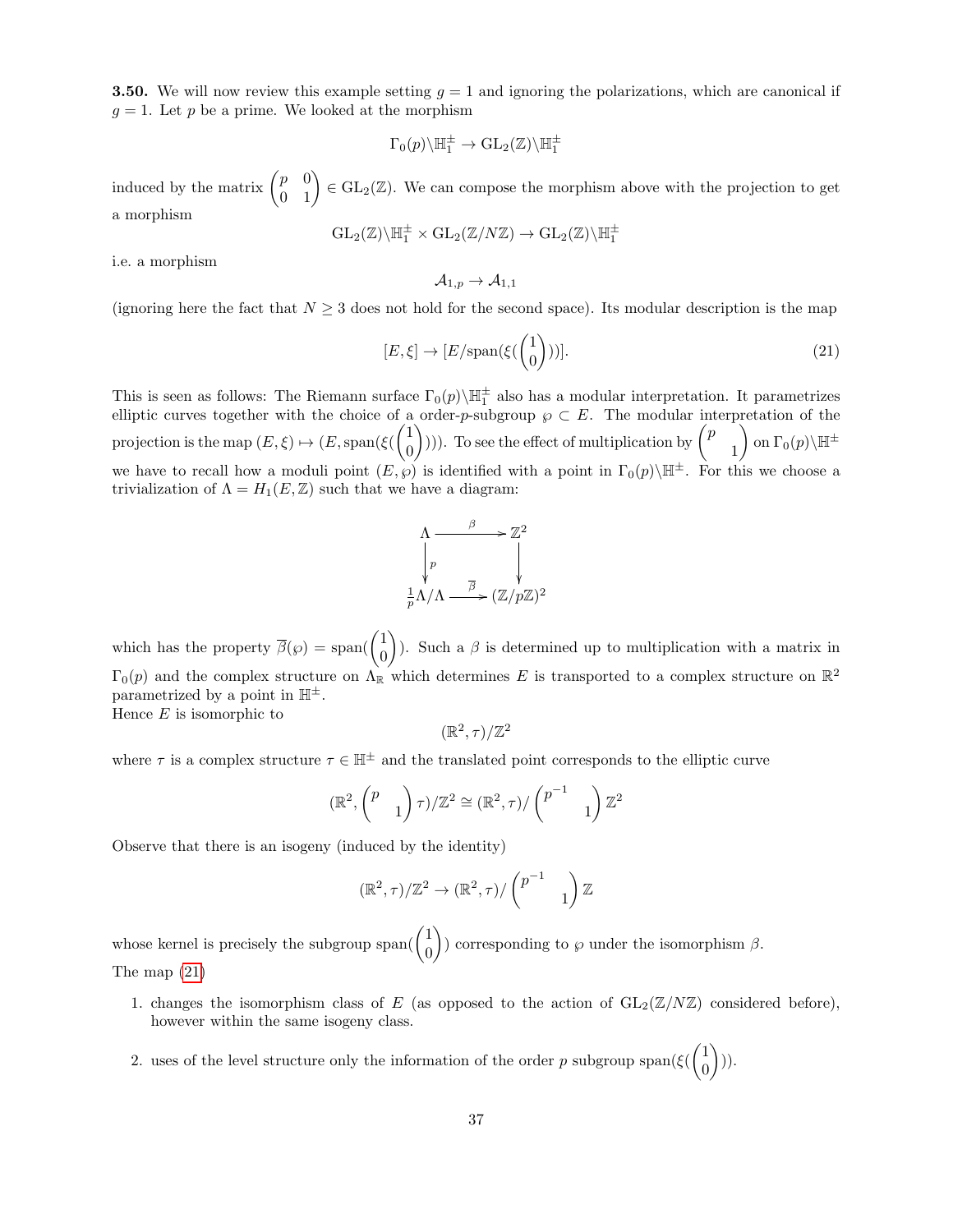2. is not a surprise, since the modular description  $\Gamma_0(p) \backslash \mathbb{H}_1^{\pm}$  is "elliptic curves + order-p-subgroup" or equivalently "isogenies of elliptic curves of order  $p$ ".

We will now explain how the adelic language allows to unify the actions of  $GL_2(\mathbb{Q})$  and the  $GL_2(\mathbb{Z}/N\mathbb{Z})$  in a very elegant way. The story starts by replacing the lattice considered above by the Tate module: The exact sequence

$$
0 \longrightarrow \wp \longrightarrow A \longrightarrow A/\wp \longrightarrow 0
$$

induces the sequence of Tate modules (cf. Corollary [3.43,](#page-0-2) 4.)

<span id="page-37-0"></span>
$$
0 \longrightarrow T(E) \longrightarrow T(E/\wp) \longrightarrow \wp \longrightarrow 0. \tag{22}
$$

The level structure can be lifted to an isomorphism

$$
T(A) \xrightarrow{\xi} \widehat{\mathbb{Z}}^2
$$
  
\n
$$
\downarrow \qquad \qquad \downarrow
$$
  
\n
$$
A[p] \xrightarrow{\xi} (\mathbb{Z}/p\mathbb{Z})^2
$$

which is uniquely determined up to multiplying matrices in  $K(N) \subset GL_2(\mathbb{Z})$ . Using  $\tilde{\xi}$  we may translate the sequence [\(22\)](#page-37-0) to the sequence:

$$
0 \longrightarrow \widehat{\mathbb{Z}}^2 \longrightarrow {\begin{pmatrix} p^{-1} \\ & 1 \end{pmatrix}} \widehat{\mathbb{Z}}^2 \longrightarrow \text{span}({\begin{pmatrix} 1 \\ 0 \end{pmatrix}}) \longrightarrow 0
$$

In other words: the quotient  $A/\wp$  can be described by changing the Tate-module  $T(E)$  identified with  $\hat{\mathbb{Z}}^2$  to the superlattice in  $T(E) \otimes \mathbb{Q}$  identified with  $\binom{p^{-1}}{p}$ 1  $\Big) \, \widehat{\mathbb{Z}}^2 \subset \widehat{\mathbb{Z}}^2 \otimes \mathbb{Q}.$ 

3.51. To make this more clear, one should work with elliptic curves and, more generally, Abelian varieties up to isogeny, i.e. considering isogenous Abelian varieties as isomorphic. This can be done by defining a category

 $\mathbb{Q} \otimes [$  Abelian varieties / k  $]$ 

where the objects are Abelian varieties A and the morphism sets are  $\text{Hom}(A, B) \otimes \mathbb{Q}$ .

In this category an isogeny becomes an isomorphism because we have the following

<span id="page-37-2"></span>**Lemma 3.52.** For each isogeny  $\phi: A \to B$  defined over k there is an isogeny  $\phi': B \to A$  defined over k such that  $\phi' \phi = [N]$ .

*Proof.* Since ker( $\phi$ ) is a finite subgroup (scheme) of A by definition of isogeny there is an N such that  $N \text{ker}(\phi) = 0^{11}$  $N \text{ker}(\phi) = 0^{11}$  $N \text{ker}(\phi) = 0^{11}$  and a diagram



The dotted arrow is then constructed using the universal property of quotients.

In our isogeny category we have hence  $(\phi' \otimes \frac{1}{N})(\phi \otimes 1) = id_A$ . Applying the Lemma to  $\phi'$  we see that also  $(\phi \otimes 1)(\phi' \otimes \frac{1}{N}) = id_B$ . Any isomorphism in the isogeny category will be called a Q-isogeny. Now observe that the functor

$$
V: A \mapsto T(A) \otimes \mathbb{Q}
$$

is well-defined as a functor on the isogeny category  $\mathbb{Q}\otimes$  **Abelian varieties** / k ]. The actual Tate module is always a  $\widehat{\mathbb{Z}}$ -lattice in  $T(A) \subset V(A)$ . A may be reconstructed from it:



<span id="page-37-1"></span> $11$ If we work over an arbitrary field and with group schemes, then this assertion is not completely trivial!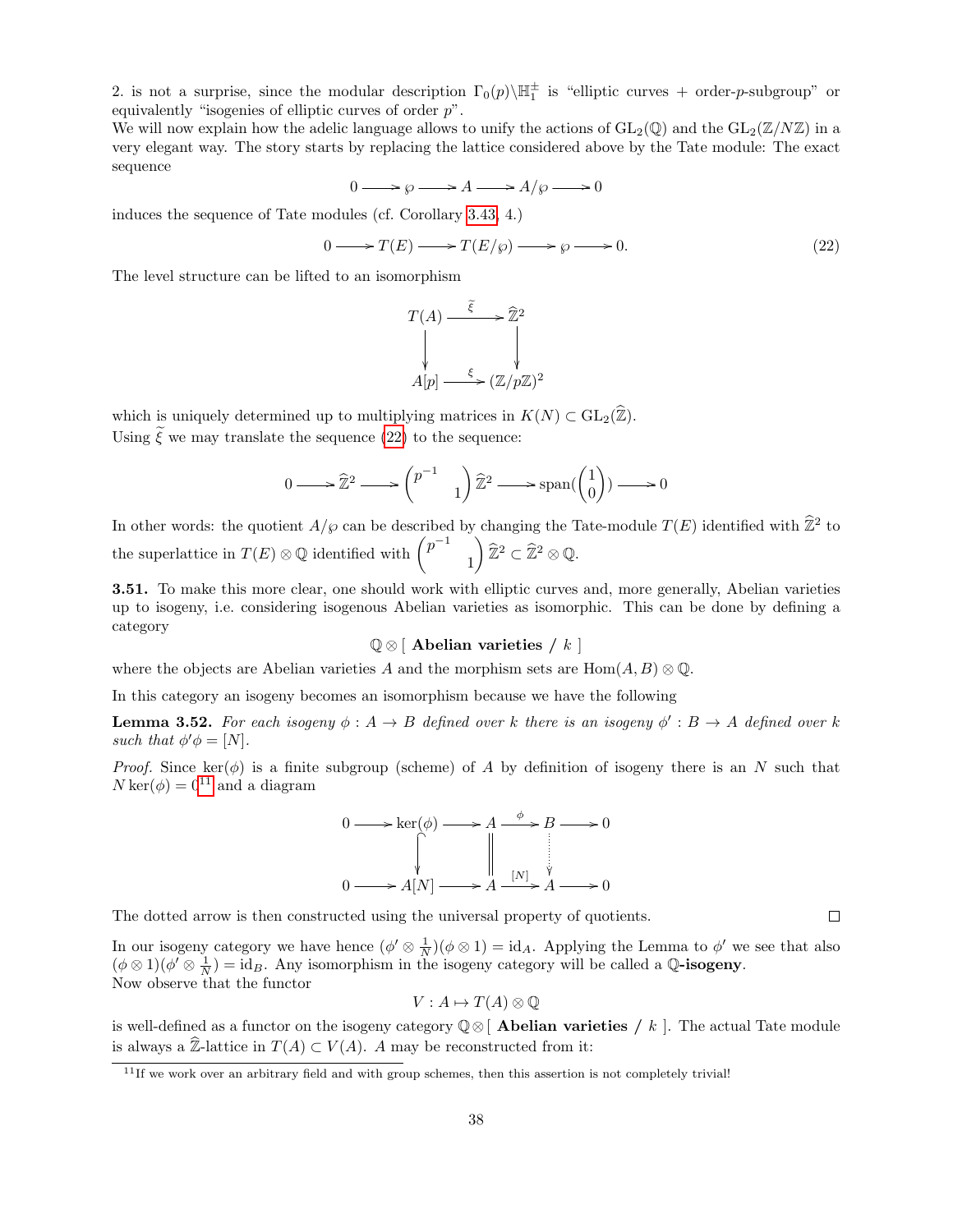<span id="page-38-0"></span>**Proposition 3.53.** Let  $k$  be a field of char 0. There is an equivalence of categories:

 $\begin{bmatrix} \end{bmatrix}$  Abelian varieties  $A/k$  up to Q-isogeny  $+$  Gal(k/k)-stable lattice  $L \subset V(A_{\overline{k}})$  $\Big] \cong [ \ A \textit{belian varieties} \ / \ k \ ]$ 

In the categories on the left hand side morphisms have to map the lattice  $L$  to the corresponding lattice  $L'$ .

*Proof.* We concentrate one the case  $k = \overline{k}$  first. The functor (going from right to left) is induced by the identity  $A \mapsto A$  where  $V(A)$  is equipped with the lattice given by the Tate module  $T(A)$ . It is obviously faithful because  $\text{Hom}(A, B)$  is torsion-free. It is full, for consider a map  $\phi \otimes q$  with  $q \in \mathbb{Q}$  and  $\phi : A \to B$  a Q-isogeny which maps  $T(A)$  to  $T(B)$ . W.l.o.g. we may assume that  $q = \frac{1}{N}$ . Therefore it has the property  $\phi(T(A)) \subset NT(B)$ . From this it follows that  $\phi(A[N]) = 0$  and hence  $\phi$  factors through the map [N] by an argument similar to the one of Lemma [3.52.](#page-37-2)

We now show that the functor is essentially surjective. By multiplying  $L$  with a rational number, we may assume w.l.o.g. that L contains  $T(A)$  (see the Lemma below for a better understanding of  $\mathbb{Z}$ -lattices). Choose an N such that N kills  $K := T(A)/L$  We therefore get a sequence



Because of the embedding into  $A[N]$ , we can form the quotient  $A'=A/K$  and get a canonical identification

$$
T(A) \cong L.
$$

In other words  $\phi: A \to A'$  induces an isomorphism  $(A, L) \cong (A', T(A'))$ . Therefore the functor is essentially surjective.

In the case that k is not algebraically closed, observe that if the lattice  $L$  is Galois stable, the subgroup K is Galois stable (as a subgroup) and hence defines a subgroup variety defined over  $k$ . The rest of the construction then works the same way.  $\Box$ 

Instead of considering elliptic curves and level-N-structures we can therefore consider an elliptic curves up to Q-isogeny and an isomorphism

$$
\widetilde{\xi} : \widehat{\mathbb{Z}}^2 \otimes \mathbb{Q} = \mathbb{A}_f^2 \to V(E)
$$

modulo  $K(N)$ . This reconstructs an actual elliptic curve E' in the Q-isogeny class of E which has the property that  $(E', T(E'))$  is isomorphic to  $(E, \tilde{\xi}(\hat{\mathbb{Z}}^2))$ . The level-N-structure is the reconstructed by the diagram

$$
T(E') \xrightarrow{\tilde{\xi}} \hat{\mathbb{Z}}^2
$$
  
\n
$$
\downarrow \qquad \qquad \downarrow
$$
  
\n
$$
E'[p] \xrightarrow{\xi} (\mathbb{Z}/p\mathbb{Z})^2
$$

Considering the level structure

$$
\widetilde{\xi} : \widehat{\mathbb{Z}}^2 \otimes \mathbb{Q} = \mathbb{A}_f^2 \to V(E)
$$

now has the advantage that we have an (right) action of  $GL_2(\mathbb{A}_f)$  on it, which combines the action of  $GL_2(\mathbb{Z}/p\mathbb{Z})$  (via a lift to  $GL_2(\widehat{\mathbb{Z}})$ ) and the action of  $GL_2(\mathbb{Q})!$ 

Above we worked with  $\hat{\mathbb{Z}}$ -lattices in  $\mathbb{A}_f^{2g}$  as if they were actually  $\mathbb{Z}$ -lattices in  $\mathbb{Q}^{2g}$ . This is legitimate because of the following statement

<span id="page-38-1"></span>Lemma 3.54. There is a bijection

$$
\{\mathbb{Z}\text{-lattices in }\mathbb{Q}^n\} \cong \{\widehat{\mathbb{Z}}\text{-lattices in }\mathbb{A}_f^n\}
$$

$$
L \mapsto L \otimes \widehat{\mathbb{Z}}
$$

$$
\mathcal{L} \cap \mathbb{Q}^n \leftarrow \mathcal{L}
$$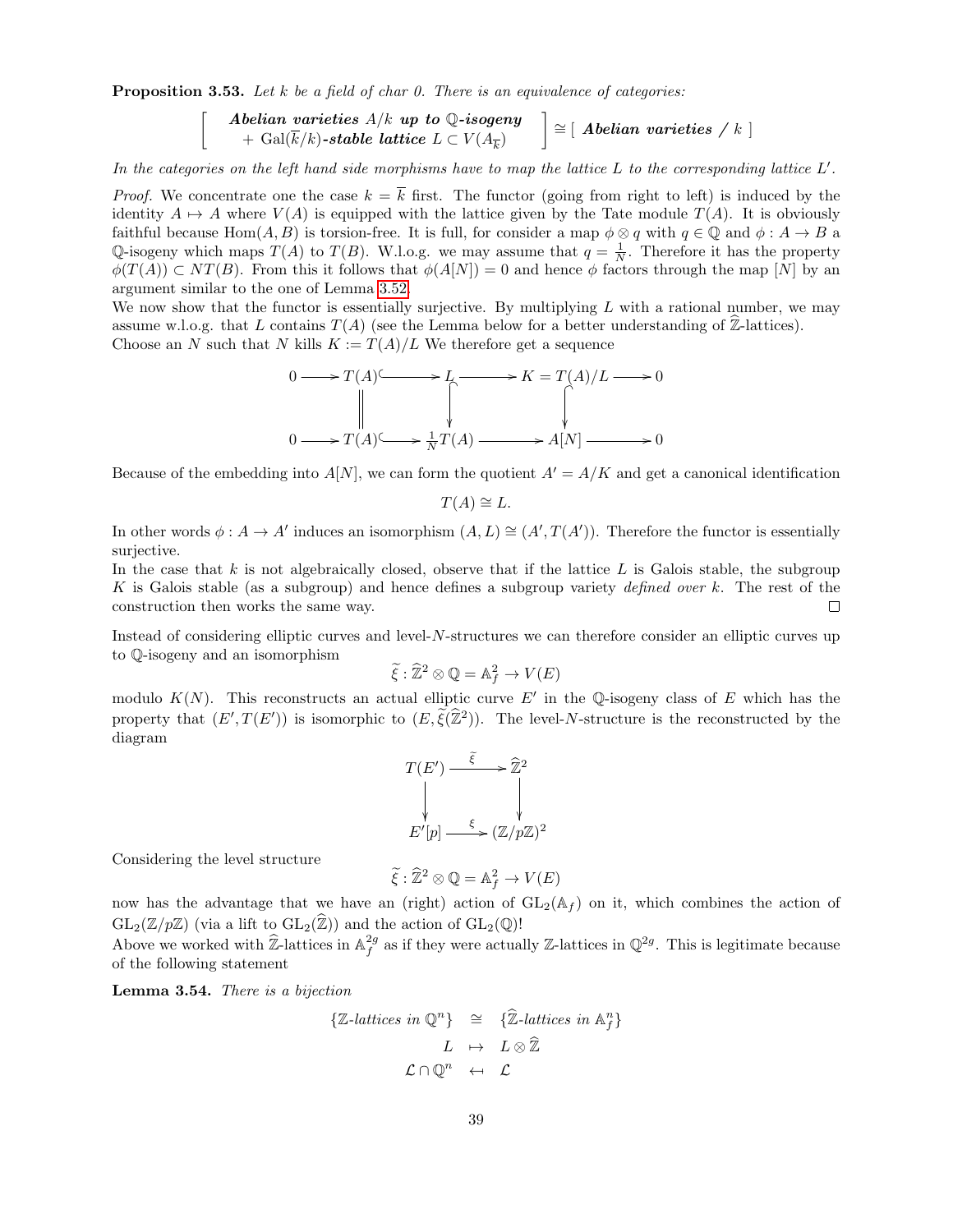Proof. The statement is equivalent to

$$
\operatorname{GL}_n(\mathbb{Q})/\operatorname{GL}_n(\mathbb{Z})\cong \operatorname{GL}_n(\mathbb{A}_f)/\operatorname{GL}_n(\widehat{\mathbb{Z}})
$$

because the group  $GL_n(\mathbb{Q})$  (resp.  $GL_2(\mathbb{A}_f)$ ) acts transitively on the set of Z-lattices (resp.  $\widehat{\mathbb{Z}}$ -lattices). This in turn is equivalent to

$$
\operatorname{GL}_n(\mathbb{Q})\backslash \operatorname{GL}_n(\mathbb{A}_f)/\operatorname{GL}_n(\widehat{\mathbb{Z}})=\{1\}.
$$

This is saying that the class number of  $GL_n$  is 1. It follows immediately from the statements

$$
\mathbb{G}_m(\mathbb{Q})\backslash \mathbb{G}_m(\mathbb{A}_f)/\mathbb{G}_m(\widehat{\mathbb{Z}})=\{1\}, \qquad \mathrm{SL}_n(\mathbb{Q})\backslash \mathrm{SL}_n(\mathbb{A}_f)/\mathrm{SL}_n(\widehat{\mathbb{Z}})=\{1\}.
$$

The first just translates to the class number of  $\mathbb{Q}$  being 1. The second follows from the stronger statement (denoted by strong approximation) that

$$
SL_n(\mathbb{Q}) \hookrightarrow SL_n(\mathbb{A}_f)
$$

is dense. For  $SL_n$  it follows from the fact that this algebraic group is generated by its 1-paramenter subgroups

$$
\left\{\begin{pmatrix}1&&&\\&\ddots&x&\\&&\ddots&\\&&&1\end{pmatrix}\right\}\simeq \mathbb{G}_a
$$

and that  $\mathbb{Q} = \mathbb{G}_a(\mathbb{Q}) \hookrightarrow \mathbb{A}_f = \mathbb{G}_a(\mathbb{A}_f)$  is dense. The latter assertion is basically equivalent to the Chinese remainder theorem.  $\Box$ 

### <span id="page-39-1"></span>3.4.2 The adelic moduli problems

3.55. The adelic formulation has also the advantage that the distinction into different types d and the level structures become intertwined. We choose the standard-form  $\phi_1$  on our reference vector space  $\mathbb{Q}^{2g}$  and denote GSp the corresponding algebraic group.

We now define an adelic version of the algebraic and analytic moduli spaces  $A_{q,d,N}$ . Consider any compact open subgroup  $K \subset \text{GSp}(\mathbb{A}_f)$ . Define<sup>[12](#page-39-0)</sup>

$$
\mathcal{A}_{g,K}^{\text{alg}}(S) \cong \left\{ \begin{array}{c} A \text{ family of Abelian varieties over } S \text{ of dimension } g \text{ up to } \mathbb{Q}\text{-isogeny} \\ E \in \text{NS}(A) \otimes \mathbb{Q} \text{ a polarization} \\ \xi : (\mathbb{A}_f)^{2g} \xrightarrow{\sim} V(A_{\overline{s}}) \text{ class of symplectic similitudes modulo } K \text{ defined over } S \end{array} \right\}_{/ \text{ Iso.}}
$$

Here  $NS(A)$  for an Abelian variety A up to Q-isogeny is defined as  $Hom(A, A^{\vee}) \otimes \mathbb{Q}$  and "polarization" means that there is an actual polarization  $\tilde{E}$  of A such that  $E = \tilde{E} \otimes q$  for some  $q \in \mathbb{Q}$ . The property "symplectic similitude" is meant to hold w.r.t. the standard form  $\phi_1$  on  $(\mathbb{A}_f)^{2g}$  and the Weil pairing on  $(\mathbb{A}_f)^{2g}$ . The isomorphisms (which are now given by Q-isogenies) have to respect the respective polarizations E up to scalar in  $\mathbb{Q}^*$ .

Similarly we define analytically (without going into technical details):

$$
\mathcal{A}_{g,K}(S) \cong \left\{ \begin{array}{c} \pi: X \to S \text{ family of complex tori of dim } g \text{ up to } \mathbb{Q}\text{-isogeny} \\ E \in R^2 \pi_* \mathbb{Q}(1) \text{ which is fibrewise a polarization} \\ \xi: (\mathbb{A}_f)_S^{2g} \xrightarrow{\sim} V(X) \text{ class of symplectic similtude of } \mathbb{A}_f\text{-local systems mod } K \text{ over } S \end{array} \right\}_{/ \text{Iso.}}
$$

The same procedure as in section [3.2.4](#page-19-2) shows that, as a space, we have

$$
\mathcal{A}_{g,K} \cong \mathrm{GSp}_{2g}(\mathbb{Q}) \backslash \mathbb{H}_g^{\pm} \times (\mathrm{GSp}_{2g}(\mathbb{A}_f)/K).
$$

<span id="page-39-0"></span><sup>&</sup>lt;sup>12</sup>Here  $V(A)$  has to be considered over a generic geometric point  $\overline{s}$  of S (for each connected component) and 'defined over S' means that the class modulo K has to be invariant under the corresponding etale fundamental group  $\pi_1(S,\overline{s})$ .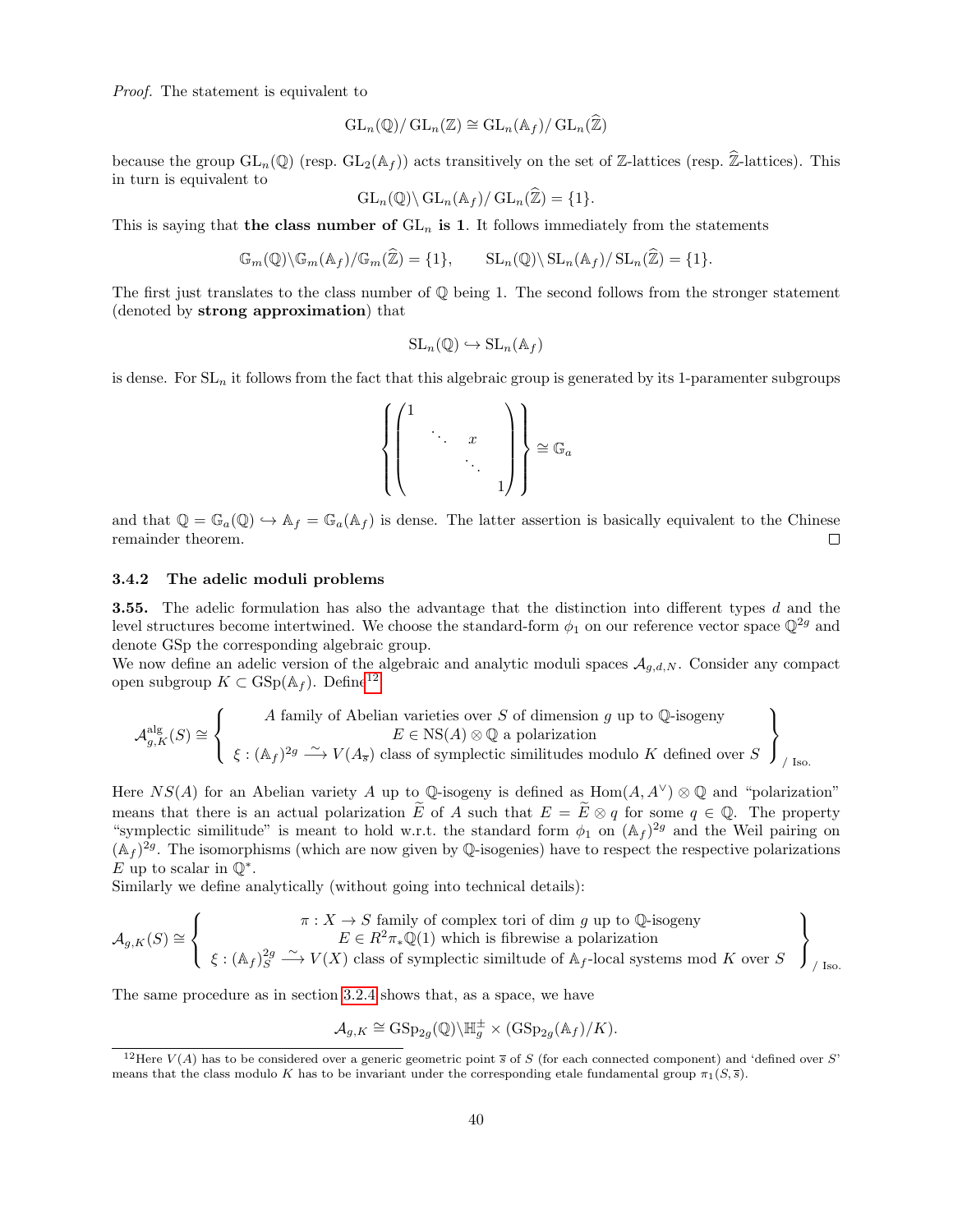On the moduli description and this explicit description the right action of  $GSp(A_f)$  becomes apparent. We will now show that we have  $\mathcal{A}_{g,K_d(N)} \cong \mathcal{A}_{g,d,N}$  for the group

$$
K_d(N) = \{ X \in \text{GSp}(\tilde{L}_d) \mid g \equiv 1(N) \}.
$$

Here instead of varying the form to  $\phi_d$  on  $\mathbb{Z}^{2g}$  we from now on fix  $\phi_1$  and vary the lattice from  $\mathbb{Z}^{2g}$  to

$$
L_d:=\begin{pmatrix} D&\\&1\end{pmatrix}\mathbb{Z}^{2g}
$$

.

This is of type d. We denote  $\widehat{L}_d := L_d \otimes \widehat{\mathbb{Z}}$ .

Furthermore these subgroups  $K_d(N)$  (for varying d, N or even fixing  $d = (1, \ldots, 1)$  or two relatively coprime tupels  $d_1, d_2$  form a cofinal system, hence the projective limit of the  $\mathcal{A}_{q,K}$  is equal to the projective limit of the  $\mathcal{A}_{g,1,N}$  resp. to the projective limit of the  $\mathcal{A}_{g,d_1,N}$  and  $\mathcal{A}_{g,d_2,N}$ .

**3.56.** The equality of the classical moduli problem and the adelic moduli problems for  $K = K_d(N)$  are summarized by the following commutative diagram:

$$
\mathcal{A}_{g,d,N}^{\text{alg}}(\mathbb{C}) \xrightarrow{\sim} \mathcal{A}_{g,d,N} \xrightarrow{\sim} \text{GSp}(L_d) \backslash \mathbb{H}_g^{\pm} \times \text{GSp}(L_d \otimes \mathbb{Z}/N\mathbb{Z})
$$
\n
$$
\sim \left| \begin{array}{cc} \text{(1)} & \sim \\ \text{(2)} & \sim \\ \text{(3)} & \text{(4)} & \\ \text{(5)} & \text{(5)} & \text{(6)} & \\ \text{(6)} & \text{(7)} & \text{(8)} & \\ \text{(8)} & \text{(9)} & \text{(9)} & \\ \text{(9)} & \text{(10)} & \text{(11)} & \\ \text{(11)} & \text{(12)} & \text{(13)} & \\ \text{(14)} & \text{(15)} & \text{(16)} & \\ \text{(16)} & \text{(17)} & \text{(18)} & \\ \text{(18)} & \text{(19)} & \text{(19)} & \\ \text{(19)} & \text{(19)} & \text{(19)} & \text{(19)} & \\ \text{(19)} & \text{(19)} & \text{(19)} & \text{(19)} & \\ \text{(19)} & \text{(19)} & \text{(19)} & \text{(19)} & \\ \text{(19)} & \text{(19)} & \text{(19)} & \text{(19)} & \\ \text{(19)} & \text{(19)} & \text{(19)} & \text{(19)} & \\ \text{(19)} & \text{(19)} & \text{(19)} & \text{(19)} & \\ \text{(19)} & \text{(19)} & \text{(19)} & \text{(19)} & \\ \text{(19)} & \text{(19)} & \text{(19)} & \text{(19)} & \\ \text{(19)} & \text{(19)} & \text{(19)} & \text{(19)} & \\ \text{(19)} & \text{(19)} & \text{(19)} & \text{(19)} & \\ \text{(19)} & \text{(19)} & \text{(19)} & \text{(19)} & \\ \text{(19)} & \text{(19)} & \text{(19)} & \text{(19)} & \\ \text{(19)} & \text{(19)} & \text{(19)} & \text{(19)} & \\ \text{(19)} & \text{(19)} & \text{(19)} & \text{(19)} & \\ \text{(19)} & \text{(19)} & \text{(19)} & \text{(19)} & \\ \text{(19)} & \text{(19)} &
$$

The translations  $(1)$  and  $(2)$  are similar. Therefore we will only describe the algebraic version  $(1)$  and its inverse:

Let  $(A, E, \xi)$  be a moduli-point in  $\mathcal{A}_{g,d,N}^{\text{alg}}(\mathbb{C})$ . The level-structure  $\xi$  lifts to a level structure  $\tilde{\xi}$ .



This follows because the map  $GSp(\tilde{L}_d) \to GSp(L_d \otimes \mathbb{Z}/N\mathbb{Z})$  is surjective. Tensoring with Q we hence get a level-structure

$$
\mathbb{A}_f^2 \xrightarrow{\tilde{\xi} \otimes \mathbb{Q}} V(A).
$$

The tripel  $(A, E \otimes \mathbb{Q}, \widetilde{\xi} \otimes \mathbb{Q})$  defines a moduli-point in  $\mathcal{A}^{\text{alg}}_{g,F}$  $\sup_{g,K_d(N)}^{\text{alg}}(\mathbb{C})$  which is well-defined because  $\widetilde{\xi}$  is obviously well-defined up to multiplication with element from  $K_d(N)$ .

Let now  $(A, E, \eta)$  be a moduli-point in  $\mathcal{A}_{\alpha}^{\text{alg}}$  $\mathcal{A}_{g,K_d(N)}^{\text{alg}}(\mathbb{C})$ . By Proposition [3.53](#page-38-0) there is a Q-isogeny  $\rho: \mathcal{A} \to \mathcal{A}'$ such that the composition

$$
\widetilde{\xi} : \mathbb{A}_f^{2g} \xrightarrow{\eta} V(A) \xrightarrow{V(\rho)} V(A')
$$

has the property that  $\tilde{\xi}(\hat{L}_d) = T(A')$  (for  $\eta$  this does not need to hold). Define E' the be the Q-isogeny composition of

$$
A' \xrightarrow{\rho^{-1}} A \xrightarrow{E} A^{\vee} \xrightarrow{(\rho^{-1})^{\vee}} (A')^{\vee}.
$$

The moduli-point  $(A, E, \eta)$  is by construction equal to  $(A', E', \tilde{\xi})$ . We claim that there is a  $q \in \mathbb{Q}$  such that  $qE' = E'' \otimes 1$  for a polarization  $E''$  of type d on A'. Indeed,  $V(E')$  is an isomorphism

$$
V(A') \to V((A')^{\vee}) \cong V(A')^*(1)
$$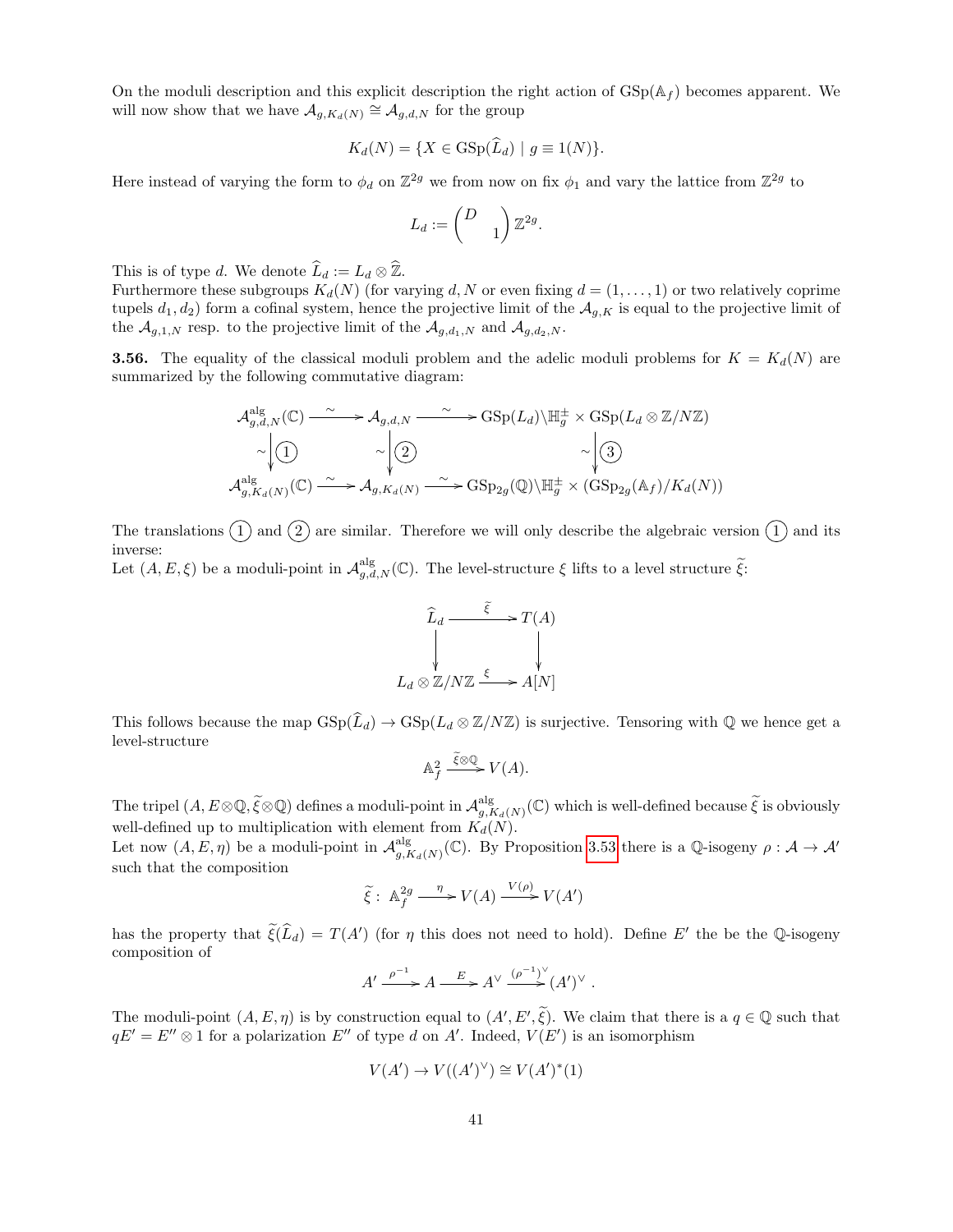which induces on  $V(A')$  a  $\lambda$ -multiple (for some  $\lambda \in \mathbb{A}_{f}^{*}$ ) of the form  $\phi_d$  transported to  $V(A')$  via  $\tilde{\xi}$ . Write  $\lambda = qz$  with  $q \in \mathbb{Q}^*$  and  $z \in \hat{\mathbb{Z}}^*$ . The Q-isogeny  $qE'$  has then the property of mapping  $T(A')$  to  $T((A')^{\vee})$ . By Proposition [3.53](#page-38-0) it is therefore of the form  $E'' \otimes 1$  for an actual morphism  $A' \to (A')^{\vee}$ .  $E''$  induces on  $T(A')$  a symplectic form of type d hence by definition is a polarization of type d.

Finally, the moduli-point  $(A', E'', \xi)$ , in which  $\xi$  is the reduction of  $\widetilde{\xi}$  modulo N, is in  $\mathcal{A}_{g,d,N}^{\text{alg}}(\mathbb{C})$ . One checks that these maps are indeed inverse to each other. A refinement of the construction allows to do the same in families to get an isomorphism of moduli functors:

$$
\mathcal{A}_{g,K_d(N)}^{\mathrm{alg}} \cong \mathcal{A}_{g,d,N}^{\mathrm{alg}}.
$$

This shows that also the left hand side functor is representable. From this one can infer the representability of all  $\mathcal{A}_{g,K}^{\text{alg}}$ , provided that K is small enough, as follows: Because the  $K_1(N)$ 's form a cofinal system of the compact open subgroups, there is an N such that  $K_1(N) \subset K$  and we can form the quotient<sup>[13](#page-41-0)</sup>

$$
\mathcal{A}_{g,K_1(N)}^{\mathrm{alg}}/(K_1(N)\backslash K)
$$

(even if  $K_1(N)$  is not normal in K one can make sense of this as the quotient modulo an equivalence relation) and this will represent the moduli functor  $\mathcal{A}_{g,K}^{\text{alg}}$ .

The map  $(1)$  (or equivalently  $(2)$ ) can be described directly on the corresponding analytic moduli space. This is the map  $(3)$  and is given as follows:

Let a point  $[\tau, \xi] \in \text{GSp}(L_d) \setminus \mathbb{H}^{\pm}_g \times \text{GSp}(L_d \otimes \mathbb{Z}/N\mathbb{Z})$  be given.  $\xi$  lifts as before to an element  $\widetilde{\xi} \in \text{GSp}(\widehat{L}_d)$ . Hence we get a point  $[\tau, \tilde{\xi}] \in \text{GSp}_{2g}(\mathbb{Q})\backslash \mathbb{H}^{\pm}_{g} \times (\text{GSp}_{2g}(\mathbb{A}_f)/K_d(N))$ .

Conversely let a point  $[\tau, \eta] \in \text{GSp}_{2g}^{\mathcal{I}}(\mathbb{Q}) \backslash \mathbb{H}^{\pm}_{g} \times (\text{GSp}_{2g}(\mathbb{A}_f)/K_d(N))$  be given. By Lemma [3.57](#page-41-1) below we can write  $\eta = \eta_{\mathbb{Q}} \cdot \tilde{\xi}$  for  $\tilde{\xi} \in K_d(1) = \text{GSp}(\tilde{L}_d)$ . Therefore we have

$$
[\tau, \eta] = [\tau, \eta_{\mathbb{Q}} \cdot \tilde{\xi}] = [\eta_{\mathbb{Q}}^{-1} \cdot \tau, \tilde{\xi}]
$$

which we map to the moduli point  $[\eta_{\mathbb{Q}}^{-1} \cdot \tau, \xi] \in \text{GSp}(L_d) \setminus \mathbb{H}^{\pm}_g \times \text{GSp}(L_d \otimes \mathbb{Z}/N\mathbb{Z})$  in which  $\xi$  is the reduction of  $\widetilde{\xi}$  modulo N.

<span id="page-41-1"></span>Lemma 3.57. We have

$$
GSp_{2g}(\mathbb{Q})\backslash GSp_{2g}(\mathbb{A}_f)/K_d(1) = \{1\}
$$

i.e. the class number of the group  $GSp_{2g}$  w.r.t. the lattice  $L_d$  is one.

*Proof.* This can be proven the same way as Lemma [3.54](#page-38-1) using this time strong approximation for  $Sp_{2q}$ instead of  $SL_{2q}$ . However, it follows more easily from the fact that both

$$
\mathrm{GSp}(\mathbb{Q})L_d
$$

and

$$
\mathrm{GSp}(\mathbb{A}_f)\widehat{L}_d
$$

are equal (using the bijection of Lemma [3.54\)](#page-38-1) to the set of lattices of type  $d$ . Note that "of type  $d$ " can in both cases be expressed by saying

$$
L_d^*/L_d \quad (=\widehat{L}_d^*/\widehat{L}_d) \quad \cong (\mathbb{Z}/d_1\mathbb{Z})^2 \times \cdots \times (\mathbb{Z}/d_n\mathbb{Z})^2.
$$

<span id="page-41-0"></span><sup>13</sup>of etale sheaves, to be precise

 $\Box$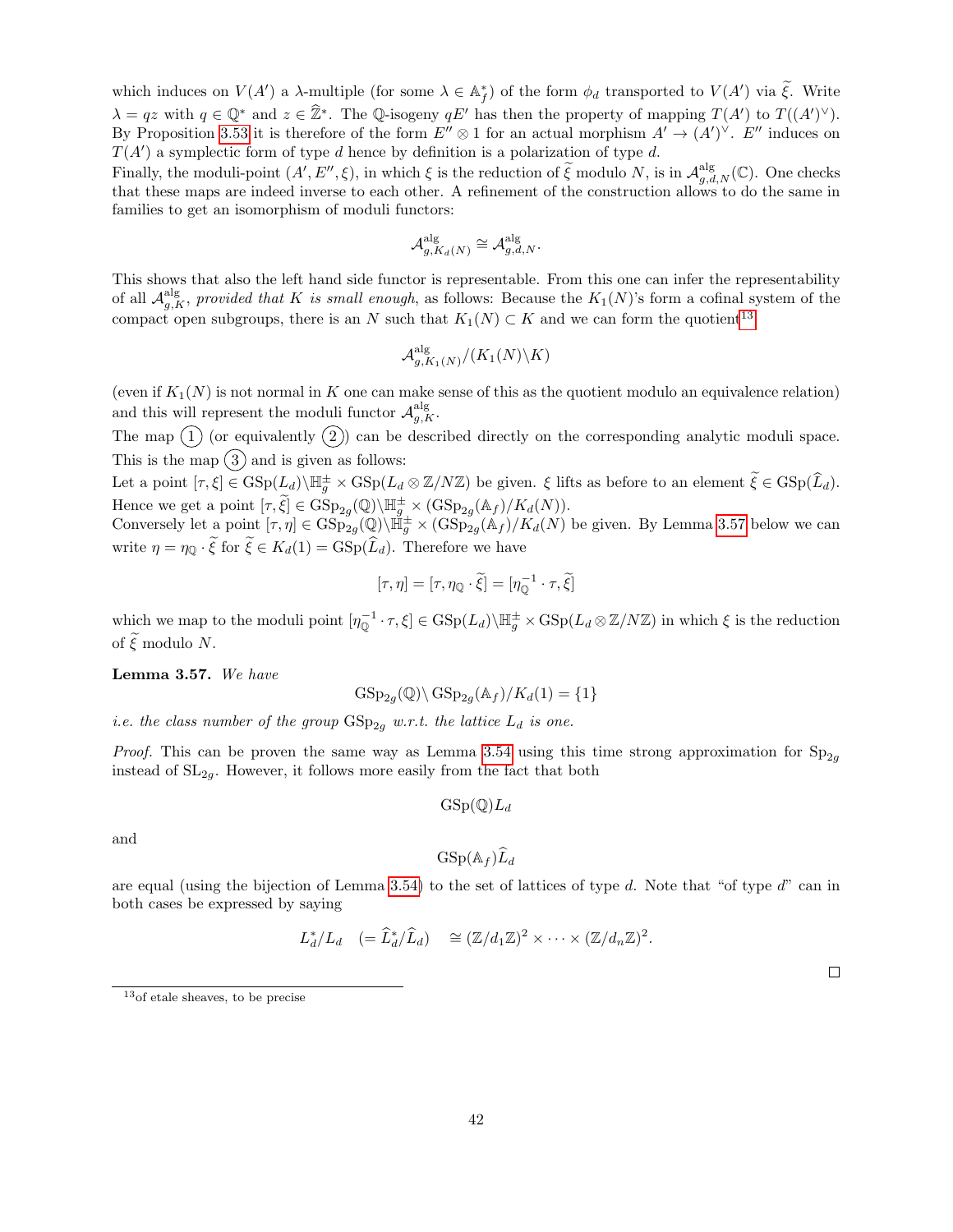### <span id="page-42-2"></span>3.4.3 A model of the Shimura variety

In the last section we constructed a smooth quasi-projective variety  $\mathcal{A}_{g,K}^{\text{alg}}$ , defined over Q for each small enough compact open subgroup  $K$  which is a model of the analytic space

$$
\mathrm{GSp}_{2g}(\mathbb{Q})\backslash \mathbb{H}_g^{\pm} \times (\mathrm{GSp}_{2g}(\mathbb{A}_f)/K).
$$

Furthermore the adelic group  $GSp_{2g}(\mathbb{A}_f)$  acts on this system by morphisms of algebraic varieties defined over Q. Deligne gave the following abstraction of this situation:

**Lemma 3.58.** Let  $G$  be a totally disconnected locally compact group. It is equivalent to give

- 1. A scheme  $M_{\mathbb{Q}}$  (not of finite type!) over  $\text{spec}(\mathbb{Q})$  with continuous<sup>[14](#page-42-0)</sup> right G-action such that the quotient  $M_{\mathbb{Q}}/K$  exists for all sufficiently small compact open subgroups  $K \subset G$  and is a smooth quasi-projective variety.
- 2. For each sufficiently small compact open subgroup  $K \subset G$  a smooth quasi-projective variety  $M_K$  and for each K, L compact open subgroups, and for each  $g \in G$  with  $g^{-1}Kg \subset L$  a morphism of Q-varieties

$$
J_{K,L}(g): M_K \to M_L
$$

such that

- (a)  $J_{L,M}(h) \circ J_{K,L}(g) = J_{K,M}(hg),$
- (b)  $J_{K,K}(g) = id_{M_K}$  if  $g \in K$ ,
- (c) For each normal subgroup  $K \triangleleft L$  the morphisms  $J_{K,K}$  define an action of  $K \setminus L$  on  $M_K$  such that the induced map

$$
J_{K,L}(1): M_K/(K\backslash L) \to M_L
$$

is an isomorphism.

3. For each K in a cofinal system the same data as in 2.

<span id="page-42-1"></span>**Definition 3.59.** A system of smooth quasi-projective Q-varieties  $\{M_K\}_K$  with morphisms  $J_{K,L}(g)$  as in the previous lemma (for  $G = \text{GSp}_{2g}(\mathbb{A}_f)$ ) together with isomorphisms

$$
M_K(\mathbb{C}) \cong \mathrm{GSp}_{2g}(\mathbb{Q}) \backslash \mathbb{H}_g^{\pm} \times (\mathrm{GSp}_{2g}(\mathbb{A}_f)/K)
$$

for every sufficiently small K is called a **model** of the Shimura variety  $\{GSp_{2g}(\mathbb{Q})\backslash\mathbb{H}_g^\pm\times (GSp_{2g}(\mathbb{A}_f)/K)\}_K$ if the isomorphisms are compatible with the  $GSp_{2g}(\mathbb{A}_f)$ -action, i.e. if for all K, L, g as in 2. of the lemma the following diagram is commutative:

$$
M_K(\mathbb{C}) \xrightarrow{\sim} \mathrm{GSp}_{2g}(\mathbb{Q}) \backslash \mathbb{H}_g^{\pm} \times (\mathrm{GSp}_{2g}(\mathbb{A}_f)/K)
$$
  

$$
J_{K,L}(g)(\mathbb{C}) \downarrow \qquad \qquad \downarrow [\tau, h] \mapsto [\tau, h \cdot g]
$$
  

$$
M_L(\mathbb{C}) \xrightarrow{\sim} \mathrm{GSp}_{2g}(\mathbb{Q}) \backslash \mathbb{H}_g^{\pm} \times (\mathrm{GSp}_{2g}(\mathbb{A}_f)/L)
$$

We will later generalize this Definition to more general Shimura varieties. According to the Lemma one could also work with the projective limits of both objects instead. For the Shimura variety we just have

$$
\lim_{K} \mathrm{GSp}_{2g}(\mathbb{Q}) \backslash \mathbb{H}_g^{\pm} \times (\mathrm{GSp}_{2g}(\mathbb{A}_f)/K) = \mathrm{GSp}_{2g}(\mathbb{Q}) \backslash \mathbb{H}_g^{\pm} \times \mathrm{GSp}_{2g}(\mathbb{A}_f).
$$

We will not do this, however.

We may summarize the discussion of the previous sections by

<span id="page-42-0"></span><sup>&</sup>lt;sup>14</sup>This means that  $M_{\mathbb{Q}} \cong \lim_{K} M_{\mathbb{Q}}/K$ .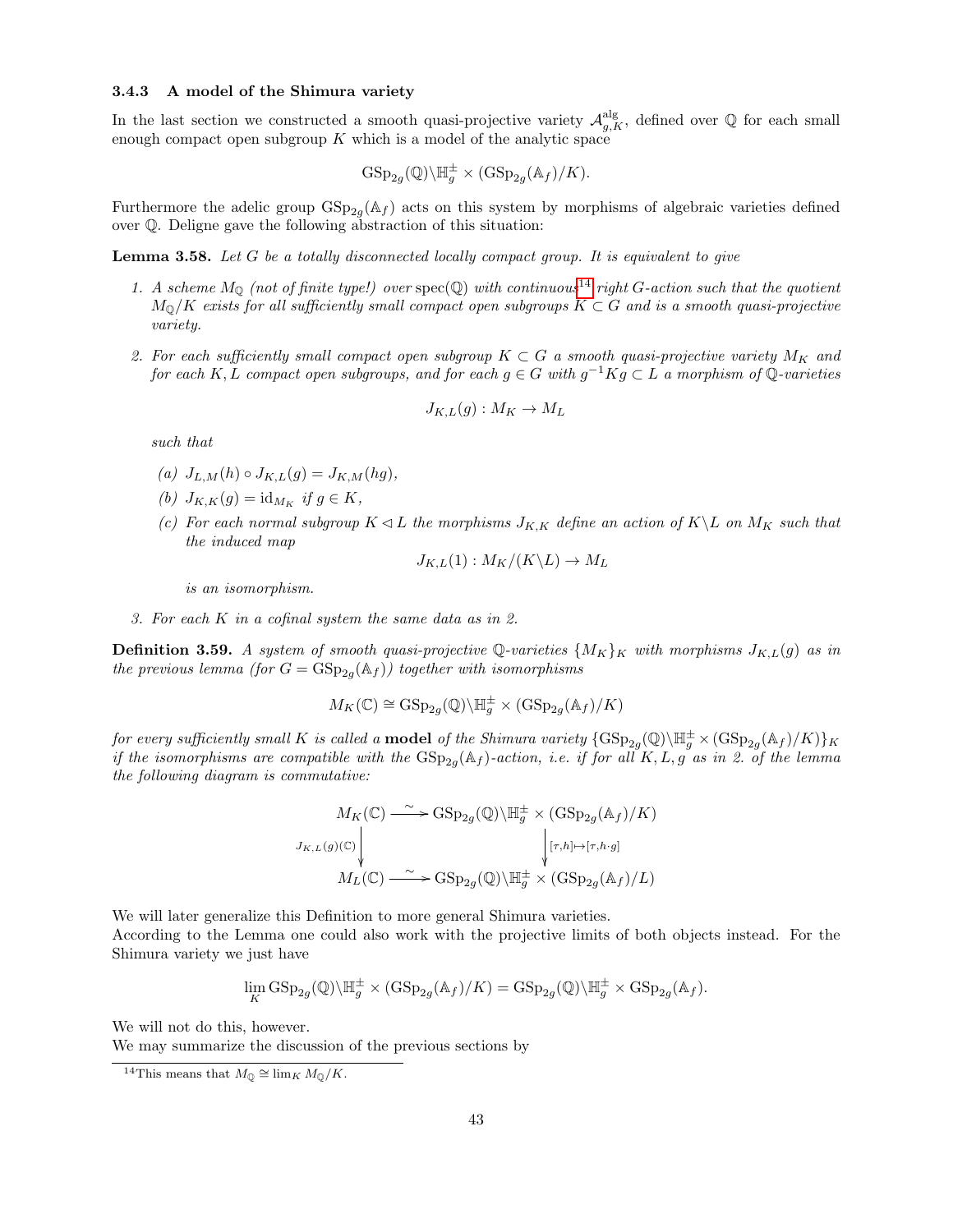### <span id="page-43-1"></span>Corollary 3.60. The collection

$$
\{\mathcal{A}_{g,K}\}_K
$$

(together with all the morphisms  $J_{K,L}(g)$ ...) for all sufficiently small compact open subgroups  $K \subset \text{GSp}(\mathbb{A}_f)$ form a model of the Shimura variety

$$
{\{\operatorname{GSp}_{2g}(\mathbb{Q}) \backslash \mathbb{H}_g^{\pm} \times (\operatorname{GSp}_{2g}(\mathbb{A}_f)/K)\}_K}
$$

in the sense of Definition [3.59.](#page-42-1)

### <span id="page-43-2"></span>**3.4.4**  $\{A_{q,K}\}_K$  is a canonical model

One of the goals of the theory of Shimura and Deligne was to characterize the model

 $\{\mathcal{A}_{q,K}\}_K$ 

of the Shimura variety

$$
\{\operatorname{GSp}_{2g}(\mathbb{Q})\backslash \mathbb{H}_g^{\pm} \times (\operatorname{GSp}_{2g}(\mathbb{A}_f)/K)\}_K
$$

purely in group theoretical terms because similar moduli descriptions that we used for this particular Shimura variety are (still) not available for all Shimura varieties. As mentioned in the introduction the key to achieve this it the theory of complex multiplication.

**Definition 3.61.** Let F be a number field of degree 2g over Q. Let  $\mathcal{O} \subset F$  be an order. An Abelian variety A of dimension g defined over k has complex multiplication by  $\mathcal O$  if there is an embedding

$$
\mathcal{O} \hookrightarrow \mathrm{End}(A).
$$

We also say that A (considered up to  $\mathbb{Q}$ -isogeny) has complex multiplication by F if there is an embedding

$$
F \hookrightarrow \mathrm{End}(A) \otimes \mathbb{Q}.
$$

This implies that A has complex multiplication by some order in F.

The analogous Definition holds for complex tori.

Assume now  $k = \mathbb{C}$ . We have seen in the beginning of section ?? that endomorphisms of A or, equivalently, of the complex torus  $X = A(\mathbb{C})$  are given by endomorphisms of the corresponding Hodge structure (i.e. complex structure). Like in Lemma [3.17](#page-21-0) we may express this again in a representation theoretic way by saying that the Hodge structure is compatible with the representation of a group:

Choose a basis  $F \cong \mathbb{Q}^{2g}$ . This defines an embedding  $\iota : F^* \hookrightarrow GL_{2g}(\mathbb{Q})$  and, more generally, an embedding of algebraic groups

$$
\iota: F^x := \text{Res}_{\mathbb{Q}}^F \mathbb{G}_m \hookrightarrow \text{GL}_{2g,\mathbb{Q}}.
$$

It also induces a decomposition

$$
\mathbb{C}^{2g} = \sum_{r \in \text{Hom}(F, \mathbb{C})} \mathbb{C}^{(r)},
$$

where F acts on  $\mathbb{C}^{(r)}$  via the embedding r.

<span id="page-43-0"></span>**Lemma 3.62.** For a Hodge structure of weight -1 given by  $\{V^{-1,0}, V^{0,-1}\}\$  on  $\mathbb{R}^{2g}$  with corresponding representation  $h: \mathbb{S} \to GL_{2g,\mathbb{R}}$  or corresponding complex torus  $X = (\mathbb{R}^{2g}, J)/\mathbb{Z}^{2g}$  the following are equivalent

1. For all  $x \in F$ 

$$
x \in \text{End}(\mathbb{Q})^{0,0}
$$

i.e. x induces an endomorphism of Hodge structures (or complex structures).

2.

$$
V^{-1,0} = \sum_{r \in S} \mathbb{C}^{(r)}
$$

for a disjoint decomposition Hom $(F, \mathbb{C}) = S \cup \overline{S}$ .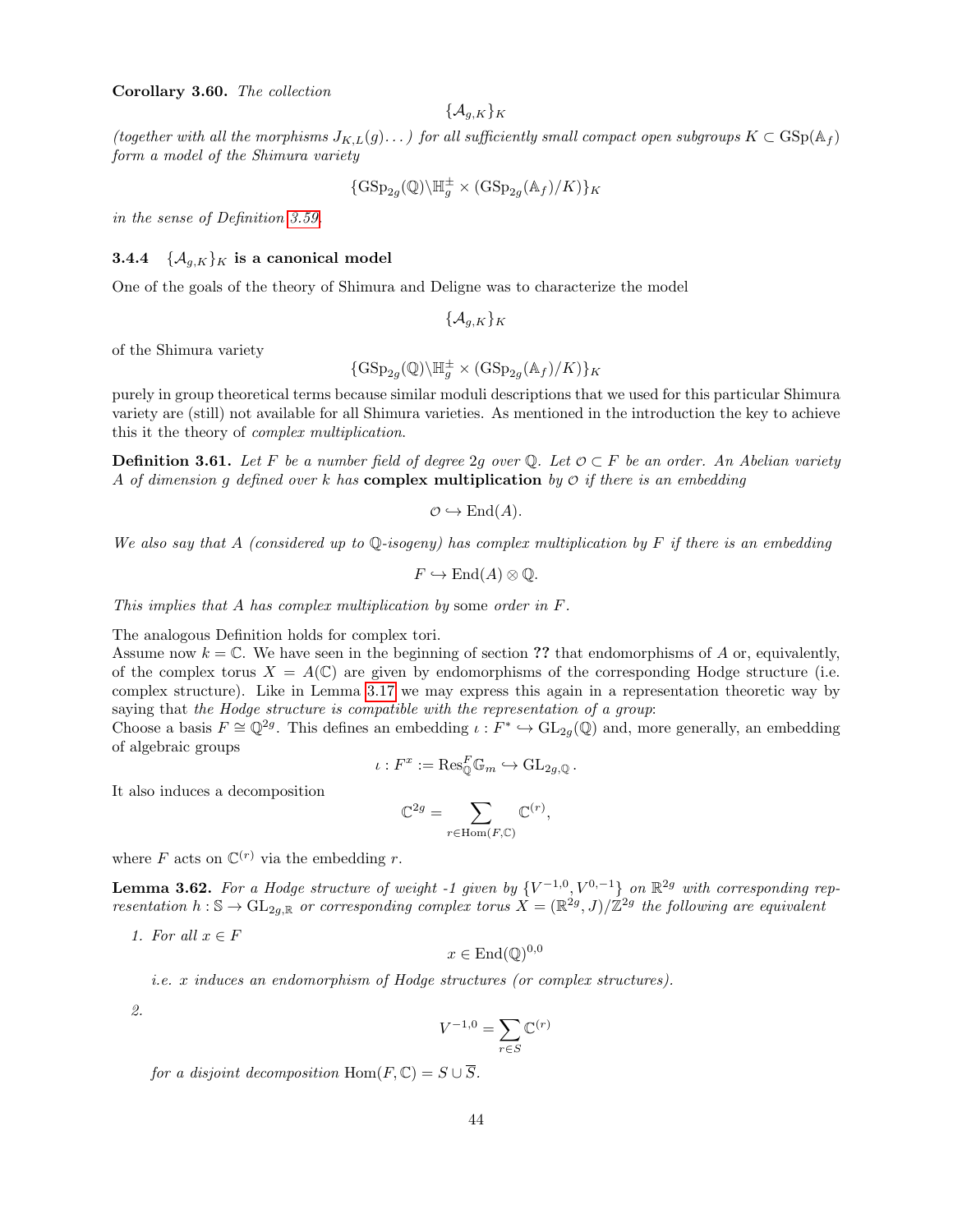### 3. h factors through  $\iota(F^x)$ .

4. *i* induces an embedding  $F \hookrightarrow \text{End}(X) \otimes \mathbb{Q}$ , *i.e.* X has complex multiplication by F.

We leave the proof as an exercise. The set S of embeddings that occurs in 2. is called the **CM-type** of the pair  $X, \iota : F \hookrightarrow \text{End}(X) \otimes \mathbb{Q}$ . Even if A is an algebraic variety defined over C it can be described purely algebraically: It is uniquely determined by the existence of an  $F$ -equivariant isomorphism

$$
\mathrm{Lie}(A) \cong \sum_{r \in S} \mathbb{C}^{(r)}
$$

where F acts on  $Lie(A)$  via the induced action (Lie is a functor on Abelian varieties). Remember: In the analytic case, we have  $V^{-1,0} = \text{Lie}(X) = \text{Lie}(A)$ . There is also a purely algebraic proof of the fact that there is a disjoint union  $\text{Hom}(F,\mathbb{C}) = S \cup \overline{S}$ . Analytically it follows already from the defining condition of Hodge structures:  $V^{0,-1} = \overline{V^{-1,0}}$ . S is also encoded in the homomorphism h (cf. 3.) via the bijection

$$
\{S \mid \operatorname{Hom}(F, \mathbb{C}) = S \cup \overline{S} \} \cong \{h \in \operatorname{Hom}(\mathbb{S}, F_{\mathbb{R}}^{x}) \text{ of type } (-1,0), (0,-1) \}.
$$

*Proof.* Note that  $\text{Hom}(\mathbb{S}, F_{\mathbb{R}}^x) = \text{Hom}(X^*(F^x), X^*(\mathbb{S}))^{\text{Gal}(\mathbb{C}|\mathbb{R})}$  and  $X^*(F_{\mathbb{C}}^x)$  is canonically identified with  $\mathbb{Z}[\text{Hom}(F,\mathbb{C})]$  and we have  $\overline{X^*}(\mathbb{S}_{\mathbb{C}}) \cong \mathbb{Z}^2$  corresponding to the weights. A morphism h is of type  $(-1,0), (0,-1)$ if and only if the basis elements in  $Hom(F, \mathbb{C})$  are mapped to either  $(-1, 0)$  or  $(0, -1)$  under  $X^*(h)$ .  $\Box$ 

<span id="page-44-1"></span>**3.63.** Lemma [3.62](#page-43-0) completely ignored the question whether X is actually algebraic, i.e. is the complex analytic manifold associated with an Abelian variety, or equivalently, whether  $X$  is polarizable. We have seen in Lemma [3.17](#page-21-0) that this is governed mainly by a compatibility of the complex structure with a *symplectic* structure. Therefore we have to understand the interplay between these two compatibilities. This is a bit technical because of the following problem. Imagine that  $X = E<sup>g</sup>$  where E is an elliptic curve with  $\text{End}(E) = \mathcal{O}$  where  $\mathcal{O}$  is an order in an imaginary quadratic field K. Then obviously End $(A) \otimes \mathbb{Q} \cong \text{Mat}_{q \times q}(K)$ which trivially contains plenty of fields  $F$  of degree  $2g$ . This is a pathological and arithmetically noninteresting situation (one gets nothing new apart from  $E$ ). We have to investigate when precisely this happens:

**Definition 3.64.** Let  $S \subset \text{Hom}(F, \mathbb{C})$  be a CM-type. We define a field K by

$$
\operatorname{Gal}(\overline{\mathbb{Q}}/K) = \{ \sigma \in \operatorname{Gal}(\overline{\mathbb{Q}}/\mathbb{Q}) \mid \widetilde{S} \circ \sigma = \widetilde{S} \}.
$$

Here  $\widetilde{S}$  is the set of all extensions of the embeddings in S to  $\overline{\mathbb{Q}}$ .

**Lemma 3.65.** Assume that the morphism  $h: \mathbb{S} \hookrightarrow F_{\mathbb{R}}^x \hookrightarrow GL_{2g,\mathbb{R}}$  factors also through  $GSp_{2g,\mathbb{R}}$  in such a way that the associated complex torus (up to isogeny)  $\hat{X} \otimes \mathbb{Q}$  becomes polarized w.r.t.  $\phi_1$ . Then we have:

1. The smallest subtorus of the form  $(F')^x$  such that h factors through it is given by  $K^x$ :

$$
h: \mathbb{S} \hookrightarrow K^x_{\mathbb{R}} \hookrightarrow F^x_{\mathbb{R}}.
$$

- 2.  $X \cong Y^d$ , where  $d = [F : K]$  and Y is simple<sup>[15](#page-44-0)</sup>.
- 3. End $(X) \otimes \mathbb{Q} = M_{d \times d}(K)$ .

This gives us a simple combinatorial criterion (namely:  $K = F$ ) for a complex torus or an Abelian variety with CM to be simple. In this case it follows from 3. that

$$
\mathrm{GL}_{2g}(\mathbb{Q}) \cap \mathrm{Stab}(h, \mathrm{GL}_{2g}(\mathbb{R})) = F^*.
$$

Since h factors through  $GSp_{2q,\mathbb{R}}$  both groups are invariant under taking adjoints w.r.t.  $\phi_1$ . Therefore also  $F^*$  is invariant under taking adjoints and since  $F^*$  is Zariski dense in  $F^x$  we have

$$
{}^t(F^x) = F^x
$$

where <sup>t</sup> denotes the adjoint w.r.t.  $\phi_1$ . It is convenient to assume just this stability under taking adjoints instead of the simplicity of  $X$ . It implies

<span id="page-44-0"></span><sup>15</sup>i.e. does not contain any non-trivial complex subtorus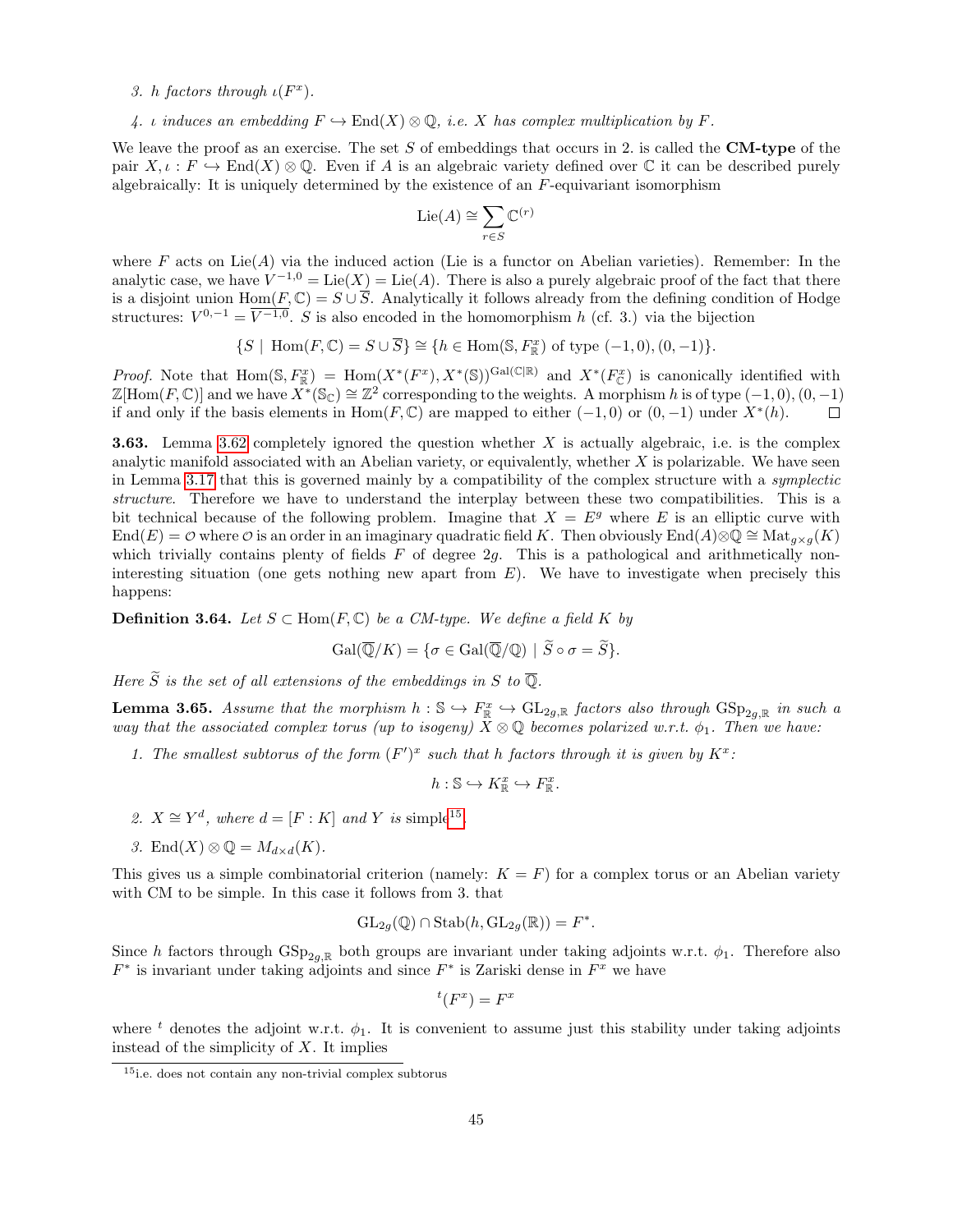- **Lemma 3.66.** 1. F is a CM-field, i.e. there exists an automorphism  $\tau \in \text{Aut}(F/\mathbb{Q})$  which in every  $complex \ embedding \ induces \ complex \ conjugation^{16}$  $complex \ embedding \ induces \ complex \ conjugation^{16}$  $complex \ embedding \ induces \ complex \ conjugation^{16}$ .
	- 2. Under the embedding  $Aut(F/\mathbb{Q}) \hookrightarrow Aut(F^x)$ , the automorphism  $\tau$  corresponds to the adjunction w.r.t. the symplectic form and using the isomorphism  $F \cong \mathbb{Q}^{2g}$  (which defined the embedding  $F^x \hookrightarrow GL_{2g,\mathbb{Q}}$ ), we have

$$
\phi_1(x, y) = \text{tr}(x\delta(\tau y))
$$

with some  $\delta \in F^*$  with  $\delta = -\delta$ .

3. We have  $F^x \cap \text{GSp}_{2g,\mathbb{Q}}(\phi_1) = T_F$ , where  $T_F$  is a maximal torus of  $\text{GSp}_{2g,\mathbb{Q}}$  defined abstractly by the exact sequence

$$
1 \longrightarrow T_F \xrightarrow{\quad (\lambda, \text{incl.})} \mathbb{Q}^x \times F^x \xrightarrow{\text{incl.}/N_{F/F^+}} (F^+)^x \longrightarrow 1.
$$

Here  $\lambda$  is the character  $T_F \to \mathbb{Q}^x = \mathbb{G}_m$  induced by the standard similitude character  $GSp_{2a,0} \to \mathbb{G}_m$ and  $F^+ \subset F$  is the totally real subfield. In other words, we have

$$
T_F = \{ x \in F^x \mid x \cdot \tau x \in \mathbb{Q}^x \}
$$

and the map  $x \mapsto x \cdot^{\tau} x$  coincides with the similitude character.

**3.67.** On the other hand given a CM-field F of degree 2g and a  $\delta \in F^-$ , the bilinear form

 $\mathrm{tr}(x\delta({}^{\tau}y))$ 

is symplectic, hence gives an identification  $F \cong \mathbb{Q}^{2g}$  mapping this symplectic from to  $\phi_1$ . The question is in this case whether a morphism  $h : \mathcal{S} \to T_F$ , given by a CM-type S, induces a morphism which makes  $\phi_1$  satisfy the conditions of a polarization (i.e.  $\phi_1(\cdot, h(i) \cdot)$  definite) or, in other words, whether h can be identified with a point  $\tau \in \mathbb{H}^{\pm}_g$ ?

**Exercise 3.68.** h corresponds to a point  $\tau \in \mathbb{H}^{\pm}_{g}$  if and only if all signs of the purely imaginary numbers

 $\{\tau(\delta)\}_{\tau \in S}$ 

are equal.

Obviously for all CM-types S a corresponding  $\delta$  can be chosen (independence of the embeddings  $F \to \mathbb{C}$ ) such that the condition holds true.

**3.69.** Assume that we have a maximal subtorus  $T_F \subset \text{GSp}_{2q}$  of the form described before and a morphism  $h : \mathbb{S} \to T_F$  corresponding to a CM-type S such that the composition

$$
\mathbb{S} \longrightarrow T_{F,\mathbb{R}} \longrightarrow \mathrm{GSp}_{2g,\mathbb{R}}
$$

corresponds to a  $\tau \in \mathbb{H}_g^{\pm}$ .

For each compact open subgroup  $K \subset \text{GSp}(\mathbb{A}_f)$  it induces a map

<span id="page-45-1"></span>
$$
\iota: T_F(\mathbb{Q})\backslash\{h\} \times T_F(\mathbb{A}_f)/K \cap T_F(\mathbb{A}_f) \to \mathrm{GSp}(\mathbb{Q})\backslash \mathbb{H}_g^{\pm} \times \mathrm{GSp}(\mathbb{A}_f)/K = \mathcal{A}_{g,K}(\mathbb{C})
$$
\n(23)

Since  $\mathcal{A}_{g,K}$  is defined over Q, field automorphisms of C act on  $\mathcal{A}_{g,K}(\mathbb{C})$ .

**Lemma 3.70.** 1. Points in the image of  $\iota$  are defined over number fields

2. A Galois group  $Gal(\overline{\mathbb{Q}}/E)$  of a fixed field extension  $E/\mathbb{Q}$  acts on the image for all compact open subgroups K.

<span id="page-45-0"></span><sup>&</sup>lt;sup>16</sup>or equivalently  $F$  is a totally complex quadratic extension of a totally real subfield.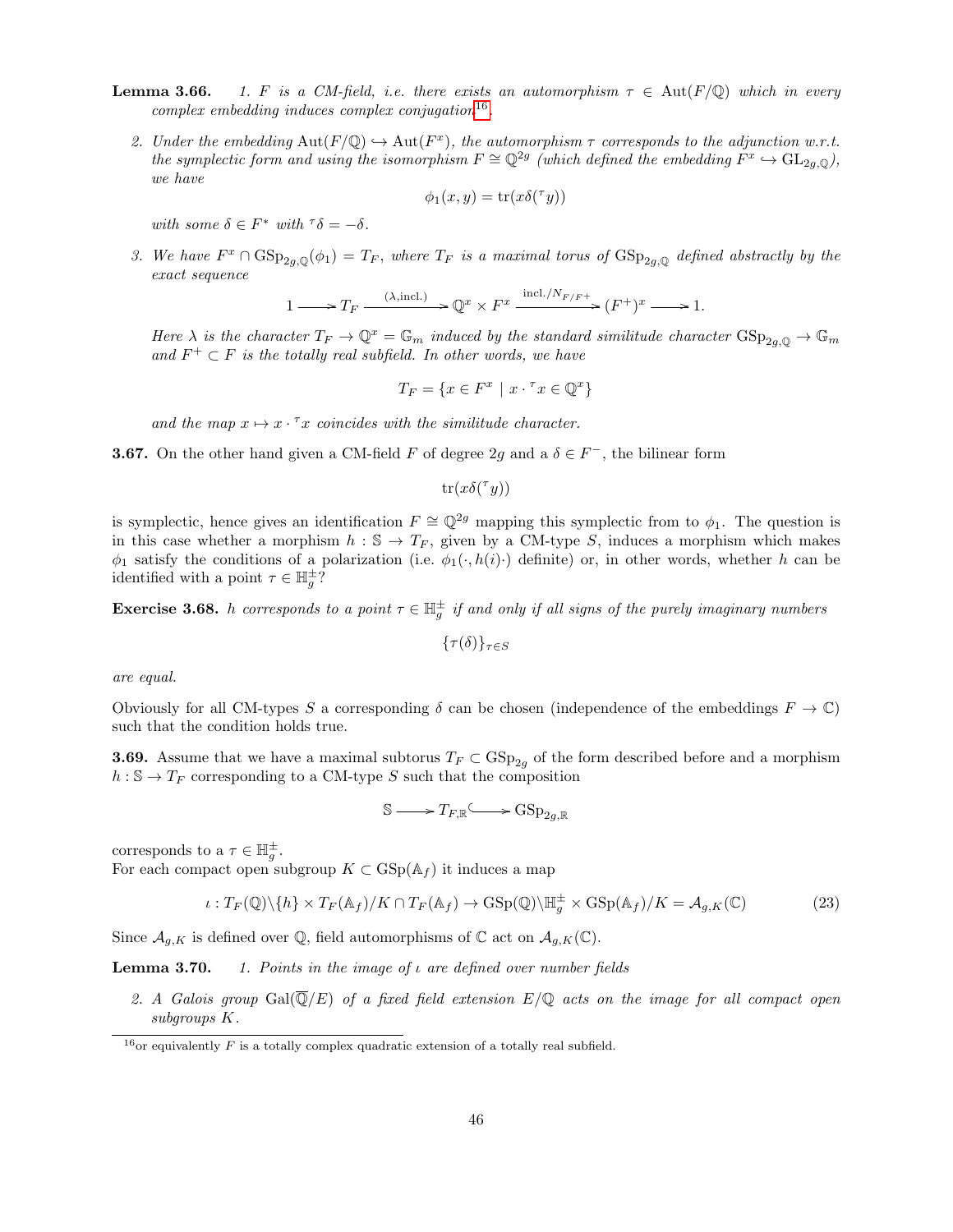*Proof.* For an Abelian variety A with CM by  $F: F \hookrightarrow \text{Aut}(A)$  defined over C the CM-type is characterized by the isomorphism

$$
\mathrm{Lie}(A)=\bigoplus_{s\in S}\mathbb{C}^{(s)}
$$

of F-modules. For an automorphism  $\tau$  of  $\mathbb C$  we have

$$
\operatorname{Lie}(\ulcorner A)=\operatorname{Lie}(A)\otimes_{\mathbb C,\tau}\mathbb C=\bigoplus_{s\in S}\mathbb C^{(\tau^{-1}\circ s)}
$$

where  ${}^{\tau}A$  is formed by applying  $\tau$  to the coefficients of equations for  $A^{17}$  $A^{17}$  $A^{17}$ . Therefore  ${}^{\tau}A$  has CM by F with CM-type  $\tau \circ S$ . The field E is defined by

$$
Gal(E/\mathbb{Q}) = \{ \tau \in Aut(\mathbb{C}) \mid \tau \circ S = S \}.
$$

To see that for a point  $\iota([h,g])$  also the point  $\tau(\lfloor h,g\rfloor) =: (\tau h, \tau g)$  lies in the image of  $\iota$ , we have to prove that also the morphism <sup>T</sup>h factors through the embedding  $T_F \hookrightarrow \text{GSp}_{2q}$  or a Q-conjugate of it (the image of  $\iota$  is the same when we change  $T_F$  by a conjugate torus  $T_F^{\gamma}$ . The actual morphism is then determined uniquely by the CM-type. One can show that the conjugacy class of  $T_F$  is determined by  $\delta$  up to  $\delta \mapsto \rho \delta$ with  $\rho \in \mathbb{Q}^* \cdot N_{F|F^+}F^*$ . This is also expressed by the fact that the conjugacy classes of embeddings of  $T_F$ (relative to a given embedding) are parametrized by  $H^1(\mathbb{Q}, T_F) = (F^+)^*/\mathbb{Q}^* \cdot N_{F|F^+}F^*$ . We have to show that the class of  $\delta$  can be reconstructed from something invariant under the Galois action. We can choose an F-equivariant isomorphism

$$
T(A) \cong \mathbb{A}_{F,f}
$$

and the symplectic on  $T(A)$  form becomes of the form

$$
\operatorname{tr}(x(\delta_{\mathbb{A}})^{\tau}y)
$$

Also here  $\delta_{\mathbb{A}}$  is determined up to  $\mathbb{A}_{f}^{*}N_{F/F} + \mathbb{A}_{F,f}^{*}$ . We have to show that the map

$$
F^{+,*}/\mathbb{Q}^*N_{F/F^+F^*} \hookrightarrow \mathbb{A}^*_{F^+}/\mathbb{A}_f{}^*N_{F/F^+}\mathbb{A}^*_{F,f}
$$

is injective. This is the case if the square marked  $(1)$  in the following diagram is Cartesian:

$$
T_F(\mathbb{Q}) \longrightarrow F^x(\mathbb{Q})\mathbb{Q}^x(\mathbb{Q}) \longrightarrow (F^+)^x(\mathbb{Q}) \longrightarrow F^{+,*}/\mathbb{Q}^*N_{F/F^+}F^* \longrightarrow H^1(\mathbb{Q}, F^x) \times H^1(\mathbb{Q}, \mathbb{G}_m) = \{1\}
$$
  
\n
$$
\downarrow
$$
  
\n
$$
T_F(\mathbb{A}_f) \longrightarrow F^x(\mathbb{A}_f)\mathbb{Q}^x(\mathbb{A}_f) \longrightarrow (F^+)^x(\mathbb{A}_f) \longrightarrow \mathbb{A}_{F^+}^*/\mathbb{A}_f^*N_{F/F^+}\mathbb{A}_{F,f}^* \longrightarrow H^1(\mathbb{A}_f, F^x) \times H^1(\mathbb{A}_f, \mathbb{G}_m) = \{1\}
$$

The  $H^1$ 's are actually trivial here because of Hilbert 90 (for  $F^x$  it follows from Shapiro's Lemma). That the square  $(1)$  is Cartesian follows from the Hasse principle for norms in the quadratic extension  $F/F^+$ . Now 2. is proven and 1. follows because the image of  $\iota$  is finite. The action of Aut( $\mathbb{C}$ ) on them consequently has to factor through a finite group.  $\Box$ 

The proof of the Lemma motivates

<span id="page-46-0"></span><sup>&</sup>lt;sup>17</sup>In the language of schemes one can say that  ${}^{\tau}A$  is defined by the following Cartesian square:



and with the structural morphism to  $spec(\mathbb{C})$  given by the left vertical morphism.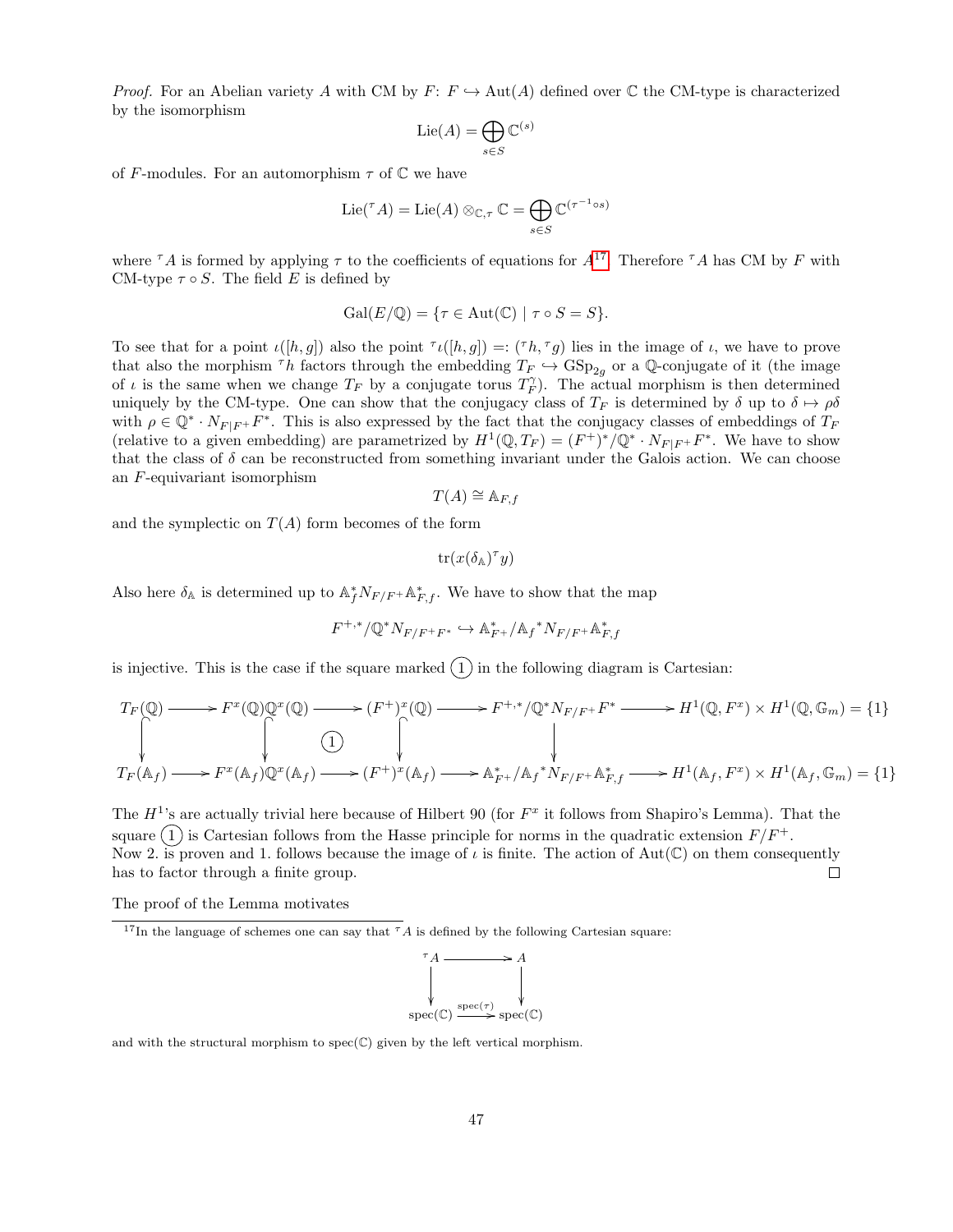**Definition 3.71.** Let F be a CM-field with CM-type  $S \subset Hom(F, \mathbb{C})$ . The subfield  $E \subset \mathbb{C}$  determined by

$$
\operatorname{Gal}(E/\mathbb{Q}) = \{ \tau \in \operatorname{Aut}(\mathbb{C}) \mid \tau \circ S = S \}
$$

is called the **reflex field** of  $(F, S)$ .

Actually the reflex field depends abstractly only on the torus  $T_F$  and the given morphism  $h : \mathbb{S} \to T_F$ . For remember  $\mathbb{S}_{\mathbb{C}} \cong \mathbb{G}_{m,\mathbb{C}} \times \mathbb{G}_{m,\mathbb{C}}$ . Let  $\mu : \mathbb{G}_{m,\mathbb{C}} \to \mathbb{S}_{\mathbb{C}}$  be the inclusion of the first factor. E is precisely the field of definition of the morphism of Q-tori:  $h_{\mathbb{C}} \circ \mu : \mathbb{G}_{m,\mathbb{C}} \to T_{F,\mathbb{C}}$ . This follows from the observation made in Lemma [3.62](#page-43-0) that the decomposition  $V^{-1,0} \oplus V^{0,-1}$ , whose constituents are the weight spaces for -1 and 0, respectively, w.r.t. the morphism  $h_{\mathbb{C}} \circ \mu$ , is precisely the decomposition

$$
\bigoplus_{s\in S}\mathbb{C}^{(s)}\oplus\bigoplus_{s\in \overline{S}}\mathbb{C}^{(s)}
$$

.

The field of definition of this decomposition is obviously  $E$  and hence  $E$  is the field of definition of the morphism  $h_{\mathbb{C}} \circ \mu$ .

3.72. The question remains whether we can explicitly describe the action of the Galois group on the CM Abelian varieties parametrized by the image of  $\iota$  [\(23\)](#page-45-1). It is easy to see that E is a CM field as well, in particular totally complex, hence class field theory gives an isomorphism

$$
\mathrm{rec} : \mathrm{Gal}(E^\mathrm{ab}/E) \cong E^* \backslash \mathbb{A}_{E,f}^*.
$$

In the case  $g = 1$ , we have  $T_F = F^x$ ,  $E = F$  and  $\iota$  specializes to:

$$
\iota: F^* \backslash \{h\} \times \mathbb{A}_{F,f}^* / K \cap \mathbb{A}_{F,f}^* \to \mathrm{GL}_2(\mathbb{Q}) \backslash \mathbb{H}_g^{\pm} \times \mathrm{GL}_2(\mathbb{A}_f) / K = \mathcal{A}_{1,K}(\mathbb{C}).
$$

The main theorem of complex multiplication for elliptic curves states that we have simply:

$$
\sigma_{\ell}(h, \gamma) = \ell(h, \gamma \cdot \text{rec}(\sigma)).
$$

In particular the action is faithful in the limit over  $K$ , which may be translated to the fact that the coordinates of the points in the image of  $\tau$  (<sup>[18](#page-47-0)</sup>) generate the maximal Abelian extension of F. More generally, if  $g > 1$ , we do not have  $T_F = E^x$  anymore but there is still a canonical morphism of tori, called **reflex norm** 

$$
N_S:E^x\to T_F
$$

such that

$$
\sigma_{\iota}(h,\gamma) = \iota(h,\gamma \cdot N_S(\text{rec}(\sigma))).
$$

This is the main theorem of complex multiplication for Abelian varieties. On Q-points, the reflex norm is explicitly given by

$$
N_S: E^* \rightarrow T_F(\mathbb{Q}) = \{ \gamma \in F^* \mid {}^{\tau} \gamma \gamma \in \mathbb{Q}^* \}
$$

$$
x \mapsto \prod_{\sigma \in S^{-1}} {}^{\sigma} x
$$

Here  $S^{-1}$  is a CM-type of E derived from S, with reflex field  $K \subset F$  (w.r.t. a fixed embedding  $F \hookrightarrow \mathbb{C}$ ). The reflex norm is far from being injective, hence the maximal Abelian extension cannot be generated anymore by the points in the image of  $\iota$  (by the way, not even by considering several CM-types with reflex field E at once).

<span id="page-47-0"></span> $18$ or — equivalently — the coefficients of the CM elliptic curve parametrized by h together with the coordinates of all its torsion points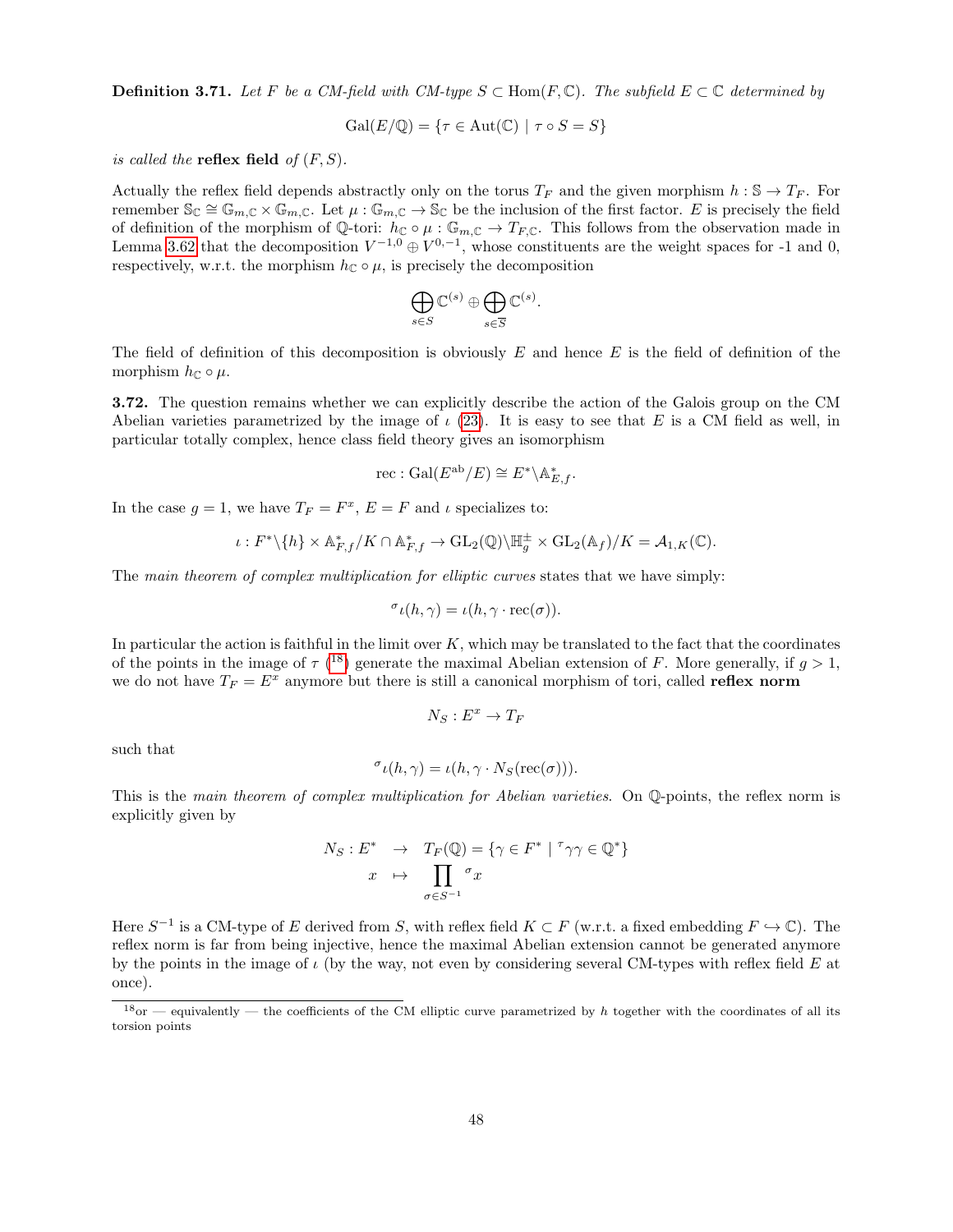<span id="page-48-0"></span>**3.73.** Deligne gave an abstract definition of  $N<sub>S</sub>$  which starts from the datum of an arbitrary Q-torus T together with a morphism  $h : \mathbb{S} \to T_{\mathbb{R}}$ . As mentioned, h defines a field E which is the field of definition of the composition  $h_{\mathbb{C}} \circ \mu$ , i.e. there is a unique morphism

$$
\mu_h : \mathbb{G}_{m,E} \to T \times_{\mathbb{Q}} E
$$

such that  $h_{\mathbb{C}} \circ \mu = \mu_h \times_E \mathbb{C}$ . Since restriction of scalars is a functor, this defines a morphism of Q-tori

$$
\mathrm{Res}_{E/\mathbb{Q}}(\mu_h) : E^x \to \mathrm{Res}_{E/\mathbb{Q}} T
$$

Since  $T$  is defined over  $\mathbb Q$ , there is a morphism "Norm"

$$
N_{E/\mathbb{Q}} : \text{Res}_{E/\mathbb{Q}} T \to T.
$$

<span id="page-48-1"></span>Definition 3.74. The composition

$$
N_h := N_{E/\mathbb{Q}} \circ \operatorname{Res}_{E/\mathbb{Q}}(\mu_h) : E^x \to T
$$

is a morphism of Q-tori defined only in terms of the pair T, h. It is called the **reflex norm** of the pair T, h.

In the case  $T = T_F \subset \text{GSp}_{2g}$  the morphism  $N_h$  gives back the reflex norm  $N_S$  defined before.

3.75. It is instructive to translate the main theorem of complex multiplication for Abelian varieties in the above neat statement on moduli spaces back into a statement about the Abelian varieties themselves:

**Theorem 3.76** (Main theorem of complex multiplication). Let A be a simple Abelian variety of dimension g and  $\iota : F \hookrightarrow \text{End}(A) \otimes \mathbb{Q}$  an embedding of a field of degree 2g over  $\mathbb{Q}$  and let E be the reflex field of  $(A, \iota)$ . Let  $\phi : A \to {}^t A$  be a polarization (which can be a Q-isogeny). Then A is defined over  $\overline{Q}$  and for each  $\sigma \in \text{Gal}(\overline{\mathbb{Q}}/E)$  there is a  $\mathbb{Q}$ -isogeny  $\alpha$ :

$$
A \xrightarrow{\alpha} {}^{\sigma}A
$$

defined over  $\overline{Q}$  such that



commutes up to Q-scalar, and such that



commutes (up to  $T_F(\mathbb{Q})$ ), where  $N_S$  is the reflex norm (acting via  $\iota \otimes_{\mathbb{Q}} \mathbb{A}_f$ ) and rec :  $Gal(\mathbb{Q}/E) \to$  $Gal(E^{ab}/E) \cong \mathbb{A}_{E,f}^*$  is the reciprocity morphism of class field theory.

### CHECK Sign!

Note that from the representability of the moduli problem and the equivalence with its non-adelic variant follows that  $A$  is actually defined over an Abelian extension of  $E$  itself.

3.77. We can anticipate the definition of canonical model which will be given for general Shimura varieties. Applied to the Shimura varieties associated with GSp parametrizing Abelian varieties it gives back the main theorem of complex multiplication, however, it seems more general. In fact, it is equivalent: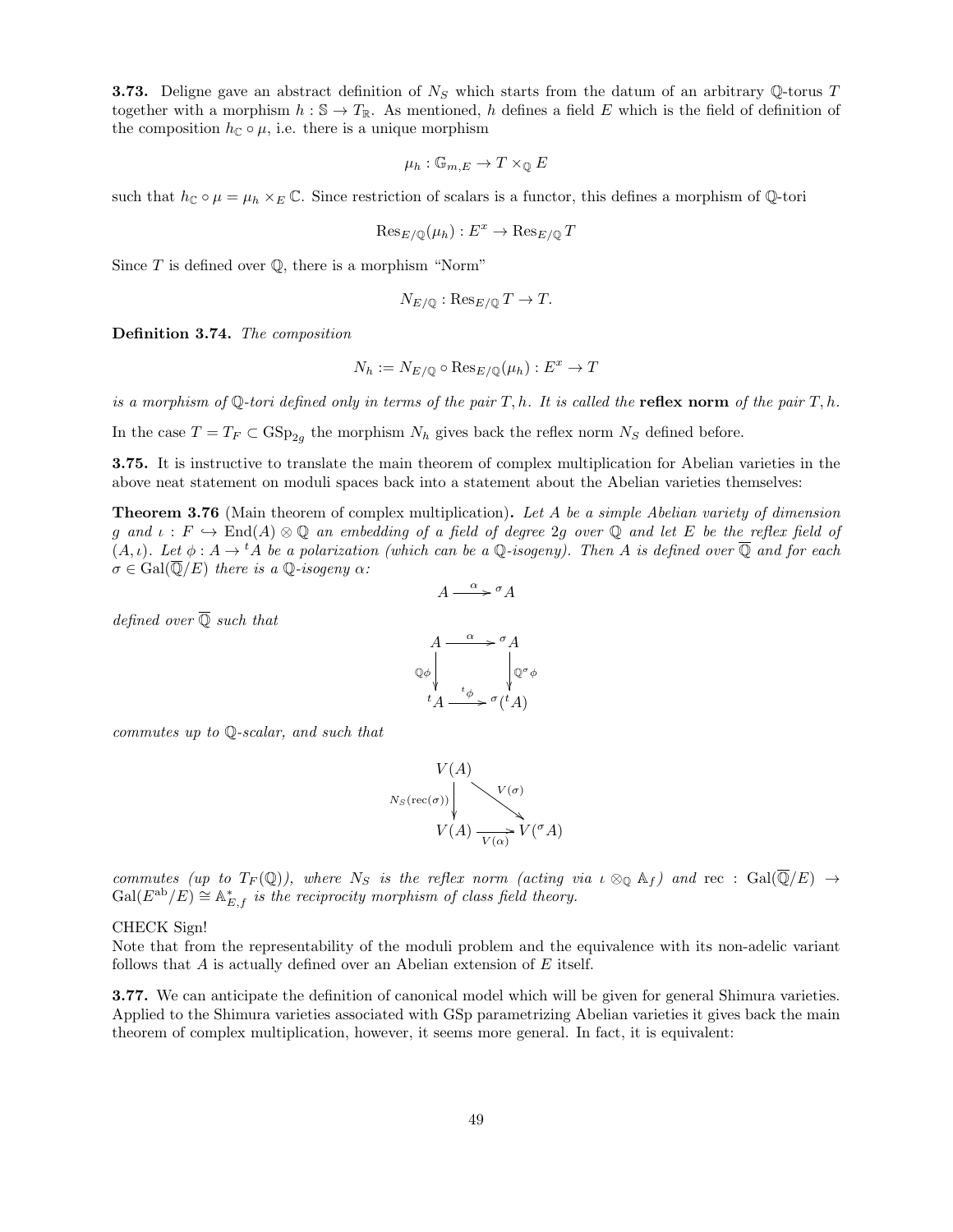<span id="page-49-2"></span>Theorem 3.78. The model (cf. [3.60\)](#page-43-1) given by the collection

$$
\{\mathcal{A}_{g,K}\}_K
$$

(together with all the morphisms  $J_{K,L}(g)$ ...) for all sufficiently small compact open subgroups  $K \subset \text{GSp}(\mathbb{A}_f)$ form a canonical model of the Shimura variety

$$
\{\operatorname{GSp}_{2g}(\mathbb{Q})\backslash \mathbb{H}_g^{\pm} \times (\operatorname{GSp}_{2g}(\mathbb{A}_f)/K)\}_K
$$

in the following sense:

• For each  $\mathbb{Q}$ -torus  $T \subset \mathrm{GSp}_{2g}$  such that we have a factorization

<span id="page-49-0"></span>
$$
h: \mathbb{S} \to T_{\mathbb{R}} \hookrightarrow \mathrm{GSp}_{2g,\mathbb{R}} \tag{24}
$$

for some h corresponding to a point in  $\mathbb{H}^{\pm}_g$  and considering the induced map

$$
\iota: T(\mathbb{Q})\backslash\{h\}\times T(\mathbb{A}_{f})/(K\cap T(\mathbb{A}_{f}))\rightarrow \mathrm{GSp}_{2g}(\mathbb{Q})\backslash\mathbb{H}_{g}^{\pm}\times \mathrm{GSp}_{2g}(\mathbb{A}_{f})/K\cong \mathcal{A}_{g,K}(\mathbb{C}),
$$

we have that  $\iota(h,\xi)$  is defined over  $\overline{\mathbb{Q}}$  for all  $\xi \in T(\mathbb{A}_f)$  and for each  $\sigma \in \text{Gal}(\overline{\mathbb{Q}}/E)$ 

$$
\sigma_{\ell}(h,\xi) = \iota(h,\xi \cdot N_h(\text{rec}(\sigma)))
$$

holds true, where  $N_h$  is the abstract reflex norm for the pair  $(T, h)$  (cf. [3.73\)](#page-48-0).

We will later see that the condition in the theorem characterizes the model *uniquely* (up to isomorphism).

*Proof.* We have seen that for the special case of the maximal torus  $T_F$  this is nothing else than a reformulation of the main theorem of complex multiplication. It is not the case, however, that every Q-torus of  $GSp_{2g}$  is of this form, even if a factorization [\(24\)](#page-49-0) exists (cf. also the discussion in [3.63\)](#page-44-1). However, we have the following statement:

• For each factorization as in  $(24)$  there exists a decomposition (symplectic linear isomorphism)

$$
\kappa: \bigoplus_i \mathbb{Q}^{2g_i} \stackrel{\sim}{\longrightarrow} \mathbb{Q}^{2g}
$$

into smaller symplectic spaces (where we choose the standard-forms  $\phi_1$  also on the  $\mathbb{Q}^{2g_i}$ ) and CM-fields  $F_i$  of degree  $2g_i$  over  $\mathbb Q$  which induces an embedding:

$$
\widetilde{\kappa}: \mathrm{GSp}_{2g_1} \times_{\mathbb{G}_m} \cdots \times_{\mathbb{G}_m} \mathrm{GSp}_{2g_n} \hookrightarrow \mathrm{GSp}_{2g}
$$

(in which the fiber products are formed w.r.t. the similitude character  $\lambda : GSp_{q_i} \to \mathbb{G}_m$ ) such that the following holds true: There exists morphisms  $h_i : \mathbb{S} \to T_{F_i,\mathbb{R}}$  of the type considered in Lemma [3.66](#page-0-2) such that the factorization  $(24)$  refines as follows<sup>[19](#page-49-1)</sup>:



Then h factors also through the intersection of the Q-tori T and  $\tilde{\kappa}(T_{F_1} \times_{\mathbb{G}_m} \cdots \times_{\mathbb{G}_m} T_{F_n})$  and it is easy to see that the reflex field, the reflex norm, and the assertion of the theorem do depend on T only up to passing to a smaller or larger Q-torus. Hence we can replace T by  $\tilde{\kappa}(T_{F_1} \times_{\mathbb{G}_m} \cdots \times_{\mathbb{G}_m} T_{F_n})$  and the assertion follows easily by induction on g and the main theorem of complex multiplication.  $\Box$ 

<span id="page-49-1"></span><sup>&</sup>lt;sup>19</sup>unraveling the definitions, this is saying that the Abelian variety A defined by h is (isogenous to) a product of smaller Abelian varieties  $A_i$ , such that  $A_i$  is simple of dimension  $g_i$ , and has CM by  $F_i$ .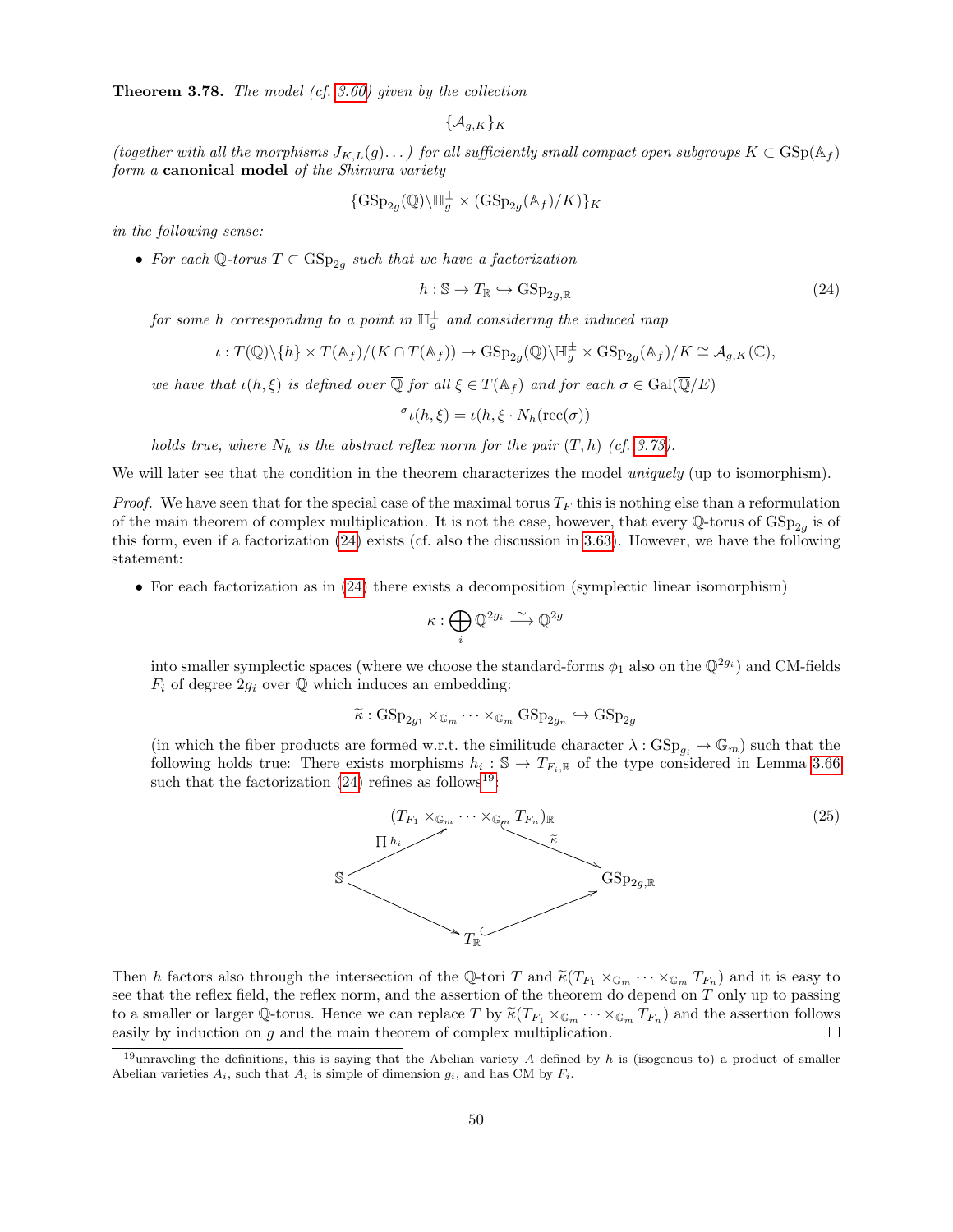# <span id="page-50-3"></span>4 General Shimura varieties

# <span id="page-50-4"></span>4.1 Deligne's axioms

<span id="page-50-0"></span>4.1. Let G be a reductive algebraic group defined over Q and  $\mathbb{D} = G(\mathbb{R}) \cdot h_0 \subset \text{Hom}(\mathbb{S}, G_{\mathbb{R}})$  be a conjugacy class.

**Example 4.2.** In the case  $G = GSp_{2g}$ , we have seen (cf. Lemma [3.17\)](#page-21-0) that each complex structure J on  $\mathbb{R}^{2g}$  which is compatible with the symplectic form  $\phi_1$  correspond to certain morphisms  $h : \mathbb{S} \to \text{GSp}_{2g}$ . The set of all such complex structures such that the complex torus  $(\mathbb{R}^{2g}, J)/\mathbb{Z}^{2g}$  is polarized w.r.t.  $\phi_1$  was denoted by  $\mathbb{H}_g^{\pm}$  (Siegel's upper and lower half space). This gives an injection

$$
\mathbb{H}_g^{\pm} \hookrightarrow \text{Hom}(\mathbb{S}, \text{GSp}_{2g,\mathbb{R}})
$$

and we have seen (cf. Corollary [3.19\)](#page-22-1) that  $GSp_{2g}(\mathbb{R})$  acts transitively on  $\mathbb{H}^{\pm}_{g}$  hence the image consists of one conjugacy class  $\mathbb{D} \cong \mathbb{H}^{\pm}_g$ .

In the general case Deligne gave the following axioms which imply, as we will see, that  $\mathbb D$  is a finite union of Hermitian symmetric domains. We discussed them briefly in the introduction (Section [2.5\)](#page-6-2) and will come back to the precise definition in the next section.

<span id="page-50-1"></span>**Definition 4.3.** The pair  $(G, \mathbb{D})$ , as in [4.1](#page-50-0) is called a Shimura datum if

- (SV1) Ad ∘ h induces a representation of S on Lie( $G_{\mathbb{C}}$ ) with the weights (-1, 1),(0,0) and (1, -1) for some (hence all)  $h \in \mathbb{D}$ ;
- (SV2) int(h(i)) is a Cartan involution of  $G^{\text{ad}}_{\mathbb{R}}$  for some (hence all)  $h \in \mathbb{D}$ ;
- (SV3)  $G^{ad}$  has no factor H such that the projection of some (hence any)  $h \in \mathbb{D}$  on  $H_{\mathbb{R}}$  is trivial.

Under these conditions we define (following Deligne) the **Shimura variety** associated with the datum  $(G, \mathbb{D})$ and a compact open subgroup  $K \subset G(\mathbb{A}_f)$  as the set of double cosets

$$
Sh_K(G, \mathbb{D}) := G(\mathbb{Q}) \backslash \mathbb{D} \times G(\mathbb{A}_f)/K.
$$

**Remark 4.4.** For a reductive algebraic group G, defined over R, an involutive automorphism  $\sigma \in \text{Aut}(G)$ is called a Cartan involution if

$$
G^{\sigma}(\mathbb{R}) = \{ g \in G(\mathbb{C}) \mid \sigma(g) = \overline{g} \}
$$

is compact. (These are actually the R-points of another algebraic group  $G^{\sigma}$  which is the real form of G described by the cocycle in  $H^1(\text{Gal}(\mathbb{C}/\mathbb{R}), \text{Aut}(G_{\mathbb{C}}))$  defined by  $\sigma$ .) It is also a fact that  $G^{\sigma}(\mathbb{R}) \cap G(\mathbb{R}) =$  $\operatorname{Stab}(\sigma, G(\mathbb{R}))$  is maximal compact in G. Every reductive group G, defined over R, has a Cartan involution, and all of them are conjugated. This is related to the fact that G has a unique compact real form  $G<sup>c</sup>$  which can be obtained from any other real form  $G'$  by means of the respective Cartain involution on  $G'$ .

The notion also makes sense for a real Lie group. In this case we say that an involution is a Cartan involution, if the stabilizer group is maximal compact. If G is a reductive real algebraic group then  $\sigma$  is a Cartan involution of the Lie group  $G(\mathbb{R})$  in this sense, if and only if it is a Cartan involution of G in the previous sense.

<span id="page-50-2"></span>4.5. We will see that  $\text{Sh}_K(G,\mathbb{D})$  is a finite union of quotients of the form

 $\Gamma\backslash\mathbb{D}^+$ 

where  $\mathbb{D}^+$  is a connected component of  $\mathbb D$  (i.e. a Hermitian symmetric domain) and  $\Gamma$  is a congruence subgroup in  $G_{\mathbb{R}}$  (w.r.t. the rational structure given by its chosen Q-form G). For the purpose of constructing reasonable models over number fields the adelic viewpoint is much more convenient. For example the field of definition of the models of the  $\mathbb{D}^+/\Gamma$  would depend on  $\Gamma$  whereas it will turn out that the field of definition of  $\text{Sh}_K(G,\mathbb{D})$  does not depend on K.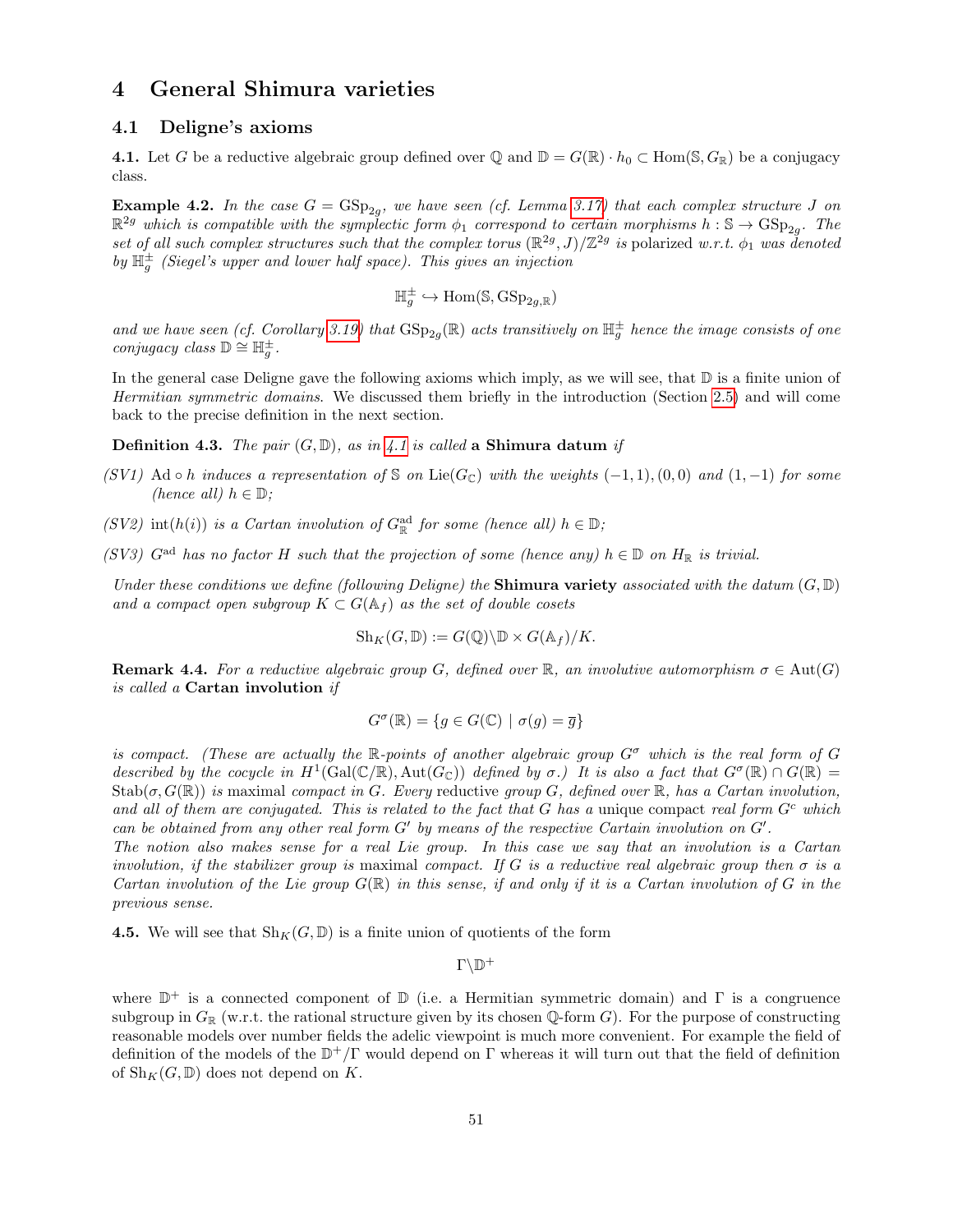Why is this so?

There are two differences:

- 1. the passage to a reductive group,
- 2. the passage to the adelic language.

Let us discuss the first point:

Every Hermitian symmetric domain  $\mathbb D$  is homogenous under a connected *semi-simple* real Lie group  $\mathcal G$  = Aut $(\mathbb{D})^0$ . There exists always an algebraic group G, defined over Q, such that  $G(\mathbb{R})^0 = \mathcal{G}$ . Naively we could hence take  $\mathbb{D}, G$  as our datum and study manifolds of the form

 $\Gamma\backslash\mathbb{D}$ 

for congruence subgroups  $\Gamma \subset G_{\mathbb{R}}$  w.r.t. the rational structure given by G. In the end, this does differ only in a very subtle way from Deligne's definition. We will discuss in the following section that it follows automatically from the theory of Hermitian symmetric domains that  $D$  can be naturally identified with a conjugacy class of morphisms  $Hom(U_1, G_{\mathbb{R}})$  where  $U_1$  is the unitary group of dimension 1 (complex numbers of absolute value 1 considered as algebraic group over  $\mathbb{R}$ ). Furthermore the property that such a conjugacy class is associated with a Hermitian symmetric domain in this way can be expressed by axioms similar to (SV1–SV3). The difference between Deligne's definition and this naive definition is (apart from the adelic issue) therefore merely a passing from G to a reductive group  $\tilde{G}$  and from  $U_1$  to S:



A (conjectural) deeper reason why this passage is necessary to have good models over number fields, is the following. Assume that a faithful representation  $\rho$  of G has been chosen. We expect that (in dependence of  $\rho$ ) the model parametrizes algebraic objects, more precisely: motives — in analogy with the parametrizing of polarized Abelian varieties by the model of the Shimura variety discussed in the beginning of the lecture. The link between such hypothetical moduli spaces and the points of the Shimura variety is the Hodge structure of the motive. Such a Hodge structre can be described by a morphism  $h : \mathbb{S} \to G_{\mathbb{R}}$ , rather than by a morphism  $u: U_1 \to G_{\mathbb{R}}$ . Furthermore, many of the representations  $h: \mathbb{S} \to GL_n$  describing the Hodge structure of interesting motives do not factor through a semi-simple algebraic group defined over Q but rather only through a reductive one (as was the case for polarized Abelian varieties). We will discuss these conjectural moduli problems (hopefully) briefly in the end of the lecture.

Let us discuss the second point:

We have already seen a motivation for the adelic point of view: The morphism

$$
\iota: T_F(\mathbb{Q}) \setminus \{h\} \times T_F(\mathbb{A}_f) / K \cap T_F(\mathbb{A}_f) \to \mathrm{GSp}(\mathbb{Q}) \setminus \mathbb{H}_g^{\pm} \times \mathrm{GSp}(\mathbb{A}_f) / K = \mathcal{A}_{g,K}(\mathbb{C})
$$
 (26)

describing (certain) Abelian varieties with CM by  $F!$  We have seen in [3.70](#page-0-2) that the image of this morphism is characterized by purely algebraic conditions involving only the reflex field  $E$ . Hence the image of the morphism was equivariant under the absolute Galois group of  $E$  independently of the choice of  $K$ . Instead, we could have considered a non-adelic version, like:

$$
\{h\} \times T_F(\mathbb{Z}/N\mathbb{Z}) \to \mathrm{GSp}(\mathbb{Z}) \backslash \mathbb{H}_g^{\pm} \times \mathrm{GSp}(\mathbb{Z}/N\mathbb{Z}) \tag{27}
$$

If we try to characterize the image of this non-adelic map, it involves transcendental choices (for example the isomorphism class of  $H^1(A, \mathbb{Z})$  as  $\mathcal{O}_F$ -module) and hence there is no reason for the Galois group to respect the image (and, in fact, it will not).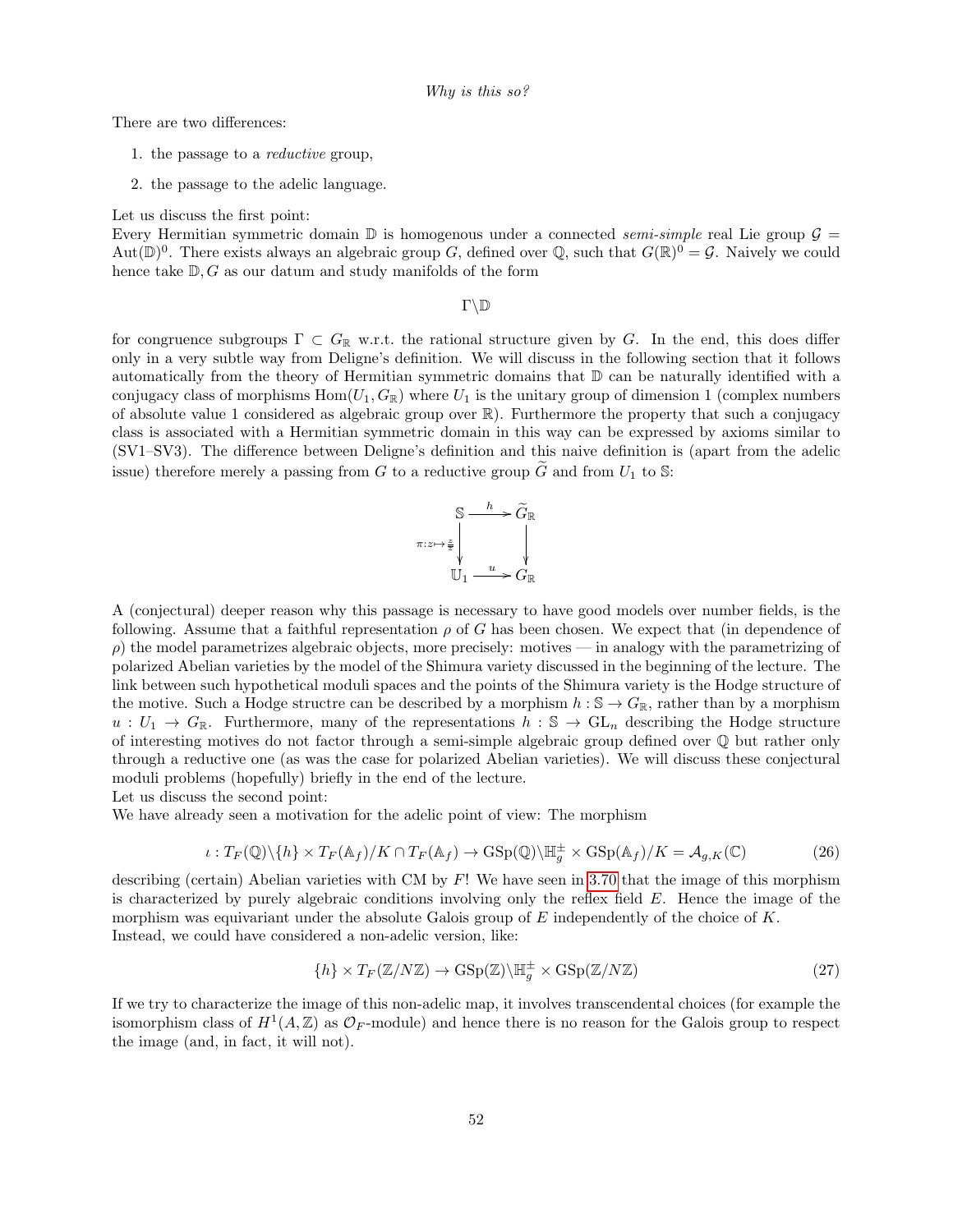### <span id="page-52-3"></span>4.2 Hermitian symmetric domains

4.6. Let D be a connected real  $\mathcal{C}^{\infty}$ -manifold and let g be a Riemannian metric, given by a positive definite symmetric bilinear form

$$
g_p: T_p(\mathbb{D}) \times T_p(\mathbb{D}) \to \mathbb{R}
$$

at each point  $p \in \mathbb{D}$  that varies smoothly  $(\mathcal{C}^{\infty})$  with p.

The pair  $(\mathbb{D}, q)$  is called a **Riemannian manifold**. It is in particular a *metric space*, where the distance function  $d(x, y)$  is given by the infimum of lengths (w.r.t. the given metric) of all paths from x to y.

<span id="page-52-1"></span>4.7. Let  $(\mathbb{D}, g)$  be a Riemannian manifold which is *simply connected* and *complete* as a metric space. Then the following conditions are equivalent:

- 1. For all  $p \in \mathbb{D}$  there exists an isometry  $s_p : \mathbb{D} \to \mathbb{D}$  fixing p such that  $T_p(s_p) = -1$ .
- 2.  $\nabla R = 0$ , where R denotes the Riemann curvature tensor defined by the following equation for two vector fields  $X$  and  $Y$ :

$$
R(X,Y) = \nabla_X \nabla_Y - \nabla_Y \nabla_X - \nabla_{[X,Y]}.
$$

(This is also equivalent to the sectional curvature[20](#page-52-0) being invariant under parallel transport.)

3. D  $\cong G/K$  where  $G = \text{Aut}(\mathbb{D})^+$  is a connected real Lie group and K is a *compact* subgroup which is an open subgroup of the stabilizer of an involution  $\sigma \in \text{Aut}(G)$ .

If these equivalent conditions are satisfied,  $(\mathbb{D}, q)$  is called a **Riemannian symmetric space**.

For a datum as in 3., where G is any connected Lie group,  $\mathbb{D} := G/K$  is automatically Riemannian manifold (producing a K-invariant scalar product on  $T_0(\mathbb{D})$  by compactness of K and then translating it by the action of G), hence a Riemannian symmetric space. If p is the point fixed by K then the involution  $\sigma$  in 3. is given by  $\sigma = \text{int}(s_p)$  (however,  $s_p$  does not need to lie in the unity component! ...and consequently might be an outer automorphism of  $G$ ).

<span id="page-52-2"></span>4.8. For a Riemannian symmetric space furthermore the following are equivalent

1.  $T_p(\mathbb{D})$  carries a complex structure J s.t.

$$
\langle u, v \rangle := g_p(u, v) + ig_p(u, Jv)
$$

is a Hermitian form for one (and hence for all)  $p$ .

2. There exists a map  $u_p: U_1 \hookrightarrow K$  fixing p such that  $u_p$  defines on  $T_p(\mathbb{D})$  a complex structure for one (and hence for all) p.

If these equivalent conditions are satisfied,  $(\mathbb{D}, g)$  is called a **Hermitian symmetric space**. It also follows that D is actually a complex manifold (as opposed to just an almost complex manifold). We will see a proof of this in the sequel. Note also that, in particular, we have  $u_p(-1) = s_p$  and so  $s_p$  does have to lie in the unity component of  $Aut(\mathbb{D})$ .

One can show using the description as  $G/K$  and the map  $u_p$  that every Hermitian symmetric space decomposes as the product of simple (indecomposable) spaces

$$
\mathbb{D} = \mathbb{D}_1 \times \cdots \times \mathbb{D}_n
$$

such that the  $\mathbb{D}_i$  correspond to the simple factors of G. Then  $\mathbb{D}_i$  is either

- 1. compact with positive sectional curvature or
- <span id="page-52-0"></span>2. equal to  $\mathbb C$  with zero curvature or

<sup>&</sup>lt;sup>20</sup>The sectional curvature is defined for a 2-dimensional subspace  $\langle e_0, e_1 \rangle \subset T_p(\mathbb{D})$  by  $g_p(R(e_0, e_1)e_0, e_1)$  where  $e_0, e_1$  are orthonormal. It is independent of this choice of basis. The collection over all 2-dimensional subspaces determines R.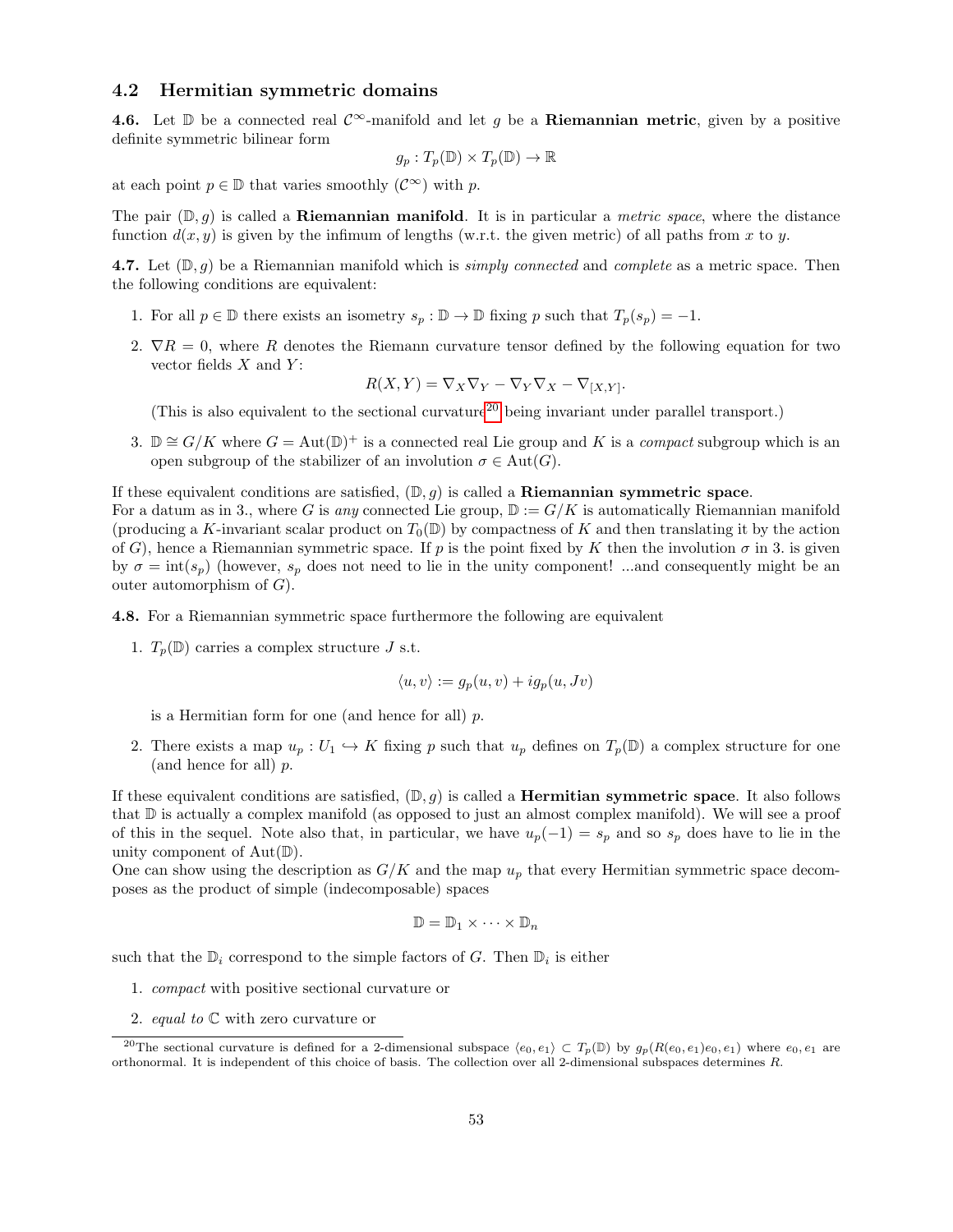3. non-compact with negative sectional curvature.

The latter are the most interesting ones for us and are characterized as follows (we do not necessarily assume that they are simple):

<span id="page-53-1"></span>4.9. Let  $\mathbb{D} = G/K$  be a Hermitian symmetric space. Then the following are equivalent:

- 1. G is semi-simple and  $K \subset G$  is maximal compact,
- 2.  $\sigma = s_p = u_p(-1)$  is a Cartan involution,
- 3.  $\mathbb D$  is a **Hermitian symmetric domain**, i.e. there is a holomorphic embedding

 $\mathbb{D} \hookrightarrow \mathbb{C}^n$ 

with bounded image,

4. The sectional curvature is negative.

# <span id="page-53-3"></span>4.3 Classification of Hermitian symmetric domains

The different characterizations of Hermitian symmetric spaces (in particular Hermitian symmetric domains) given in the last section, enable us to classify them in terms of group theoretical data, already very much in the spirit of Deligne's axioms:

<span id="page-53-2"></span>Theorem 4.10. There is a bijection

$$
\{Hermitian symmetric domains \mathbb{D}\}_{/\sim} \longleftrightarrow \left\{\begin{array}{c}G semi-simple adjoint connected Lie group \\ G \cdot u_0 \subset \text{Hom}(U_1, G) a conjugacy class such that \\ (1) \quad in the representation \mathbb{A}d \circ u_0 : U_1 \to \text{GL}(\text{Lie}(G)) \\ only the characters  $z^{-1}, 1, z \text{ occur},$   

$$
(2) \quad \text{Ad}(u_0(-1)) \text{ is a Cartan involution of } G, \\ (3) \quad G \text{ has no factor on which projection of } u_0 \text{ is trivial.}\end{array}\right\}_{/\sim}
$$
$$

Sketch of proof. Let a Hermitian symmetric domain  $\mathbb D$  be given. By property 3. of [4.7](#page-52-1) we know that  $\mathbb D$  =  $G/K$ , where  $G = \text{Aut}(\mathbb{D})^+$  is a connected Lie group and K is an open subgroup of the stabilizer of  $u_0(-1)$ . We get a map

<span id="page-53-0"></span>
$$
\mathbb{D} \to \text{Hom}(U_1, G) \tag{28}
$$

by associating with any  $p \in \mathbb{D}$  the well-defined morphism  $u_p$  fixing p and acting on the tangent space as multiplication by z. This map is G-equivariant and hence the image is the conjugacy class of one of the morphisms, say  $u_0$ . Let K' be the stabilizer of a morphism  $u_0$  under conjugation. We have  $K \subset K' \subset$  $\text{Stab}(u_0(-1))$  and the composed embedding is open and  $\text{Stab}(u_0(-1))$  is compact. But K' is connected because all centralizers of a compact torus in a semi-simple Lie group are connected. Therefore  $K = K'$ . Therefore the map [\(28\)](#page-53-0) is injective. Furthermore K as stabilizer of the morphism  $u_0$  contains the center of G. Hence the center acts trivially on  $\mathbb D$  and so must be trivial. Hence G is adjoint. Hence we associated with D an adjoint semi-simple group connected Lie group G and a conjugacy class  $G \cdot u_0 \in \text{Hom}(U_1, G)$ . We have to verify that this datum satisfies the properties  $(1-3)$ :

(1) follows because Lie(K) is the fixed subspace under the action of Ad  $\circ u_0$  on Lie(G). Choosing an equivariant complement:

$$
\mathrm{Lie}(G)=\mathrm{Lie}(K)\oplus\mathfrak{p}
$$

we see that  $\mathfrak{p} \cong T_0(\mathbb{D})$ . Since  $u_0$  defines a complex structure on  $T_0(\mathbb{D})$ , we get that  $\mathfrak{p}_{\mathbb{C}} = \mathfrak{p}^{(-1)} \oplus \mathfrak{p}^{(1)}$  where  $u_0(z)$  acts as  $z^{-1}$  and z, respectively.

(2) was said in [4.9.](#page-53-1)

(3) By (1) that factor would have to be contained in K and hence would act trivially on  $\mathbb D$  contradicting  $G = Aut(D)^+$ .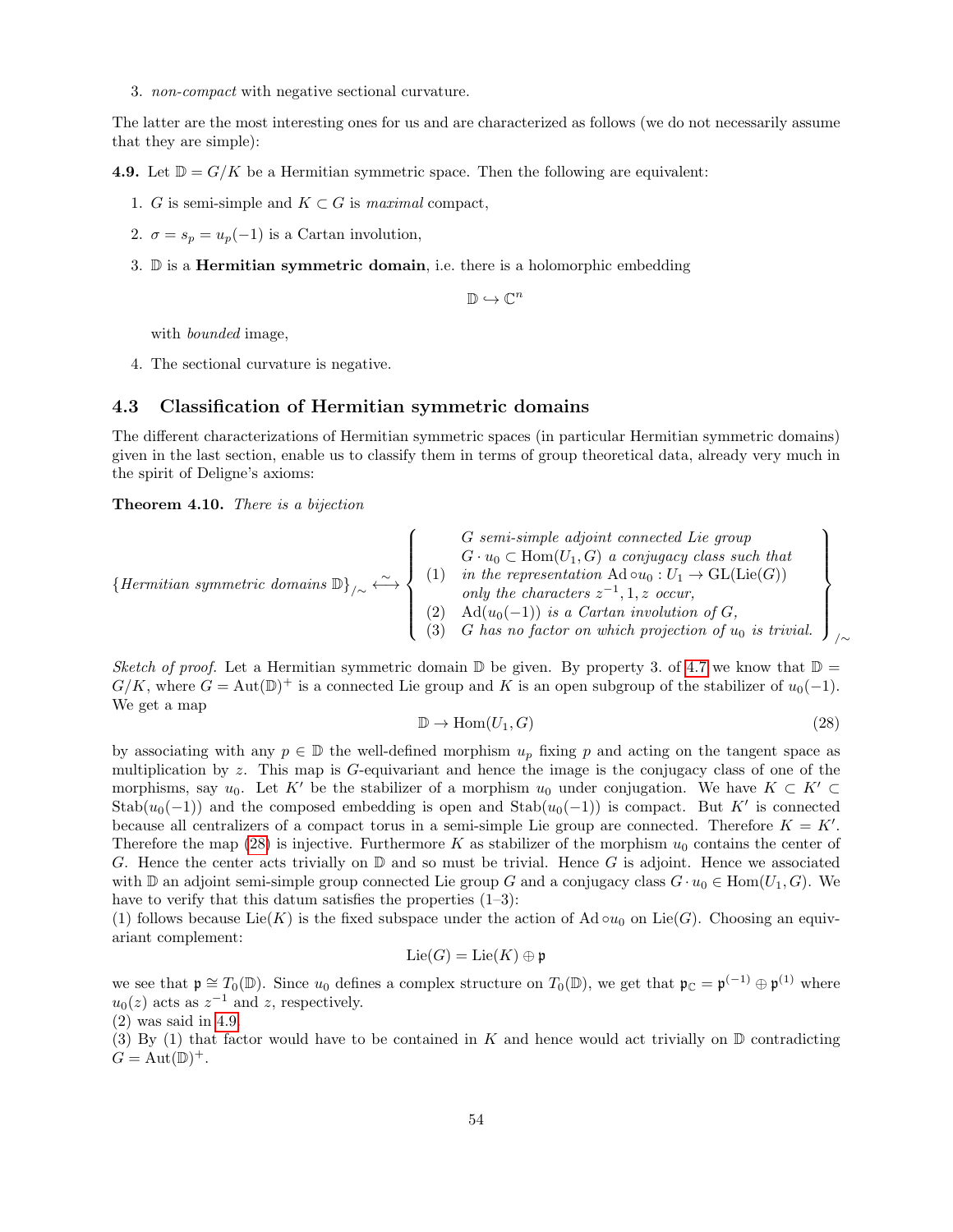Conversely consider a pair of a real semi-simple adjoint connected Lie group, and a conjugacy class  $G \cdot u_0 \in$ Hom $(U_1, G)$  satisfying (1–3). Let K be the centralizer of  $u_0$ . Hence the conjugacy class is isomorphic to  $\mathbb{D} := G/K$ . Since  $\text{Ad}(u_0(-1))$  is a Cartan involution, we have Stab $(u_0(-1))$  is compact and hence

$$
K \subset \mathrm{Stab}(u_0(-1))
$$

is compact. Again Lie(K) is the subspace fixed by  $u_0(z)$  and if we chose a complement

$$
\mathrm{Lie}(G)=\mathrm{Lie}(K)\oplus\mathfrak{p}
$$

(1) implies that  $\text{Ad}(u_0(z))$  give a complex structure on  $\mathfrak{p} \cong T_0(\mathbb{D})$ . Furthermore Lie $(K) = \text{Stab}(u_0(-1))$ hence K is open in Stab $(u_0(-1))$ . Therefore D satisfies one of the characterizations of Hermitian symmetric domain.

Consider the *surjective* morphism  $G \to \text{Aut}(\mathbb{D})^+$ . Its kernel would be a factor of G because G is semi-simple adjoint and since it stabilizes  $u_0$  the projection of  $u_0$  would be trivial on it. Hence we see that  $G \to Aut(\mathbb{D})^+$ is an isomorphism and hence the two associations are inverse to each other.  $\Box$ 

Note that a factor of  $G$ , on which the projection of  $u_0$  is trivial, would be automatically compact (as contained in K) and does not change  $G/K$ . Later it will be convenient and important to allow such factors as long as it is not also a factor w.r.t. the chosen Q-structure.

### <span id="page-54-1"></span>4.4 The passage from  $U_1$  to S.

4.11. Since  $U_1$  is compact, representations of  $U_1$  as a Lie group are all algebraic. That is, a morphism

$$
U_1\to\mathrm{GL}_n(\mathbb{R})
$$

of Lie groups always comes from a homomorphism of algebraic groups

$$
\mathbb{U}_1 \to \mathrm{GL}_{n,\mathbb{R}}
$$

where  $\mathbb{U}_1 \subset \mathbb{S}$  is the subtorus of norm 1 elements. We have seen that representations of S on a real vector space are the same as Hodge structure via the weight spaces

$$
V^{p,q} = \{ v \in V_{\mathbb{C}} \mid h(z)v = z^{-p}\overline{z}^{-q}v \}.
$$

Similarly, representations of  $\mathbb{U}_1$  are the same as decompositions

<span id="page-54-0"></span>
$$
V_{\mathbb{C}} = \bigoplus_{p} V^{p} \quad \text{with} \quad \overline{V^{p}} = V^{-p} \tag{29}
$$

by means of

$$
V^{n} = \{ v \in V_{\mathbb{C}} \mid u(z)v = z^{-n}v \quad (=\overline{z}^{n}v) \}.
$$

Each Hodge structure  $\{V^{p,q}\}\$  determines a structure [\(29\)](#page-54-0) by setting  $V^n = \sum_{p-q=n} V^{p,q}$ . On the level of tori this corresponds to composition with the inclusion  $\mathbb{U}_1 \subset \mathbb{S}$ .

4.12. Note that there is also a morphism

$$
\begin{array}{rcl} \pi : \mathbb{S} & \to & \mathbb{U}_1 \\ z & \mapsto & \frac{z}{\overline{z}} \end{array}
$$

On the level of representations this corresponds to sending a structure [\(29\)](#page-54-0) given by  $\{V^n\}$  to the following Hodge structure (of weight 0)

$$
V^{p,q} = \begin{cases} V^p & \text{if } p+q=0, \\ 0 & \text{otherwise.} \end{cases}
$$

Hence this just describes the full embedding of Hodge structure of weight 0 into all Hodge structures. Note that the two functors

{Hodge structures of weight  $0$ }  $\leftrightarrow$  {Hodge structures}

so described are not inverse to each other in neither direction.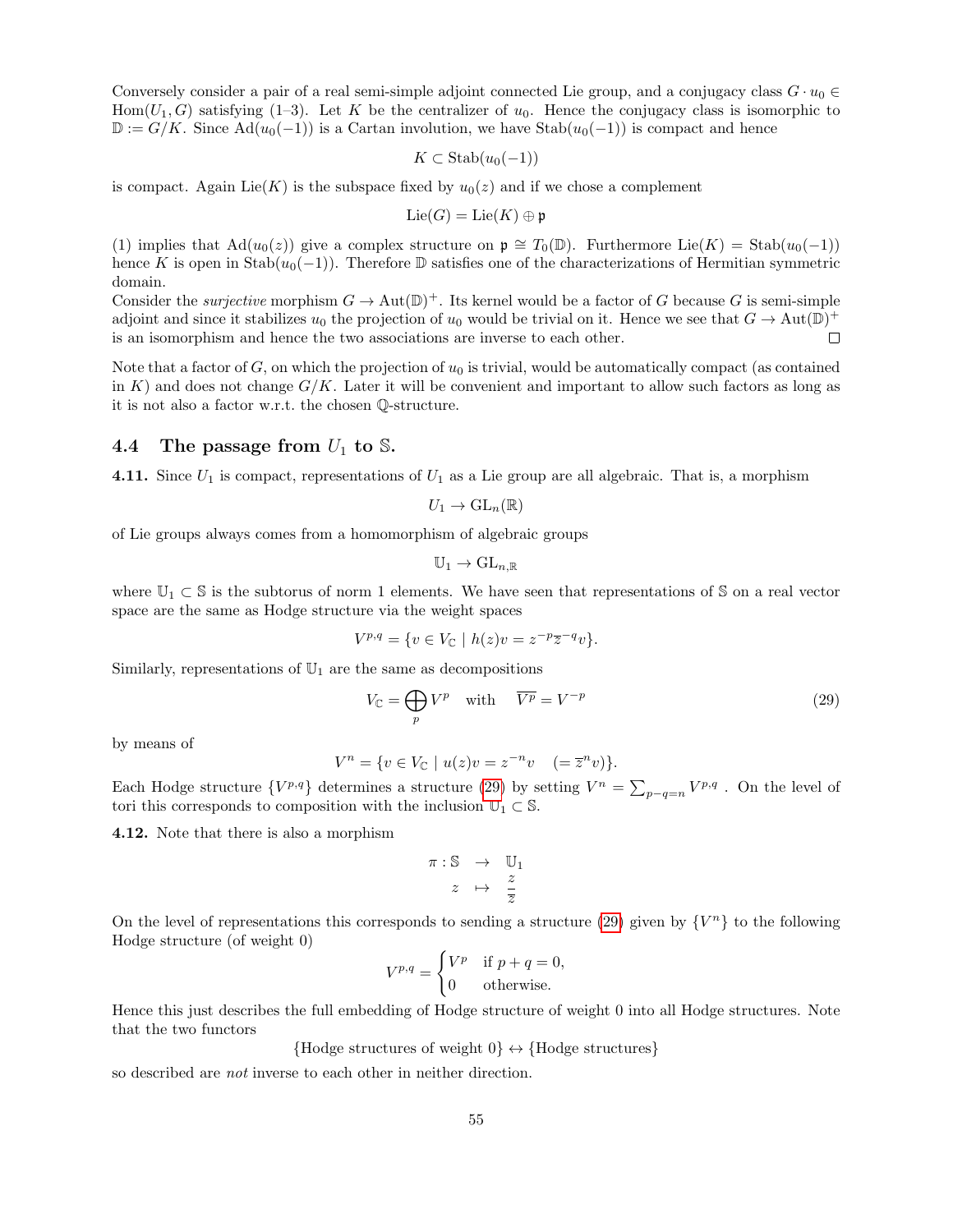**4.13.** Given a representations  $\rho: G \to \text{GL}_n$  a conjugacy class

$$
\mathbb{D} = G(\mathbb{R})u_0 \subset \text{Hom}(\mathbb{U}_1, G_{\mathbb{R}}) \quad \text{resp.} \quad \mathbb{D} = G(\mathbb{R})h_0 \subset \text{Hom}(\mathbb{S}, G_{\mathbb{R}})
$$

gives rise (via composition with  $\rho$ ) to a family of structures [\(29\)](#page-54-0) (or, equivalently, Hodge structures of weight 0) and arbitrary Hodge structures, respectively on D. Deligne's insight was, that it is necessary to pass from  $\mathbb{U}_1$  to S to get also Hodge structures of other weights into the picture, which are naturally associated with families of abgebraic objects parametrized by (quotients of) D.

<span id="page-55-0"></span>4.14. Given a Hermitian symmetric domain, we have the canonical conjugacy class  $\mathbb{D} = G(\mathbb{R})u_0 \subset$ Hom( $\mathbb{U}_1, G_{\mathbb{R}}$ ), where  $G_{\mathbb{R}}$  is a real algebraic group with  $G(\mathbb{R})^+ = \text{Aut}(\mathbb{D})^+$ . We automatically get a conjugacy class  $G(\mathbb{R})h_0 \subset \text{Hom}(\mathbb{S}, G_{\mathbb{R}})$  (isomorphic to  $\mathbb{D}$  as a set) by means of composition with the morphism  $\mathbb{S} \to \mathbb{U}_1$ . If  $u_0$  satisfies the properties (1–3) of [\(4.10\)](#page-53-2), it is clear that  $h_0 = u_0 \circ \pi$  satisfies the properties (SV1–SV3).

<span id="page-55-2"></span>4.15. From a conjugacy  $G(\mathbb{R})h_0 \subset \text{Hom}(\mathbb{S}, G_{\mathbb{R}})$ , where G is now merely a *reductive* group, satisfying axioms (SV1–SV3), we get back a datum like in [4.10](#page-53-2) as follows: Consider the composition in the first line of



From axiom (SV2) follows that the composition  $\mathbb{G}_m \to G_{\mathbb{R}}^{\text{ad}}$  is trivial because it induces the trivial action on Lie( $G_{\mathbb{R}}$ ) and the adjoint representation of  $G_{\mathbb{R}}^{\text{ad}}$  on Lie( $G_{\mathbb{R}}^{\circ}$ ) is faithful. Therefore the morphism  $\mathbb{S} \to G_{\mathbb{R}}^{\text{ad}}$ factors through  $\pi$ . Furthermore the resulting morphism  $u_0$  satisfies the properties (1–3).

The point is that this does not describe a one-to-one correspondence. There are different diagrams like above inducing the same  $(G_{\mathbb{R}}^{\text{ad}}, u_0)$ . However, the above procedure describes an isomorphism

$$
G(\mathbb{R})^+ \cdot h_0 \xrightarrow{\sim} G^{\text{ad}}(\mathbb{R})^+ \cdot u_0.
$$

This shows that  $G(\mathbb{R}) \cdot h_0$  has the structure of a union of finitely many Hermitian symmetric domains.

<span id="page-55-1"></span>**Example 4.16.** Consider the upper half plane  $\mathbb{H}$ . The real algebraic group PGL<sub>2</sub> satisfies  $Aut(\mathbb{H})^+$  =  $\mathrm{PGL}_2(\mathbb{R})^+$ . The morphism

$$
u_0: \mathbb{U}_1 \rightarrow \text{PGL}_{2,\mathbb{R}}^+
$$

$$
a+bi \rightarrow \sqrt{\begin{pmatrix} a & b \\ -b & a \end{pmatrix}}
$$

fixes i and acts on the tangent space  $T_i(\mathbb{H})$  by multiplication by  $z = a+bi$ . The pair  $(PGL_2(\mathbb{R})^+, PGL_2^+(\mathbb{R}) \cdot u_0)$ is therefore the pair associated with  $\mathbb H$  (under the correspondence of Theorem [4.10\)](#page-53-2). Note that this defines a valid map of Lie groups because  $\{\pm 1\}$  is mapped to 1 in PGL<sub>2</sub>.

We have the following extensions where the first is given by the procedure [4.14](#page-55-0) above





and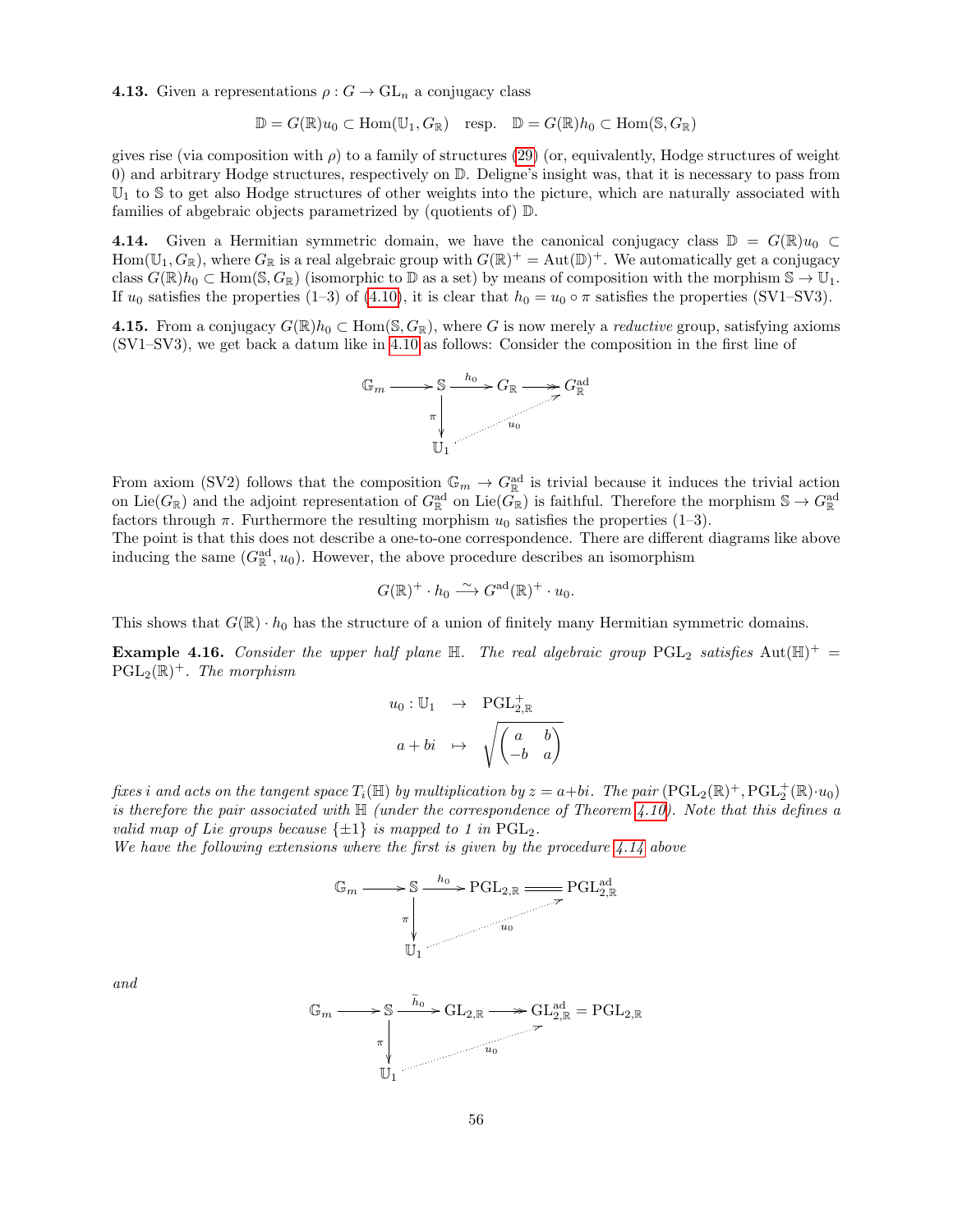where  $h_0$  is the morphism

$$
\begin{array}{rcl}\n\widetilde{h}_0: \mathbb{S} & \to & \mathrm{GL}_{2,\mathbb{R}} \\
a + bi & \mapsto & \begin{pmatrix} a & b \\ -b & a \end{pmatrix}\n\end{array}
$$

(this gives another justification that  $u_0$  above is a morphism of algebraic groups).

Hence the pairs  $(GL_2, GL_2(\mathbb{R})\cdot \tilde{h}_0)$  and  $(PGL_2, PGL_2(\mathbb{R})\cdot h_0)$  are two 'lifts' of the same datum. They induce different families of Hodge structures on  $\mathbb{H}^{\pm}$ . For a representation  $\rho: GL_{2,\mathbb{R}} \to GL_N$  which factors through  $PGL_2(\mathbb{R})$ , we get the same family, which is of always of weight 0. However, only the standard representation of  $GL_{2,\mathbb{R}}$  induces the family of Hodge structures that we considered in the beginning of the lecture (complex structures giving elliptic curves). It is of weight -1 and the representation does not factor through  $PGL_{2,\mathbb{R}}$ . Note that there is no diagram in which  $SL<sub>2</sub>$  occurs:



Conclusion:

Theorem 4.17. There is a surjection with canonical splitting

$$
\left\{\n\begin{array}{c}\nG \text{ real reductive algebraic group} \\
G(\mathbb{R}) \cdot h_0 \in \text{Hom}(\mathbb{S}, G_{\mathbb{R}}) \text{ a conjugacy class such that} \\
(1) \quad \text{the representation } \text{Ad} \circ h_0 : \mathbb{S} \to \text{GL}(\text{Lie}(G)) \\
\text{ is of type } (-1, 1), (0, 0), (1, -1), \\
(2) \quad \text{Ad}(h_0(i)) \text{ is a Cartan involution of } G^{\text{ad}}(\mathbb{R}), \\
(3) \quad G_{\mathbb{R}}^{\text{ad}} \text{ has no factor on which projection of } h_0 \text{ is trivial.} \\
\end{array}\n\right\}
$$
\n
$$
\longrightarrow\n\left\{\n\begin{array}{c}\nG \text{ semi-simple adjoint connected Lie group} \\
G \cdot u_0 \in \text{Hom}(U_1, G) \text{ a conjugacy class such that} \\
(1) \quad \text{in the representation } \text{Ad} \circ u_0 : U_1 \to \text{GL}(\text{Lie}(G)) \\
\text{only the characters } z^{-1}, 1, z \text{ occur,} \\
(2) \quad \text{Ad}(u_0(-1)) \text{ is a Cartan involution of } G, \\
(3) \quad G \text{ has no factor on which projection of } u_0 \text{ is trivial.}\n\end{array}\n\right\}
$$

The only difference between the left hand side and Deligne's definition is that a  $\mathbb Q$ -structure of G has to be chosen<sup>[21](#page-56-0)</sup>. One both sides this is necessary to define interesting arithmetic quotients of  $\mathbb{D}$ .

**Example 4.18.** We investigate how the different "lifts" of the data giving the Hermitian symmetric domain  $\mathbb H$  to a (real) Shimura datum (in the sense of Deligne) that we got in [4.16](#page-55-1) correspond to different moduli problems.

$$
\mathrm{GL}_2({\mathbb Q})\backslash{\mathbb H}^\pm\times\mathrm{GL}_2({\mathbb A}_f)/K(N,\mathrm{GL}_2)\cong\mathrm{GL}_2({\mathbb Z})\backslash{\mathbb H}^\pm\times\mathrm{GL}_2({\mathbb Z}/N{\mathbb Z})
$$

is in bijection with isomorphism classes of elliptic curves E with isomorphism  $\xi : (\mathbb{Z}/N\mathbb{Z})^2 \to E[N]$ . Note that several connected components occur naturally.

$$
\operatorname{PGL}_2(\mathbb{Q})\backslash \mathbb{H}^\pm\times \operatorname{PGL}_2(\mathbb{A}_f)/K(N,\operatorname{PGL}_2)\cong \operatorname{PGL}_2(\mathbb{Z})\backslash \mathbb{H}^\pm\times \operatorname{PGL}_2(\mathbb{Z}/N\mathbb{Z})
$$

is in bijection with isomorphism classes of elliptic curves E with isomorphism  $\xi : (\mathbb{Z}/N\mathbb{Z})^2 \to E[N]$  modulo the action of  $(\mathbb{Z}/N\mathbb{Z})^*$ . The attentive reader might have noticed that this moduli problem seems to be associated still with a family of Hodge structures of weight -1. This is however not quite true because a Hodge structure gets modded out by the automorphisms  $\{\pm 1\}$ . This gets repaired, for instance, if we map the Hodge structure (complex structure)  $V = (\mathbb{R}^2, \tau)$  to its symmetric square twisted by one:  $(\text{Sym}^2 V)(1)$ . It is of weight zero. This corresponds to taking the symmetric square representation of  $GL_2$  multiplied with det<sup>-1</sup>. It factors through  $PGL<sub>2</sub>$ .

<span id="page-56-0"></span> $^{21}$ And axiom (3) is slightly modified, taking the Q-structure into account.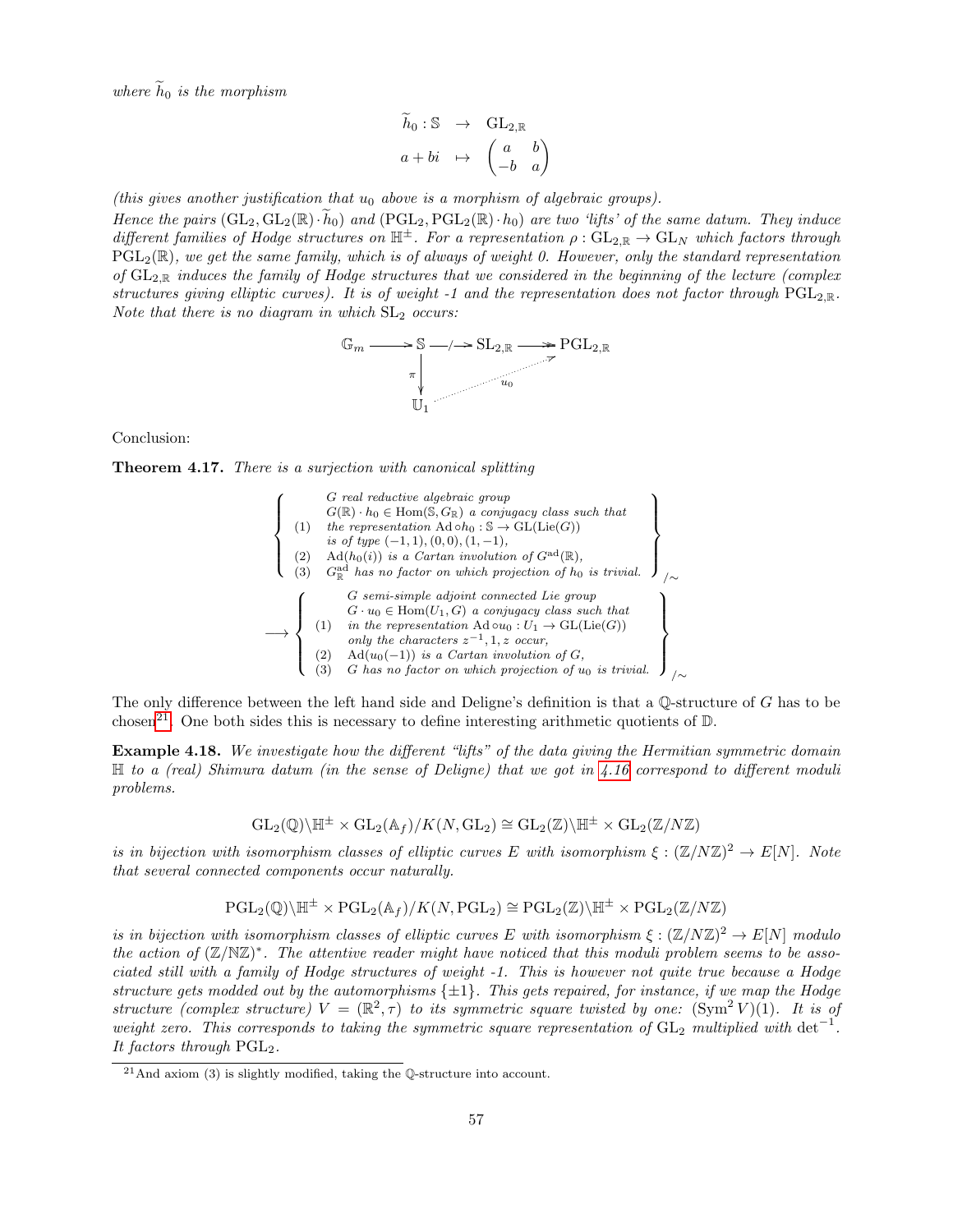Also to the set

$$
SL_2(\mathbb{Q})\backslash\mathbb{H}\times SL_2(\mathbb{A}_f)/K(N,SL_2)\cong SL_2(\mathbb{Z})\backslash\mathbb{H}\times SL_2(\mathbb{Z}/N\mathbb{Z})
$$

can be associated a moduli problem (although  $\mathbb H$  does not have a natural interpretation as conjugacy class of morphisms in Hom( $\mathcal{S}, SL_{2,\mathbb{R}}$ ) which is, however, only defined over  $\mathbb{Q}(\zeta_N) \subset \mathbb{C}$ , hence its field of definition depends on  $K = K(N, SL_2)$ . It is given by elliptic curves E with isomorphism  $\xi : (\mathbb{Z}/N\mathbb{Z})^2 \to E[N]$  which is "of determinant 1" in the sense that it maps the standard symplectic form to the Weil paring. This involves a trivialization of  $\mathbb{G}_m[N](\mathbb{C}) \cong (\mathbb{Z}/N\mathbb{Z})^*$  hence the choice of a primitive N-th root of unity in  $\mathbb{C}$ .

### <span id="page-57-1"></span>4.5 The adelic description

The second fundamental difference to a naive consideration of quotients  $\Gamma \backslash \mathbb{D}^+$  is the passage to the adelic language. We will investigate briefly the difference: Firstly for the adelic quotient, we have

### Lemma 4.19.

<span id="page-57-0"></span>
$$
G(\mathbb{Q})\backslash\mathbb{D}\times G(\mathbb{A}_f)/K=\bigcup_{[\gamma]}\Gamma_{\gamma}\backslash\mathbb{D}
$$
\n(30)

Here  $[\gamma]$  runs through the classes of G w.r.t. K, i.e. through the double cosets in

$$
G(\mathbb{Q})\backslash G(\mathbb{A}_f)/K
$$

(the so-called set of classes of G w.r.t.  $K$ ) and

$$
\Gamma_{\gamma} = \gamma K \gamma^{-1} \cap G(\mathbb{Q}).
$$

The groups  $\Gamma_{\gamma}$  do depend on the choice of representative  $\gamma \in [\gamma]$ , but are conjugated for different choices. Hence the map and the decomposition [\(30\)](#page-57-0) are essentially independent of the choice of representatives. It is a fundamental fact that the set of classes  $G(\mathbb{Q})\backslash G(\mathbb{A}_f)/K$  w.r.t. any compact open subgroup is finite for any algebraic group defined over Q. This encodes all sorts of "finiteness of class number" results for fields, quadratic forms, Hermitian forms, etc.

*Proof.* The map (from right to left) is given by sending a  $\tau \in \Gamma_{\gamma} \backslash \mathbb{D}$  to the double coset  $[\tau, \gamma]$ . This is obviously a bijection.  $\Box$ 

Since  $\mathbb D$  itself is a union of copies of a Hermitian symmetric domain  $\mathbb D^+$ , this establishes that

$$
G(\mathbb{Q})\backslash\mathbb{D}\times G(\mathbb{A}_f)/K=\bigcup\Gamma_{\gamma}^+\backslash\mathbb{D}^+
$$

with an appropriate union and setting  $\Gamma^+_\gamma := \Gamma_\gamma \cap \text{Stab}_{G(\mathbb{R})}(\mathbb{D}^+).$ 

**Remark 4.20.** It is a famous theorem (cf. [\[10\]](#page-70-2)) that, if  $G^{\text{der}}$  is simply connected, then the class number of  $G<sup>der</sup>$  is one w.r.t. any compact open subgroup. In this case the connected components can be described in terms of the classes of the torus  $T = G/G^{\text{der}}$  which are a more accessible invariant. In particular the set of classes of T w.r.t. any compact open subgroup form an Abelian group. For example, if T is of the form  $\text{Res}_{K/\mathbb{Q}}\mathbb{G}_m$  they are just given by the class group of K and extensions of it. We refer to [\[8,](#page-70-3) Theorem 5.17] for details of this.

### <span id="page-57-2"></span>4.6 Arbitrary Shimura varieties as parameter spaces of Hodge structures

4.21. We have seen two instances of what it means for a Hodge structure parametrized by a morphism  $h : \mathbb{S} \to GL_N$  to factor through a subgroup  $G \subset GL_{N,\mathbb{Q}}$  (base changed to  $\mathbb{R}$ ), that is, through a faithful respresentation. The first,  $GSp_{2q} \subset GL_{N,Q}$ , was related to polarizations of Abelian varieties (cf. [3.17\)](#page-21-0), and the second,  $F^x \text{ }\subset \text{GL}_{N,\mathbb{Q}}$ , to CM of Abelian varieties (cf. [3.62\)](#page-43-0). In both cases one interpretation was that certain tensors (bilinear forms or endomorphisms) are of a certain Hodge type. We want to generalize this relation.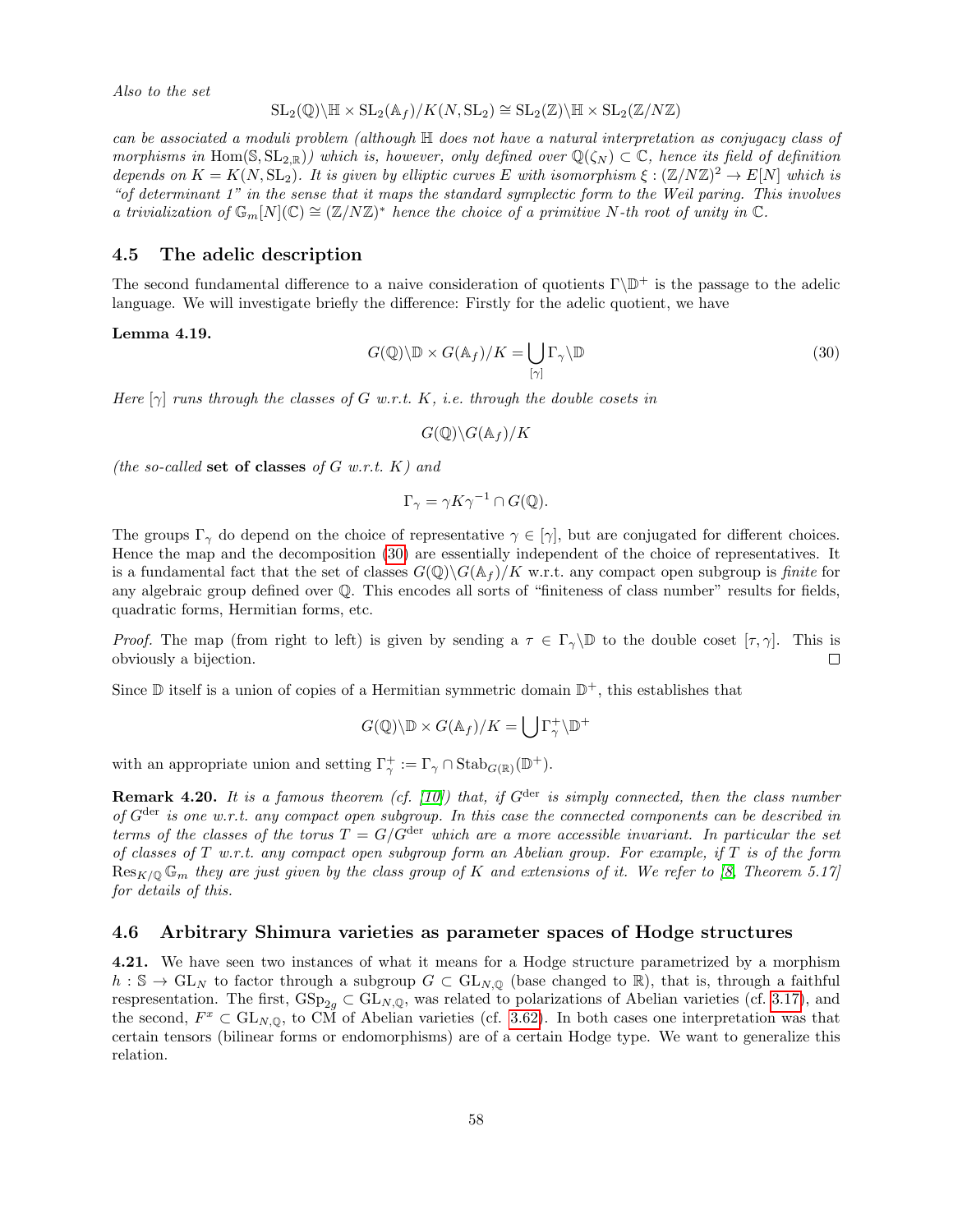**4.22.** Let G be a reductive group defined over Q and  $\rho$  :  $G \hookrightarrow GL_{N,Q}$  a faithful representation. Given a conjugacy class  $\mathbb{D} \subset \text{Hom}(\mathbb{S}, G_{\mathbb{R}})$ , as in a Shimura datum, by composition with  $\rho$  we get a family of Hodge structures on  $\mathbb{R}^N$  parametrized by  $\mathbb{D}$ . Those obviously all have the property above.

**Lemma 4.23.** Let V be a Q-vector space. Given any algebraic subgroup  $G \subset GL_0(V)$  one can find a finite set of tensors

$$
t_1,\ldots,t_n\in V^\otimes=\bigoplus_{p,q}V^{\otimes p}\otimes (V^*)^{\otimes q}
$$

such that

$$
G = \{ g \in GL_N(V) \mid g \cdot t_i = t_i \quad \forall i \}.
$$

Then we have

<span id="page-58-1"></span>**Definition 4.24.** A Hodge structure on  $\mathbb{Q}^N$  (associated with a morphism  $h : \mathbb{S} \to GL_{N,\mathbb{R}}$ ) is called com**patible with the representation**  $\rho: G_{\mathbb{Q}} \hookrightarrow GL_{N,\mathbb{Q}}$  if the following equivalent conditions hold<sup>[22](#page-58-0)</sup>

- 1. h factors through  $\rho$ ,
- 2.  $t_i \in ((\mathbb{Q}^N)^{\otimes})^{0,0}$  for all i.

It is often the case that the parametrized Hodge structures live on some vector space V (as e.g.  $H_1(A, \mathbb{Q})$ that was considered in chapter 3) instead of the fixed vector space  $\mathbb{Q}^N$ . These vector spaces carry the same kind of structure which is chosen on  $\mathbb{Q}^N$  (as e.g. a symplectic form up to scalar that was considered in chapter 3). To formulate this purely group-theoretically we define:

**Definition 4.25.** Let G be an algebraic group defined over Q with faithful representation  $\rho: G_{\mathbb{Q}} \hookrightarrow GL_{N,\mathbb{Q}}$ . A G-structure on a vector space V is a class

$$
G(\mathbb{Q}) \cdot \alpha : V \to \mathbb{Q}^N
$$

of isomorphisms of V with  $\mathbb{Q}^N$  modulo  $G(\mathbb{Q})$  acting by post-composition. There is an obvious notion of a morphism of G-structures such that  $G(\mathbb{Q})$  occurs as the group of automorphisms of any such structure.

If G is described inside  $GL_{N,Q}$  by a set of tensors  $t_i \in (\mathbb{Q}^N)^{\otimes}$ , it is the same to give a G-structure on a vector space V or a set of tensors  $\tilde{t}_i \in V^\otimes$  such that there exists an isomorphism

$$
\alpha: V \to \mathbb{Q}^N
$$

such that  $\alpha(t_i) = t_i$ . The class of all such isomorphisms is then the corresponding G-structure.

- Example 4.26. -structure (w.r.t. the standard representation of  $GSp_{2g}$ ) on V is the same as the datum of a symplectic form on V up to scalar.
	- 2. A  $F<sup>x</sup>$ -structure (w.r.t. the standard representation of  $F<sup>x</sup>$ ) is the same as a F-vector space structure on  $V$ .
	- 3. A SO(F)-structure on V (w.r.t. the standard representation), where  $F \in M_N(\mathbb{Q})$  is a symmetric matrix, is the same as giving a symmetric bilinear form  $B$  on  $V$  such that there is an isometry

$$
(\mathbb{Q}^N, F) \cong (V, B).
$$

Finally, we define:

**Definition 4.27.** A Hodge structure on a vector space V and a G-structure  $G(\mathbb{Q}) \cdot \alpha : V \to \mathbb{Q}^N$  are called compatible if the following equivalent conditions hold:

<span id="page-58-0"></span><sup>&</sup>lt;sup>22</sup>To get also different Hodge types (n,n) into the picture, one should generalize this as follows: Consider a subgroup  $\tilde{G} \subset GL_N$ (e.g.  $\widetilde{G} = GSp$ ) with a weight morphism  $\widetilde{G} \to \mathbb{G}_m$  and consider  $V^{\otimes} = \bigoplus_{p,q,n} V^{\otimes p} \otimes (V^*)^{\otimes q} \otimes \mathbb{Q}(n)$  where  $\mathbb{Q}(n)$  is the representation of  $\tilde{G}$  factoring through the weight n representation of  $\mathbb{G}_m$ . Consider then only h which factor through  $\tilde{G}$  and such that the composition  $\tilde{\mathbb{G}_m} \hookrightarrow \mathbb{S} \to \tilde{G}_{\mathbb{R}} \to \tilde{\mathbb{G}}_m$  is the identity.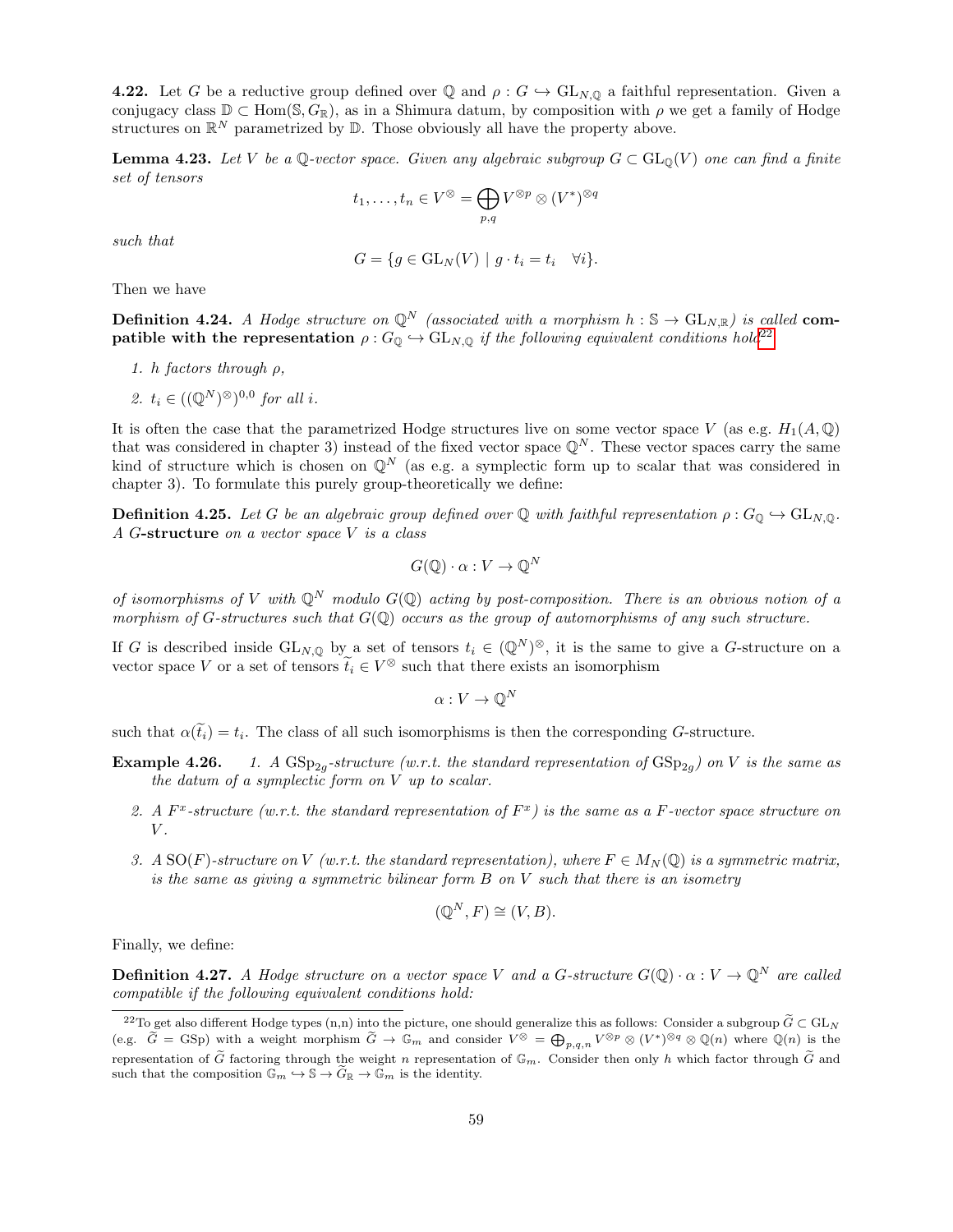- 1. h factors through  $({}^{\alpha}\rho)_{\mathbb{R}} : G \to GL(V)$ ,
- 2.  $\widetilde{t}_i \in (V^{\otimes})^{0,0}$  for all i.

The notion is quite trivial so far, however becomes useful in families: For a complex analytic manifold  $M$  a Q-local system with G-structure is a Q-local system  $\mathcal L$  with a class in the quotient sheaf:

$$
\alpha\in \mathcal{ISO}(\mathcal{L},(\mathbb{Q}^N)_M)/G(\mathbb{Q})
$$

where  $\mathcal{ISO}(\mathcal{L},(\mathbb{Q}^N)_M)$  is the sheaf of isomorphisms. This means explicitly that we have isomorphisms (trivializations) on a cover  $\{U_i\}$  of M:

$$
\alpha_i : \mathcal{L}|_{U_i} \to (\mathbb{Q}^N)_{U_i}
$$

whose glueing condition has hold only modulo  $G(\mathbb{Q})$ . For example, having a G-structure for the trivial group implies that the local system is trivial, whereas a  $G$ -structure for  $G = GL<sub>N</sub>$  is not a datum at all.

4.28. We have seen how we can interpret the Hermitian symmetric domain  $\mathbb D$  as a set of Hodge structures. This, so far, did not take the complex structure on  $\mathbb D$  into account. We will see that this set of Hodge structure forms a family of Hodge structures on the complex analytic manifold  $\mathbb{D}$ :

**Definition 4.29.** Let B be a complex analytic manifold. A set of Hodge structures on a vector space V (over  $\mathbb Q$  or  $\mathbb R$ )

$$
b\mapsto \{V^{p,q}_b\}\qquad V_{\mathbb C}=\bigoplus V^{p,q}_b
$$

parametrized by  $B$  is called a family of Hodge structures if the associated Hodge filtrations

$$
(F^p V_{\mathbb{C}})_b = \bigoplus_{i \ge p} V_b^{i,j}
$$

vary holomorphically, i.e. form a filtration by holomorphic vector bundles of the trivial bundle  $V \otimes_{\mathbb{Q}} \mathcal{O}_B$ .

**4.30.** Recall that a Hodge structure is called of **of weight** n if the  $V^{p,q}$  are zero unless  $p + q = n$ , or, equivalently, if it has the property that the composition  $h \circ w : \mathbb{G}_m \hookrightarrow \mathbb{S} \to GL_{N,\mathbb{R}}$  is given by  $h(w(z))v = z^n v$ for all  $v \in \mathbb{R}^N$ . For a Hodge structure of weight n, we can reconstruct the Hodge structure from its associated Hodge filtration by

$$
V^{p,q} = \begin{cases} F^p \cap \overline{F^q} & p+q=n, \\ 0 & \text{otherwise.} \end{cases}
$$

Consider again a reductive group G, defined over Q, and a conjugacy class  $\mathbb{D} = G(\mathbb{R}) \cdot h_0 \subset \text{Hom}(\mathbb{S}, G_{\mathbb{R}})$ satisfying (SV1–3), with a faithful representation  $\rho : G \hookrightarrow GL_{N,\mathbb{Q}}$ . Assume for simplicity that all Hodge structures given by the  $h \in \mathbb{D}$  have weight n, i.e. assume that the composition  $\mathbb{G}_m \hookrightarrow \mathbb{S} \to G_{\mathbb{R}} \hookrightarrow GL_{N,\mathbb{R}}$  is central. Consider the functor

$$
\mathcal{H}(G,\mathbb{D})(B) = \left\{ \begin{array}{c} \cdots \subset \mathcal{F}^{p+1} \subset \mathcal{F}^p \subset \cdots \subset V \otimes_{\mathbb{Q}} \mathcal{O}_B \\qquad \qquad \text{filtration by holomorphic subsheaves,} \\ \text{such that for all } b \in B : \\ \{ \mathcal{F}^p_b \} \text{is a Hodge filtration of weight } n \text{ such that the associated morphism } h_b: \mathbb{S} \to \text{GL}_{N,\mathbb{R}} \text{ factors through } G_{\mathbb{R}} \text{ and lies in } \mathbb{D}. \end{array} \right\}
$$

The fact that the morphism  $h_b : \mathbb{S} \to GL_{N,\mathbb{R}}$  factors through  $G_{\mathbb{R}}$  is saying precisely that the Hodge structure is compatible with the representation in the sense of the Definition [4.24.](#page-58-1) Hence it could equally well be stated in terms of existence of certain Hodge tensors. The condition of "lying in D" is more difficult to reformulate in this generality. Certainly, the type of the Hodge structure (i.e. the dimensions of the  $V^{p,q}$ ) are determined by this, but non quite vice-versa (unless  $G = GL_N$ ). In the case of Siegel's half spaces  $\mathbb{H}_g^{\pm} \subset \text{Hom}(\mathbb{S}, \text{GSp}_{2g,\mathbb{R}})$  of section [3.2.4,](#page-19-2) it was equivalent to: type  $(-1,0)$ ,  $(0,-1)$  + positivity condition of the notion of polarization (cf. Lemma [3.18\)](#page-21-1). In the case of a torus of the form  $T_F$  (where  $\mathbb D$  is a point) is was equivalent to: type  $(-1, 0), (0, -1)$  + fixed given CM-type (cf. Lemma [3.62\)](#page-43-0).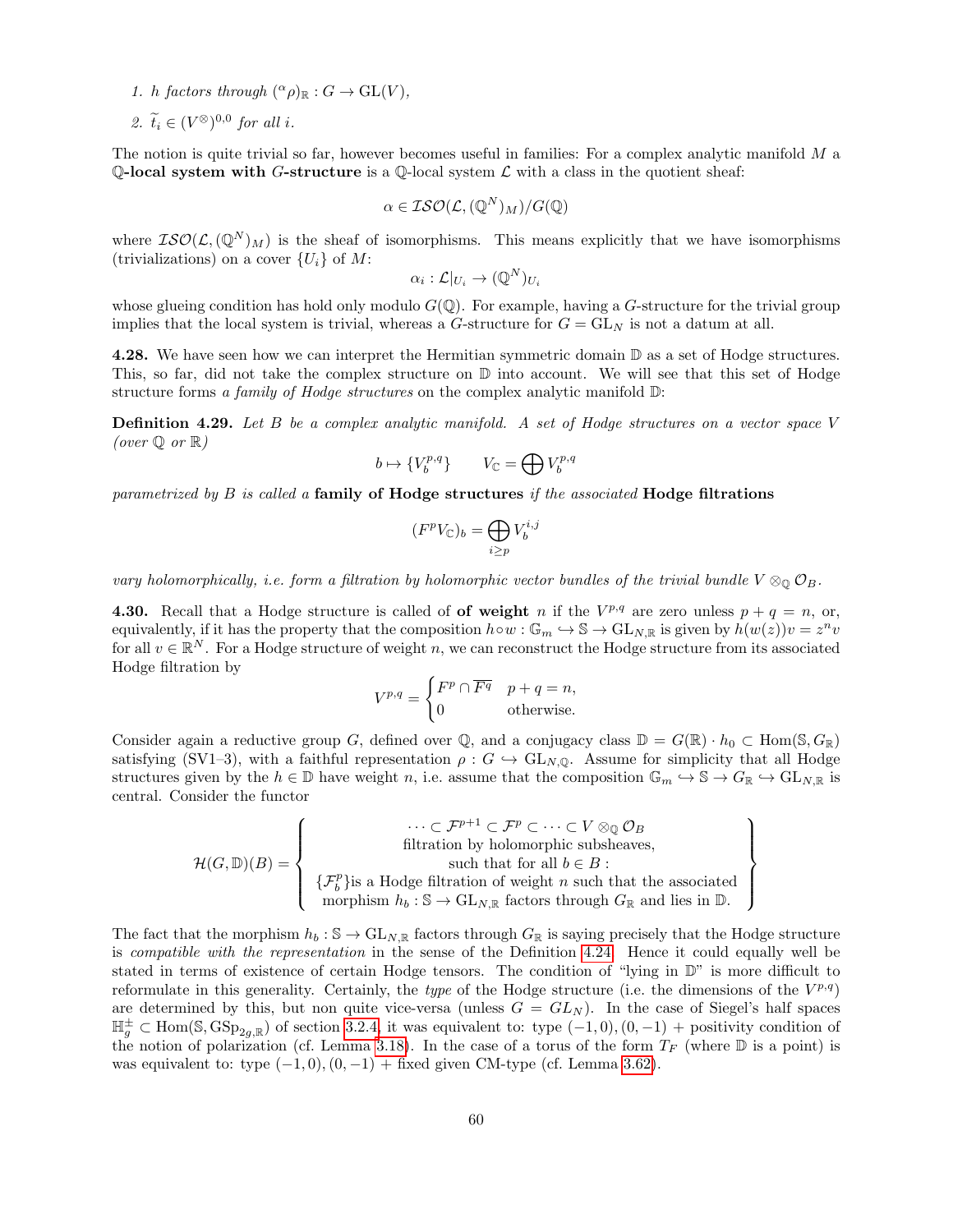<span id="page-60-0"></span>**Theorem 4.31.** Let  $P_{\mathbb{C}}$  be the stabilizer in  $G_{\mathbb{C}}$  of the Hodge filtration associated with  $h_0$  (it is an algebraic group, defined over  $\mathbb C$  only).

1. The association of Hodge structures and Hodge filtrations gives an open embedding

$$
\mathbb{D} = G(\mathbb{R})/\operatorname{Stab}_{G(\mathbb{R})}(h) \hookrightarrow (G/P)(\mathbb{C}).
$$

 $G/P$  is in a natural way a projective complex analytic variety (called a flag manifold).

2. The functor  $\mathcal{H}(G,\mathbb{D})$  is represented by  $\mathbb D$  together with its structure as analytic manifold obtained by means of the open embedding in 1., i.e. there is are functorial bijections

$$
\mathcal{H}(G,\mathbb{D})(B) \cong \text{Hom}(B,\mathbb{D}),
$$

where the Hom denotes holomorphic maps.

3. The complex structure obtained by means of the open embedding in 1. induces the almost complex structure given by the morphisms  $u : U_1 \hookrightarrow G^{ad}(\mathbb{R})$  associated with the morphisms h (cf. [4.15\)](#page-55-2). In particular, the latter is integrable.

**Remark 4.32.** Actually the space  $(G/P)(\mathbb{C})$  is itself a compact Hermitian symmetric space obtained by means of the compact form of  $G^{\text{ad}}_{\mathbb{R}}$  whose  $\mathbb{R}$ -points, by (SV2), can be given by

$$
G^{\mathrm{ad},c}(\mathbb{R}) = \{ g \in G^{\mathrm{ad}}(\mathbb{C}) \mid u_0(-1) \cdot g \cdot u_0(-1) = \overline{g} \}.
$$

The morphism  $u_0$  factors through the intersection of  $G^{ad}$  and  $G^{ad,c}$  and hence defines also a morphism  $u_0: U_1 \to G^{ad,c}(\mathbb{R})$  and is the one associated with this compact Hermitian symmetric space by means of [4.8.](#page-52-2) In other words, we have

$$
(G/P)(\mathbb{C}) \cong G^{c, \mathrm{ad}}(\mathbb{R})/K.
$$

*Proof of Theorem [4.31.](#page-60-0)* It is clear that  $\mathcal{H}(G,\mathbb{D})(\cdot)$  is isomorphic to  $\mathbb{D}$  as a set. Hence is suffices to construct a morphism of functors  $\mathcal{H}(G,\mathbb{D})\to \text{Hom}(-,(G/P)(\mathbb{C}))$  (holomorphic maps). It will be automatically  $G(\mathbb{R})$ equivariant and consequently the induced embedding  $\mathbb{D} = G(\mathbb{R})/\text{Stab}_{G(\mathbb{R})}(h) \to (G/P)(\mathbb{C})$  comes from the inclusion  $G(\mathbb{R}) \to G(\mathbb{C})$ . In a second step, we show that this map is an open embedding (of real manifolds). Let  $e_1, \ldots, e_N$  be a basis of  $\mathbb{C}^N$  splitting the Hodge filtration associated with  $h_0$ . Let  $B$  be an analytic manifold and

$$
\cdots\subset\mathcal{F}^{p+1}\subset\mathcal{F}^p\subset\cdots\subset V\otimes_\mathbb{Q}\mathcal{O}_B
$$

a filtration in  $\mathcal{H}(G,\mathbb{D})(B)$ . Locally on an open subset U (i.e. possibly passing from B to an open cover) we may choose an  $\mathcal{O}_B$ -basis  $f_1, \ldots, f_N$  of  $V \otimes_{\mathbb{Q}} \mathcal{O}_U$  splitting the filtration  $\{\mathcal{F}^p\}$ . This defines a morphism

$$
U\to \mathrm{GL}_N(\mathbb{C})
$$

which is holomorphic. Since the filtrations are conjugated this map, considered as a linear automorphism of  $V \otimes_{\mathbb{Q}} \mathcal{O}_B$ , maps the standard filtration to the filtration  $\{\mathcal{F}^p\}$ . If P denotes the stabilizer of the standard filtration, the image of the map composed with the projection

$$
\widetilde{\mu}_U: U \to \mathrm{GL}_N(\mathbb{C})/\widetilde{P}(\mathbb{C})
$$

is independent of the choice of the basis  $f_1, \ldots, f_N$  and hence glues to a map

$$
\widetilde{\mu}_B:B\to \mathrm{GL}_N(\mathbb{C})/\widetilde{P}(\mathbb{C}).
$$

Because of the conjugacy condition in the definition of  $\mathcal{H}(G,\mathbb{D})(B)$  we have the following commutative diagram of maps of sets:

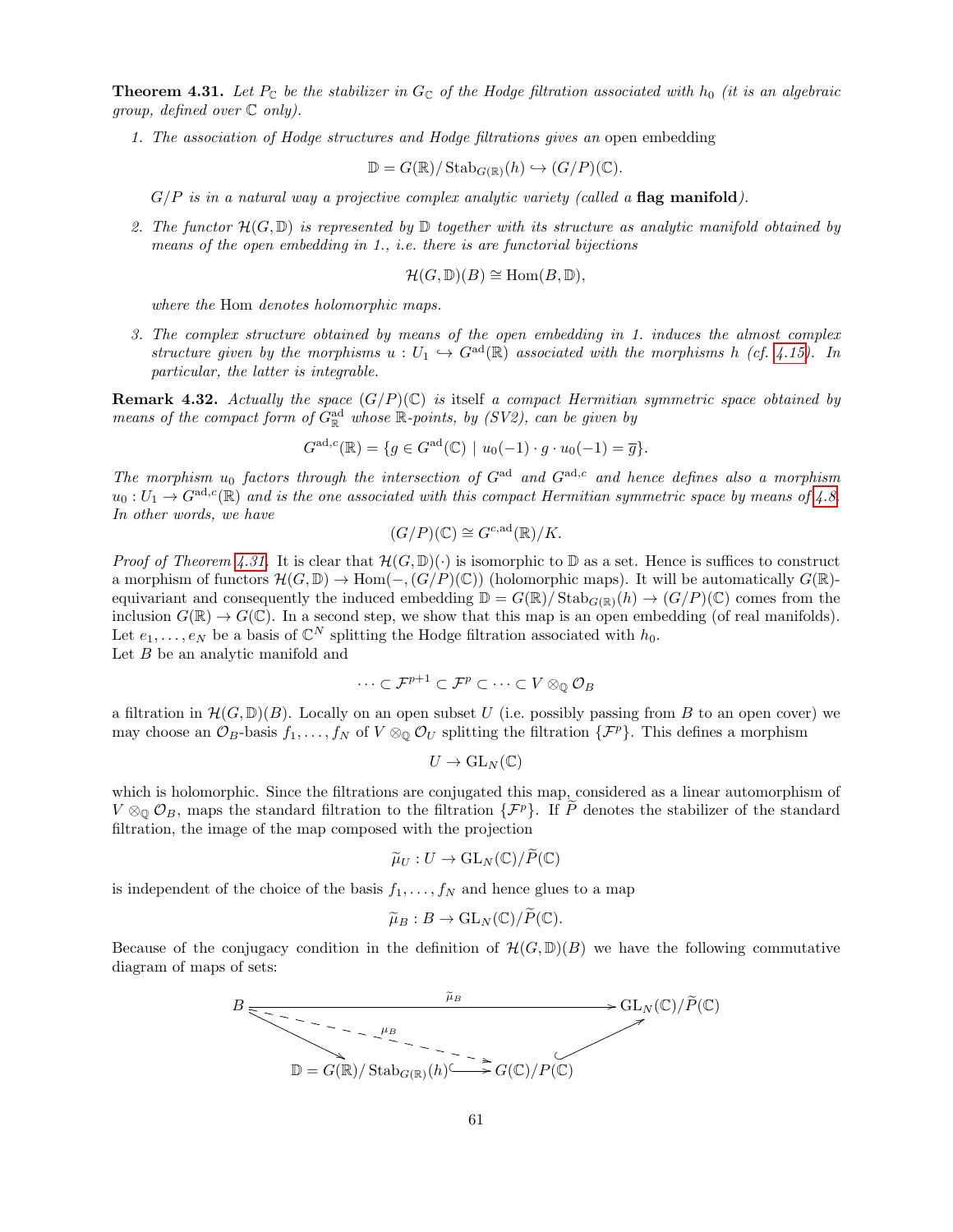and consequently there is an induced holomorphic map  $\mu_B$  which we define to be the image of the filtration  $\{\mathcal{F}_p\}$  in Hom $(B,(G/P)(\mathbb{C}))$ . Note that the map  $\mathbb{D} \to G(\mathbb{C})/P(\mathbb{C})$  is injective because the Hodge filtration determines the Hodge structure.

For the existence of the projective variety (flag variety)  $G/P$ , defined over C, with  $(G/P)(\mathbb{C}) = G(\mathbb{C})/P(\mathbb{C})$ we refer to the literature on algebraic groups.

To show that  $G(\mathbb{R})/\text{Stab}_{G(\mathbb{R})}(h) \to G(\mathbb{C})/P(\mathbb{C})$  is open, we are reduced to show that the map on tangent spaces

<span id="page-61-0"></span>
$$
\mathfrak{g}_{\mathbb{R}}/\mathfrak{k} \to \mathfrak{g}_{\mathbb{C}}/\mathfrak{p} \tag{31}
$$

is an isomorphism. Here  $\mathfrak{k}$ , by slight abuse of notation, denotes the Lie algebra of Stab<sub>G(R)</sub>(h), not of K, which may differ if  $G \neq G^{\text{ad}}$ .

The representation Ad  $\circ h_0$  of S on  $\mathfrak{g}_\mathbb{R}$  induces a decomposition

$$
\mathfrak{g}_\mathbb{C}=\mathfrak{g}^{-1,1}\oplus\mathfrak{g}^{0,0}\oplus\mathfrak{g}^{-1,1}
$$

by (SV1). Let us denote the complex dimension of  $\mathfrak{g}^{-1,1}$  (which agrees with that of  $\mathfrak{g}^{1,-1}$ ) by r and the dimension of  $\mathfrak{g}^{0,0}$  by k. The three spaces act on the Hodge decomposition on  $V_{\mathbb{C}}$  by

$$
V^{p,q} \to V^{p-1,q+1}, \qquad V^{p,q} \to V^{p,q} \qquad V^{p,q} \to V^{p+1,q-1}
$$

because the Lie algebra action

$$
d \rho : \text{Lie}(G) \otimes V \to V
$$

is a morphism of Hodge structures. It follows

$$
\mathfrak{p}_\mathbb{C}=\mathfrak{g}^{-1,1}\oplus\mathfrak{g}^{0,0}
$$

Furthermore, we have

$$
\mathfrak{k}=\mathfrak{g}_{\mathbb{R}}\cap \mathfrak{g}^{0,0}.
$$

Now we count dimensions

Lie algebra or space

\n
$$
\begin{array}{c|c}\n\text{Line algebra or space} & \text{dim}_{\mathbb{R}} \\
\hline\n\mathfrak{g}_{\mathbb{R}} & k + 2r \\
\hline\n\mathfrak{g}_{\mathbb{C}} & 2(k + 2r) \\
\hline\n\mathfrak{k} & k \\
\hline\n\mathfrak{g}_{\mathbb{R}}/\mathfrak{k} & 2(k + r) \\
\hline\n\mathfrak{g}_{\mathbb{R}}/\mathfrak{k} & 2r \\
\hline\n\mathfrak{g}_{\mathbb{C}}/\mathfrak{p} & 2r\n\end{array}
$$

Therefore the dimensions of source and target of the morphism [\(31\)](#page-61-0) agree and the morphism is an open embedding. Note that this shows that we have a canonical isomorphism  $T_0(\mathbb{D}) \cong \text{Lie}(\tilde{G})^{-1,1}$  as complex vector spaces. From this also 3. follows, as  $Lie(G)^{-1,1}$  is also the eigenspace of the action of  $u_0$  for the (identity) character where  $z \in U_1$  acts by multiplication by z.  $\Box$ 

**4.33.** The preceding theorem explains well the interpretation of  $D$  as set of Hodge structures. Similarly we get an interpretation of quotients like

$$
G(\mathbb{Q})\backslash\mathbb{D}\times G(\mathbb{A}_f)/K
$$

as parametrizing manifolds of isomophism classes of rational Hodge structures with abstract level structure as we will explain now. We will impose a further condition on the Shimura datum  $(G, \mathbb{D})$ :

(SV5)  $Z(\mathbb{Q})$  is discrete in  $Z(\mathbb{A}_f)$ ,

where  $Z$  is the center of the reductive group  $G$ .

**Lemma 4.34.** If (SV5) holds then  $G(\mathbb{Q})$  acts freely and properly discontinously on  $\mathbb{D} \times G(\mathbb{A}_f)/K$  for all sufficiently small compact open subgroups K.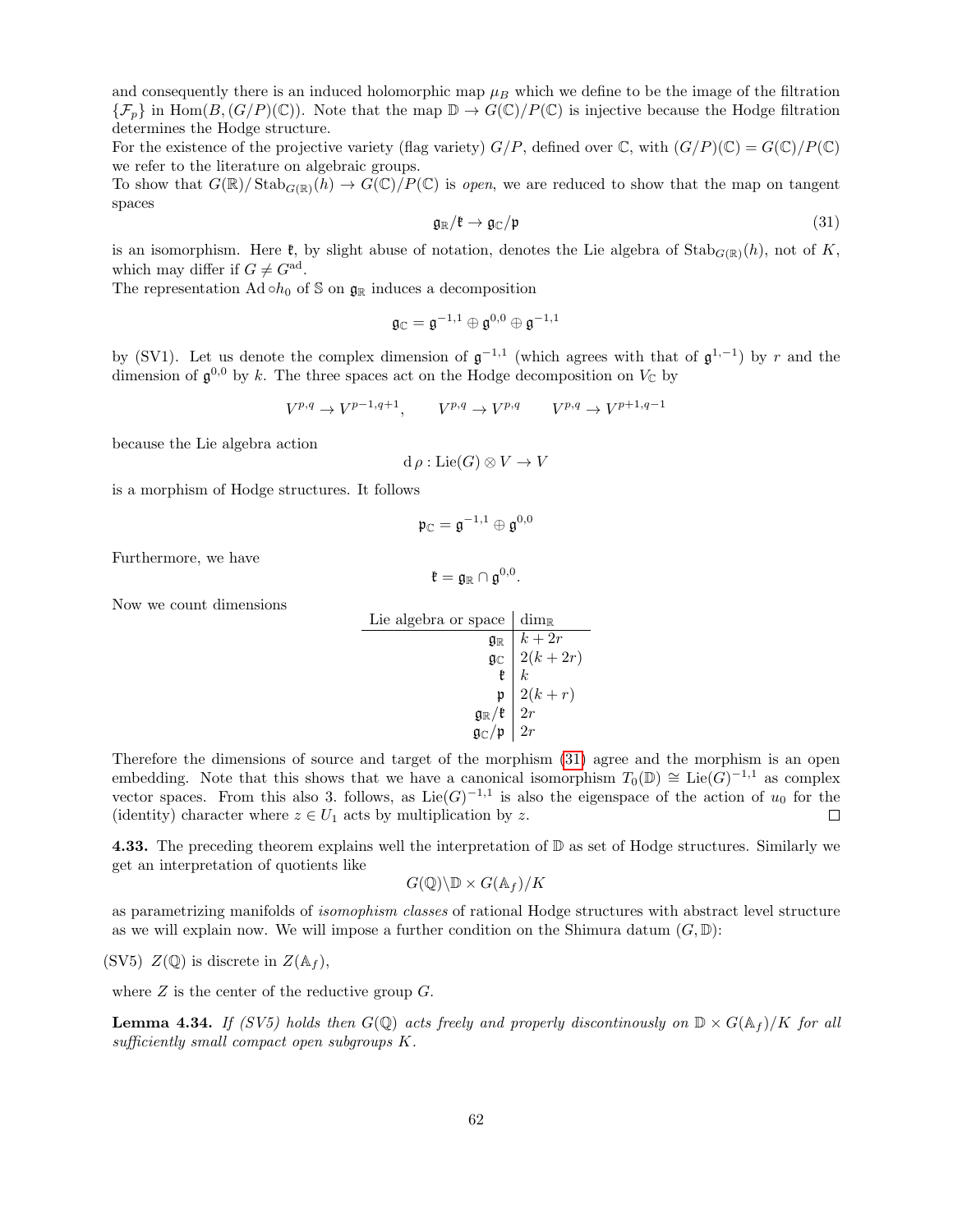*Proof.* If K is sufficiently small one can show that it, and its projection in  $G^{ad}(\mathbb{A}_f)$ , are torsion free. We assume this.

The stabilizer groups at  $[h, \gamma]$  are given by the intersection (in  $G(\mathbb{A}))$ 

$$
G(\mathbb{Q}) \cap \operatorname{Stab}_{G(\mathbb{R})}(h) \cdot {}^{\gamma} K
$$

Since the projection  $K_{\infty}$  of  $\mathrm{Stab}_{G(\mathbb{R})}(h)$  along  $p: G(\mathbb{R}) \to G^{\mathrm{ad}}(\mathbb{R})$  is compact it follows that

 $G^{\rm ad}(\mathbb{Q}) \cap K_\infty \cdot p(\gamma K)$ 

is finite and hence trivial because  $p(\gamma K)$  is torsion free. Now we have

$$
ker(G(\mathbb{Q}) \cap (Stab_{G(\mathbb{R})}(h) \cdot {}^{\gamma}K) \to G^{ad}(\mathbb{Q}) \cap (K_{\infty} \cdot p({}^{\gamma}K))
$$
  
=  $Z(\mathbb{Q}) \cap Z(\mathbb{R}) \cdot (K \cap Z(\mathbb{A}_f))$ 

Since  $Z(\mathbb{Q})$  is discrete in  $K \cap Z(\mathbb{A}_f)$  this is also finite and trivial if K is torsion-free. The fact that  $G^{\text{ad}}(\mathbb{Z})$ is discrete in  $G^{\text{ad}}(\mathbb{R})$  implies that the action is properly discontinuously.  $\Box$ 

<span id="page-62-0"></span>**Proposition 4.35.** If (SV1) and (SV5) hold and K is sufficiently small, we have

$$
\text{Hom}(B, G(\mathbb{Q})\backslash\mathbb{D}\times G(\mathbb{A}_f)/K) \cong \left\{\begin{array}{c}\mathcal{L} \to B \quad local \; system \; with \; G-structure \; \alpha \\ \{\mathcal{F}^p\} \quad \text{ filtration \; of} \; \mathcal{L} \otimes_{\mathbb{Q}} \mathcal{O}_B \; s.t. \\ \{\alpha(\mathcal{F}^p)\} \; lies \; in \; H(G, \mathbb{D}) \; locally \\ \xi \in \text{Hom}((\mathbb{A}_f^N)_B, \mathcal{L}_{\mathbb{A}_f})/K \quad (homomorphisms \; of \; G-structures) \end{array}\right\}
$$

In the last line  $\text{Hom}((\mathbb{A}_f^N)_B, \mathcal{L}_{\mathbb{A}_f})/K$  denotes the quotient sheaf of the sheaf  $\text{Hom}((\mathbb{A}_f^N)_B, \mathcal{L}_{\mathbb{A}_f})$  modulo K. In other words  $\xi$  consists of isomorphisms of G-structures  $\xi_{U_i} : (\mathbb{A}_f^N)_{U_i} \to \mathcal{L}_{\mathbb{A}_f}|_{U_i}$  on a cover  $\{U_i\}$  of B such that they are equal on overlaps  $modulo K$ . As an exercise one should think about this in the special case  $(G,\mathbb{D}) = (GSp_{2g}, \mathbb{D})$ . One gets precisely the moduli problem of section 3 for families of complex tori  $\pi: X \to B$  with polarization and K-level-structure, setting  $\mathcal{L} := R^1 \pi_* \mathbb{Q}$  and noting that  $\mathcal{L}_{A_f}$  is canonically isomorphic to the (family of) rational Tate modules  $V(X)$ .

*Proof (sketch) of Proposition [4.35.](#page-62-0)* Locally on U the local system  $\mathcal L$  is trivial and choosing a representative of the G-structure:

$$
\alpha_U : \mathcal{L}|_U \xrightarrow{\sim} (\mathbb{Q}^N)_U
$$

yields a filtration

$$
\{\alpha_U(\mathcal{F}^p)\}
$$

of  $\mathbb{Q}^N \otimes \mathcal{O}_U$  and therefore, by Theorem [4.31,](#page-60-0) a holomorphic map

$$
\mu: U \to \mathbb{D}.
$$

Furthermore

$$
\alpha_U \circ \xi_U \in G(\mathbb{A}_f)/K
$$

is a well-defined class. We get a morphism

$$
U \rightarrow \mathbb{D} \times G(\mathbb{A}_f)/K
$$
  

$$
z \rightarrow [\alpha_U(z), \alpha_U \circ \xi_U]
$$

which is, by construction, globally well-defined modulo  $G(\mathbb{Q})$ . In the other direction, a morphism

$$
\widetilde{\mu}: U \to G(\mathbb{Q}) \backslash \mathbb{D} \times G(\mathbb{A}_f)/K
$$

is locally liftable to a morphism

$$
\mu: U \to \mathbb{D} \times G(\mathbb{A}_f)/K.
$$

(For this it is essential, that  $G(\mathbb{Q})$  acts freely and properly discontinuously!)  $\mu$  corresponds to a filtration on  $\mathbb{Q}^N \otimes \mathcal{O}_U$  and a level structure on  $\mathbb{A}_f^N$ . These can be glued to yields the required local system.  $\Box$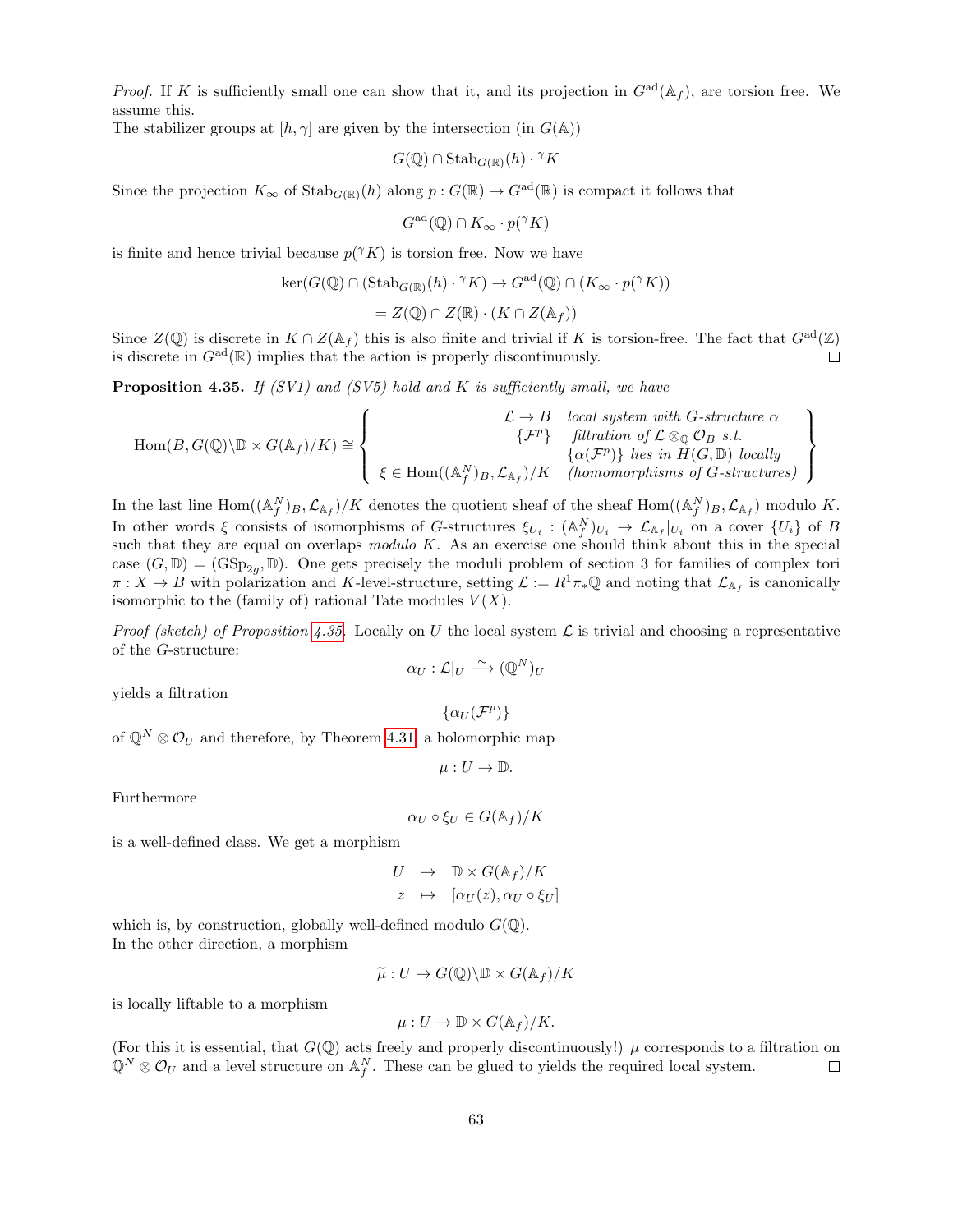### <span id="page-63-0"></span>4.7 Reinterpretation of (SV1) and (SV2) in terms of the parametrized Hodge structures

4.36. We motivated the axioms (SV1) and (SV2) by the structure of Hermitian symmetric domains. Starting with a datum of reductive group G and an arbitrary conjugacy class  $\mathbb{D} \subset \text{Hom}(\mathbb{S}, G)$ , on the other hand, we always get a family of Hodge structures on  $\mathbb D$  for every chosen representation  $\rho: G \to \text{GL}_N$ . We again assume that the representation is faithful and that the Hodge structures are of a fixed weight  $n$ .

We want to translate  $(SV1)$  and  $(SV2)$  (which implied that  $\mathbb D$  is a Hermitian symmetric domain) in terms of these families. Checking the proof, one can easily see that the statements Proposition [4.31,](#page-60-0) 1., 2., remain true without assuming (SV1) and (SV2):

1. The association of Hodge structures and Hodge filtrations gives an open embedding

$$
\mathbb{D} = G(\mathbb{R})/\operatorname{Stab}_{G(\mathbb{R})}(h) \hookrightarrow (G/P)(\mathbb{C}).
$$

 $G/P$  is in a natural way a projective complex analytic variety (called a **flag manifold)**.

2. The functor  $\mathcal{H}(G,\mathbb{D})$  is represented by  $\mathbb D$  together with its structure as analytic manifold obtained by means of the open embedding in 1., i.e. there is are functorial bijections

$$
\mathcal{H}(G,\mathbb{D})(B) \cong \text{Hom}(B,\mathbb{D}),
$$

where the Hom denotes holomorphic maps.

Only the assertion 3., that an associated morphism  $u_0: U_1 \to \text{Aut}(\mathbb{D})$  exists that acts on the tangent space  $T_0(\mathbb{D})$  by the character z will usually fail.

**Definition 4.37.** Let  $V_{\mathbb{Q}}$  be a  $\mathbb{Q}$ -vector space with Hodge structure  $V_{\mathbb{C}} = \bigoplus_{p+q=n} V^{p,q}$  of weight n. A form

$$
\phi \in (V_0^* \otimes V_0^*)^{-n,-n}
$$

is called a **polarization** of  $V$  if the form

$$
\langle v, w \rangle := \phi(v, h(i)w)
$$

is symmetric and positive definite.

**Remark 4.38.** 1. For a Hodge structure of weight n the assertion

$$
\phi \in (V^*_{\mathbb{O}} \otimes V^*_{\mathbb{O}})^{-n,-n}
$$

is equivalent to  $\phi$  being invariant under  $h(\mathbb{U}_1)$  where we consider  $\mathbb{U}_1$  as subgroup of S.

2. The calculation

$$
\phi(v, w) = \phi(h(i)v, h(i)w) = \phi(w, h(i)^{2}v) = (-1)^{n} \phi(w, v)
$$

therefore shows that a polarization is alternating if n is odd and symmetric, if n is even.

**Proposition 4.39.** If all H.S. in  $\mathbb{D}$  (w.r.t.  $\rho$ ) are of weight n and (SV2) holds then there exists  $\phi \in V_{\mathbb{R}}^* \otimes V_{\mathbb{R}}^*$ s.t. all  $h \in \mathbb{D}^+$  are polarized w.r.t.  $\phi$ .

*Proof.* See [\[4,](#page-70-1) Proposition 1.1.14., (iii)] for details. Let  $\tilde{G}$  be the compact form of  $G_{\mathbb{R}}^{\text{der}}$ . Since  $\tilde{G}(\mathbb{R})$  is compact, there exists a  $\widetilde{G}(\mathbb{C})$ -invariant positive definite Hermitian form  $\psi$  on  $V_{\mathbb{C}}$ . From this follows that

$$
\psi(gv, h_0(i)^{-1}\overline{g}h_0(i)w) = \psi(v, w) \qquad \forall g \in G^{\text{der}}(\mathbb{C})
$$

Note that the complex conjugations on  $G^{\text{der}}(\mathbb{C})$  and  $\widetilde{G}(\mathbb{C})$  differ by the Cartan involution on  $G^{\text{der}}$  which by (SV2) can be given by conjugation with  $h_0(i)$  (whether we consider  $G^{\text{der}}$  or  $G^{\text{ad}}$  does not matter because these groups differ by a finite group). Hence

$$
\phi(v, w) := \psi(v, h_0(i)^{-1}w)
$$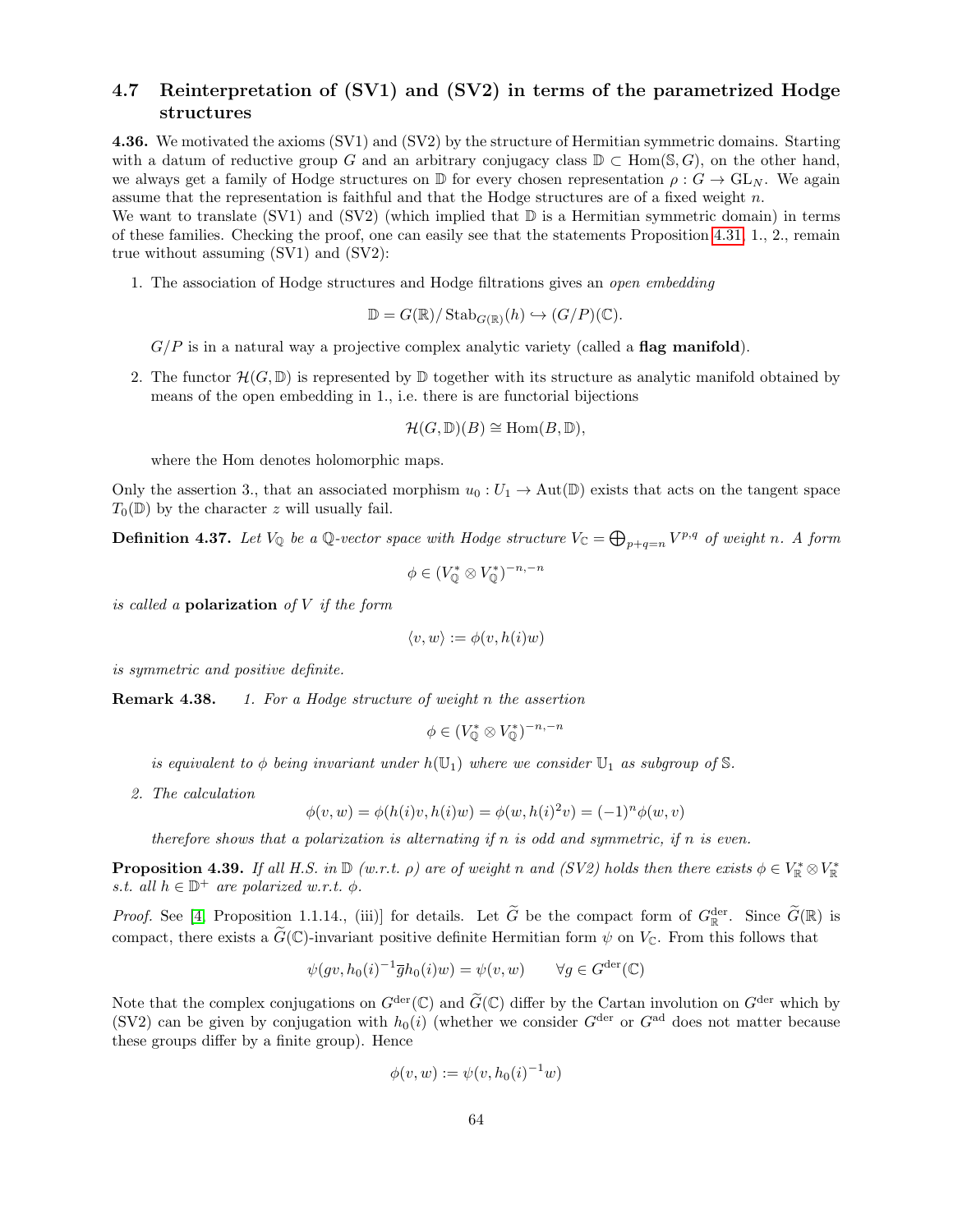is  $G^{\text{der}}(\mathbb{R})$  invariant, in particular under  $h_0(U_1)$ , i.e.  $\phi \in V_{h,\mathbb{R}}^{(-n,-n)}$  for all  $h \in \mathbb{D}^+$  and  $\psi(v,w) = \phi(v,h_0(i)w)$ is positive definite by construction. Here  $V_{h,\mathbb{R}}$  is the corresponding real Hodge structure that h induces. Note that  $G^{\text{der}}(\mathbb{R})^+$  acts transitively in  $\mathbb{D}^+$  hence writing  $h = gh_0$ 

$$
\phi(v, gh_0(i)g^{-1}w) = \psi(v, h_0(i)^{-1}gh_0(i)g^{-1}w) = \psi(g^{-1}v, g^{-1}w)
$$

is symmetric and positive definite. Note that  $G^{\text{der}}(\mathbb{R})$  in general does not act transitively on  $\mathbb D$  whence the restriction to  $\mathbb{D}^+$ .  $\Box$ 

Under some restriction there is a converse to the previous proposition (cf. [\[4,](#page-70-1) Proposition 1.1.14., (iii)]).

**Definition 4.40.** Let B be a complex manifold. A family of Hodge filtrations on a local system  $\mathcal{L}$  over B satisfies Griffiths transversality, if

$$
\nabla \mathcal{F}_i \subseteq \mathcal{F}_{i+1} \otimes_{\mathcal{O}_B} \Omega^1_B
$$

where

$$
\begin{array}{rcl}\nabla:\mathcal{L}\otimes_{\mathbb{Q}}\mathcal{O}_B&\rightarrow&\mathcal{L}\otimes_{\mathbb{Q}}\Omega^1_B\\
x\otimes f&\mapsto&x\otimes \mathbf{d} f\end{array}
$$

is the canonical connection on the associated vector bundle  $\mathcal{L}\otimes_{\mathbb{Q}}\mathcal{O}_B$ . If  $\mathcal{L}$  is some local system of cohomology groups of a variety  $\nabla$  is usually called the Gauss-Manin connection.

**Remark 4.41.** If  $\pi: X \to B$  is a smooth projective morphism of smooth algebraic varieties defined over  $\mathbb C$ then the family of Hodge structures on

 $R^i\pi_*\mathbb{Q}_X$ 

satisfies Griffiths transversality and (on its primitive part) the structures are polarized.

**Proposition 4.42.** Assume (SV2) holds and the H.S. in  $\mathbb{D}$  are of constant weight n w.r.t. the representation ρ. Then the families of Hodge structures in  $\mathcal{H}(G,\mathbb{D})(B)$  satisfy Griffiths transversality if and only if (SV1) is satisfied.

Proof. See [\[8,](#page-70-3) Theorem 2.14] or [\[4,](#page-70-1) Proposition 1.1.14.] for details. It suffices to show this for the universal family over D. We have then

$$
\nabla_x \mathcal{F}^p \subset \mathcal{F}^{p+n}
$$

for all  $x \in T_{h_0}(\mathbb{D})^{n,-n}$ . Furthermore

$$
\mathrm{Lie}(G_{\mathbb{C}}) = T_{h_0}(\mathbb{D}) \oplus \mathrm{Lie}(K_{\infty,\mathbb{C}}) \oplus \overline{T_{h_0}(\mathbb{D})}
$$

where  $K_{\infty} = \text{Stab}_{G_{\mathbb{R}}}(h_0)$ . Here  $T_{h_0}(\mathbb{D})$  is of type  $(-1, 1), (-2, 2), \ldots$ ; Lie $(K_{\infty, \mathbb{C}})$  is of type  $(0, 0)$ ; and  $\overline{T_{h_0}(\mathbb{D})}$ is of type  $(1, -1), (2, -2), \ldots$  (cf. the proof of Proposition [4.31\)](#page-60-0). Note that Ad ∘ $h_0$  anyway induces a Hodge structure of weight 0 on Lie(G), because we assumed that the weight of the structures in  $\mathbb{D}$  (w.r.t. any faithful  $\rho$ ) is constant.  $\Box$ 

### <span id="page-64-1"></span>4.8 Existence of algebraic models

Recall from Definiton [4.3](#page-50-1) the notion of a Shimura datum  $(G,\mathbb{D})$ . A **morphism of Shimura data**  $(G_1,\mathbb{D}_1) \rightarrow$  $(G_2,\mathbb{D}_2)$  is a homomorphism of algebraic groups  $\alpha: G_1 \to G_2$  (defined over  $\mathbb{Q}$ ) such that for each  $h \in \mathbb{D}_1$ the morphism  $\alpha_{\mathbb{R}} \circ h$  lies in  $\mathbb{D}_2$ . The following theorem asserts that the associated Shimura varieties have uniquely determined algebraic models over  $\mathbb C$  and morphisms of Shimura varieties give rise to morphisms between those.

<span id="page-64-0"></span>**Theorem 4.43** (Baily-Borel). For each Shimura datum  $(G, \mathbb{D})$  the complex analytic spaces in the projective system

$$
\{G(\mathbb{Q})\backslash \mathbb{D}\times G(\mathbb{A}_f)/K\}_K
$$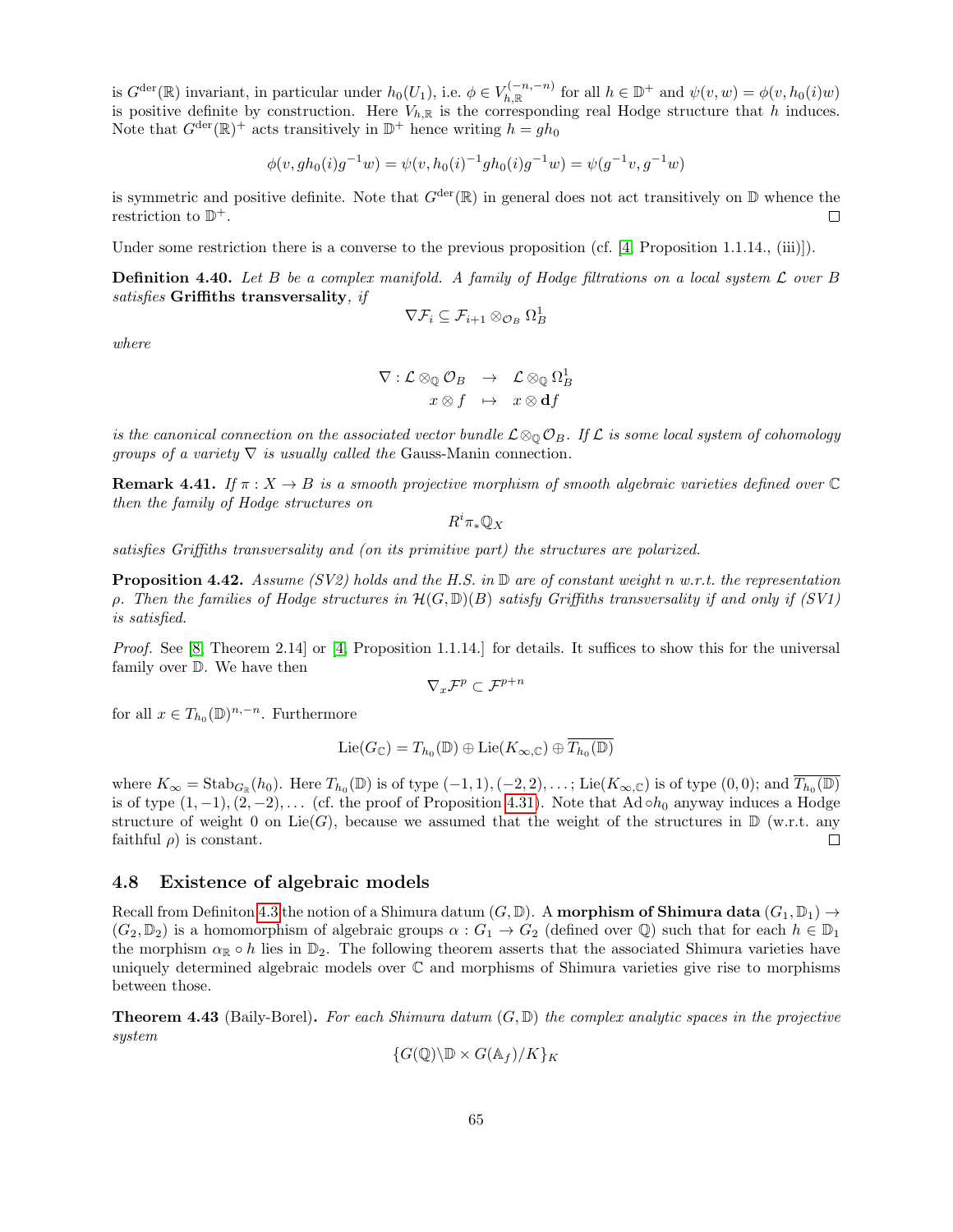have (unique if K is sufficiently small) algebraic models  $X(G, \mathbb{D})_K$ , defined over C, and the morphisms in the system (resp. the morphisms coming from the  $G(\mathbb{A}_f)$ -action) are morphisms of algebraic varieties. The varieties are smooth if  $K$  is sufficiently small.

Furthermore each morphism of Shimura data  $(G_1, \mathbb{D}_1) \rightarrow (G_2, \mathbb{D}_2)$  induces a morphism of

 ${X(G_1, \mathbb{D}_1)_K}_K \to {X(G_2, \mathbb{D}_2)_K}_K$ 

projective systems of algebraic varieties.

We will only give a very rough idea of the proof (cf. [\[2\]](#page-69-0)). It relies on the construction of automorphic forms on the Shimura varieties. They are constructed as follows:

4.44. Consider the diagram



where the map  $\iota$  is induced by the Borel embedding  $\mathbb{D} \hookrightarrow (G/P)(\mathbb{C})$  of Proposition [4.31](#page-60-0) and the map  $\pi$  is the projection. The right map is equivariant under the action of  $G(\mathbb{R})$ . Every representation  $\omega$  of P gives rise to a  $G(\mathbb{C})$ -equivariant vector bundle  $L_{\omega}$  on  $(G/P)(\mathbb{C})$ . Its pullback  $\iota^* L_{\omega}$  carries, in particular, a  $\widetilde{G}(\mathbb{Q})$ action and hence descends to a vector bundle

$$
\mathcal{L}_{\omega} := G(\mathbb{Q}) \backslash \iota^* L_{\omega}
$$

called an automorphic vector bundle.

The group  $P_{\mathbb{C}}$  decomposes as  $K_{\infty,\mathbb{C}} \cdot P^+$ , where  $P^+$  is the unipotent radical and  $K_{\infty,\mathbb{C}}$  is the complexification of  $K_{\infty} = \text{Stab}_{G_{\mathbb{R}}}(h)$ .

**Proposition 4.45.** The representation  $\omega : K_{\infty,\mathbb{C}} \to \mathbb{G}_m$  given by the determinant of the (complexification of the) action of  $K_{\infty}$  on  $T_{h_0}(\mathbb{D})$  extends to  $P_{\mathbb{C}}$  setting it 0 on  $P^+$ . Let  $K \subset G(\mathbb{A}_f)$  be a sufficiently small compact open subgroup and set:

$$
\widetilde{X}_K:=\mathrm{Proj}\left(\bigoplus_m H^0(X_K,\mathcal{L}_{\omega}^{\otimes m})'\right)
$$

Then there is an embedding

 $X_K \hookrightarrow \widetilde{X}_K(\mathbb{C})$ 

which identifies  $X_K$  with the complex points of a Zariski-open subset.

In the proposition  $H^0(X_K, -)$ ' means that, if  $PGL_2$  is a quotient of  $G_{\mathbb{R}}$ , additional growth conditions have to be imposed to make this space finite dimensional.

**Exercise 4.46.** For the Shimura datum  $(GL_2, \mathbb{H}^{\pm})$  we have

 $H^0(X_K, \mathcal{L}_\omega) = \{$  usual modular forms of weight 2 on  $X_K\}$ 

The space  $\tilde{X}_K$  is called the **minimal compactification** (also Baily-Borel compactification) of  $X_K$  because of the following reason:

**Proposition 4.47** (Borel). Let  $\widetilde{V}$  be a smooth projective variety, defined over  $\mathbb{C}$ , and  $V \subset \widetilde{V}$  be a Zariski open subset such that  $\overline{V} \backslash V$  is a divisor with normal crossings. Then every morphism  $\alpha$  of analytic manifolds lifts to a morphism  $\tilde{\alpha}$ 

$$
\widetilde{V}(\mathbb{C}) \xrightarrow{\tilde{\alpha}} \widetilde{X}_K(\mathbb{C})
$$
\n
$$
\downarrow \qquad \qquad \downarrow
$$
\n
$$
V(\mathbb{C}) \xrightarrow{\alpha} X_K
$$

By Chow's theorem  $\tilde{\alpha}$  is automatically a morphism of algebraic varieties.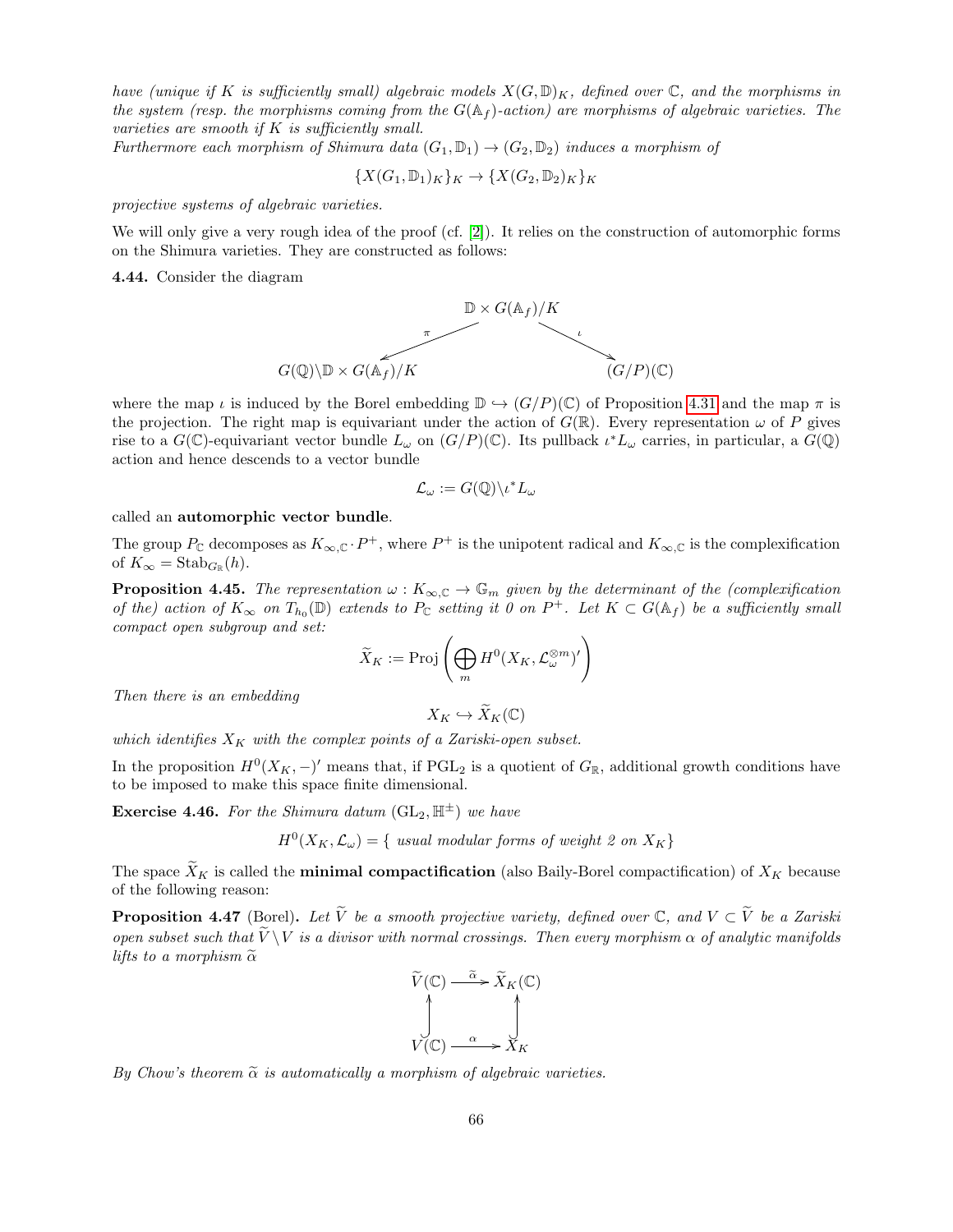Using resolution of singularities, the following is a consequence:

- 1. The structure of algebraic variety on  $X_K$  (given as the Zariski open subset of  $\widetilde{X}_K$ ) is unique.
- 2. Morphisms in the projective system and between Shimura varieties are automatically defined by morphisms of algebraic varieties.

Theorem [4.43](#page-64-0) follows.

### <span id="page-66-1"></span>4.9 Canonical models over number fields

**4.48.** We have already discussed canonical models of the Shimura variety associated with  $(GSp_{2g}, \mathbb{H}_{g}^{\pm})$  in the first lectures. They were defined over Q. For more general Shimura varieties it is not reasonable to expect models which are defined over Q. However, as motivated already in [4.5,](#page-50-2) the adelic formulation and correct axioms of a Shimura datum allow to get a model over a naturally given field associated with the Shimura datum, the reflex field. We begin by explaining the definition of this field.

**Definition 4.49.** To each  $h \in \mathbb{D}$  we have an associated cocharacter of  $G_{\mathbb{C}}$  defined as the composition

$$
\mathbb{G}_{m,\mathbb{C}} \xrightarrow{\mu_h} \mathbb{S}_{\mathbb{C}} = \mathbb{G}_{m,\mathbb{C}} \times \mathbb{G}_{m,\mathbb{C}} \xrightarrow{h} G_{\mathbb{C}}
$$

where the first morphism is the inclusion of the first factor. The conjugacy class of these morphisms is defined over a field  $E(G, \mathbb{D})$  called the **reflex field**.

The reflex field is also the natural field of definition of the flag variety  $G/P$  studied in Theorem [4.31.](#page-60-0)

**Remark 4.50.** For  $G = T_F \subseteq F^x$  and  $\mathbb{D} = \{h\}$  corresponding to a CM-type S (see Section [3.4.4\)](#page-43-2) the field  $E = E(T, \{h\})$  coincides with the usual reflex field of the CM-Type  $S \subset Hom(F, \mathbb{C}),$  i.e.

$$
\operatorname{Gal}(\overline{\mathbb{Q}}/E) = \{ \sigma \in \operatorname{Gal}(\overline{\mathbb{Q}}/\mathbb{Q}) \mid \sigma \circ S = S \}.
$$

This follows directly taking the relation of S and h into account:

$$
h^*: X^*(F_{\mathbb{C}}^x) \rightarrow X^*(\mathbb{S}_{\mathbb{C}})
$$
  
\n
$$
\parallel \qquad \parallel
$$
  
\n
$$
\mathbb{Z}[\text{Hom}(F, \mathbb{C})] \qquad \mathbb{Z} \times \mathbb{Z}
$$
  
\n
$$
[\sigma] \mapsto \begin{cases} (1,0) & \sigma \in S \\ (0,1) & \sigma \notin S \end{cases}
$$

**Exercise 4.51.** The reflex field of  $(GSp_{2g}, \mathbb{H}_g^{\pm})$  is  $\mathbb{Q}$ .

**Definition 4.52.** Let  $(G, \mathbb{D})$  be a Shimura datum. An algebraic model of  $X_K$ , defined over  $E(G, \mathbb{D})$ , is called canonical, if for any morphism

$$
\iota: (T, \{h\}) \to (G, \mathbb{D})
$$

of Shimura data, where  $T$  is a torus, the image of the morphism

$$
T(\mathbb{Q})\backslash\{h\}\times T(\mathbb{A}_f)/K\cap T(\mathbb{A}_f)\to G(\mathbb{Q})\backslash\mathbb{D}\times G(\mathbb{A}_f)/K\cong X_K(\mathbb{C})
$$

consists of points defined over  $\overline{Q}$  w.r.t. the model  $X_K$ , and the action of the Galois group<sup>[23](#page-66-0)</sup> Gal( $\overline{Q}/E(T, h)$ ) is given by

$$
{}^{\sigma}[\iota \circ h, \xi] = [\iota \circ h, \iota(N_h(\text{rec}(\sigma))\xi]
$$

Here  $N_h$  is the reflex norm of  $(T, \{h\})$  defined in [3.74.](#page-48-1)

<span id="page-66-0"></span><sup>&</sup>lt;sup>23</sup>The existence of  $\iota$  implies that  $E(G,\mathbb{D}) \subset E(T,\lbrace h \rbrace)$ .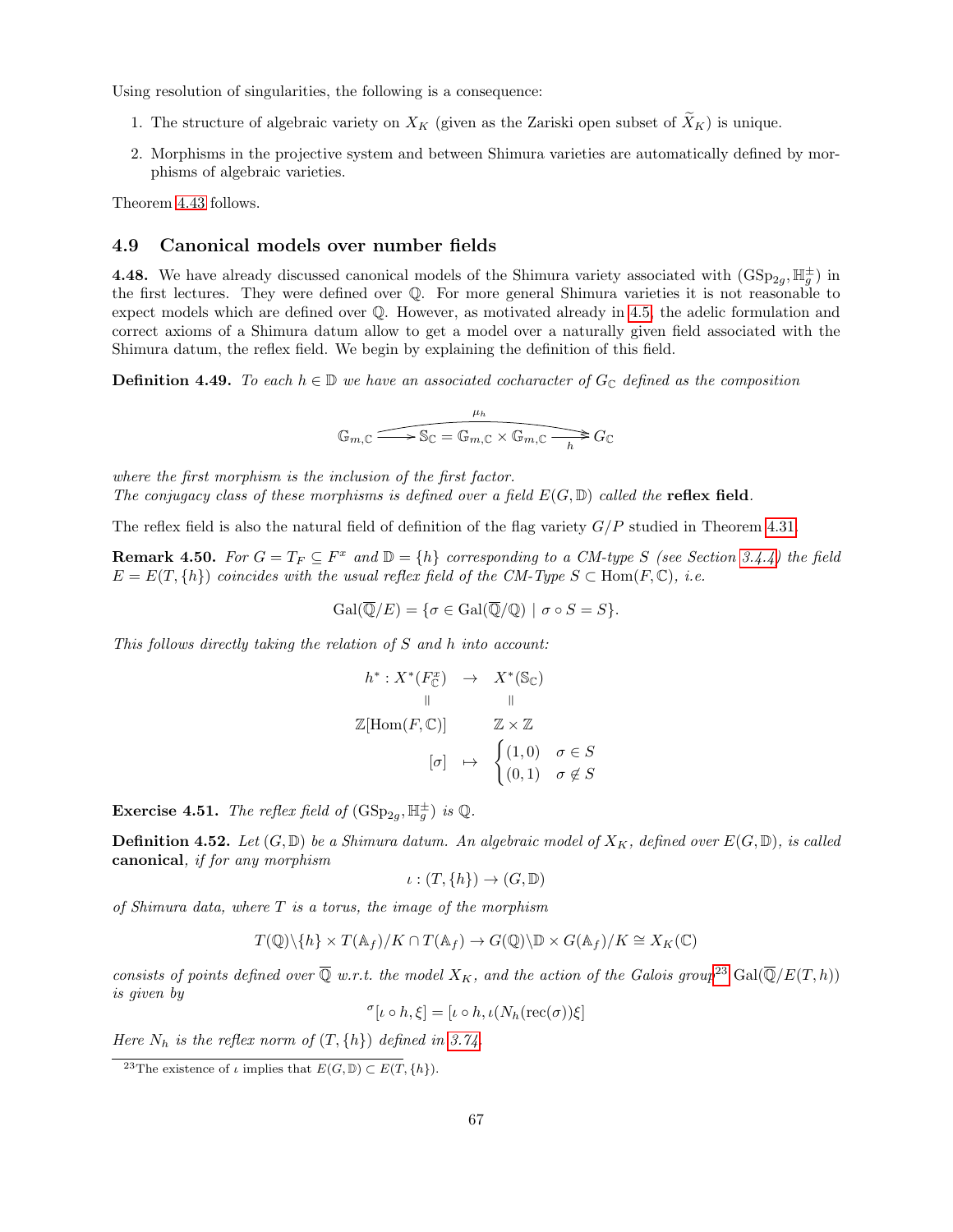**Remark 4.53.** We have already seen that the model given by  $A_{q,K}$  (solution to a moduli problem of polarized Abelian varieties) of the Shimura variety associated with  $(\text{GSp}_{2g}, \mathbb{H}_g^{\pm})$  is canonical in this sense (cf. Theorem [3.78\)](#page-49-2).

The important feature of this notion is, if we consider the whole projective system of a Shimura variety and if the individual varieties have canonical models then the transition morphisms in the projective system and also the  $G(\mathbb{A}_f)$ -action are automatically defined over  $E(G,\mathbb{D})$ . Furthermore if we are given a morphism of Shimura data  $(G_1, \mathbb{D}_1) \to (G_2, \mathbb{D}_2)$  then the induced morphism on *canonical models* is automatically defined over the compostium  $E(G_1, \mathbb{D}_1) \cdot E(G_2, \mathbb{D}_2)$ . (If the morphism is induced by a closed embedding of algebraic groups then we have even  $E(G_2, \mathbb{D}_2) \subset E(G_1, \mathbb{D}_1)$  as follows immediately from the definition of reflex field). We make this precise in the following theorem:

<span id="page-67-0"></span>Theorem 4.54 (Deligne). Any morphism

$$
\rho: X(G_1, \mathbb{D}_1)_{K_1} \to X(G_2, \mathbb{D}_2)_{K_2}
$$

between canonical models which, over  $\mathbb{C}$ , is equal to a morphism of the form

$$
X(G_1, \mathbb{D}_1)_{K_1}(\mathbb{C}) \cong G(\mathbb{Q}) \backslash \mathbb{D} \times G(\mathbb{A}_f)/K \rightarrow G(\mathbb{Q}) \backslash \mathbb{D} \times G(\mathbb{A}_f)/K \cong X(G_2, \mathbb{D}_2)_{K_2}(\mathbb{C})
$$

$$
[h, \xi K_1] \rightarrow [h \circ \alpha, \alpha(\xi) g K_2]
$$

for  $\alpha : G_1 \to G_2$  morphism of algebraic groups, defined over  $\mathbb{Q}$ , s.t.  $\alpha_{\mathbb{R}}(\mathbb{D}_1) \subset \mathbb{D}_2$  and  $g \in G(\mathbb{A}_f)$ , s.t.  $\alpha(K_1) \subset g(K_2)g^{-1}$  is defined over  $E(G_1, \mathbb{D}_1) \cdot E(G_2, \mathbb{D}_2)$ .

Corollary 4.55. 1. Canonical model are uniquely determined up to unique isomorphism.

- 2. The morphisms  $J_{K,K'}(g)$  of the projective system plus  $G(\mathbb{A}_f)$ -action are defined over  $E(G,\mathbb{D})$ . I.e. if the individual varieties in the projective system are canonical models, then we have automatically a model of the whole Shimura variety in the sense of Definition [3.59.](#page-42-1)
- 3. The association that maps a Shimura datum to the canonical model of the Shimura variety (whole projective system)  $(G, \mathbb{D}_1) \rightarrow \{X(G, \mathbb{D})_K\}_K$  is functorial (provided the canonical models exist).
- Sketch of proof of Theorem [4.54.](#page-67-0) 1. There exist embeddings  $(T, \{h\}) \rightarrow (G_1, \mathbb{D}_1)$ . Take a maximal torus  $\widetilde{T}_{\mathbb{R}} \subset G_{\mathbb{R}}$  over which some  $h' \in \mathbb{D}_1$  factors.  $\widetilde{T}_{\mathbb{R}}$  is the centralizer of a regular element  $\widetilde{\lambda}$  in Lie $(G_{1,\mathbb{R}})$ . If  $\lambda$  is sufficiently close to  $\tilde{\lambda}$  and defined over Q, its centralizer T will be defined over Q and  $T_{\mathbb{R}}$  will be conjugated to  $\widetilde{T}_{\mathbb{R}}$ , say  $gT_{\mathbb{R}}g^{-1} = \widetilde{T}_{\mathbb{R}}$ . The morphism  $h := g^{-1} \cdot h'$  will factor through  $T_{\mathbb{R}}$  and hence we have an embedding  $(T, h) \hookrightarrow (G_1, \mathbb{D}_1)$ .
	- 2. Key fact: For any finite extension L of  $E(G_1, \mathbb{D}_1)$ , there exists  $(T, h) \hookrightarrow (G_1, \mathbb{D}_1)$  s.t.  $E(T, h)$  is linearly disjoint from L. This step is quite involved and uses the Hilbert irreducibility theorem.
	- 3. For any  $h \in \mathbb{D}$  the set  $\{[h,\xi] \mid \xi \in G(\mathbb{A}_f)\}$  is Zariski-dense in  $X(G_1,\mathbb{D}_1)_K$ . This follows ultimately from the fact that  $G_1(\mathbb{Q})$  is dense in  $G_1(\mathbb{R})$  for connected G.
	- 4. For each embedding  $(T, \{h\}) \to (G_1, \mathbb{D}_1)$  the morphism  $\rho$  restricted to the Zariski-dense set of points  $\{[h,\xi] \mid \xi \in G(\mathbb{A}_f)\}\$ is defined over  $E(T, h)$ , i.e. equivariant under  $Gal(\overline{\mathbb{Q}}, E(T, h))$ :

$$
[\iota \circ h, \xi] \longmapsto [\iota \circ h, \iota(N_h(\text{rec}(\sigma))) \cdot \xi]
$$
\n
$$
\downarrow \qquad [\varphi \circ h, \alpha(\iota(N_h(\text{rec}(\sigma)) \cdot \xi) \cdot g]
$$
\n
$$
[\alpha \circ \iota \circ h, \alpha(\iota(\xi)) \cdot g] \longmapsto [\alpha \circ \iota \circ h, \alpha(\iota(N_h(\text{rec}(\sigma))) \cdot \alpha(\xi) \cdot g]
$$

Here we applied the canonical model property for  $X(G_2, \mathbb{D}_2)_{K_2}$  and the morphism  $\alpha \circ \iota : (T, \{h\}) \to$  $(G_2,\mathbb{D}_2).$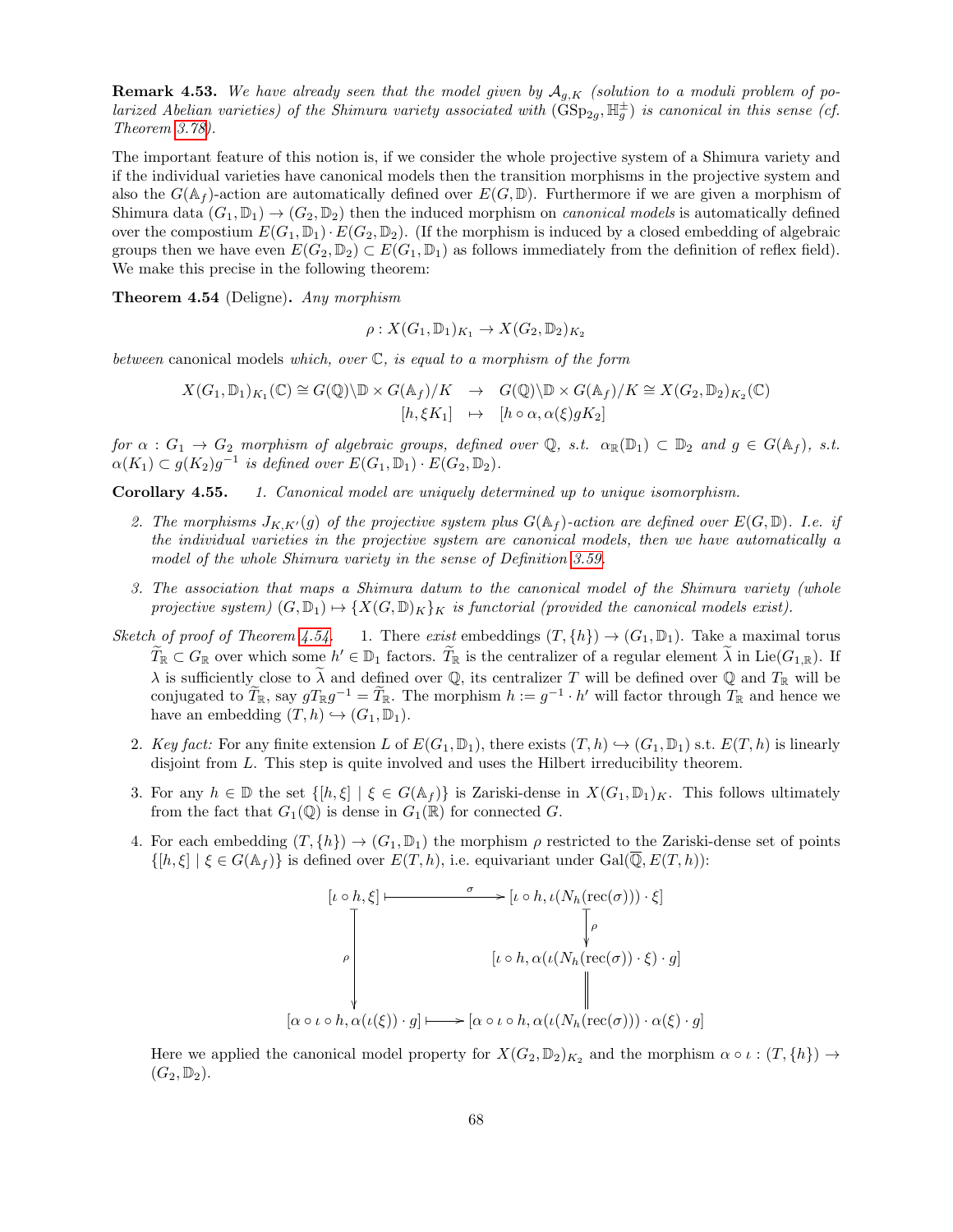5. From 3. and 4. follows that the morphism  $\rho$  is defined over  $E(T, \{h\})$ . (The Zariski dense set of points of 3. defines a Zariski dense set of points in the graph of  $\rho$  which is fixed under the action of  $Gal(\mathbb{Q}, E(T, \{h\}))$ , Therefore the graph and hence  $\rho$  itself are defined over  $E(T, \{h\})$ .) Accordingly from 2. follows that  $\rho$  is actually defined over  $E(G_1, \mathbb{D}_1) \cdot E(G_2, \mathbb{D}_2)$ .

 $\Box$ 

## <span id="page-68-1"></span>4.10 Existence of canonical models

**Definition 4.56.** We call a Shimura datum (resp. the associated Shimura variety) of **Hodge type** if there is an embedding  $(G, \mathbb{D}) \hookrightarrow (\text{GSp}_{2g}, \mathbb{H}_g^{\pm})$  into the Shimura datum studied in the beginning of the lecture.

We know (cf. Theorem [3.78\)](#page-49-2) that a *canonical* model of the Shimura variety associated with  $(GSp_{2g}, \mathbb{H}_g^{\pm})$ exists, namely the moduli space of Abelian varieties with polarization and level structure  $\{\mathcal{A}_{g,K}\}_K$ .

Remark 4.57. Many Shimura data are of Hodge type. One can weaken the condition and merely ask roughly that there is an embedding  $(G', \mathbb{D}') \hookrightarrow (\mathrm{GSp}_{2g}, \mathbb{H}_g^{\pm})$  such that  $(G', \mathbb{D}')$  and  $(G, \mathbb{D})$  have  $(G')^{\text{ad}} = G^{\text{ad}}$  and  $(\mathbb{D}')^+ = (\mathbb{D})^+$ . These Shimura data are called of Abelian type<sup>[24](#page-68-0)</sup>. For example, if  $G^{ad}$  is simple, then  $(G, \mathbb{D})$ is of Abelian type if  $G^{ad}$  is of type A, B or C, whereas if  $G^{ad}$  is of type  $E_6$  or  $E_7$  then it is not of Abelian type. If  $G^{ad}$  is of type D then both cases can occur. The fact that Shimura varieties of Abelian type also have canonical models can be shown directly by a refinement of the method of this section.

**Lemma 4.58.** For an embedding of Shimura data  $\alpha : (G_1, \mathbb{D}_1) \hookrightarrow (G_2, \mathbb{D}_2)$ , i.e. such that the morphism  $\alpha: G_1 \to G_2$  is a closed embedding, and each  $K \subset G_1(\mathbb{A}_f)$  which is small enough, there exists  $K' \subset G_2(\mathbb{A}_f)$ such that the natural morphism

$$
G_1(\mathbb{Q})\backslash \mathbb{D}_1 \times G_1(\mathbb{A}_f)/K \to G_2(\mathbb{Q})\backslash \mathbb{D}_2 \times G_2(\mathbb{A}_f)/K'
$$

is a closed embedding.

For a model  $X(G_2, \mathbb{D}_2)_{K'}$  of the second Shimura variety, we get accordingly an induced model  $X(G_1, \mathbb{D}_1)_{K}$ of the first one. However, it is not clear, over which field it is defined. Analogous arguments to the proof of Theorem [4.54](#page-67-0) using a Zariski dense set of points coming from the embedding of  $(T, \{h\})$  into  $(G_1, \mathbb{D}_1)$  show that the induced models given by means of the Lemma are defined over  $E(G_1, \mathbb{D}_1)$  and are canonical. We get:

Theorem 4.59. For Shimura varieties of Hodge type canonical models exist.

# <span id="page-68-2"></span>5 Further topics

 $[1, 5-7, 9]$  $[1, 5-7, 9]$  $[1, 5-7, 9]$  $[1, 5-7, 9]$ 

<span id="page-68-0"></span> $24$ The definition given in Milne  $\parallel$  is slighly more restrictive.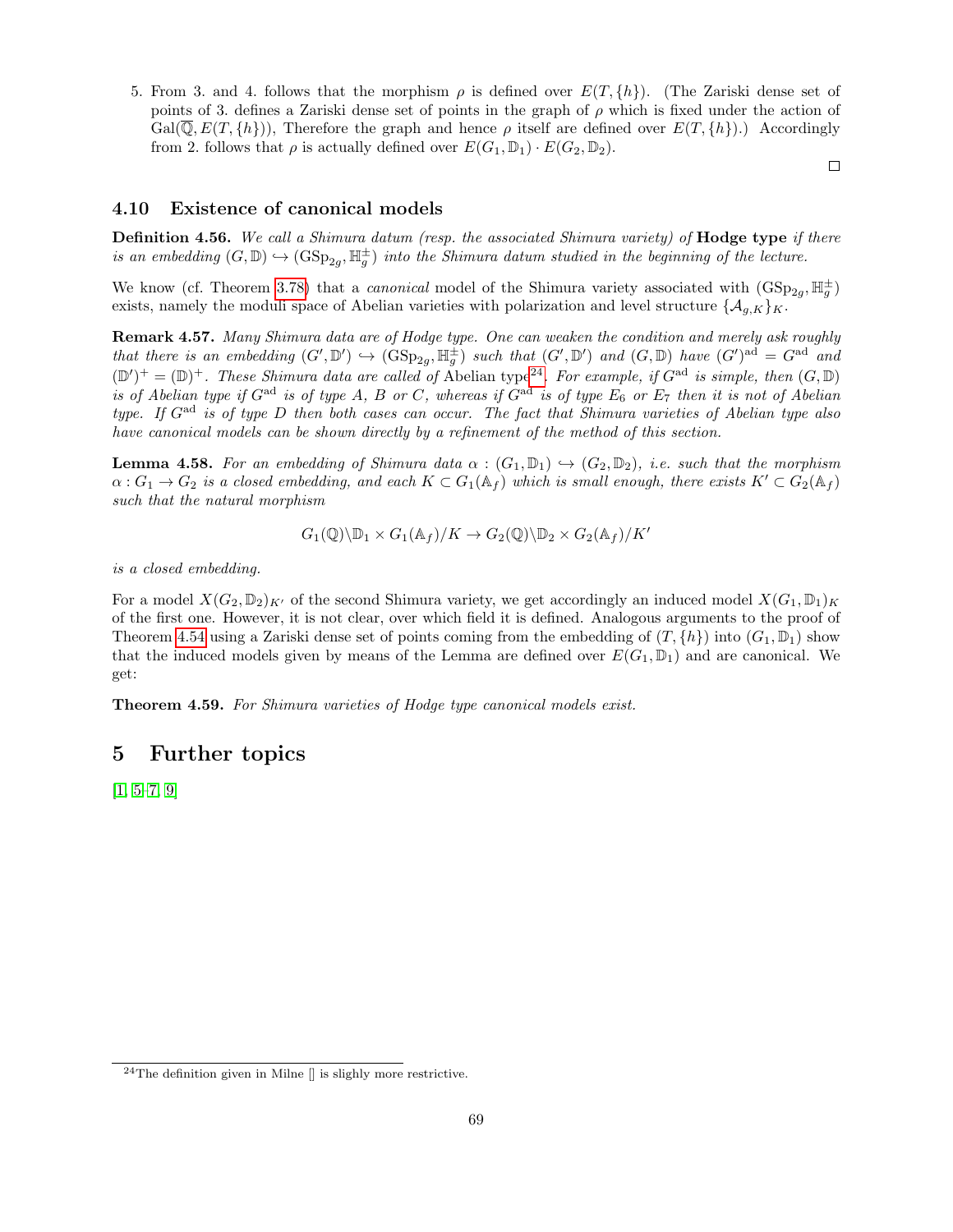# Contents

| 1              | Preamble                                                                                                                                                                                                                                                                                                                                                                                                                    | 1                                                                                                            |
|----------------|-----------------------------------------------------------------------------------------------------------------------------------------------------------------------------------------------------------------------------------------------------------------------------------------------------------------------------------------------------------------------------------------------------------------------------|--------------------------------------------------------------------------------------------------------------|
| $\overline{2}$ | Introduction (example of modular curves)<br>2.1<br>2.2<br>2.3<br>2.4<br>The Hermitian symmetric domain $\mathbb H$ and generalizations $\ldots \ldots \ldots \ldots \ldots \ldots \ldots$<br>2.5<br>2.6<br>2.7                                                                                                                                                                                                              | $\mathbf{1}$<br>1<br>3<br>4<br>6<br>$\overline{7}$<br>8<br>11                                                |
| 3              | Abelian varieties<br>Motivation<br>3.1<br>3.2<br>3.2.1<br>3.2.2<br>3.2.3<br>3.2.4<br>3.2.5<br>3.3<br>3.3.1<br>3.3.2<br>3.3.3<br>3.3.4<br>Moduli<br>3.4<br>3.4.1<br>Adelic motivation respectively and the set of the set of the set of the set of the set of the set of the set of the set of the set of the set of the set of the set of the set of the set of the set of the set of the set of<br>3.4.2<br>3.4.3<br>3.4.4 | $12\,$<br>12<br>13<br>13<br>14<br>15<br>20<br>26<br>28<br>28<br>28<br>33<br>35<br>36<br>36<br>40<br>43<br>44 |
| 4              | General Shimura varieties<br>4.1<br>4.2<br>4.3<br>Classification of Hermitian symmetric domains<br>4.4<br>4.5<br>Arbitrary Shimura varieties as parameter spaces of Hodge structures<br>4.6<br>Reinterpretation of (SV1) and (SV2) in terms of the parametrized Hodge structures $\dots$ .<br>4.7<br>4.8<br>4.9                                                                                                             | 51<br>51<br>53<br>54<br>55<br>58<br>58<br>64<br>65<br>67<br>69                                               |
| 5              | Further topics                                                                                                                                                                                                                                                                                                                                                                                                              | 69                                                                                                           |

# References

- <span id="page-69-1"></span>[1] A. Ash, D. Mumford, M. Rapoport, and Y. Tai. Smooth compactification of locally symmetric varieties. Math. Sci. Press, Brookline, Mass., 1975. Lie Groups: History, Frontiers and Applications, Vol. IV.
- <span id="page-69-0"></span>[2] W. L. Baily, Jr. and A. Borel. Compactification of arithmetic quotients of bounded symmetric domains. Ann. of Math. (2), 84:442–528, 1966.